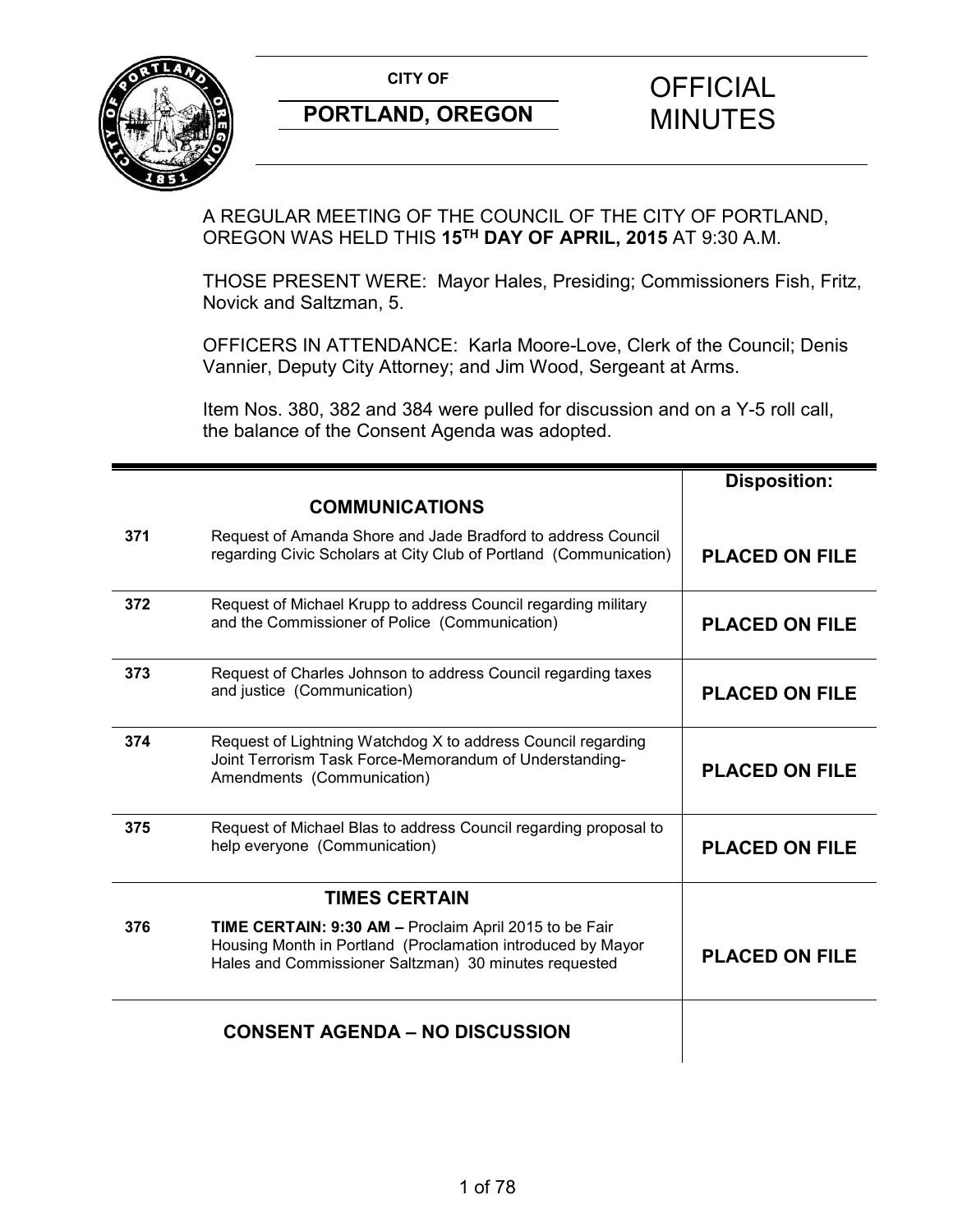| 377     | Reappoint Hermann Colas, Maxine Fitzpatrick, Rob Humphrey and<br>Kristin Wells and appoint Justin Wood to the Development Review<br>Advisory Committee for 3-year terms (Report introduced by Mayor<br>Hales and Commissioner Fritz)<br>$(Y-5)$                                                                                                                                                                       | <b>CONFIRMED</b>                                     |
|---------|-----------------------------------------------------------------------------------------------------------------------------------------------------------------------------------------------------------------------------------------------------------------------------------------------------------------------------------------------------------------------------------------------------------------------|------------------------------------------------------|
|         | <b>Mayor Charlie Hales</b>                                                                                                                                                                                                                                                                                                                                                                                            |                                                      |
|         | <b>Bureau of Planning &amp; Sustainability</b>                                                                                                                                                                                                                                                                                                                                                                        |                                                      |
| 378     | Consent to the transfer of Weisenfluh Sanitary Services LLC<br>residential solid waste, recycling and composting collection<br>franchise to Portland Disposal and Recycling, Inc. (Second<br>Reading Agenda 354)<br>$(Y-5)$                                                                                                                                                                                           | 187086                                               |
| 379     | Consent to transfer of residential solid waste, recycling and<br>composting franchise from Hoodview Disposal and Recycling, Inc.<br>to City Sanitary Service, Inc. (Second Reading Agenda 355)<br>$(Y-5)$                                                                                                                                                                                                             | 187087                                               |
|         | <b>City Attorney</b>                                                                                                                                                                                                                                                                                                                                                                                                  |                                                      |
| $S-380$ | Authorize police officers at the rank of Captain or above who have<br>previously been members of the Portland Police Association or<br>Portland Police Commanding Officers Association bargaining units<br>to contribute, upon retirement, unused sick leave into a Voluntary<br>Employee Beneficiary Association trust (Ordinance)<br>Motion to accept the substitute: Moved by Fish and seconded by<br>Fritz. (Y-5) | <b>SUBSTITUTE</b><br>187091                          |
| *381    | $(Y-5)$<br>Authorize continuation of benefit of reimbursement of legal fees for<br>police officers at the rank of Captain or above under certain<br>conditions in accordance with Settlement Agreement (Ordinance)<br>$(Y-5)$                                                                                                                                                                                         | 187088                                               |
|         | <b>Office of Management and Finance</b>                                                                                                                                                                                                                                                                                                                                                                               |                                                      |
| 382     | Authorize a contract with Pierce Manufacturing, Inc. to provide up<br>to nine Triple Combination Pumpers for a not-to-exceed amount of<br>\$5,000,000 (Procurement Report - Project No. 117404)<br>Motion to accept the report: Moved by Fish and seconded by<br>Saltzman.<br>$(Y-5)$                                                                                                                                 | <b>ACCEPTED</b><br><b>PREPARE</b><br><b>CONTRACT</b> |
|         |                                                                                                                                                                                                                                                                                                                                                                                                                       |                                                      |
|         | <b>Commissioner Dan Saltzman</b>                                                                                                                                                                                                                                                                                                                                                                                      |                                                      |
| *383    | <b>Position No. 3</b><br>Amend the Ground Lease and Sublease Agreement with Portland<br>Public Schools and the Native American Youth and Family Center<br>for intergenerational housing and an early childhood education<br>center to change the tract boundaries and provide for dedicated<br>roadway (Ordinance; amend Contract No. 30003309)<br>$(Y-5)$                                                            | 187089                                               |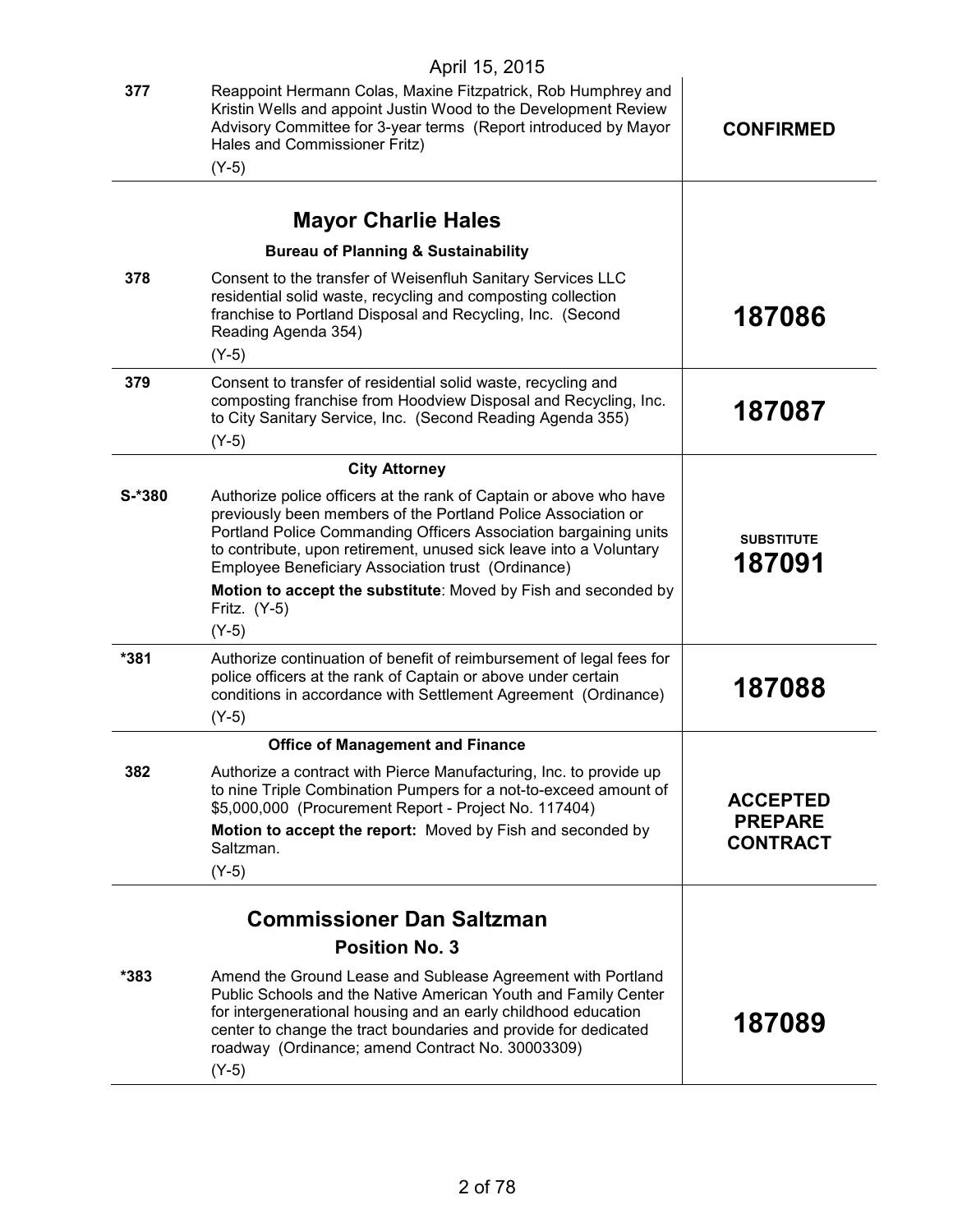|     | April 15, 2015                                                                                                                                                                                           |                                                            |
|-----|----------------------------------------------------------------------------------------------------------------------------------------------------------------------------------------------------------|------------------------------------------------------------|
| 384 | Extend real property lease for Portland Children's Levy staff offices<br>in the Spalding Building, 319 SW Washington St (Second Reading<br>Agenda 362; amend Contract No. 30000628)                      | <b>CONTINUED TO</b><br><b>APRIL 22, 2015</b><br>AT 9:30 AM |
|     | <b>REGULAR AGENDA</b>                                                                                                                                                                                    |                                                            |
|     | <b>Commissioner Nick Fish</b>                                                                                                                                                                            |                                                            |
|     | <b>Position No. 2</b>                                                                                                                                                                                    |                                                            |
|     | <b>Bureau of Environmental Services</b>                                                                                                                                                                  |                                                            |
| 385 | Authorize a contract with the lowest responsive bidder for<br>construction of the Hollywood-Grant Park Sewer Rehabilitation<br>Project No. E10384 for \$9,000,000 (Second Reading Agenda 366)<br>$(Y-5)$ | 187090                                                     |

At 10:28 a.m., Council recessed.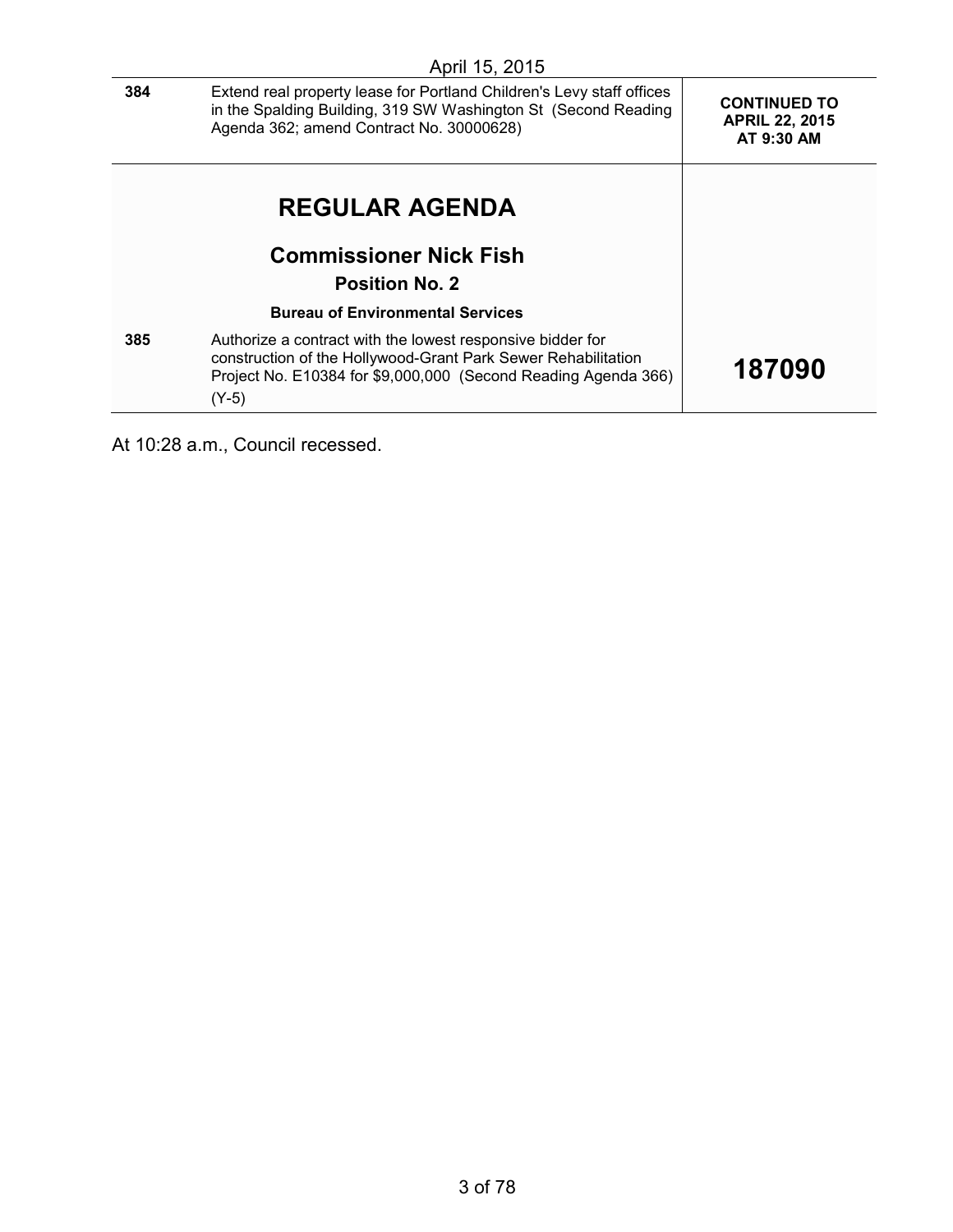A RECESSED MEETING OF THE COUNCIL OF THE CITY OF PORTLAND, OREGON WAS HELD THIS **15TH DAY OF APRIL, 2015** AT 2:00 P.M.

THOSE PRESENT WERE: Mayor Hales, Presiding; Commissioners Fish, Fritz, Novick and Saltzman, 5. Commissioner Saltzman left at 4:51 p.m.

OFFICERS IN ATTENDANCE: Karla Moore-Love, Clerk of the Council; Lisa Gramp, Deputy City Attorney; and John Paolazzi, Sergeant at Arms.

|     |                                                                                                                                                                                                                                                                                                                                                                                                                                                                                                                                                                   | <b>Disposition:</b>                                                                 |
|-----|-------------------------------------------------------------------------------------------------------------------------------------------------------------------------------------------------------------------------------------------------------------------------------------------------------------------------------------------------------------------------------------------------------------------------------------------------------------------------------------------------------------------------------------------------------------------|-------------------------------------------------------------------------------------|
| 386 | <b>TIME CERTAIN: 2:00 PM - Accept Park System Development</b><br>Charge Methodology Update Report for implementation and<br>amend the applicable sections of City Code (Ordinance introduced<br>by Commissioner Fritz; amend Code Chapter 17.13) 90 minutes<br>requested<br>Motion to accept Fritz amendments to Parks SDC<br>Methodology Report to revise the ranges of sizes of dwelling<br>units: Moved by Fritz and seconded by Fish. (Y-5)<br>Motion to amend effective date to January 1, 2016: Moved by<br>Fritz and seconded by Fish. (Y-4; N-1 Saltzman) | <b>CONTINUED TO</b><br><b>IDATE TO BE</b><br><b>ANNOUNCED1</b><br><b>AS AMENDED</b> |
| 387 | TIME CERTAIN: 3:30 PM - Require annual energy performance<br>reporting for commercial buildings to promote reduction in local<br>carbon emissions (Ordinance introduced by Mayor Hales; add<br>Code Chapter 17.104) 1 hour requested                                                                                                                                                                                                                                                                                                                              | <b>PASSED TO</b><br><b>SECOND READING</b><br><b>APRIL 22, 2015</b><br>AT 9:30 AM    |

At 6:00 p.m., Council adjourned.

### **MARY HULL CABALLERO**

Auditor of the City of Portland

By Karla Moore-Love Clerk of the Council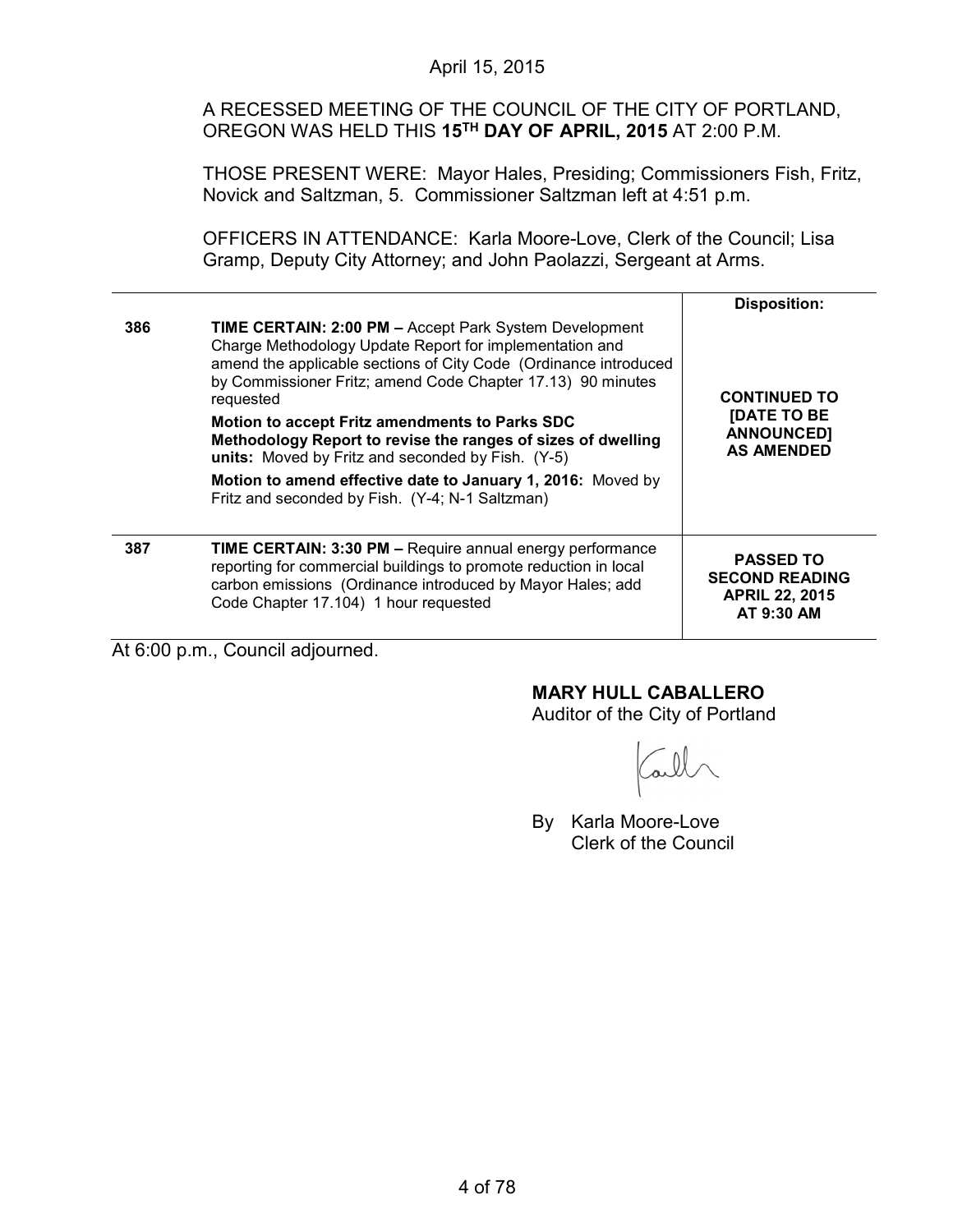### April 15, 2015 **Closed Caption File of Portland City Council Meeting**

This file was produced through the closed captioning process for the televised City Council broadcast and should not be considered a verbatim transcript. Key: **\*\*\*\*\*** means unidentified speaker.

### **APRIL 15, 2015 9:30 AM**

**Hales:** Good morning, everyone. Welcome to the April 15th meeting of the Portland City Council. Would you please call the roll?

**Fish:** Here. **Saltzman:** Here. **Novick:** Here. **Fritz:** Here. **Hales:** Here. **Hales:** Welcome, everyone. We have some informal business up front and then some communications items and then the regular agenda. Let me first turn to Commissioner Novick, who has a proclamation to read.

**Novick:** Mayor, I want to offer my thanks to Deanna Wesson-Mitchell of your staff who came up with the idea for this proclamation, which is highly embarrassing because I should have come up with it myself.

**Hales:** [laughs] No harm, no foul.

**Novick:** Whereas, emergencies can occur at any time to require police, fire, or emergency medical services; and whereas, when an emergency occurs, the prompt response of police officers, firefighters, and paramedics is critical to the protection of life and preservation of property; and whereas, the safety of our police officers and firefighters depend on the quality and accuracy of information obtained from citizens who called 9-1-1 and professional public safety telecommunicators are a vital link between citizens and victims and are often the first contact our citizens have with emergency services; and whereas, public safety telecommunicators monitor the activities of police officers, firefighters, and emergency medical personnel by radio and provide them with information while seeking to ensure their safety; and whereas, according to the Association of Public Safety Officials International, National Public Safety Telecommunications Week was initially conceived in 1981 by Patricia Anderson of the Contra Costa County sheriff's office in California, and Congress formally designated the week in 1991; and whereas, public safety telecommunicators of the City of Portland's Bureau of Emergency Communications have contributed substantially to the apprehension of criminal suppression of fires and lifesaving treatment of patients experiencing medical emergencies; and whereas, telecommunicators in the Bureau of Emergency Communications exhibit compassion, understanding, and professionalism while performing a critically-important job as Multnomah County's first responders; now, therefore, I, Charlie Hales, Mayor of the City of Portland, Oregon, the City of Roses, do hereby proclaim April 12thto 18th of 2015 -- and I note that the fact that this week includes the day of the midnight right of Paul Revere as very appropriate, as public safety telecommunicators play a similar role -- to be National Public Safety Telecommunicators week in Portland and encourage all residents to observe this week. **Hales:** Thank you, Commissioner. Let's hear it for our 9-1-1 operators, they do a great job. [applause] I've had a chance a couple of times -- I think everyone on the Council has -- to actually sit on the floor and watch them work. I think when we call, we have no idea of the highly trained complexity of their work, so it's pretty impressive and nice that we could recognize them. Thank you.

We have communications items up front, some folks who have signed up to speak to the Council, and we'll take them in order. **Item 371.**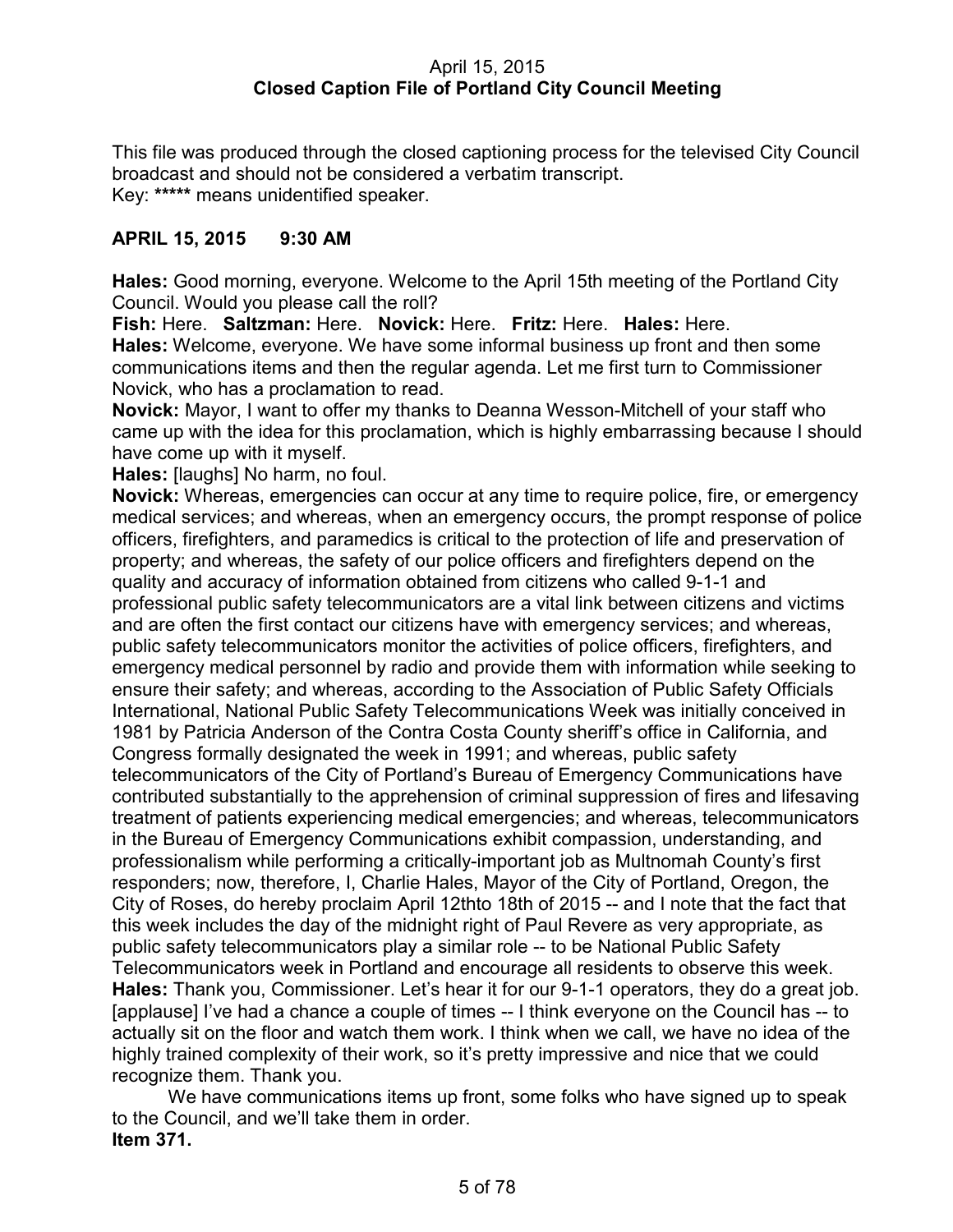**Hales:** Good morning. Welcome.

**Amanda Shore:** Thank you. Dear Mayor Hales and Commissioners Novick, Fish, Fritz, and Saltzman -- I'm pleased to also have Parkrose Superintendent Karen Gray here in the audience -- on behalf of the City Club of Portland, I am pleased to present to you today about Civic Scholars, City Club's youth civic engagement program. Civic Scholars seeks to demystify leadership, advocacy, and government for youth from underserved schools. To do this, we invite students -- many for the first time -- to a formal business environment. We also include students in discussions with community leaders and work with them to build advocacy skills. After a Q&A with Portland Police Chief Larry O'Dea, a young woman from East Portland told me, "I had been prepared to ask him all these tough questions, but then I met him and he seems like a nice guy and I froze." [laughter]

The ability to speak one's mind in front of intimidating leaders takes practice. By including students in multiple events per year, this program provides the practice necessary to build confidence and have one's voice heard. This advocacy practice also takes the form of questions at the microphone at Friday Forum, where I've seen future leaders bravely ask questions about gun control, legislation protecting undocumented immigrants, affordable housing, and the lack of affordable arts opportunities in Portland. These questions again build confidence. If a student can look the governor in the eye and ask a question in front of 300 people and the whole state on OPB radio, I think they'll be fine lobbying their school board for money for new planners or impressing their next employer in a job interview.

The Civic Scholars program works with youth to build these skills, but the program has just as profound an impact on the adults surrounding them. Scores of people have approached me at these events and sent me emails to tell me how inspired they were by a student's question. I set out to inspire youth, yet most of the emails that I get are from inspired adults. I believe this is because for all the despair that can go around about kids today and the future, not many people are actually asking young people what they care about or giving them a chance to voice their passions, concerns, and ideas.

This program has shown that our future is in innovative, smart, and compassionate hands. On that note, I now introduce Jade Bradford, a senior at Parkrose High School and a Civic Scholar. Thank you for your time.

**Hales:** Thank you. Good morning.

**Jade Bradford:** Thank you, Amanda. Good morning, Mayor Hales and Commissioners Novick, Fish, Fritz, and Saltzman. My name is Jade Bradford. I'm 17 years old and I'm currently a senior at Parkrose High School. I'd like to express my gratitude to you for taking the time to listen to my colleague and I on behalf of the organization that we represent.

This year, the City Club of Portland introduced their Civic Scholars program, and little did I know that I would end up being a participant in the organization's pilot session. The program was introduced to me through our school's student senate association. I didn't think much of the program at first and simply saw it as something I could put on a resume, but then I attended my first Friday Forum and experienced a life-changing event.

The Civic Scholars program has opened up so many doors for me, and just as a young 17-year-old, I've done and experienced many things that many established adults haven't been able to. I was just one of very few lucky students able to experience this wonderful program, and I feel that all students across the nation should experience similar organizations so that they may receive a small taste of what the world has to offer. Thank you.

**Hales:** Thank you both for coming. We'd love -- if you're willing, Council members -- we would love to take a picture with five current and two future occupants of these five chairs. **Shore:** I'd love that. [photo taken]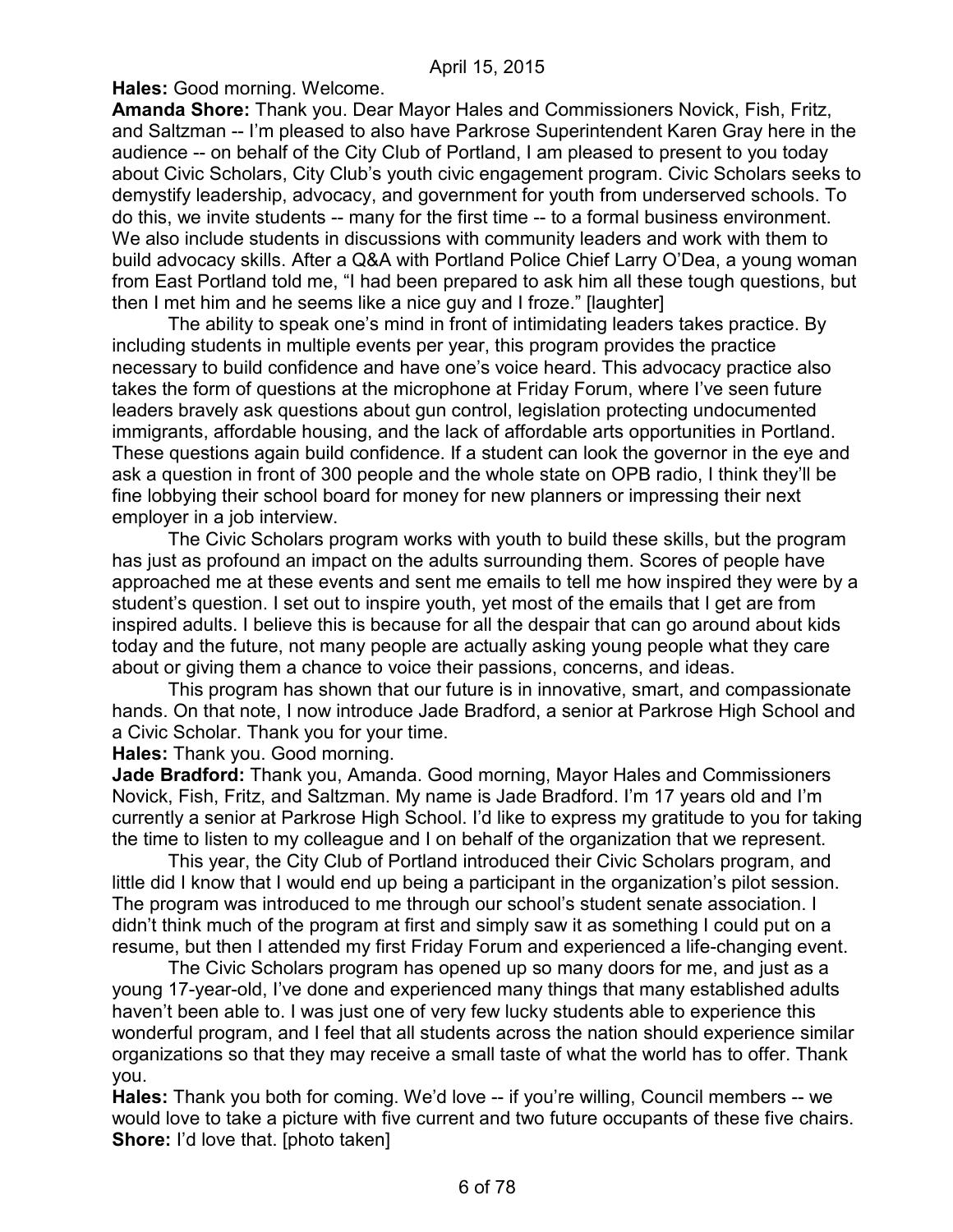**Hales:** I got to be closely cross examined by these Civic Scholars at that Friday Forum, and actually one of the great things -- a number of great things that former Mayor Adams did with his revitalization of the City Club was introduce this relationship with the Civic Scholars program. It's just one more sign of how that old institution has become new and has really reached out to and started to include student leaders. So, very happy about that, and very happy about what you're doing, and we look forward to having you back in the civic life in a number of roles over the next few years. Thank you. OK, let's move on to 372.

#### **Item 372.**

**Hales:** Mr. Krupp? OK, let's move on to 373.

### **Item 373.**

#### **Hales:** Good morning, and welcome.

**Charles Johnson:** Howdy y'all, I'm Charles Johnson. I'm here to actually talk about how our taxpayer money is being kind of squandered on this idea of Portland being a champion for climate change. It seems like every year, we actually get an award for being the champions of climate change because of, you know, the great work of people like Tom McCall back in the '70s and '60s. But really, we have kind of seen that Portland has become a fossil fuel center. The fossil fuel industry is booming here. They get wonderful tax breaks, they get wonderful incentives to come into our community, and it just doesn't sit well with me with the green reputation that Portland has.

So, coming up, we actually have the propane vote that I'm sure y'all are very aware of. I hear it's a win for the climate, it's a win for the environment, but really it will be sending propane from tar sands and fracking operation this is Canada that are poisoning indigenous communities' water right through our city, creating a giant blast zone in St. Johns.

I really encourage you members of the City Council to actually take a stand on this vote. This is something that's really important to people in my generation because we're going to have to deal with the effects of catastrophic climate change, and the propane terminal when it's burned will contribute to .07% of all global emissions of carbon dioxide. It seems like a small amount, but Portland really is the leader on these things.

But I have a bit of lack of faith. Unfortunately, Steve Novick, I know that you have accepted several thousands of dollars in campaign contributions from Greenbrier Industries, one of the largest constructors of coal barges, oil trains, that sort of thing. And you say that coal is social justice for China. I hope you fall back on your environmentalist credentials on this vote. Saltzman, I know you used to work for CH2M Hill. You may go back to work there again after you're done, but CH2M Hill is in the business of constructing fossil fuel terminals, and I know the City Council has voted to give CH2M Hill many contracts to build these things. And then Charlie Hales, I know you worked for HDR Industries, which is in the same boat as CH2M Hill in constructing fossil fuel terminals both upstream and downstream.

But I think that this is an issue of environmental justice and the violation of public trust, so I'm here to plead with y'all to actually think about my generation and the effects that it will have on not only me but my roommates' daughter, who's still even younger than I am -- also, injustice to communities of color in St. Johns in North Portland. They have higher rates of cancer and lack of access to food because of the increasing drought in California. And they're also just dealing with a lot more injustices promoted by the City in general, like less than \$15 an hour minimum wage, rapid gentrification promoted by the city developers, and police violence on a daily basis. So, as we come up to this propane vote, let's really think about our action plan and take an action on it instead of just kind of talk about it. Thank you.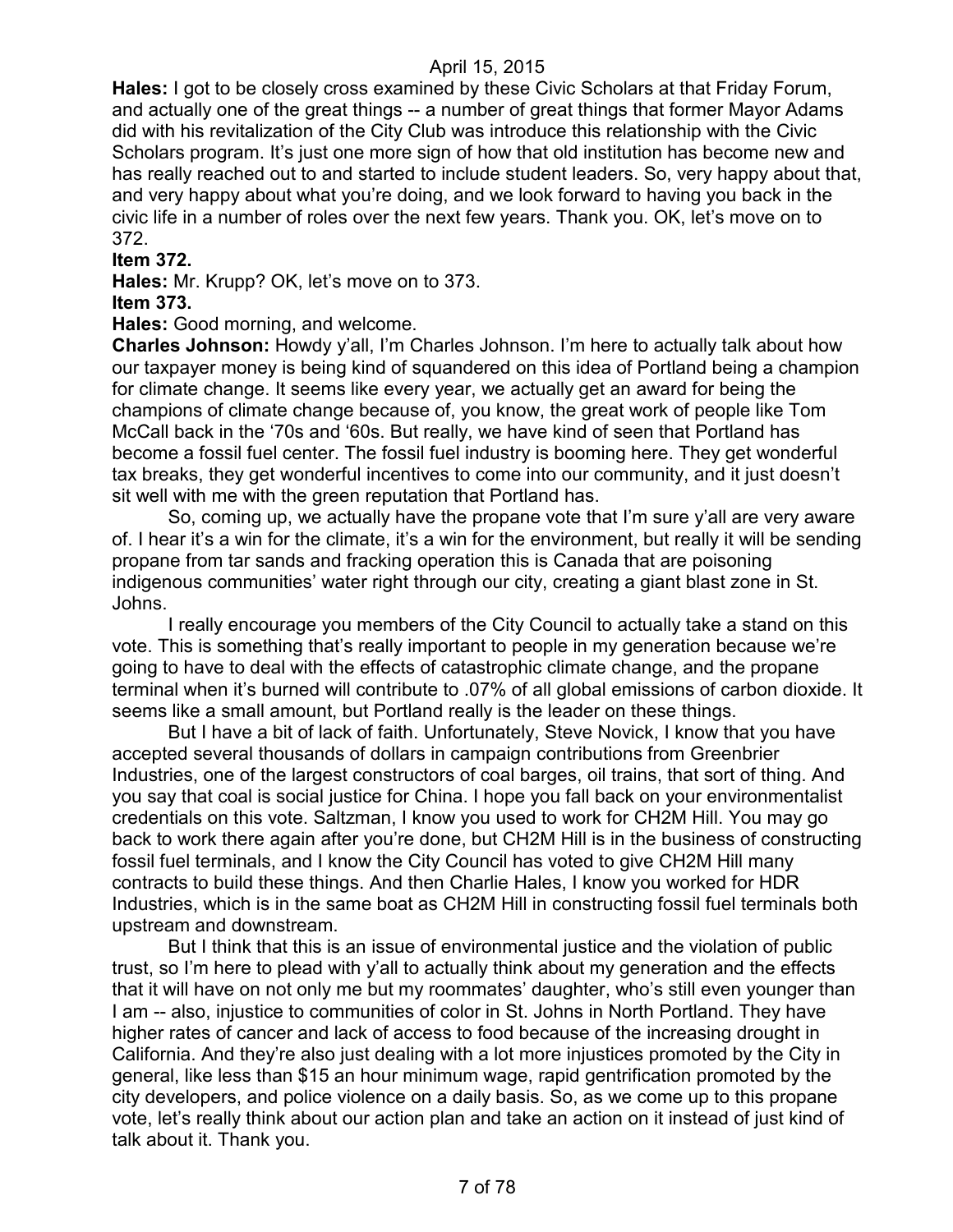**Novick:** Sir, I have a --

**Hales:** Appreciate your interest in the issue. Actually, we're having a hearing this afternoon on commercial energy benchmarking in order to actually reduce carbon emissions from commercial buildings, so I'm not sure if you are available but that's at 3:30 today. And then secondly, you might want to check but I'm pretty sure that neither the City or the State has ever given tax breaks to fossil fuel companies.

**Johnson:** It happens on a lot of different levels.

**Hales:** Well, it may happen at other places, but I don't think here because we have a limited number of tax incentives that we can offer, and I don't believe that they have been offered to anything associated with fossil fuel. But it would be worth checking.

**Johnson:** They pollute our climate, which in turn, they should be paying taxes on. **Hales:** Oh, sure, you bet. But again, in terms of the tax breaks, I think it's pretty important to know when the City is actually giving people a break on taxes. We do it for affordable housing, but I'm pretty sure we haven't done it for fossil fuels.

**Johnson:** And then don't mandate that the affordable housing gets built.

**Hales:** We're working on that, but -- Commissioner Novick?

**Novick:** Sir, I have a question which is that right now, people in Portland use propane in like their backyard grills. And do you think that if we -- and that obviously has to come from somewhere, it's transported here somehow. Do you think that if we choose to deny the propane terminal that's proposed, to be consistent, we should also prohibit the use of propane by Portlanders?

**Johnson:** I definitely think that we should be cutting back on that. I don't think that sending propane to China so that we're sending our jobs over to China -- because this propane is just going to fuel jobs in China, where they have lax labor laws, unions here in the USA aren't going to be getting those jobs, they're all going to be sent to a place where workers are dying on a daily basis because of the labor laws, and they're not unionized. So, with your kind of labor credentials, I think that you would probably see that it's an important issue to make sure that those jobs are staying here and not going to China.

**Novick:** I just note that actually, the union organizations have spoken out about this issue because the building trades would like to get the jobs of building the terminal have actually spoken out in favor of it.

**Johnson:** There are several unions that spoke out against it at the hearing last week. **Hales:** Good, thanks. Appreciate you coming.

**Item 374.**

**Hales:** Good morning.

**Lightning:** Good morning. My name is Lightning, I represent Lightning Watchdog X. I'll have a few issues to go over.

Pertaining to the Joint Terrorism Task Force, I didn't feel we had adequate time to make amendments to the MOU. A couple of the current concerns that I had was who was going to pay the overtime -- we didn't have enough transparency. In the event of excessive use of force being used, can we maintain our compliance with the current settlement agreement by joining the Joint Terrorism Task Force? That's my main concern. I think the timing of this should have been after the settlement agreement expired, and then possibly consider going into the JTTF. So, remaining in compliance -- I have a concern about that.

Now, about pertaining to affordable housing, one of the concerns I have is that the 30% MFI or below -- we're not meeting the inventory out in the marketplace. We're meeting the inventory from private developers for a higher MFI. I think we need to plan aggressively on the affordable housing issue to meet this demand like the Pearl District has done in their location, like North Macadam has done in their location. I would propose that we set aside the purchase of the U.S. post office at 715 NW Hoyt, approximately 13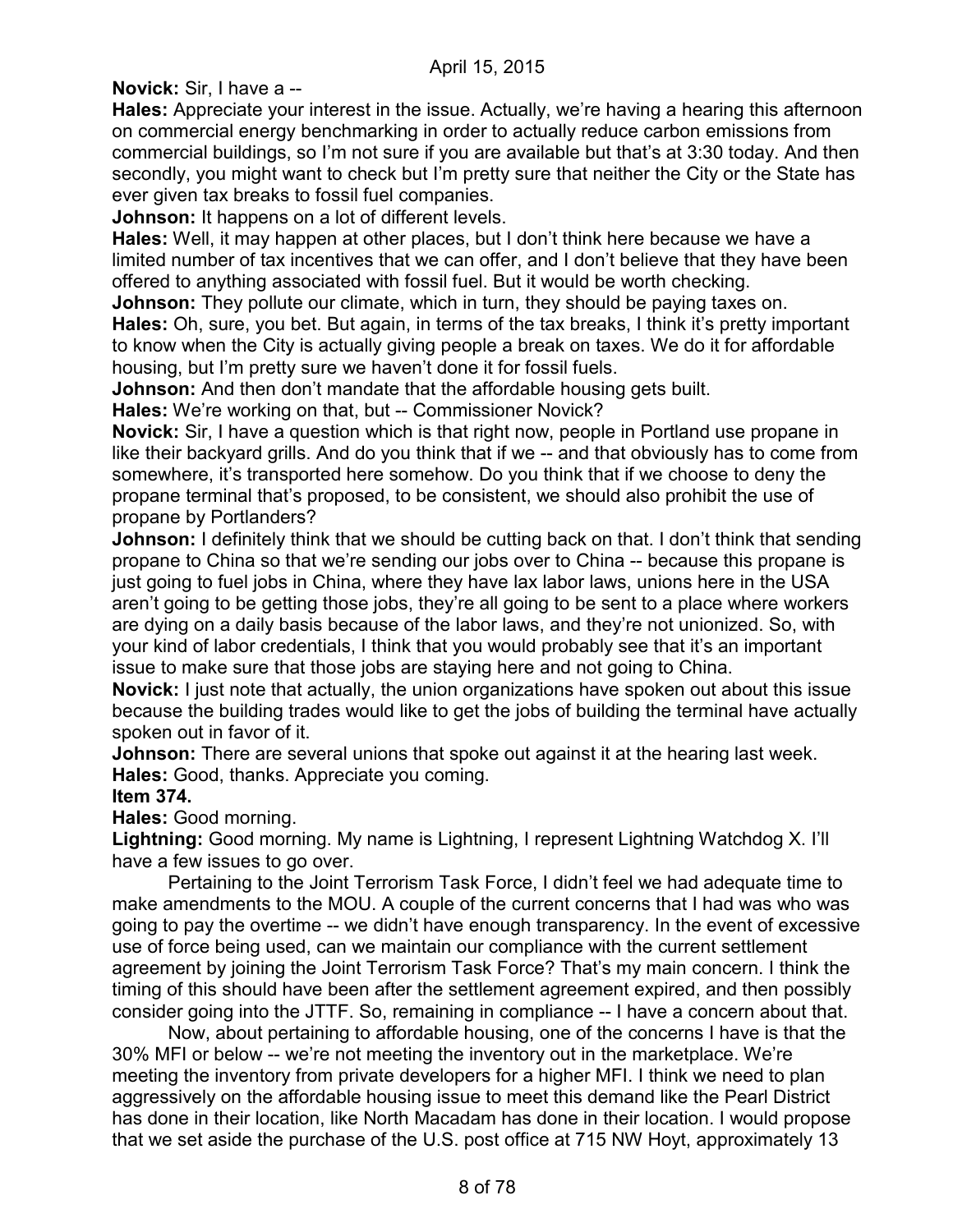acres, and designate that towards 30% MFI and develop that whole parcel out for that purpose. We have a lot of area there to work from. We have a lot of land, and we can build a tremendous amount of affordable units at 30% MFI. I'm asking that foundations will step up to the table and offer assistance on this project -- and again, we need to focus on a large scale effort at the 30% MFI, and I think that we can do that if we begin planning now and understand the demand is there of 23,000 plus units. We're not meeting that demand. The number is growing higher. We can do that with the planned development with the U.S. post office -- if it's purchased through PDC -- of 13 acres, and designated for that purpose -- that purpose only -- and to have no height restrictions on how high that they want to build the buildings there and offer assistance from foundations, corporations to get the job done, get the people off the sidewalks into housing.

Now, as far as on Uber coming to town -- you asked a question all the time, "why didn't we regulate the caps or why did we regulate the caps in the past and why aren't we doing it now in the future?" Well, you need to turn that question around, back to you in the past administration and ask that administration why they did that. Exclusivity, scarcity offers value in the marketplace, and that's why they did it. When Uber comes to this town, it will saturate the market. The value to these other companies will go down. And remember, that was past administration that put that into place, so that's who you need to ask on why that was put into place and how that's going to affect the cub companies in the future. Thank you.

**Hales:** Thanks, Lightning, thank you very much.

**Item 375.**

**Hales:** Mr. Blas, are you here? Let's go to 376, please.

**Moore-Love:** Do you want to do the consent agenda first?

**Hales:** I'm sorry, the consent before the proclamation? No, we can do the proclamation. **Fish:** Well, it's a time certain.

**Hales:** It's a time -- OK. We can do consent. We've got some things to pull off. So, let's see, we're going to pull item number 380 and 382 from consent to regular. Anything else that anyone wants?

**Fish:** Mayor, I would like to pull 384 onto regular agenda.

**Hales:** OK.

**Hales:** Anything else? OK. So, let's take a vote on the balance of the consent calendar, please.

### **Roll on consent agenda.**

**Fish:** Aye. **Saltzman:** Aye. **Novick:** Aye. **Fritz:** Aye. **Hales:** Aye. **Item 376.**

**Hales:** Commissioner Saltzman.

**Saltzman:** Thank you, Mayor. Before we begin our presentation this morning -- and I'll read the proclamation, but I'd like to call up Diane Hess of the Fair Housing Council of Oregon; Housing Director Traci Manning -- oh, there she is -- and Jason Trombley, the chair of the Fair Housing Advisory Commission. If you could all come to the table and I'll read the proclamation declaring April as Fair Housing Month.

Whereas, our community is committed to equal opportunity and housing choice for all; and whereas, the theme of Portland's Fair Housing Month is "overcoming and mitigating disparate impacts" along with this year's national fair housing month theme, "fair housing is your right, use it" and whereas, the City of Portland and its partners are working together to combat discrimination, disparate impacts, and other impediments to housing choice; and whereas, the City Council adopted Portland's first-ever fair housing action plan in September 2011 and established a Fair Housing Advocacy Committee to oversee its implementation; and whereas, the plan calls for a combination of enhanced outreach in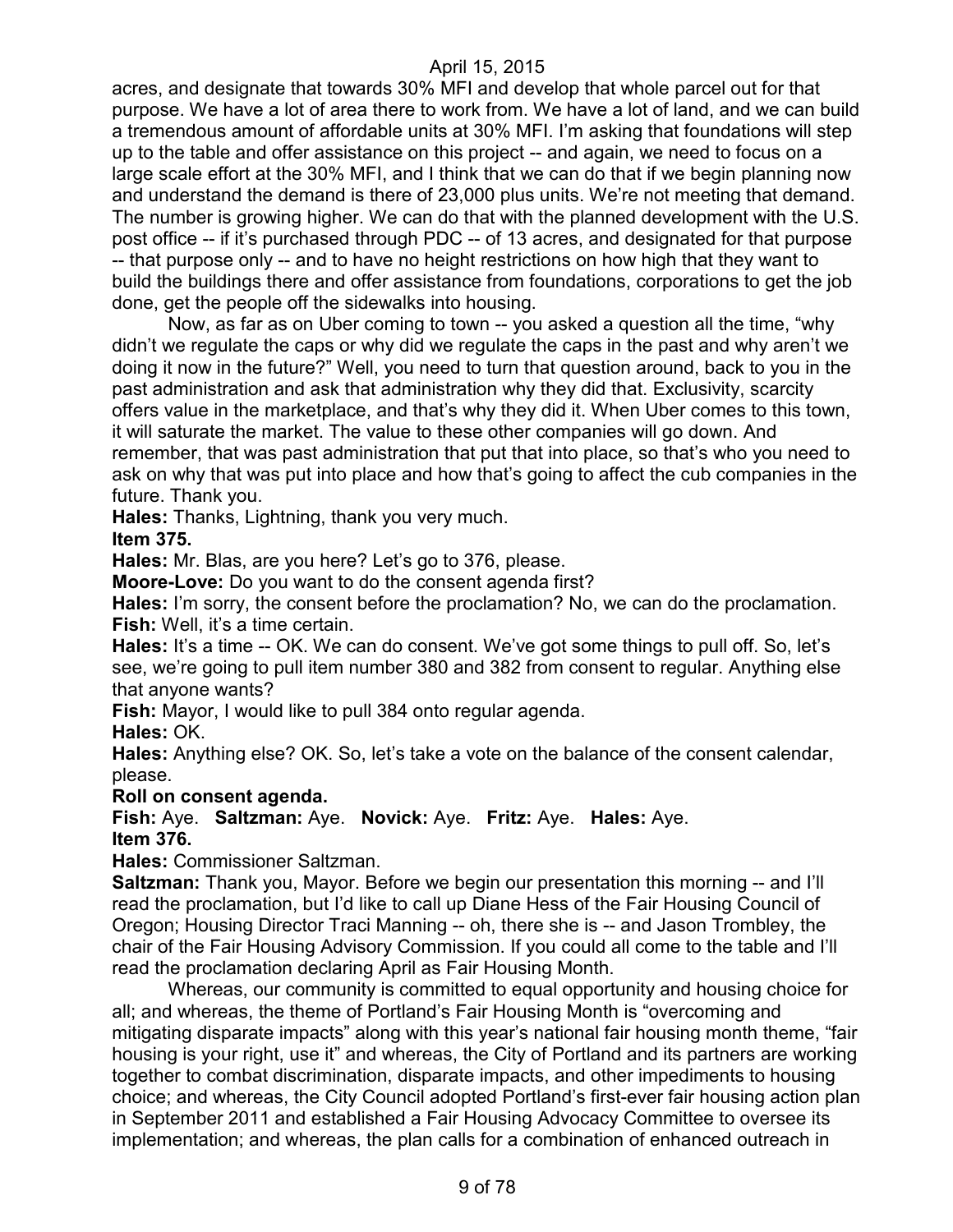education, increased testing and enforcement, and expanded supply of quality affordable housing options, mitigation of displacement, and increased inter-bureau coordination; and whereas, the Portland Housing Bureau is working with landlords and tenants to increase choice for low income renters citywide; and whereas, under federal fair housing laws, Oregon civil rights statutes, and Portland City Code, it is unlawful to discriminate on the basis of race, color, religion, sex, disability, familial status, national origin, marital status, sexual orientation, source of income, military status, gender identity, age over 18, type of occupation, or history as a victim of domestic violence; and whereas, Housing and Urban Development memo of 2001 states, "actions to affirmatively further fair housing should further practices of the Fair Housing Act be actively promoting wider housing opportunity for all persons while maintaining a non-discriminatory environment in all aspects of public and private housing markets," and whereas, executive order 12892 as amended requires federal agencies to affirmatively further fair housing in their programs and activities; and whereas, 2015 marks the 47th anniversary of the signing of Title VIII of the federal Civil Rights Act, also known as the Federal Fair Housing Act of 1968, and the 27th anniversary of the Fair Housing Act amendment of 1988; now, therefore, I, Charlie Hales, Mayor of the City of Portland, the City of Roses, do hereby proclaim April 2015 to be Fair Housing Month in Portland and encourage all residents to observe this month by joining the effort to promote fair housing for all because fair housing is your right, use it.

And now, I'd like to ask our distinguished panel to provide some testimony. Should we start with Traci or start with Diane?

**Diane Hess:** Hi, I am Diane Hess, education director from the Fair Housing Council of Oregon. And April 11, 1968 -- 47 years ago -- one week after the assassination of Dr. King, President Johnson signed the Federal Fair Housing Act, which at that point made it illegal to discriminate based on race, color, national origin, and religion. The history of -- oh, and it actually covered both individual acts of discrimination and systemic segregation, so that was in the act right from the beginning.

Our history in Portland in Oregon kind of mirrored the nationwide history of discrimination, segregation, and displacement going back to the Oregon Trail. And I think that most kids who learn about the Oregon Trail and the Oregon Donation Land Act may not learn that it was for whites only. So, starting with that and our original constitution in Oregon where it said it that African Americans and people of Chinese descent could not purchase any real estate, and it was illegal for African Americans to actually live from the state under that exclusion clause, which is one of the reasons there was not a lot of African American migration to the state until World War II.

Here in Portland, in 1919, the Portland of Board of Realtors' code of ethics basically said a realtor who sold a home to an African American or an Asian in a white neighborhood -- which was considered four blocks of housing where whites lived -- would be kicked out of the Board of Realtors. At that time, an area of North/Northeast Portland identified as the Albina neighborhood was the area for African Americans. There was a history of redlining, lack of loans, lack of sidewalk and other infrastructure repairs.

At that time, restrictive covenants became common. So, many individual homes and neighborhoods in Portland were restricted to whites only -- and even today, you can purchase a home and be at the title company signing the paperwork, and they in the deed are this language -- which is no longer legally enforceable -- the house can only be sold to whites, but African Americans and Asians can live there as domestic servants. The trend continued in the '20s when the Klan was very big in Oregon, and the legislature passed a bill preventing Oregonians of Japanese descent from purchasing real estate.

A long history of displacement, starting with Native Americans of the Oregon Trail. I don't know how many folks now that there was a community of Chinese vegetable farmers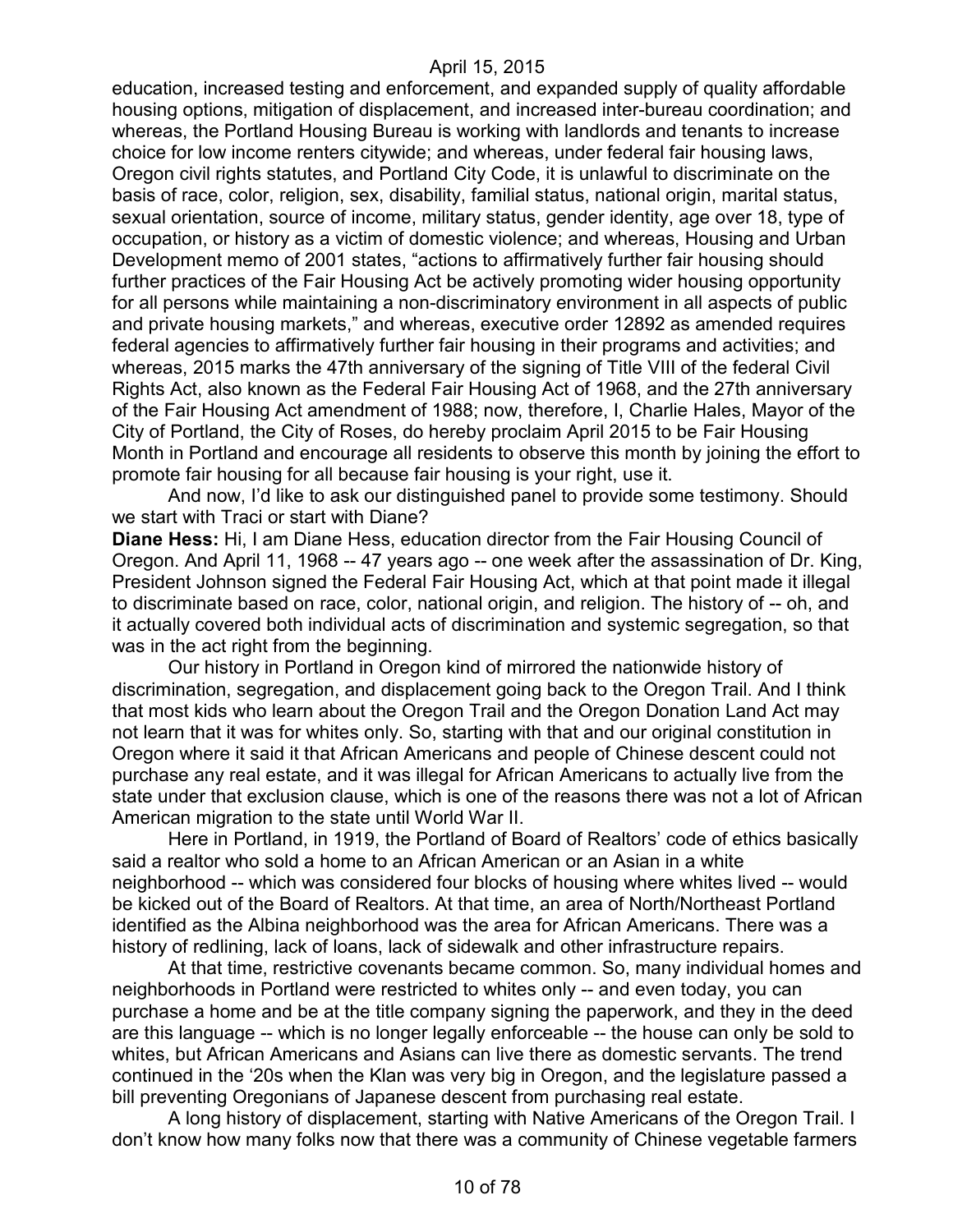near the Multnomah Athletic Club and Providence Park that were displaced by the City in the 1900s -- 3700 Japanese, two-thirds U.S. Citizens, after Pearl Harbor. The Roma community that lived in the Pearl displaced by Mayor Riley in 1944, and the Jewish community of South Portland displaced by the urban renewal later in the century.

African Americans in Portland were displaced by a series of urban renewal projects in the 1950s, '60s, and '70s -- Memorial Coliseum, moving I-5 and the planned expansion of Emanuel Hospital. And during that time, over a thousand people lost their homes and many businesses were eliminated.

So, first African Americans were restricted to North/Northeast Portland, and then after building community, they faced steady displacement first from these urban renewal projects and now, for a quarter of a century, gentrification that completely has altered that community and forced many whose families have lived there in the area for generations to move into other areas -- primarily, East Portland and East County.

So, looking back to 1968, fair housing rights have continued to evolve since President Johnson signed the act. Women's movement in the 1970s made it illegal to discriminate based on sex. 1988 fair housing amendments act -- Commissioner Saltzman mentioned -- illegal to discriminate based on disability, families with children. Here in Oregon, before 1988, between 60% and 70% of the rentals were off limits to families with children, and that's when we first had strong enforcement mechanisms. As the proclamation mentions, over time, Oregon and the City of Portland have expanded the protections.

There's been tremendous progress over the last 47 years, but discrimination and segregation persist. HUD estimates more than three million instances a year -- and I can say just from the calls that come into our hotline -- we have 3000 calls last year -- some of things that we see a lot of -- we don't see much anymore of, you know, "no Jews allowed" or "no children allowed" or those kinds of things. But we do see a persistent or subtle discrimination where the landlord might not say they want a Latino family where they'll say the unit has been rented. We've seen an increase in harassment of individuals based on protected class, and also, continuing problems with not only landlords, HOAs and so on that are refusing to provide reasonable commendations for people with disabilities. Racial segregation persists nationally and locally. Locally, for example, 75% of our African Americans are living in just 16% of the census tracks.

Whether intentional or not, housing policies may have a discriminatory impact or a disparate impact on protected classes. We see this on an ongoing basis and in individual situations. For example, in Newport, there was a landlord who refused to rent to anyone who worked in a fish cannery. Unlike Portland, occupation is not protected in Newport, but we found more than 90% of the folks working in fish canneries there were Latino. So, whether it was intentional or not, that policy had a disparate impact. Or a large apartment complex that says "no tricycles anywhere in this community." They're not directly saying, "no families with children."

So, intentional or not, that falls under the housing discrimination. And it's not just the individual acts, but systemic acts as well. We deal around the state with communities that don't want low income housing, don't want group homes for people with disabilities that clearly have a disparate impact. Here in Portland, we still have that legacy of urban renewal and gentrification that has obviously had a desperate impact on the African American community.

As the proclamation says, jurisdictions have the responsibility to affirmatively further fair housing, and that means using a fair housing lens in planning, code enforcement, allocation, and resources -- and really, all aspects of housing and community development. Traci Manning and Jason Trombley are going to address Portland's fair housing efforts.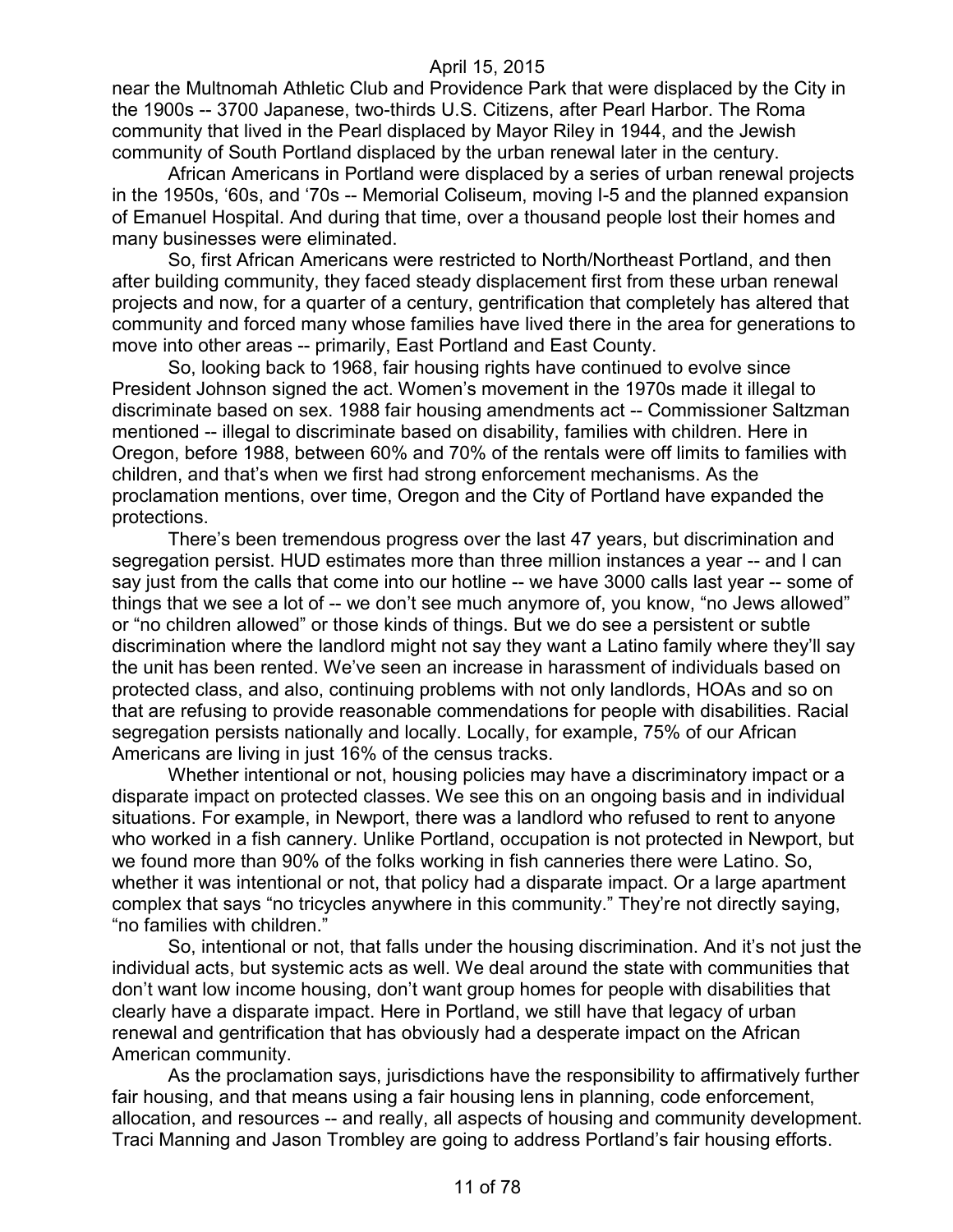**Traci Manning, Director, Portland Housing Bureau:** Thank you, Diane. Good morning. Happy Fair Housing Month. So, now the good news.

We as a community have for years partnered with our neighboring jurisdictions --Multnomah County, City of Gresham, some of our great community organizations, the U.S. Department of Housing and Urban Development, the State bureau -- BOLI -- **Hess:** Bureau of Labor and Industries.

**Manning:** Thank you -- to really try impact people's ability where they choose to live. And I think some of the things that Diane cited -- there's a real growing awareness that it's not OK that people can't access the communities they want to live in. And if you look at the City of Portland and your housing policy as it has evolved over time, we have spent more and more time really focusing on the opportunities that people have based on where they live. So, while it is true that our history of racial segregation is both present, it's also changing, and that whether that segregation is present because of the discrimination or unintended consequences, our intention has the capacity to impact those problems.

Diane shared the history of North and Northeast Portland. It's a great example of where recent Council action has directed us to impact the access of the people to fair housing. So, while in those neighborhoods, the percentage of African Americans has been reduced by half since 1990 -- and those community members do still feel at risk of displacement -- because in part of Council action and also because of the City of Portland's fair housing action plan, which outlines exactly these kinds of actions that we can take to address the issues of segregation and displacement, we can have an impact.

One example is the funds that you've provided to offer for closure assistance, home repair assistance, first-time home buyer assistance. There's a wait list of 100 people. We're going to be able to start chipping away at that. We know these programs work. Based on our current program performance, at least 80% of those assisted will continue to live in their homes 12 months after receiving services.

So, I think that we -- it's important to know and to acknowledge our history of how we got where we got. I also want to put in context that our work partnering with the Fair Housing Council of Oregon, and with our really great community organizations, we have the ability to have an impact. It's not just the list of awfuls.

With that, I'd like to give the floor to Jason Trombley. Jason is the chair of the Fair Housing Advocacy Committee. That's a committee that we share with Multnomah County and the City of Gresham. It includes all kinds of community members who sit at the table together to create a plan to actually change the way our community looks, and I'm deeply grateful for their volunteer time and their intelligence.

**Jason Trombley:** Thank you very much, Director Manning, Mayor Hales and members of the Council. So, first with regard to the FHAC, I wanted to talk about the fair housing assessment.

We're very proud of the work that the City of Portland has undertaken to address fair housing choice. Every year, we educate a significant number of landlords. For example, over 776 landlords received fair housing education during the annual Bureau of Development Services landlords training. From the training, we can see the awareness of the rights of people with disabilities to have pets at their apartments, and an awareness that all landlords in Oregon must take an application regardless of the source of income.

The Portland Action Plan also sought to increase fair housing awareness and renters. The national theme is "fair housing is your right, use it." In the annual community needs hearing, we learned from our immigrant communities that many do not know their fair housing rights, and until we share the knowledge, they will not know that landlords cannot refuse basic habitability repairs like repairing leaks and broken appliances. There is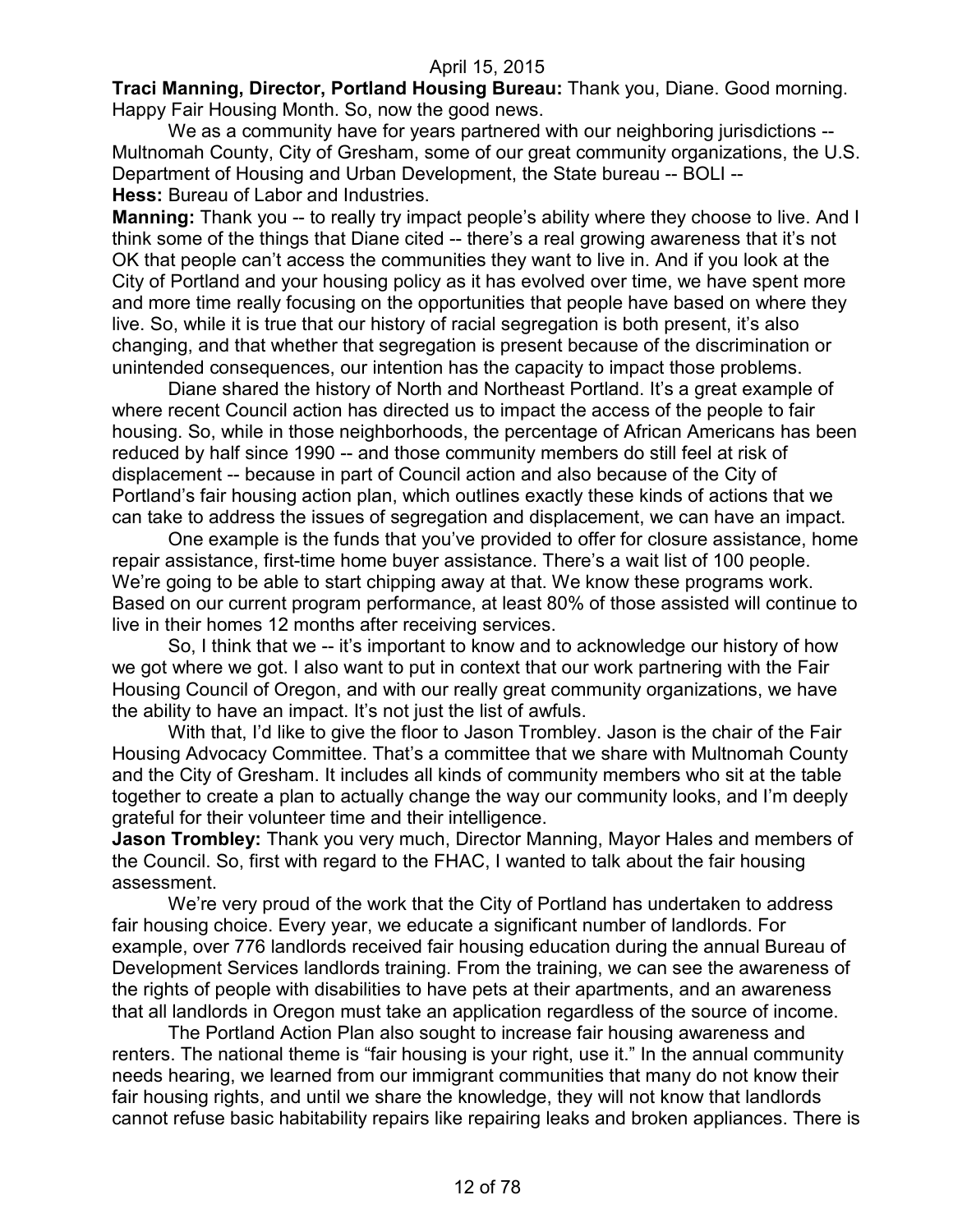evidence of the growing awareness and the increase in the visits to the Fair Housing Council's website -- 13,556 website visits in the fiscal year 2014.

Also, market conditions are changing in Multnomah County, and new populations are arriving. To address the changes, we are creating our next five-year plan for prioritizing spending of federal and local resources in ways that expand housing choice. To prepare the consolidated plan, housing and urban development requires a fair housing assessment. Demographics, segregation, disproportionate housing needs, disparities in access to community assets and exposure to adverse community factors, disability in access in fair housing complaint outcomes, fair housing knowledge, and practices that further or hinder fair housing choice in Portland, Gresham, and Multnomah County.

Next is the disparate impacts. The Fair Housing Advocacy Committee is focused on disparate impact because we are hearing from the community about the impact of displacement. There is a lot at stake in the national conversation about fair housing. In a recent Supreme Court case of the Texas Department of Housing and Community Affairs versus The Inclusive Communities, a decision in favor of the state of Texas could potentially weaken the Fair Housing Act by not recognizing disparate impacts as a condition of discrimination, and thus reopens the door to housing policies and practices that excludes people on the basis of their race, color, national origin, gender, religion, and disability, or family status. A decision in favor of Inclusive Communities could complicate how and where public dollars are spent if they are made in places of poverty.

Regardless of which direction the decision goes, it should not weaken our City's resolve to prevent, overcome, and mitigate disparate impacts in Portland. We need to do both -- invest in low income communities and invest in high-opportunity areas in ways that increase access for low income families and communities of color and other protected classes.

And third -- which I think is the most exciting part of the morning -- which is our fair housing poster contest. Today, we are honoring two students from the statewide Fair Housing Council of Oregon fair housing poster contest. Both won third place in their respective age groups. The students are Jasmine Bonahan [spelling] from Gresham Valley Elementary, and Morgana Cartwright [spelling?] from Southwest Charter School. She could not be here because she's attending outdoor school.

Morgana is from Southwest Charter School and won third place in the fourth to fifth grade category. Again, she couldn't be here because of outdoor school, but we wanted to acknowledge the efforts of Morgana and her school.

The Fair Housing Council of Oregon has been working with the Southwest Charter School for several years now. They did an amazing comic book on the housing discrimination and the local history of Portland. You can take a look at the copy on display at the table today.

And lastly is Jasmine from Gresham from Powell Valley Elementary School, the third place winner in the first to third grade category. Jasmine has family here and in the Philippines, she excels in gymnastics at northwest gymnastics training center, she's won multiple trophies and medals at every meet this season and recently was asked to join their junior Olympics team, which she began on April 2nd. And so very quickly, I'd like to invite Jasmine to come up and share a few words about her poster.

**Hales:** Great, good morning.

**Fish:** Which of the two is hers?

**\*\*\*\*\*:** The top.

**Hales:** The top? Great. Welcome! Don't be nervous, we're really happy to hear you talk about your poster. How did you get the idea? Did you change your idea as you worked on it? Tell us more about it.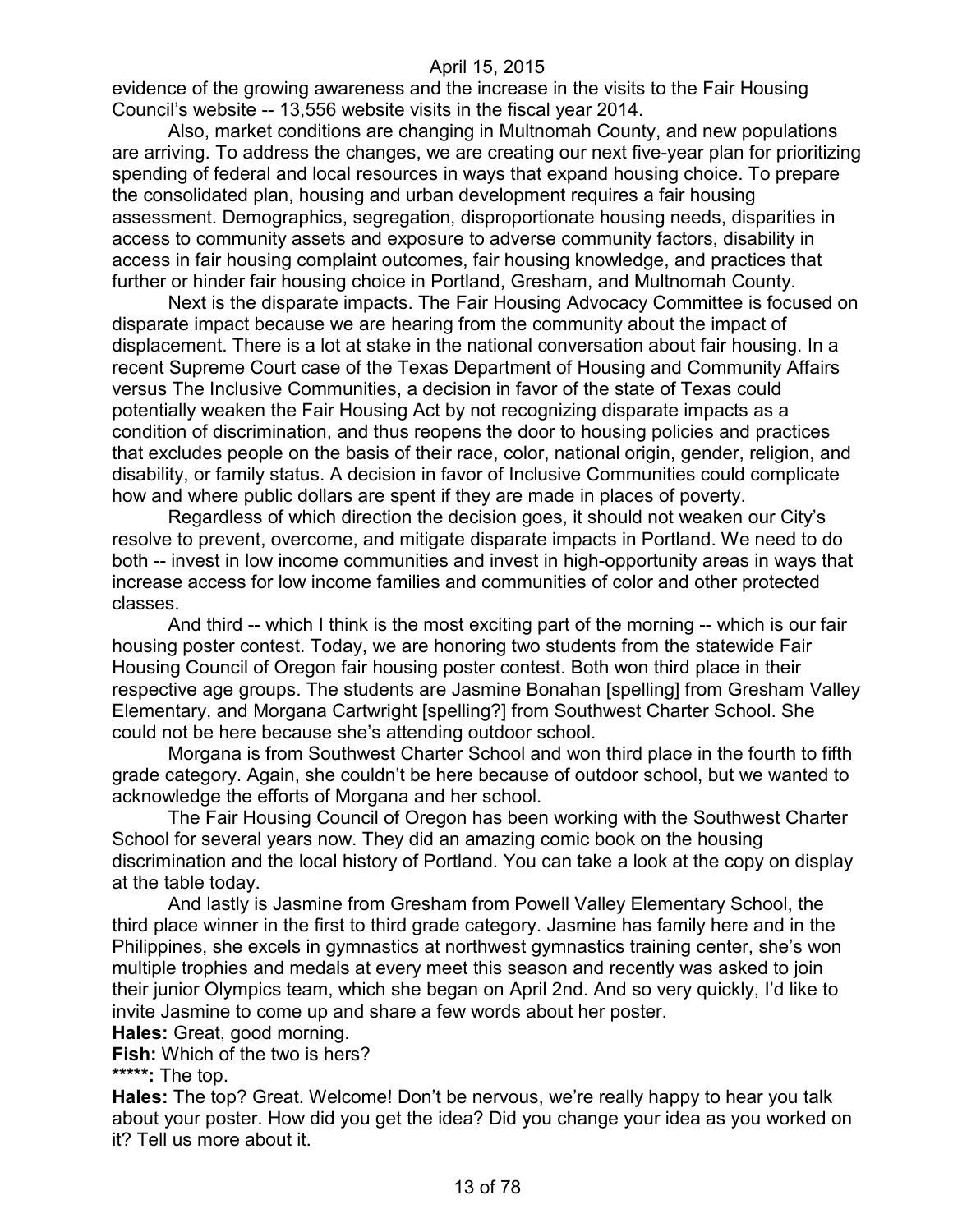**Jasmine Bonahan [spelling?]:** Well, I just thought about it, and I was just thinking, and I was doing the poster for fun. I didn't know if I was going to win, I was just thinking of doing it for fun. And I just thought of it, and I started drawing houses, and then it started coming to me.

**Fish:** Where do you go to school, honey?

**Jasmine:** Powell Valley Elementary School.

**Hales:** Excellent. I like how you included a lot of trees in your poster. We're a city that loves trees and loves our parks. So, a bunch of us up here noticed that in particular. **Saltzman:** And we'd love to take a picture with you and your poster, too.

**Hales:** Yeah, we wanna do that, too.

**Fish:** Do you have anybody with you from your family or friends?

**Jasmine:** I have my mom and dad and my sister.

**Fish:** Let's give them a round of applause. [applause] Can I just make one comment? Today is actually the day that the arts tax is due. [laughter]

**Hales:** That's right.

**Fish:** The arts tax has allowed us to have 70 arts teachers in schools throughout Portland serving 30,000 children. As we look at your beautiful poster, we're reminded of how important it is to have art as part of the normal curriculum. You obviously have a lot of talent and by putting all the trees in there, I know you've Commissioner Fritz's heart. **Hales:** She's the Parks Commissioner.

**Saltzman:** Let's have a picture, and family members are welcome to join us. [photo taken] [applause]

**Hales:** Thank you all.

**Fish:** Dan has already taken all the posters? [laughter]

**Hales:** We'll have to argue with him about that.

**Fish:** Do we have time for a couple of questions?

**Hales:** We sure do.

**Fish:** Let me kick it off by asking Diane -- the last two weeks, we all saw full page ads in local newspapers declaring the commitment of the private landlord community to observing fair housing laws. Two questions. How did that come about? And I don't remember ever seeing full page ads in newspapers signed by Multifamily NW and other industry leaders making explicit commitments during this week. So, could you give us the back story? **Hess:** Sure. Well, there are a number of different organizations that represent landlords and property management companies. Multifamily NW we've had a growing partnership with. We've always done trainings, but they now have a fair housing committee, and they actually just had a fair housing fair for property managers that hundreds of people came to. So, that is an emphasis -- both education and outreach. And a great thing is they're doing more and more of this not just in the Portland metro area, but other areas of the state. So, this is the first year that they did the full page ad, and I think a lot of it is that they have this activist committee. We're actually next Friday doing one of our fair housing bus tours for their members, and I know we have a waiting list. So, there's obviously an increased level of consciousness.

I will say, one of the challenges is that there are so many landlords that are not affiliated with an organization like that, and that would be great -- actually, I think that it would be great -- I'm just going to throw this out there -- if right at the point people purchased rental property -- either licensing or at least a requirement to take a test or something like that, which they do have in other states and jurisdictions in other parts of the country. I mean, one of the things that we try to do is give information on an informal basis to realtors, to title companies to give it to the folks so they don't find out they did something wrong at the point that the Bureau of Labor and Industries has a complaint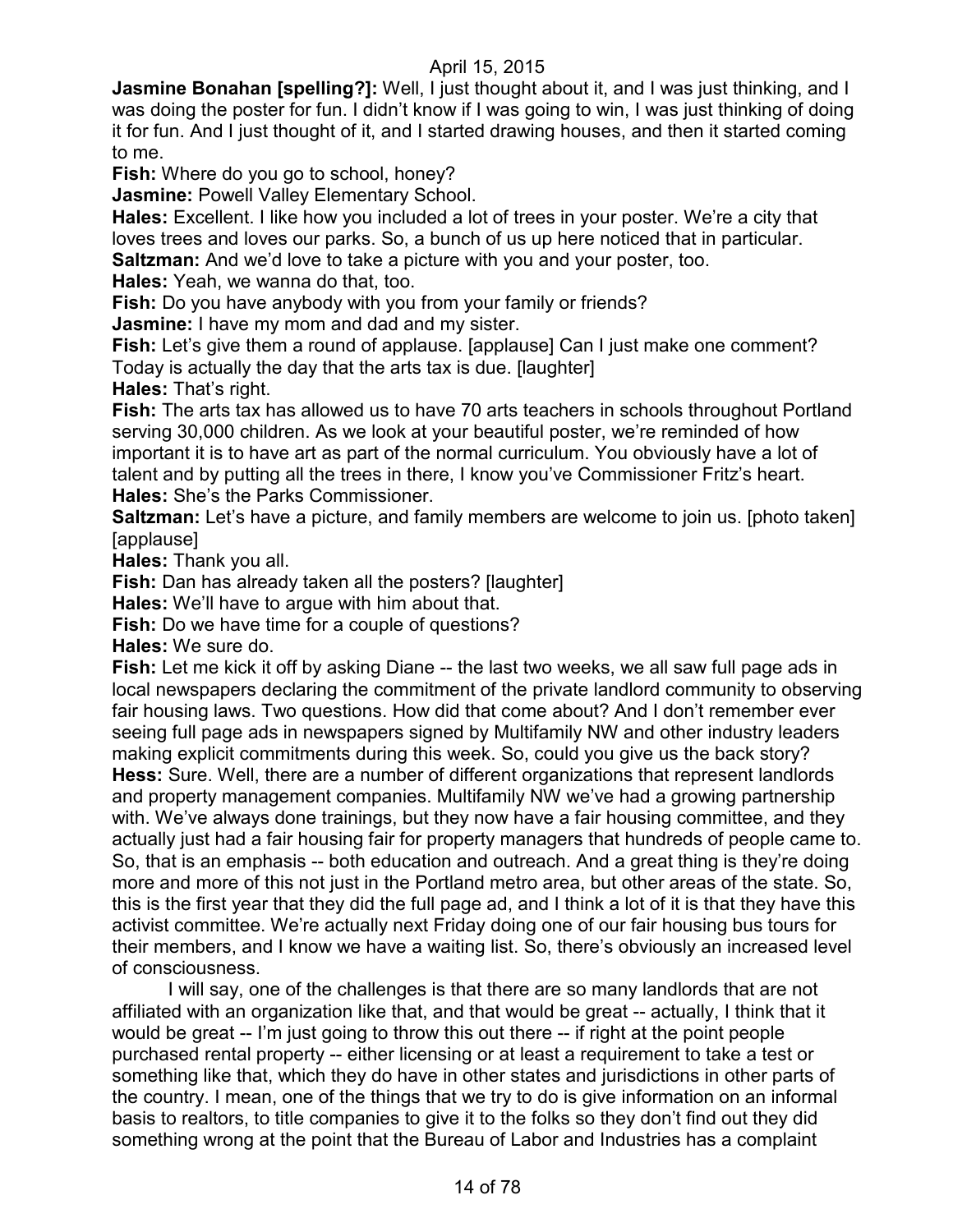against them. But it's a great thing how Multifamily, how the industry -- and other industry groups, too -- are really affirmatively making efforts to educate their folks to get a real understanding of fair housing, and we hope that we can get more of the individual mom and pop landlords hooked into that.

**Hales:** Other questions? OK.

**Saltzman:** I want to thank our panelists, and today, our actions restate our commitment to the housing choice and affirm that we hold ourselves to a higher standard. Thank you all for and being here today.

**Novick:** Commissioner, I'd like to bring up a fairness issue.

**Saltzman:** Uh-oh.

**Novick:** I think that it is grossly unfair -- and I made this clear to her -- that Traci Manning is planning to leave. [laughter] And I wanted to let her know that I asked the City Attorney if we have authority to draft her and compel her to her position.

**Manning:** Thank you, Commissioner. I appreciated your email. [laughs] **Hales:** Thank you very much.

**Saltzman:** Well, she's going out with a bang. She'll be here several times more this month -- [laughter]

**Manning: [laughs] It's true.** 

**Hales:** We won't let her off that easy.

**Saltzman:** Thank you.

**Hales:** Thank you all very much. Thank you, Commissioner Saltzman.

**Manning:** Thank you.

**Hales:** So, we're going to move in a moment to the rest of our agenda. We have a relatively brief one this morning. And want to just ask that folks testify on the items that are before us -- specifically, you are a lobbyist, we need you to disclose that information. If you are here representing an organization, we ask you to do likewise. Please testify to the matter at hand. We typically limit testimony to three minutes per person, and I think given the small group of people here this morning, we won't have any trouble staying on the schedule. We have a relatively new member, Denis Vannier from the City Attorney's team here serving us this morning -- a lot of you know him. So, let's begin with the regular item, and we'll return to the past consent items after that. So, the regular item is 385. **Item 385.**

**Hales:** This is the second reading. Roll call vote.

**Item 385 Roll.**

**Fish:** Mayor and colleagues, last week, we had presentations from Bureau of Environmental Services and Water Bureau. They were two of the -- I thought -- better news presentations at that the bureaus have had in a while. One was this BES item about a major sewer rehabilitation project and the extensive community outreach they've done in laying the ground work, and the second was the Dam 2 project up in the watershed that came in on-time and under budget.

We had a bare quorum of the Council when these things came before us, and I think the chambers were empty. Steve made some comment about good news being no news. But while we can't control that, I do think it's important at these moments just to acknowledge that the good work these bureaus do is a result of a lot of highly-dedicated people doing their job, usually without a claim. And I'm very proud of what they do and proud to be their Commissioner-in-Charge. This is a project that is very promising. There's been a lot of work done, and I know that I will be hearing from people in that community if it doesn't go as scheduled because after all, I live in Hollywood. Today, I'm pleased to vote aye.

**Saltzman:** Aye. **Novick:** Aye. **Fritz:** Aye. **Hales:** Aye.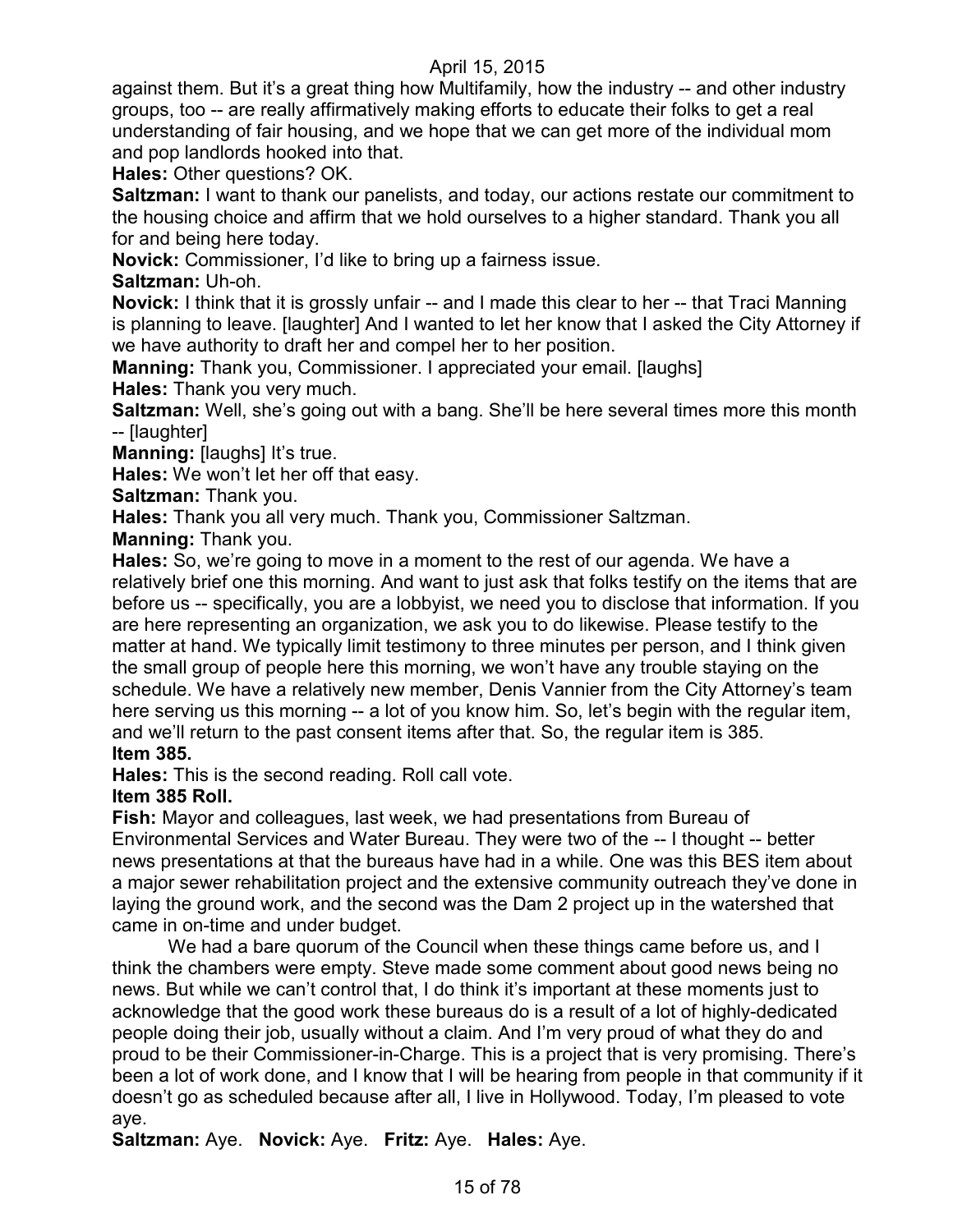**Hales:** OK, let's return to our items from the consent calendar that we pulled to the regular calendar, starting with 380.

**Item 380.**

**Hales:** Mr. Amberg from the City Attorney's Office is here to walk us through this, and there's a proposed substitute.

**Mark Amberg, City Attorney's Office:** Yes. God morning, Mayor and Council. We have introduced a substitute ordinance because of a little bit of a change in the direction, not on the substance of what is going to happen with regard to this, the basic issue, the contribution of sick leave into this VEBA trust. In consultation with the attorney for the Portland Police Commanding Officers Association -- which signed the settlement agreement we entered into last fall -- and the attorney for the PPA VEBA trust, which is the trust into which the contributions will be made.

Long story short is originally, we thought that there was going to have to be an entity created, a captains beneficiary association. On consultation with the VEBA trust attorney, it was determined that's not necessary.

When the ordinance was originally drafted, we drafted it with the idea there would be this captains beneficiary association. We've eliminated that, and there was a substantial enough change in the ordinance that we felt it was appropriate to ask this to be introduced as a substitute ordinance rather than an amendment to the ordinance.

**Hales:** The practical effect of this is that after members of the Police Bureau in effect graduate out of a represented status by being promoted from Lieutenant to Captain, they can pay into this VEBA trust and it will be managed by their former union, the Portland Police Association, right?

**Amberg:** Correct. If I could clarify a couple issues -- this happens only upon the retirement from the City. There's a formula where if they have a crude unused sick leave, a portion of that can be placed into this VEBA trust upon their retirement from the City. It's only for officers who -- as the Mayor has stated -- have graduated, so to speak, or risen up through the ranks from a represented position in either the PPA or the PPCOA.

And the PPA VEBA trust is the trust, and they currently administer these trust funds for the represented police officers in the Portland Police Association, as well as the Portland Police Commanding Officers Association. So, this is an existing relationship and arrangements that's being transferred over to these officers in their non-represented positions.

**Fish:** Mayor, I move the substitute.

**Fritz:** Second.

**Hales:** Further discussion on the motion to adopt the substitute? Let's take a roll call. **Item 380 Roll.**

**Fish:** Aye. **Saltzman:** Aye. **Novick:** Aye. **Fritz:** Aye. **Hales:** Aye.

**Hales:** And anyone want to speak on this item? If not, we'll take a roll call on the substitute as an emergency ordinance.

**Roll.**

**Fish:** Aye. **Saltzman:** Aye. **Novick:** Aye. **Fritz:** Aye. **Hales:** Aye.

**Hales:** Mark, thank you.

**Moore-Love:** 384?

**Hales:** No, 382 first.

**Moore-Love:** Sorry. Did we pull 384?

**Hales:** We did, but we did both of them.

**Item 382.**

**Hales:** I think I pulled this just because even though maybe it doesn't technically require that we have it on the regular calendar, I thought it was a significant enough purchase that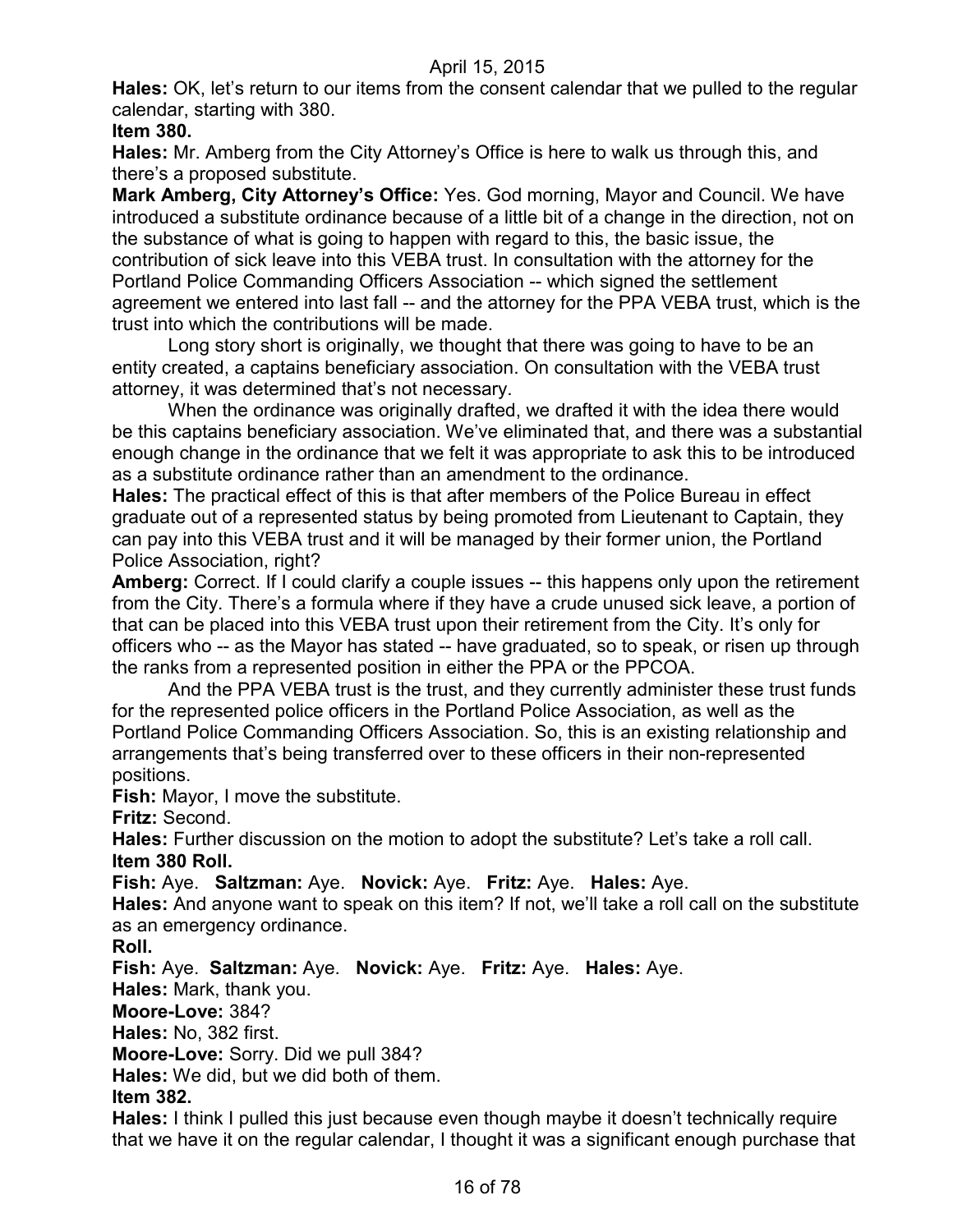wanted to make sure that we noted it. It's coming through -- and Commissioner Saltzman, anything that you wanted to add about it -- but it's a big deal. We're keeping our equipment up to date.

**Saltzman:** Yeah, we're purchasing new equipment pursuant to the expressed desire of voters when they supported the general obligation bond, which I believe was 2010. So, this is purchasing new firefighting -- or fire apparatus consistent with that bond measure.

**Hales:** Are we still maintaining our practice of occasionally making used equipment available to one of our sister cities when we cycle older vehicles out of the fleet?

**Saltzman:** Yes. And in fact, I think just last year we donated a vehicle to Guadalajara - another one -- which we've done.

**Hales:** That's great.

**Fish:** One of the great traditions is when the bomberos come up here. And they actually drive it on I-5, which is amazing. [laughter]

**Hales:** The ultimate road trip. OK, any other questions about this item? Anyone want to speak to it? Then the motion to adopt the report, please.

**Fish:** So moved.

**Saltzman:** Second.

**Hales:** Further discussion? Roll call.

**Item 382 Roll.**

**Fish:** Aye. **Saltzman:** Aye. **Novick:** Aye.

**Fritz:** This is a remarkably rapid purchase, considering you passed the ordinance authorizing the purchase on March 18th. Aye.

**Hales:** Aye.

**Item 384.**

**Hales:** Commissioner Fish, did you have a question about this item?

**Fish:** Yes, Mayor.

**Saltzman:** If I could make some opening remarks --

**Hales:** Go ahead --

**Fish:** Since I pulled it -- if I could just explain why I pulled it, Mayor, and we can figure out the procedure.

**Hales:** Sure.

**Fish:** It is not my practice to pull things from the consent agenda generally, and certainly on a second reading, that is procedurally irregular. I had a couple of questions about this that only came to my attention this morning. My preference is to set this over a week, unless there's a reason that it has to be voted on today to get the answers to my questions from Facilities and then come back and vote on it. That would be my preference. I don't control that. Otherwise, I have some questions which I could raise in a hearing, but I think that it's more respectful to the sponsor to do that during the interval.

**Hales:** Commissioner Saltzman, your thoughts?

**Saltzman:** This pertains to the lease for the Portland Children's Levy and the registered historic building, the Spalding Building. We've been there for over 10 years. No issues have ever been raised before, so I regard this as -- we have no other place to go. We need this lease. We've been working fully with OMF on its efforts to consolidate offices and relocate, and we all know that something is happening to the Portland Building and it's going to be involving moving people out in the next few years as opposed to moving people in.

But we have examined all those options in terms of the relocating to the Portland Building, relocating to the 1900 Building, and this turns out to be where we are, where we've been for over 10 years -- again, a historic building, which is consistent with our City building policy to support historic buildings.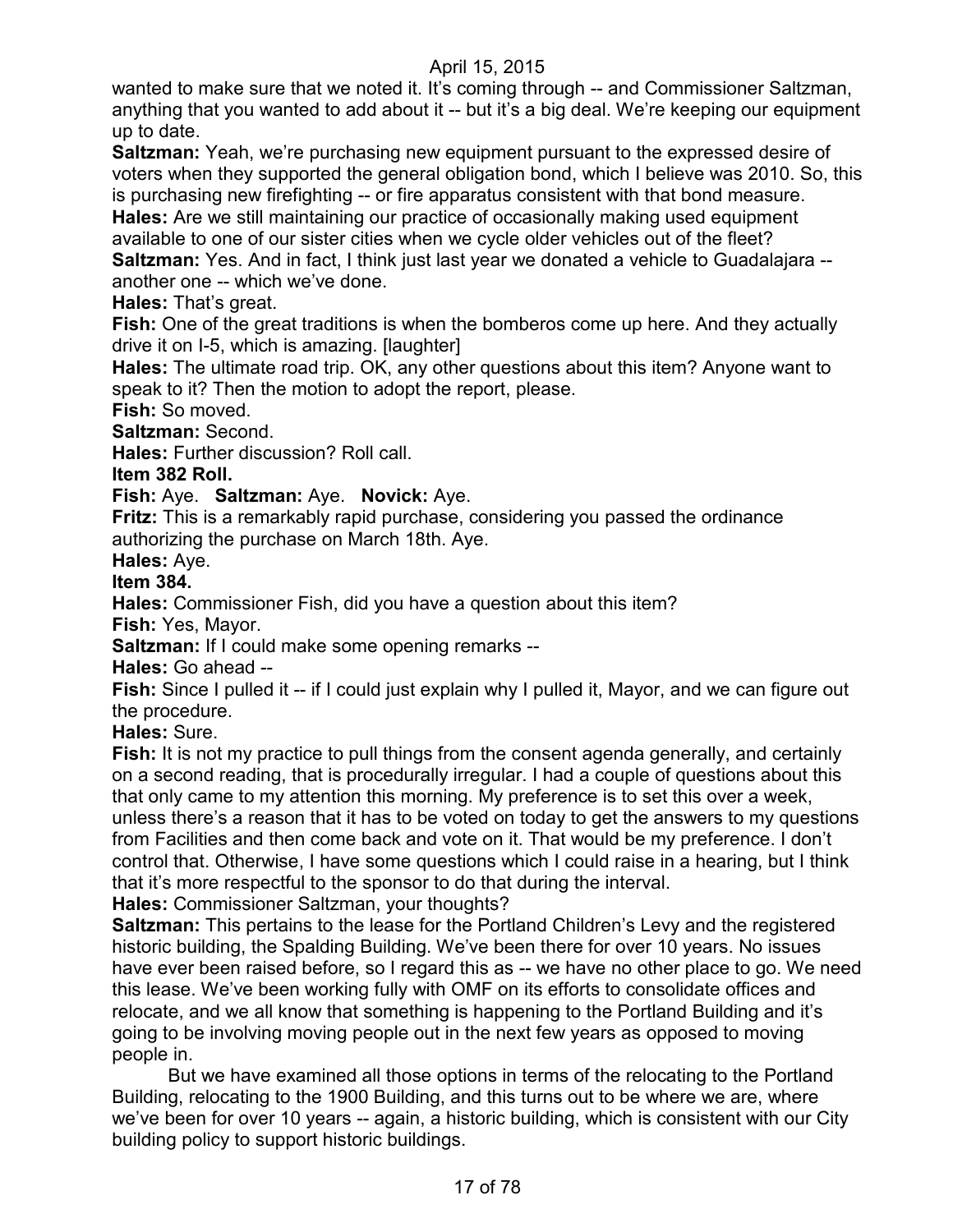So, we need this space, and I think everyone knows the commercial vacancy rate in Portland is at a record low. We have no other place to go. And I think that if you read all the supporting documents filed with this, it documents everything that I've just said. It's all here. So, I would urge us to move ahead with this lease.

**Fish:** Mayor, I don't have a substantive objection to the terms that have been negotiated. I have some questions about the duration of the lease, how this fits within the policy we've been grappling with as a Council about using City-owned space first, and also the labor conditions of the building. My preference is to address those with the one week set over and normally that would be a professional courtesy, but it's up to the Council about whether to set it over for a week.

**Hales:** Are you willing to do that, Commissioner Saltzman?

**Saltzman:** I want to make sure that's not going to interfere with the terms of the lease -let's see --

**Fritz:** It says the lease term expires on May 31st in the ordinance.

**Saltzman:** Yeah, OK. I'm willing to set it over a week.

**Hales:** OK, then that's what we'll do. We'll set that over a week and make sure those questions get answered.

**Fish:** Mayor, if the questions are answered, I would be happy to sponsor an emergency clause if that becomes a question.

**Hales:** Ok, great, that might be helpful. Alright, I believe we are done with this morning's agenda, right? Did I missed anything? If not, then we are recessed until 2:00 p.m. Thank you.

At 10:28 a.m., Council recessed.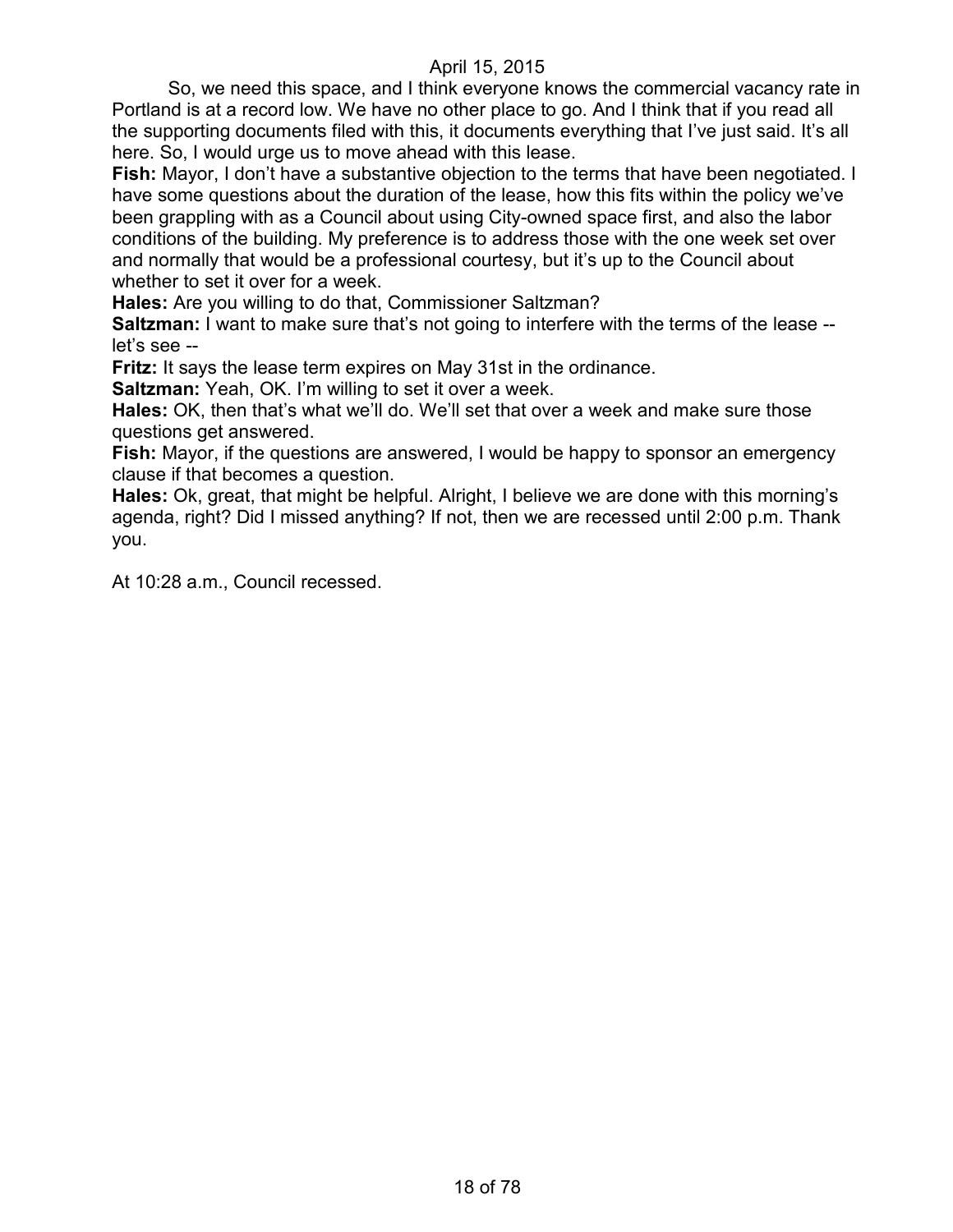### April 15, 2015 **Closed Caption File of Portland City Council Meeting**

This file was produced through the closed captioning process for the televised City Council broadcast and should not be considered a verbatim transcript. Key: **\*\*\*\*\*** means unidentified speaker.

### **APRIL 15, 2015 2:00 PM**

**Hales:** Good afternoon, everyone. Welcome to the afternoon session of the city council. Will you please call the roll?

**Fish:** Here. **Saltzman:** Here. **Novick:** Here. **Fritz:** Here. **Hales:** Here.

**Hales:** Welcome, everyone. We have two items on the afternoon calendar, they are both time certains. The first is 2 o'clock, the second is at 3:30. If you are here to testify on those items and you are representing an organization as a lobbyist, please disclose that because that's required under our code. If you're representing an organization, it's helpful to know that, too. So let us know. We'll have opening comments and presentations and then we'll take testimony on this item after the presentation. We will typically limit individual testimony to three minutes, and again, we're a little bit time-constrained this afternoon. So with those parameters and understandings, why don't you read the item please, Karla? **Item 386**.

# **Hales:** Commissioner Fritz.

**Fritz:** Thank you, Mayor Hales. It's my great pleasure to introduce this item. Since 1998, we have had a Parks System Development Charge program that has been the primary funding source to meet the impact by growth. During the recession, under the leadership of Commissioner Nick Fish, our scarce SDCs -- that's what we call system development charges -- paid for the E205 initiative which provided some parks improvements in East Portland. SDCs also began to pay for development in a new park in one of our growing neighborhoods, Khunamokwst Park in Cully -- and the dedication is gonna happen next month.

Over the past two years, I have had the honor of working with neighborhood park subcommittees reviewing options for SDC-eligible projects. So, we have a community process for deciding which of the hundreds of millions of items on the necessary projects list are constructed with the scarce money that we do collect. We've been able to build bridges and paths to connect people and places, play areas to keep up with demand, and adding entire parks in developing neighborhoods. And I also was able to announce two entirely new parks in East Portland and one in Southwest Portland.

We've been strategic in our priorities and we've leveraged other funding, including Metro and state grants and other partnerships where possible. Today is the culmination of a multiyear effort to review the Parks System Development Charge program.

In December 2012, Commissioner Nick Fish and Parks Director Mike Abbaté convened a task force to assist Parks in updating the program. These task force members have worked very diligently and I'm very grateful to them. I am very pleased to have the Parks staff here to present it. So bear with us, everybody -- it's a complicated issue and I want to make sure that we explain it well to everybody in the chamber and to those watching at home. Parks Director Mike Abbaté.

**Mike Abbaté, Director, Portland Parks and Recreation:** Thank you, Commissioner. Mayor, members of the Council, Mike Abbaté, Parks Director. I'm joined today by Randy Young, principal with Henderson, Young and Company -- national experts in system development charges or SDCs. Today, our presentation will cover several topics.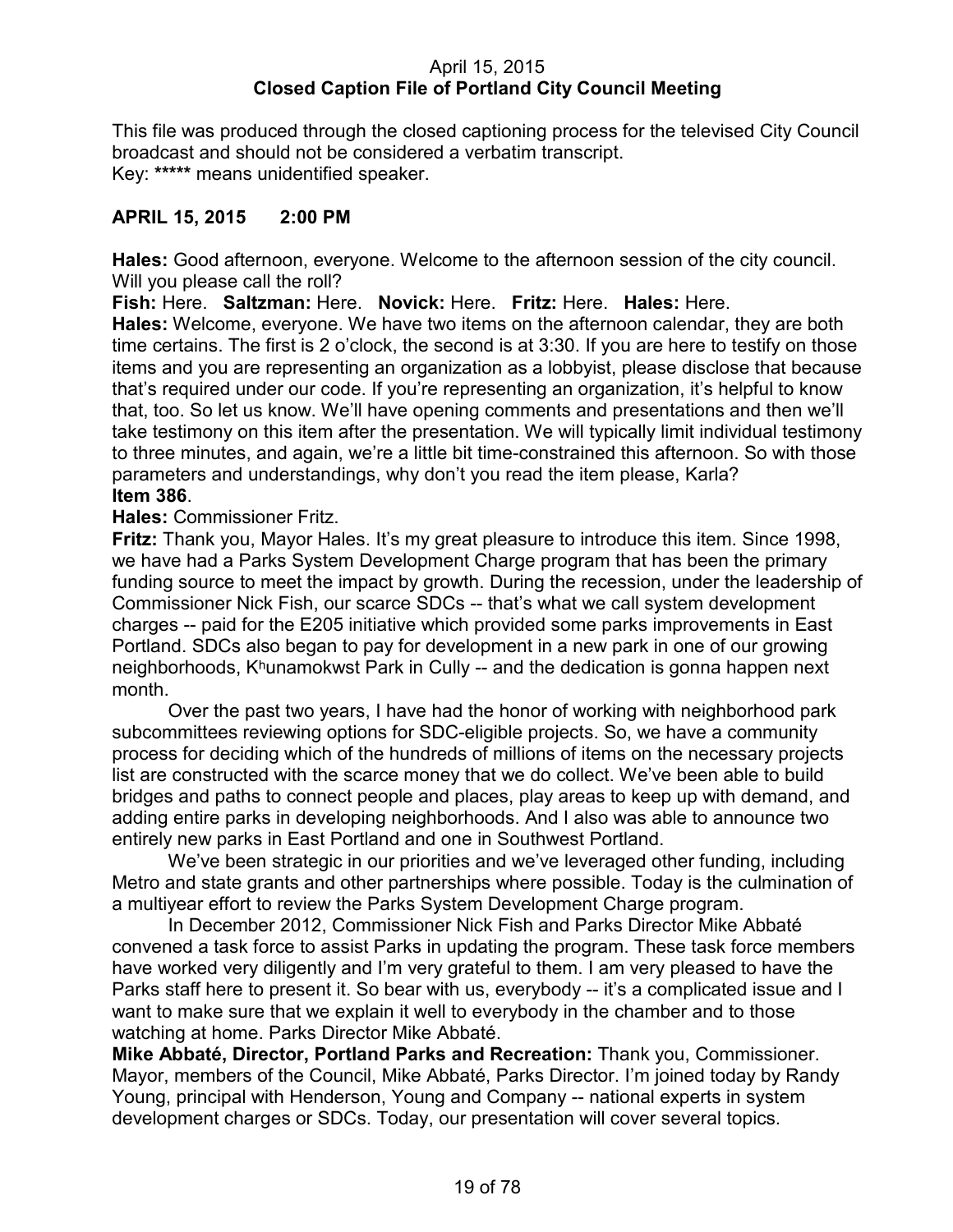First, I'll help define system development charges, give a brief history of Parks SDCs in Portland, and discuss why we update them every five years. Randy will then discuss the primary changes to the methodology, how this compares with other cities, and what we've heard from the community. And then I will close the presentation and open it up for questions. Finally, we have four people invited to testify about this topic.

So, what is an SDC? It really is a one-time payment paid by new development for capital improvements that are needed by new development. In other words, whether we're talking about transportation, sewers, or parks, the essential purpose of an SDC is that growth in demand pays for growth of the system to meet the demand.

In 1998, the Council established a Parks SDC for residential development. At that time, the rate was set to recover about 30% of the demand created by growth. In 2004, that cost recovery rate was increased to about 50%. In 2008 -- the last time we updated this -- commercial development was also added to the SDC calculation, and the recovery rate for residential was increased to about 75%.

So, why do we update SDCs? There are two main reasons we're required to update the program every five years. First of all, there are changes in our community, whether it be population, employment, development centers, types of development, and location. And the second reason is to improve the accuracy by updating our levels of service, our costs, and persons per dwelling unit. At this point, I'd like to ask Randy to discuss the proposed changes included in this update.

**Randy Young:** Thank you, Mike. Good afternoon, Mayor and Commissioners. We're going to be talking about five major areas in which we've changed the methodology to improve it and make it more accurate. The first we'll talk about is the level of service used as the basis for calculating the fee. The second topic will be changes that affect residential development. Then, I'll talk about changes that affect commercial development. The fourth topic will be changes in the type of Parks facilities included, and I'll close with a discussion briefly about the recovery rate. After I finish discussing these changes -- there will be about a slide or two or each one -- I'll then summarize the changes in rates for you, talk briefly about some of the concerns we've heard from the community, and then turn it back to Mike to finish our prepared remarks.

The first change is about level of service. In the current study, the 2008 study, the method used is a traditional park benchmark. It's called acres of park per 1000 population. When you as a City adopted the goal-setting document for Parks, Vision 2020, you established in that a benchmark of 19 acres per 1000 population as the aspirational goal that you want to get to. You have not ever used that number in your SDCs because you haven't attained that number yet, and state law would prohibit you from charging more than you can actually achieve. So, your SDC is based on the current ratio of parks that you own in relationship to your current population.

We started off this 2015 update thinking to use the same methodology, and we updated the acres of park you own, we updated the number of population that you have, we did the math, and we did a projection of how many more acres you would need in the future. And we ran into a little problem, which is starting to generate some unrealistic numbers of acres that we would have to acquire in the future.

Let me share some facts. Right now in the city of Portland, every square inch of land -- whatever its use -- is approximately 95,000 square acres of land. Of that land, only about 6700 acres are remotely undeveloped or vacant or available for any use -- not just for parks but for commercial development, growth, housing -- for anything. Parks right now constitute about 12% of the land in the city. So, we did the math and said 12% of the remaining 6700 acres -- that's about 800 acres. But when we did the methodology from the level of service -- the current ratio of parks -- it doesn't say we need 800 acres, it says we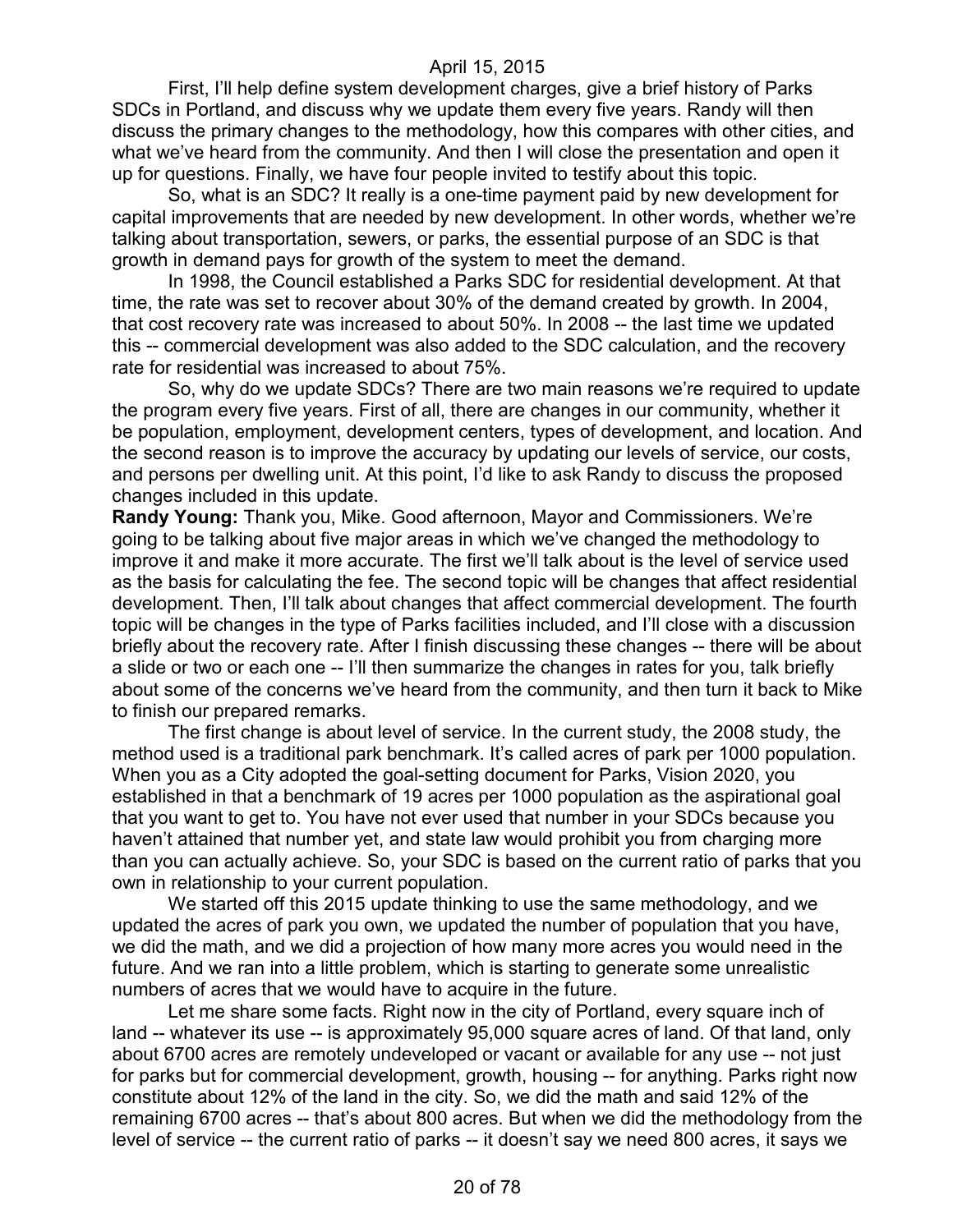need 2200 acres. Well, 2200 acres is a third of the remaining acreage. That would diminish your ability to attract business, development, and housing.

Our task force -- to whom we're eternally grateful for being very bright people and paying attention to all this -- looked at the presentation and said, you've gotta find another way. There's got to be a better way to have a defensible park SDC without being stuck in these rigid ratios of park acres. What can you do for us? Well, with our background having done impact fees and SDCs around the country for nearly 30 years, we started introducing new strategies. And what we're here today to talk to you about is a strategy we've been using actually since the late 1980s in some jurisdictions, and we think now is the time for Portland to consider this. It's called investment per person. So, instead of acres per person, it's investment per person.

And here's how it works -- it's a pretty simple set of calculations. The first thing we do is we get a list of everything you own. And Portland Parks and Rec has a good inventory of the land and improvements, so we took that and said, great, what is it worth? Not, what did you pay for it, but what does it cost today? Because if we're going to calculate a future SDC payment and then we spend that, we have to pay today's prices to buy something. We can't buy it in yesterday's prices. So, we asked the staff to research what it costs for a new ball field and a new light pole and bleachers and those kind of things. And we came up with the current value of the entire Portland Parks system.

Portland Parks has been maintaining an inventory for other purposes, and the value without land was about \$1.3 billion. But adding in the land into it -- we're now at \$3.5 billion worth of park assets and land. If we divide that by the current population, that gives us a number, a dollar amount we would ask new development to simply match so that they don't use up the parks we have, but we're also not trying to ask them to pay for any existing deficiencies. We simply want you to keep up with what we've got. And that in simple terms is the level of service methodology that we're proposing in this new update. So, that's our first big change.

Change number two has to do with residential development. The current fee - based on the 2008 methodology which really goes back to all of your previous park SDCs - - has a method of charging all new residential development a flat rate regardless of whether it's a big house or small house. If you're building a single-family house, it's X dollars. If you're building a multifamily or a condo or an apartment, it's a little less than X. Those are the two fees. There's another fee for accessory dwelling units and one for single room occupancies, but that's it. And size really hasn't mattered.

What we've discovered is that in the real world, size does matter. One size does not fit all. We've been able to obtain -- with the help of demography experts at Portland State University -- a detailed analysis of census data that tells us there is a variation in the average number of persons per dwelling unit based on the size of the dwelling unit. Remember, you charge SDCs -- whether they are for Parks or Transportation or whatever -- when a permit is pulled, but you're not really charging for the house or the condo, you're charging for the impacts on your system. And so, we're talking about people impacting your park system.

I'd like to give you an example of what it looks like from this new data from the PSU folks. We're going to look at the average persons per dwelling unit and we're going to show you two visions of the future. One is to continue what we have now, and the other is to change our way of thinking and base it on size.

Here's what the table would look like. Down the left, the type of housing or the size of housing. The blue rows are the old way of doing things -- the way we're doing it now -- a flat rate for single, a flat rate for multi. But these are not rates of fees, it's the average number of people in-house updated to today's data. And you can see there are important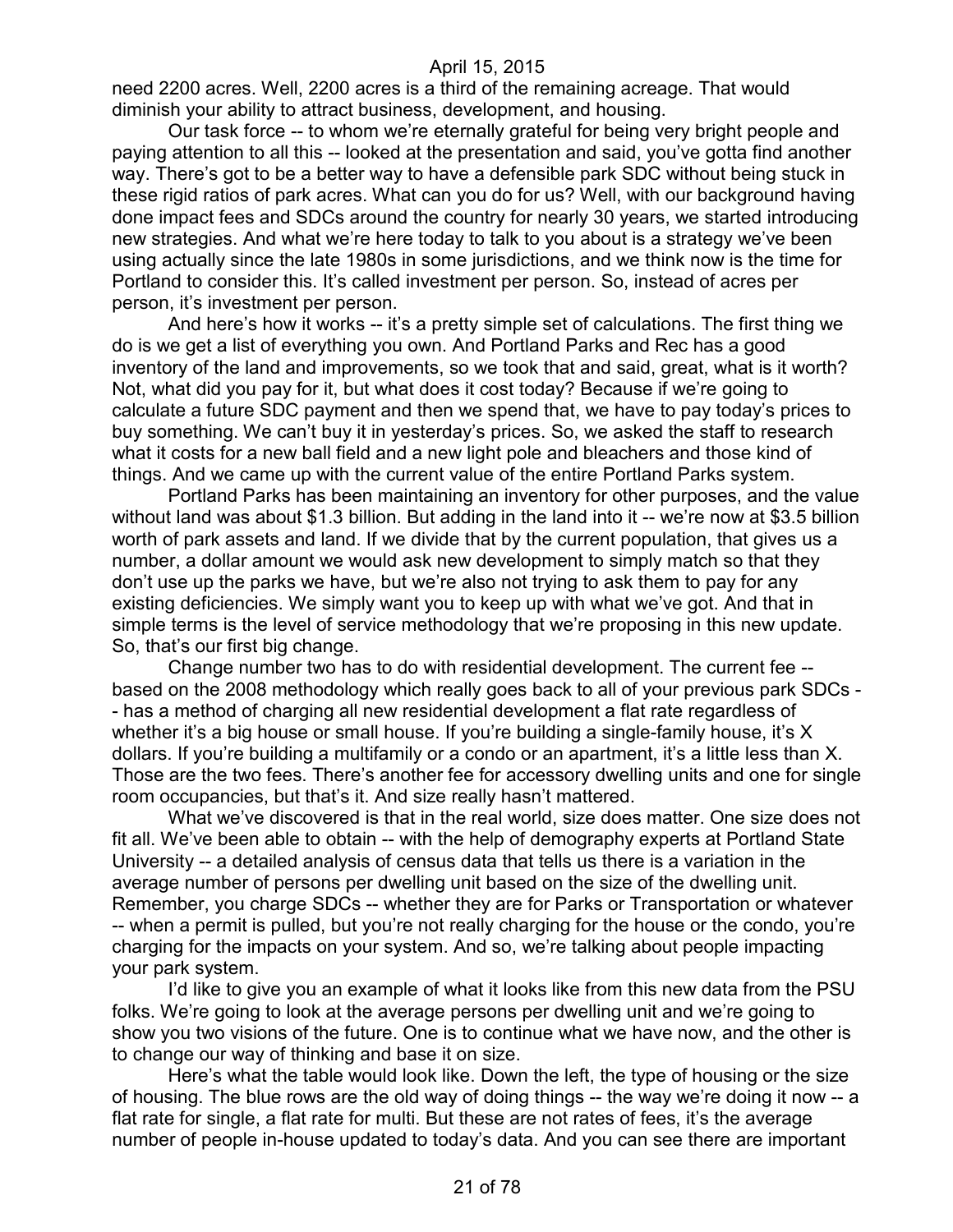differences. I'd like to do a version of this slide and highlight some numbers to tell a little story about how this works out in the real world, so stick with me as we look at an example.

Imagine you're going to build something in the central city that's multifamily in character, like a condo building or apartments. Here's our same table. I've highlighted in black two numbers for comparison purposes. Under the old system, every condo or apartment would be charged for 1.03 persons per household. Big apartments, small micro units -- they'd all pay for the same number of people. Down below, if we can switch to a size-based system, you can see that it would be for the small units actually fewer persons per household because the census data documents that's the factual case. And for the larger houses, there would be more persons per household.

Let's do a different example. Go to the non-central city and imagine we're building a single-family house. Same background table, but here I've highlighted in black the flat rate for a single-family house in the non-central city would be charged for 2.57 people. Down below, if you're building single-family houses in the non-central city, you're probably going to like our new schedule, because unless you build the very largest houses, you're going to pay for fewer persons per household. Only the very largest would pay more. And so, we that think basing this on persons per dwelling unit is a much improved way of being more accurate in our SDC charges.

The third topic of making changes involves commercial development. What you did as of year 2008 was for the first time you started charging Parks SDCs for commercial development. In the course of establishing that, there were two distinctions listed here.

There was a question of where the workers live. And a decision was made at that time to charge new businesses -- because only new businesses building in new buildings would pay this SDC -- those new businesses would only pay for the workers who come from out of town. And I think the theory is that the new workers who live in town are probably new residents in residential places. But the problem was that didn't make those businesses pay for their fair share.

The other distinction that was made that didn't seem to make a lot of sense is there are local access parks, and in the current method, the central city new businesses have to pay for local access parks. But for some reason, the decision was made not to charge outside -- in the non-central city, new businesses there don't have to pay for local access parks. And I couldn't find a rationale for that and recommended we need to get rid of this inconsistency.

And so, our new update eliminates those differences in where the workers live and eliminates the difference in where the local access parks are. It sounds complex -- the study has the data in it, it is a bit complex.

Let me summarize the outcome for this in very simple terms. In 2008, taking all of these decisions into account, the net effect was that businesses were responsible for just under 13% of the impact on the park system -- 12.9%. After all of these changes, we've increased that all the way up to 14.5%. So, it's not a huge change but we think it's accurate and it has led to a small increase in the commercial rate category as a result.

The fourth area is the type of park facilities. In the 2008, study some things were excluded. You have a half dozen or so community centers and another five or so community centers that also have pools in them. All of 11 of those community centers were left out of the 2008 methodology. You have five or so aquatic facilities -- great facilities, and new development would benefit from them, too -- but they were left off the table. We're not sure why that happened, but we thought that the problem was obvious: it meant that gross SDCs weren't contributing to the entire array of park facilities for which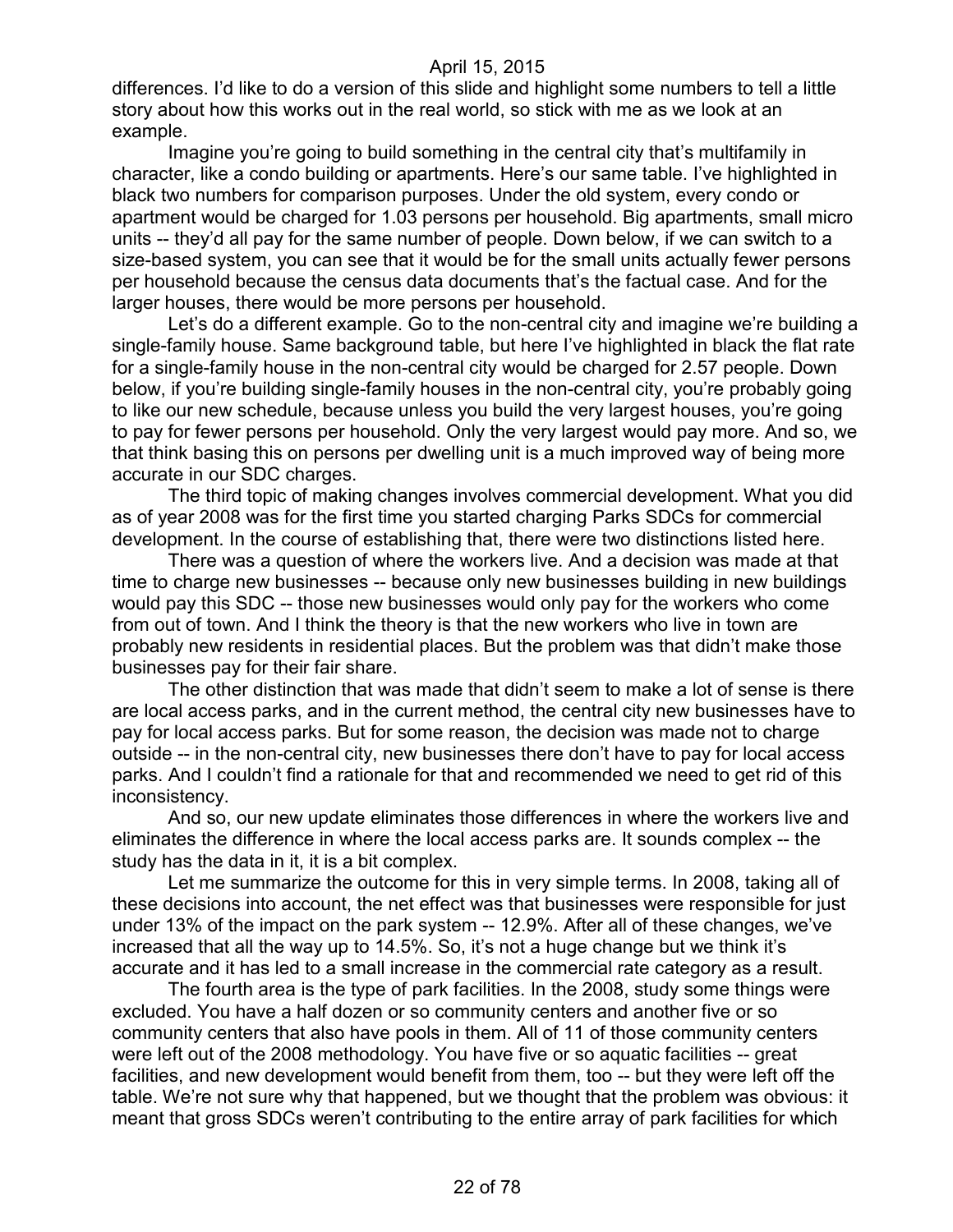they would benefit, and it would prohibit you from buying more facilities of those types in order to serve their needs.

The update says, get rid of the exclusions. If Portland Parks and Rec owns it as an asset in the public trust, it belongs as part of the consideration and value per person of everything that we own.

The last change I want to talk to you about -- and then I'm going to show you the rates themselves -- is the recovery rate. As Mike said in his introduction, we've gone from 1998, 30%; 2004, 50%; now 2008 we've got up to 75%. One of the problems is none of those documents says how we're going to make up the missing percent. If we only recover the 75%, where's the other 25% gonna come from? And so, the problem that growth wasn't paying for growth. And it isn't.

What we're recommending is for the first time in the City's history, a 100% recovery rate program. We do recognize that Portland Parks is the beneficiary of modest amounts of money on a regulated basis from urban renewal funds, from the occasional grant, occasionally from transfer from other bureaus. And so we need to under state law recognize those funds and not double charge SDCs plus that money when we have that other money available. Turns out that other money is only worth about 11% of the total. So, our 100% cost recovery is 89% SDCs and 11% from urban renewal and grants.

Now, let's look at some numbers. I'm going to show you four slides with SDC rates on them. I'm going to show you one side for the central city for residential, one non-central city for residential, then we'll do two slides for commercial -- one for central and then noncentral city. We're gonna be trying to compare what we're doing now to where we're going, but remember we're changing the methodology so it's going to be a little odd.

Here's the central city residential, and the blue rows are the way we do it now -- flat rate for every single family, a different flat rate for every multifamily. The reason we can't line up the rows down below in green is now we're recommending basing it on size. We're no longer interested in the type, we're interested in the size because that's a better, more accurate measure of the persons. Still, we understand people will compare those above to the numbers down below, some of them increased, some of them decreased. We're interested in being more accurate, and that's where we think we're landing with this.

Let me show you an identical format. These are the numbers for the non-central city, and they're a bit higher. Sometimes we go intuitively, "yeah, but isn't park land more expensive downtown?" Yes. But remember, one of our key drivers is the average number of persons per household, and we have more in the non-central city -- that's where the bigger houses are -- so the rates will be higher in non-central city as a result.

Now, let me show you the two rate comparisons first for central city, and then noncentral city for the commercial development. These we can put next to each other because we're not changing the underlying method. We have a fee now for office, we'll have a fee in the future for office. This is the cost per square foot. So, if you build one square foot of new office, right now we charge you \$1.09, and in the new rates we'll charge you \$2.37. From a dollar nine to 2.37 is a big percentage, and you may be hearing people talking about oh my goodness, that's a 200% or 300% increase. In a minute, we'll be talking about the fact that yeah, but it's still only a two-dollar increase.

Here's the same set of numbers for the non-central city. Again, increases in the vicinity of a dollar or so for each of the types. They're a little be lower in the non-central city because in this case, the number of employees in the businesses is a smaller ratio is smaller than in the central city which holds those rates down.

I think the last thing I want to do about the rates before I talk about the community concerns is to put into perspective what these new rates look like in the metropolitan area, because we're not alone in charging SDCs. This chart lists Portland's new rates,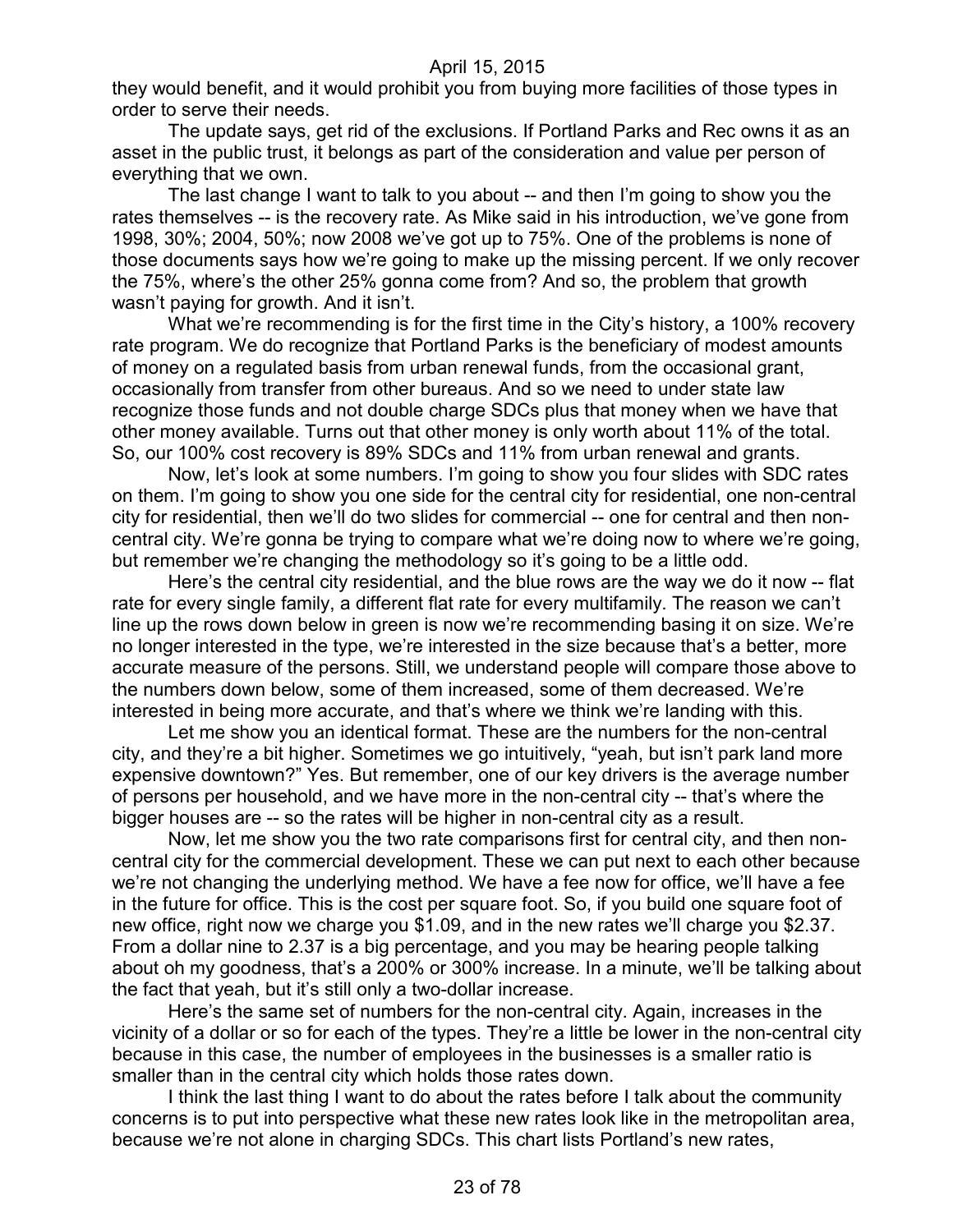highlighted in green background and blue background mostly at the bottom half of the chart. And then all the entries with white type on black background are 15 other rates charged for park SDCs in the metro area. These are listed in order of the numbers in the right-hand Colum from top to bottom. It's the total SDCs because the builder is less interested in the park portion vs the transportation, they want to know what size check they are going to write. And if they are going to build a residential unit, they will write the check in the right-hand column.

As you can see from this chart, the Portland new rates -- six of the eight rates are below that yellow bar, which is the average of all of the 15 other jurisdictions. So we think that being consistent with your past practice of not being the highest and trying to be competitive economic-development strategy-wise. We've met that goal in the middle of the chart or in some cases practically at the bottom of the chart by using the new and improved size-based methodology.

So, those we think position you well with the new rates. I want to close my conversation, take three or four minutes and deal with concerns Portland Parks has heard as it's been out in the community, talking to people, receiving letters -- the commissioners receive letters. We are not going to attempt to answer everything we've heard; we want you to hear from the public and various organizations and what the concerns are.

But four of them struck us as things we needed to provide a little additional information to enrich the community's understanding and yours. So, I want to speak briefly to these four things: exemptions, plans for spending, what's the deal about commercial rates, and what's this business of SDCs based on size of housing.

Exemptions. The question is, are we changing exemptions? And we are making no changes to the existing exemptions for park SDCs for affordable housing. We're making no changes to the exemptions for tenant improvements. And folks, this is one to remember the significant of that little phrase -- if you're planning on overhauling or moving into new business space, some jurisdictions will charge you a new SDC for that change in use, basically a tenant improvement. Your code has said for years -- and we were going to leave it in place -- that for park SDCs, we're not going to try and come after you and capture some small or big amount of money because you are changing use. So, tenant improvements will not be charged.

There is a new policy we've included in code for the first time. I want to talk for a minute about campus housing. When you started your SDCs in 1968, you only charged residences. College campuses are not residences, they are businesses or institutions. In 2008, when you started charging businesses and institutions, that brought the college campuses into the park SDC arena. But we had in mind that if a campus builds a new office building, it would pay the new office building rate. What none of us thought about - they didn't think about it, we didn't think about it -- is if they build campus housing, dormitories, what do we do about that? There was no authority for us to exempt them. And so, we didn't. We've been charging park SDCs for dorms.

The campuses came to us and said, do you know that you, the City, have another policy we must comply with? It's a policy that says we have to have a master plan for our campus. And as we grow and have more students, we have to provide housing for them on campus, because you the City are protecting your residential neighborhoods, you don't want the student housing to overwhelm and co-opt the residential housing.

Well, it's true you have that policy. It's true the college campuses comply with it. And yet, they point out we actually penalize them for complying with it because we charge them a parks SDC when -- irony of all ironies -- they are the one commercial land use that brings with it its own athletic field, its own recreational space, substantial investment in park opportunities for its students. Taken as a whole, the recommendation from staff,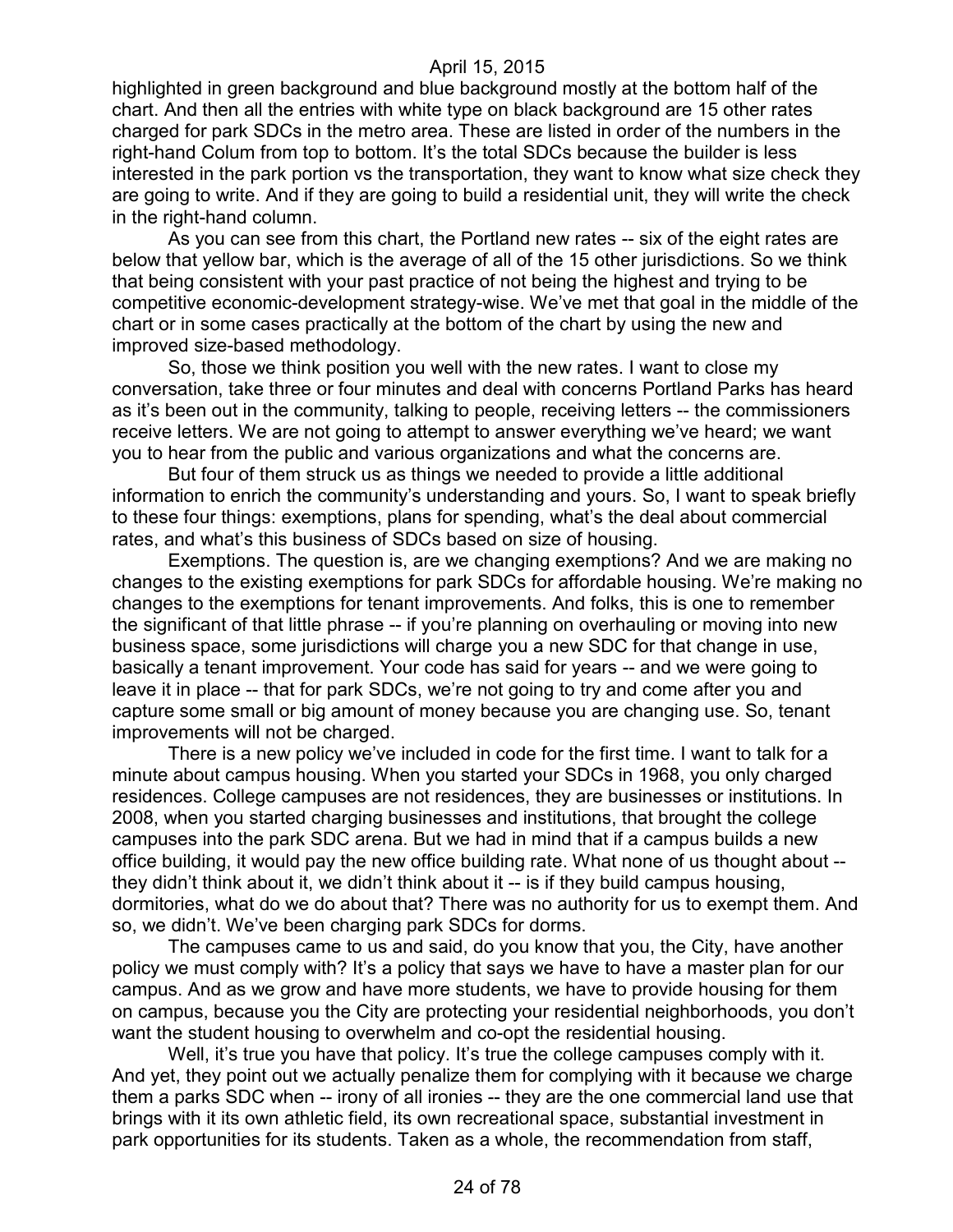consultant, and the task force has been to create a firm and affirmative exemption for campus housing. The universities understand that does not change their treatment of new office buildings or college classrooms. They will still pay SDCs for those, there's no question about that.

The second thing we've heard about is, so, where's the money going? Aren't you supposed to have a CIP? For the listeners and those in the audience not familiar with our government jargon, CIP is capital improvement plan or capital improvement program. And it's a list of where you're going to spend your capital dollars. It's a list of specific projects you're going to use and spend the money on. And the question that's arisen is, where is that CIP? How do we know where you're going spend these park dollars?

The answer is that Portland Parks has a bunch of CIPs that I'm going to talk about in a minute, but the first thing I want to remind everybody is if we were having a conversation about the transportation SDC -- it's been my privilege to serve the City since 1997, I was your consultant for the 1997 transportation SDC and for 2007 in the two subareas, so I know how those work. And with those SDCs, you start with the CIP because you know what you need to fix, and then you divide it by the amount of growth and that's your SDC.

Parks has never been that way. It isn't that way for most other cities, it isn't that way in Portland and has never been that way. Instead, for Parks, we start with a benchmark like acres per thousand -- or now, dollars per person -- and we say, ah, that tells us the magnitude of what we need to build. Parks professionals, do you have projects that equal or exceed that? If you don't, we can't charge that much of an SDC, but if you do, please prepare us a CIP that demonstrates that. And what you'll find on the record is that Portland Parks since the beginning of your 1998 SDC -- and even predating that -- has always been planning for CIPs and maintains a number of them: a short, an intermediate, and a longterm one. So, we're able to demonstrate where the money would go, but we didn't use the where the money would go to back into the SDC. Instead, we used the investment per person to get there.

Last thing I want to reassure everybody is -- this has been a concern raised by some of the community concerns we've held -- really, can you do that legally? Don't you have to have a CIP and then back into the SDCs? A careful reading of ORS 223.309 -- it never says that's how you do it. It says you have to have a CIP -- and we do -- but that's not how you calculate park SDCs.

The question I mentioned earlier about those commercial rates going from a dollar to \$3 and it's a 300% increase -- it is a 300% increase, but what does that mean in the market? If you go out and rent an office space, you're not going get a 300% increase in your rent. What is going to happen? Here's a table we have compiled. The first row shows very recent data of what an average lease for office space is in the city of Portland as of this last February. It was \$19.61 per square foot. A lot of places cost more than that, a lot of places cost less than that. That is the average. That number includes for any new office space the existing park SDC. So, our only concern is, are we increasing that SDC? Yes, we are proposing to do that. The second row acknowledges if we take that increase -- let's say it's \$1.3 -- and we amortize it over 10 years for the life of the lease, it's 13 cents a year per square foot.

So, add the 13 cents to the \$19.61 and we've gone up to \$19.74. That's not even a one percent increase; it's two thirds of a percent. And meanwhile, that two-thirds of a percent -- if it happened or didn't happened -- is overwhelmed by the number below it. The market forces with or without any changes in SDC raised the rents on office space in the past 12 months 6.9%. So, we don't think we're the cause for concern, we don't think we're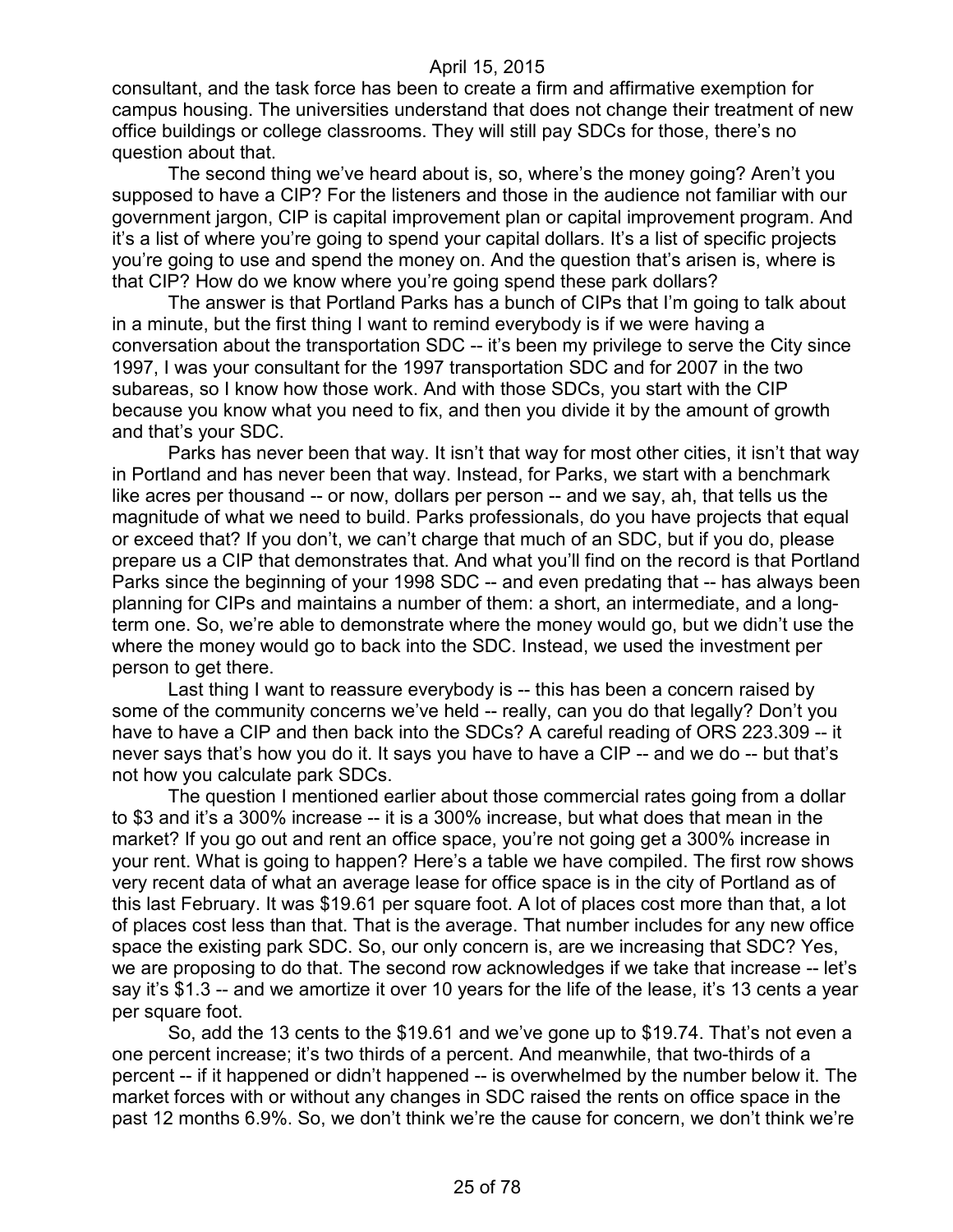going to stop office development in the city by this modest increase. By the way, we did the same analysis for retail and industrial leases and the results were the same.

My last discussion point from community concerns is about this business of using the size of dwelling units as the basis for charging for SDCs. We've had some community members and professional groups express some real concerns, and the question was asked in a particularly thoughtful way: doesn't it change the SDC into a tax? Because under state law, if we've charged something based on the value of property, that is a tax and we run into Measure 5 and all the other limits that we face. So, it's important for us not to have our SDC tied exactly to the value of the property. But changing residential properties into a size base doesn't automatically turn this into a tax.

The first reason why -- it's on the screen in front of you -- is we've been charging SDCs for commercial space based on size forever. We do it with transportation, we do it with park fees. That has never run afoul of calling this a tax. So, we think it's unlikely to somehow magically turn it into a tax because we're doing it for park SDCs.

The census data provides us the objective protection we need to fend off any challenge or litigation. The data -- those tables we looked at earlier with the 1.03 people per household and 2.57 -- those numbers are from the census, those are official government data. The raw data has been provided to us by the Portland State University demographers. We have confidence in the accuracy and the expertise behind those numbers and we think that it's something that you can rely on.

Now, I'd like to turn it back over to Mike to summarize where we've been and talk about some of the program's successes.

**Abbaté:** Thanks, Randy. Parks SDCs are the City's primary source of funding to address the need for expanded park facilities. And as Randy mentioned, we've acquired a lot and built a lot of parks through our SDC program. As a matter of fact, we've funded the acquisition of about 976 acres using parks SDCs over the years -- that's about 9% of our total acreage funded through SDCs. That's allowed to us build new parks and trails and be strategic in acquiring property.

We have also been able to leverage another 165 acres in joint funding with other bureaus and other agencies to acquire land. So, this idea of being able to leverage the public investment has been a key part through these joint funding strategies, and we've been able to construct 18 new park facilities from turning empty facilities or empty fields into new fields and play areas. In addition to brand new things, we've been able to make improvements in about 31 parks -- so, converting turf fields to synthetic or expanding trails and expanding play areas, for example.

So, here's a few recent highlights of projects that would not have been possible without SDCs. The South Waterfront central district greenway provides a critical northsouth link along the river on the westside. It also created a model for ecological restoration and function along the river. Parks SDCs were a primary funding source -- along with major contributions from the North Macadam Urban Renewal Area, TriMet, and the Bureau of Environmental Services. This project -- just nearing completion -- will be open to the public in late May with a dedication ceremony on June 27th.

 $K<sup>h</sup>$ unamokwst Park in the Cully neighborhood was entirely funded with parks SDCs, including both the acquisition of the property in 2009 and the design and construction complete this year. Cully is a transitional neighborhood that's seen considerable growth in the form of infill housing, and this park creates not just a place to recreate but a focus of pride and community gathering. The grand opening for  $K^h$ unamokwst Park will be May 16th of this year.

I think you're all familiar with the recently-completed Westmoreland Park adventure play area in Southeast Portland. It received a lot of national attention for its innovative way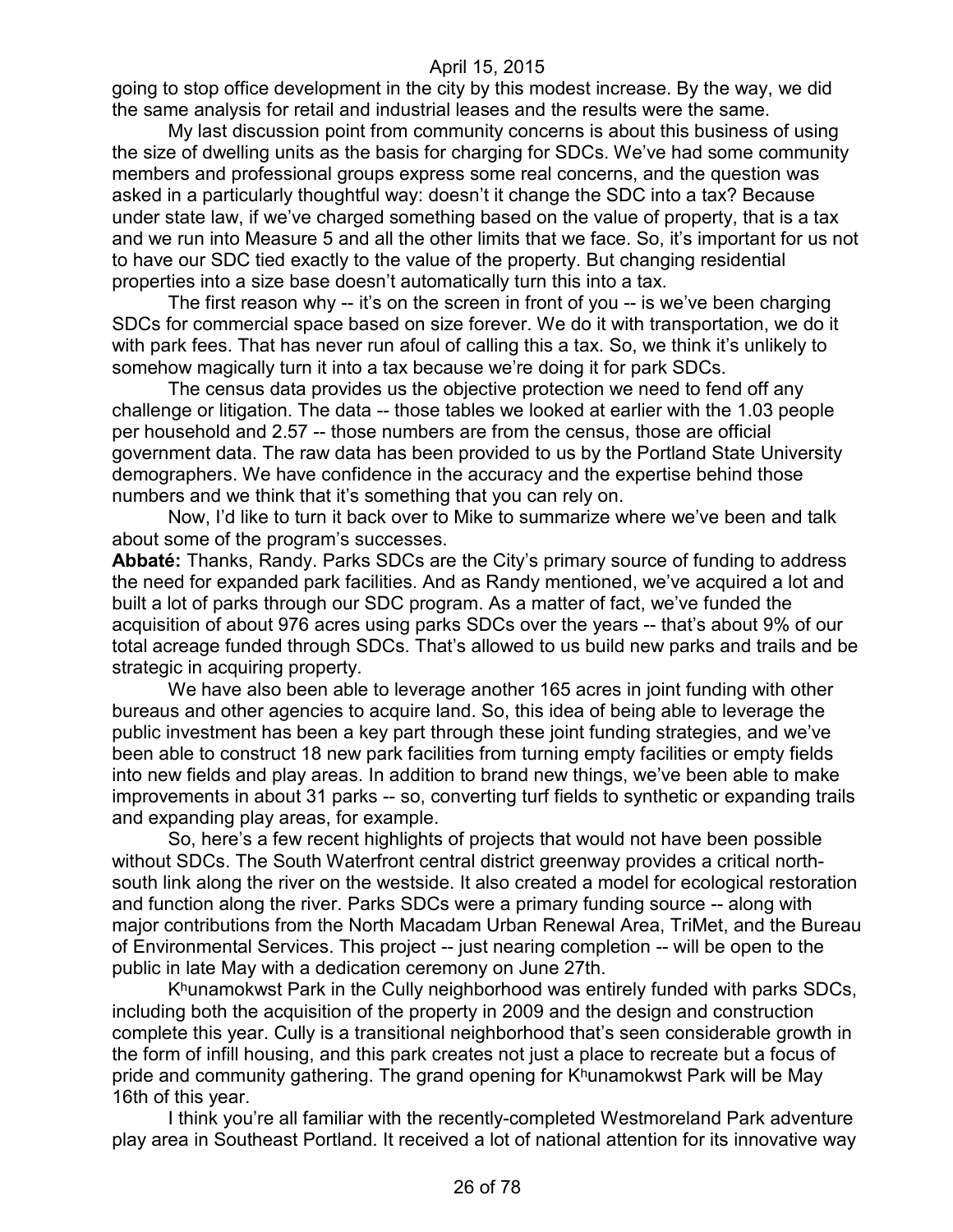of creating creative play and nature exploration. SDC funding provided a huge portion of the construction dollars, with contributions from both Metro and the City's general fund.

Finally, on the other end of the spectrum, acquiring property. This is the view from Eagle Point along the Terwilliger Parkway. That was set forth in the original Terwilliger Parkway master plan in 1913. And the opportunity to purchase that property was brought to our attention by the Friends of Terwilliger, who noticed the temporary for-sale sign on the property. Fortunately, parks SDC funds were able to quickly purchase the property and realize the vision set forth over 100 years ago.

These are just a few examples of the many strategic investments that have helped forge the success of our Parks System Development Charge program. I urge you to take the next step to preserve this success and see it into the future. We ask for your consideration and approval of this updated parks SDC methodology. We believe -- as Commissioner Fritz said -- that this will provide no more but no less than what's needed to do ensure our beloved parks system continues to keep pace with our growing community. So, thank you, and I'd like to turn it back over to Commissioner Fritz at this time. **Fritz:** Thank you very much. Before we do questions, there's a couple of amendments I'd like to introduce which I've passed out to my colleagues. One is -- when looking at the sizing issue, I wanted to make sure very small units -- including accessory dwelling units and small apartments -- pay even less, because our methodology shows the number of people per dwelling unit is even less in those small units. So, we're proposing to amend Table 3.2 to start the cutoff at 800 square feet instead of 1000 square feet and then

proportionately. That also amends the numbers in terms of the cost of that.

**Young:** Commissioner, I have those numbers on a slide --

**Fritz:** Yes, could you just -- that would be great, thank you.

**Young:** This slide is the revised -- OK. There we go. These are the revisions that the Commissioner is including in her amendment, and they would be revised in the technical documents and in the appropriate sections of the code. These would be the new persons per dwelling unit that would replace those earlier tables. And then the next table replaces the earlier version that I showed you of the central city rates. Instead of four sizes down below, there would be five, and the smallest would be under 700 square feet. And last but not least, the non-central city would also have the new five categories with the smallest category being under 700 square feet.

I want to hasten to add that we were very careful in working with the Portland State demographers that we didn't just pick a number and say, can we get 300 or 500 square feet units? This is the smallest size that they can rationally defend as having enough data in it to be statistically valid. To go lower than that puts us all at risk of being not statistically significant.

**Fish:** I have a question off this table. The category of less than 700 square foot -- which I'm actually pleased you're adding -- that brings back some conversations over the last few years where developers have said that by charging by the door, we are working at crosspurposes with our green building policies. We wanted to encourage a smaller footprint but we were charging the 5000 square foot residential unit the same SDC as the 2500 square foot penthouse. So, the theory here I guess is if we have a category less than 700 square foot, we're talking about that smaller unit which, under this table, would come in lower than the current multifamily rate. So, there would in fact be an incentive for that kind of housing. Do I read it correctly?

**Young:** That is correct.

**Fritz:** Yes. And I misspoke -- before it was 700, not 800. I move that as an amendment. **Fish:** Second.

**Hales:** Thank you. Further discussion on accepting the amendments? Roll call.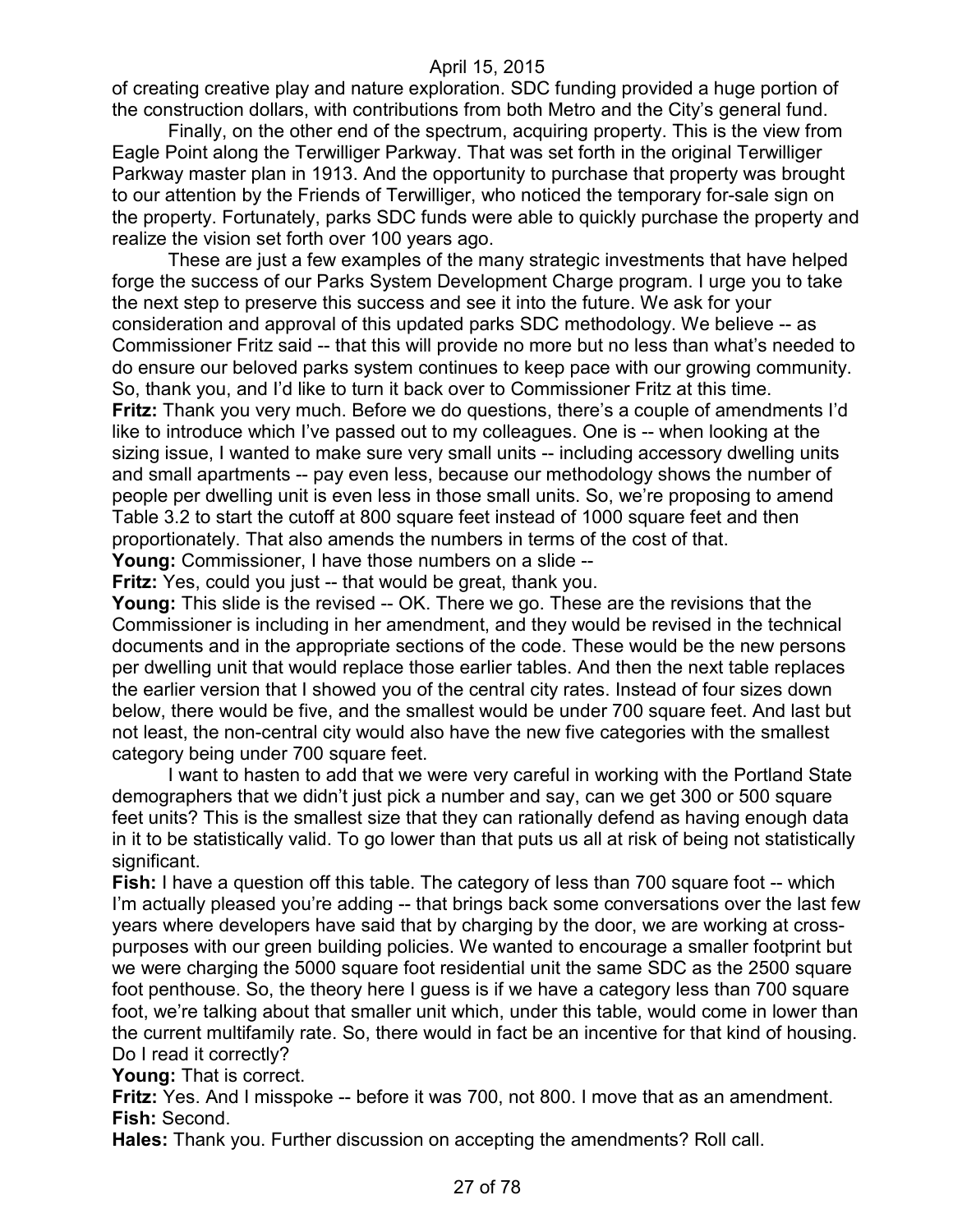**Roll.**

**Fish:** Aye. **Saltzman:** Aye. **Novick:** Aye.

**Fritz:** Because we had published and had a comment period for 30 days with the previous number, we left it in for the presentation. This is a result of public testimony and my own consideration. Thank you. Aye.

**Hales:** Aye. The question I have -- this isn't new to this change in methodology but I guess I wanted to make sure it captured in the methodology. You've mentioned there's roughly 7% of the land in the city that's vacant.

**Young:** Correct.

**Hales:** When it's developed, that's when it pays this SDC, right?

**Young:** Yes.

**Hales:** But part of how we've funded parks in the past and in the present is general obligation bond measures that are added to property taxes on all property, including vacant land.

**Young:** Correct.

**Hales:** So, is the methodology already discounted for the fact that that property has paid multiple times on levies or bond measures but not received any actual service from the parks system?

**Young:** So, anyone who has already paid their SDC has paid an SDC that did take into account whatever the policy was intended to be for future bond issues. Let me put it this way --

**Hales:** Say that again -- I'm sorry.

**Young:** In 2008, the study was adopted and it anticipated between 2008 and now, you were going to have multiple bond issues for the purpose of expanding parks for new development. Therefore --

**Abbaté:** Which we didn't end up having.

**Young:** Which you didn't do. You did the 2014 bond issue to take care of the current parks. So, the answer to your question is, in this new SDC calculation are we anticipating more bond issues? And if so, have we reduced the SDC because of future tax payments? And we don't see another bond issue for adding capacity to the parks system for new development, so we have not calculated that tax credit that for commercial development was 50% in the non-central city in the 2008 rate. That's one of the reasons the commercial rates went up. You gave a large discount for bond issues you didn't then approve. **Abbaté:** Does that make sense, Mr. Mayor?

**Hales:** Sort of -- because this is a forward-looking SDC --

**Abbaté:** Right.

**Young:** If we adopt this and you then two years from now decide to put out a bond issue and it's approved and it is parks for new growth, then at that point you could call a time-out and redo those numbers. But anybody that pays between now and when you change that policy needs to be basing their payment on current policy.

**Hales:** Yeah, I guess I'll need to process that a little longer. We have a mixture of forwardlooking and backward-looking SDCs when you look at all of our water, sewer,

transportation, and parks. I live in a house that was built in 1930, before there was an SDC. There's a vacant lot down the street from me. My property and that property both paid taxes to support the bond measure, but only one of those properties received service from the parks system before the time that that vacant lot has a house on it. **Abbaté:** Right.

**Young:** Correct. It did pay a lower tax because a large portion is on the house. **Hales:** Sure.

**Young:** But your point is they paid some tax, that's correct.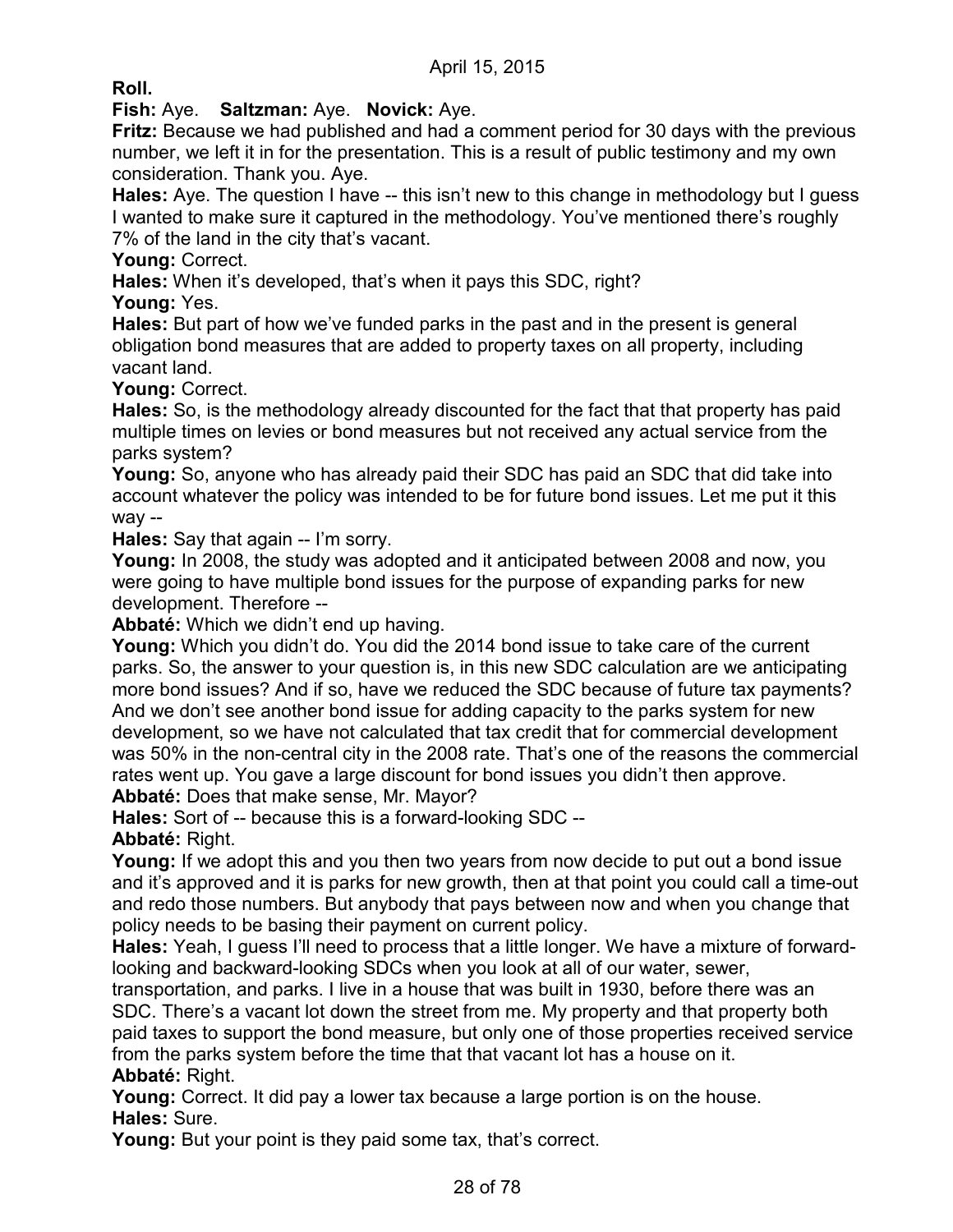**Hales:** Yes. So, does our methodology account for that sunk investment? No, because it's forward-looking.

**Young:** Correct.

**Hales:** OK.

**Abbaté:** But once it's developed then it's going -- yeah, obviously.

**Hales:** Yeah, I get it. Thank you.

**Abbaté:** Because there's nobody creating demand on that vacant lot. When the house goes in, now there's a demand for parks.

**Hales:** It's per person, now there are people there. I get it. Thank you. Commissioner Novick?

**Novick:** What is the median size of new dwelling units in Portland now? I mean, I look at these categories and I don't know if each category represents 20% of what's going up now or if it's wildly different than that.

**Young:** I do not have the answer to that question; I'll ask staff or others to get us that answer very quickly. But do I want to point out we didn't base these size categories on median and above median and below median. We based it on what that census data told us we could defensively create five categories around.

**Novick:** OK. I just want to note that according to the census, the average size of a new single-family home was a 2010 is over 2000 square feet. So if that's true in Portland - we'd also have to adjust for multifamily housing -- but it's not as if houses over 1700 square feet are big in today's world.

**Abbaté:** Commissioner, I would say that -- you mentioned multifamily, and there's been a large uptick in the number of multifamily units, whether it's apartments or condos and those have tended to be on the smaller side. We'll find the median of all housing, both single family and multifamily, and provide that.

**Hales:** Other questions?

**Saltzman:** So, back to the point about a capital improvement schedule or program. This was the most details I've seen -- I mean, the place holder was very vague. I'm noticing almost all the investments -- a vast majority are occurring after 2020 and in the 2025, 2035 period. So it's not front-loaded -- whatever the opposite of front-loaded is -- back-loaded? **Young:** It's actually relatively smooth. It isn't exactly equal in those first give years. The document lays out each year for the first five, and then a column for the next six, and then the last 10. So that last 10 looks like a big number, but it's covering a 10-year period. **Saltzman:** I guess to me that begs the question -- I accept your point there, I was looking at year by year plus five year aggregates -- but it does beg the point -- I've heard people suggest this be staggered in, the new SDCs. I guess, what is your response to that? Could this be staggered or staged?

**Abbaté:** Phased in, Commissioner?

**Saltzman:** Phased in. I guess I'm not choosing my words well today -- phased in. **Abbaté:** I would say it could be. It's a little bit challenging because of the change in methodology and the way it's now being calculated in investment per person as opposed to -- but I think, Commissioner Fritz, you've given this some consideration.

**Fritz:** I have. Thank you, Commissioner Saltzman, you reminded me of my second amendment. [laughter] If you turn to the third page of what I handed out, that is to have the effective date be January 1st of 2016. So, using Commissioner Fish's experience with the previous increases in system development charges, phasing it in didn't necessarily help folks. What developers need to know is certainties. So, we figured that by putting the start date of January 1st of next year, that would be time enough for projects that are currently being designed and figured out to factor in the one to two thousand dollars or whatever the increased cost is. Instead of doing a little bit of an increase and then another increase, we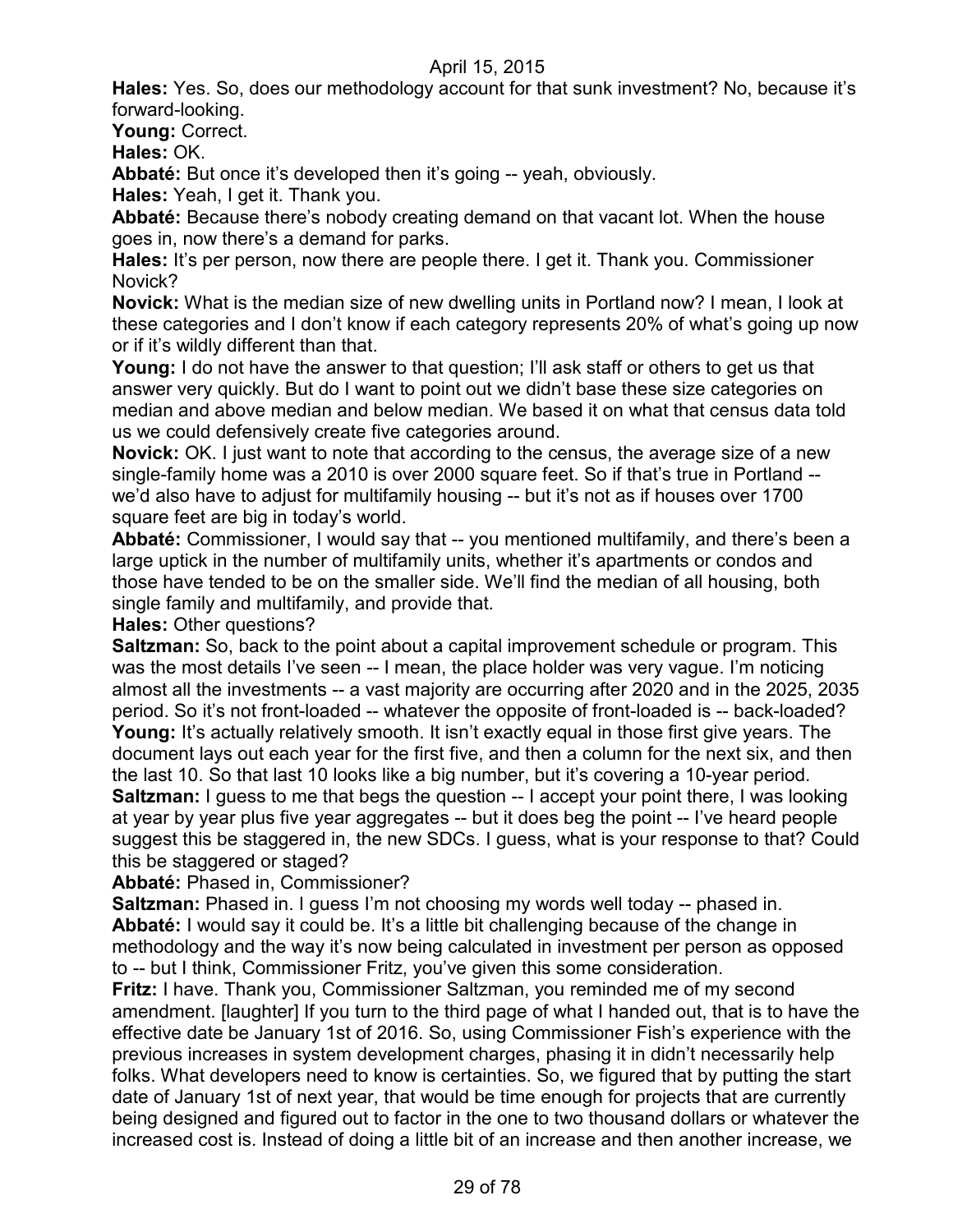decided to do it once but set out the start date. So, I'm moving that amendment to have the --

**Saltzman:** I guess I'd prefer -- before I vote on that, I'd prefer to hear some testimony on it. **Fritz:** Well, just put it on the table.

**Fish:** I'll second it for purposes of putting it on the table.

**Hales:** Further discussion? We can accept and act on them at the end, if you'd like to. Roll call.

**Roll.**

**Fish:** Aye.

**Saltzman:** I guess I want to hear testimony -- no.

**Novick:** Aye. **Fritz:** Aye. **Hales:** Aye.

**Saltzman:** If I could just ask my last set of questions here. We were given a memo from NAIOP -- from a Daniel Heffernan -- company. I don't know if he's planning to testify. Have you seen this? Have you had a chance to respond to it?

**Young:** It was given to us last night, but I have read it in detail. I have responses for all those questions there. I will present them when and in whatever format you choose. **Hales:** Why don't you follow up in writing? I want to make sure we hear the people here today.

**Saltzman:** OK.

**Hales:** Other questions for our team?

**Fish:** First of all, I want to say as a student of PowerPoints, I think there should be an award for someone who fits so much complex information in such a brief and understandable PowerPoint. And my basic rule of thumb is if I can understand it, that's progress.

**Hales:** Extra credit for type face size?

**Fish:** Yeah. I really appreciate the clarity of your PowerPoint. I have a hunch you've done these before.

Young: It's not my first rodeo.

**Fish:** I'm also pleased that you've not only reaffirmed the exclusion for affordable housing but you've put the campus housing on the table, and I think you've made a really compelling rationale for that. I'm pleased that's in your proposal. Two questions. One is under the investment per person model where you use current value of assets, does that have the effect of inflating the value of the any of the assets in our portfolio?

**Young:** Like, from the viewpoint of insuring it, would we have to raise the insurance to protect it?

**Fish:** The argument that I read somewhere was Forest Park as an example. Does it have the effect of in any way inflating the value of Forest Park because of the denominator you're using?

**Young:** No, because we've evaluated the different parcels very carefully in terms of what the pricing mechanism was. Is it being valued today at more than what donations were made in acquisition --

**Fish:** [speaking simultaneously] -- basis --

**Young:** Clearly. But we're stuck with the dilemma I mentioned earlier. We can't buy the next new park, whether it's a big as Forest Park or one bazillionth of that -- we can't buy any park acres at those prices, so we have to charge today's prices. That's why we're using the replacement costs. This is by the way a methodology I've been using since the late '80s and we use replacement costs in all of these places because we have to pay new prices.

**Fish:** OK, thank you. The only other number that we haven't put out for the public to consider that might be useful -- we're in the middle of sort of a bull market for housing and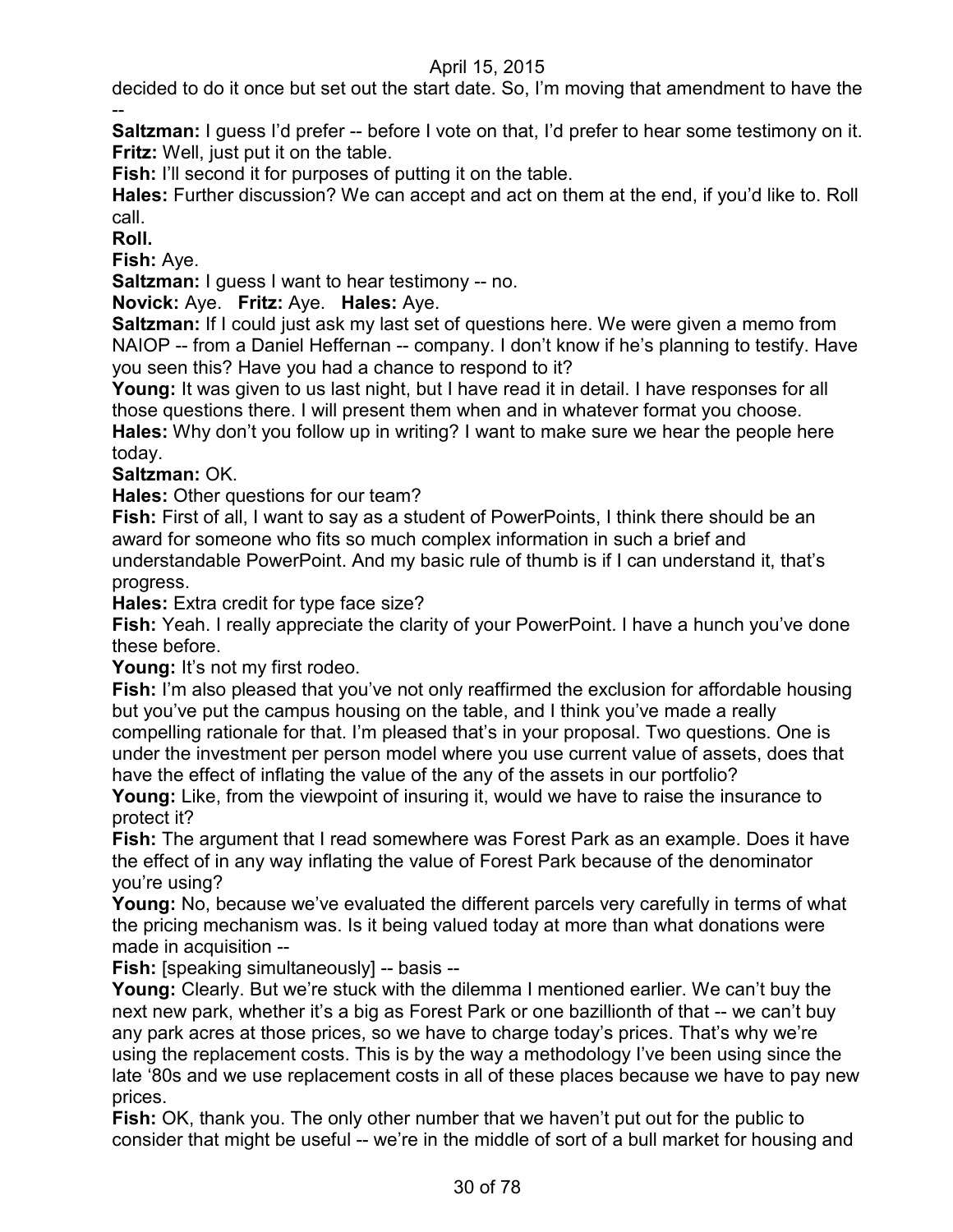commercial development, a very healthy amount of SDC receipts. Do you have a sense - let's say under a calendar year 2014 -- what the difference would have been in terms of what we collected in SDCs under the old system? And then if you applied the new system what the increase would have been? Do you have any year-to-year projection to give us a relative sense of how this sweetens the pot?

**Abbaté:** Commissioner, I don't think we do. The challenge is we're introducing a new methodology that's based on size and we'd have to go back to every permit in 2014, collect information on every unit its size and run that calculation. So, we don't have that. **Fish:** Is there any question that would be fair to ask -- I mean, assuming this is adopted and there isn't a fundamental change in market fundamentals today, do you anticipate an X percent increase in SDC revenue for parks?

**Abbaté:** I don't, and I think as the table showed, there are many situations where the SDC is going decrease rather than increase. SDCs in terms of total revenue is really not so much a factor of methodology as it is about how much growth happens. That's why three years ago, we had virtually nothing in SDC revenue that came in. That's what's difficult to predict.

**Novick:** I've got a couple additional questions. In the -- you touched on this -- in the status the City assets report, parks assets are listed at \$1.3 billion. And you explain that's buildings and such and doesn't include the value of land. The value of land must be another \$2.2 billion.

**Young:** Approximately.

**Novick:** But you've said there's not enough land in the City for us to continue to buy the same amounts of land per person. Just seems to me off the top of my head that by factoring in the value of land as part of the base you start from, you're kind of ignoring the fact that we physically can't buy that much more land.

**Young:** Good point. But it's also true that if we want new people to join us in Portland to have the same asset value working for them on their behalf, we would need to make a higher investment in non-land -- in improvements -- in order to provide them that equal value. So, we're earning it because our previous investment was land; we're going to spend it in our future Investment on improvements.

**Abbaté:** Which are much more expensive really on a per acre basis than the land cost itself.

**Novick:** Alright. It does sound like you're talking about totally different things in the future than you've done in the past but assuming that you're spending the same amount of money per person, and I'm not sure that's intuitively obvious. But let me move on to another question, which is it seems you're kind of assuming there's no additional capacity in our existing parks. That if one more person moves to the city, then they can't go and spend time at an existing park without driving up the cost of that park. You're also assuming as you said before that there are no deficiencies in the existing system, which is obviously untrue. But I think that again it's not going to be intuitive to people that there's no room for any additional person to take advantage of our existing parks.

**Abbaté:** Commissioner, what this will allow us to -- any improvements we make in an existing park that expands that park's capacity -- so an easy one is let's say we triple the size of the play area. That would be eligible for SDC investment because it's increasing the capacity. Adding a pump track into an existing park, building tennis courts in an existing park that doesn't have them -- all of those improvements that expand capacity would be eligible for SDC investments.

**Novick:** Another question is I see that you're discounting Metro's growth projections and you say that doesn't have an impact in cost per person. Again, some people might think -- I can kind of see what the counterargument might be -- someone might think well, if you're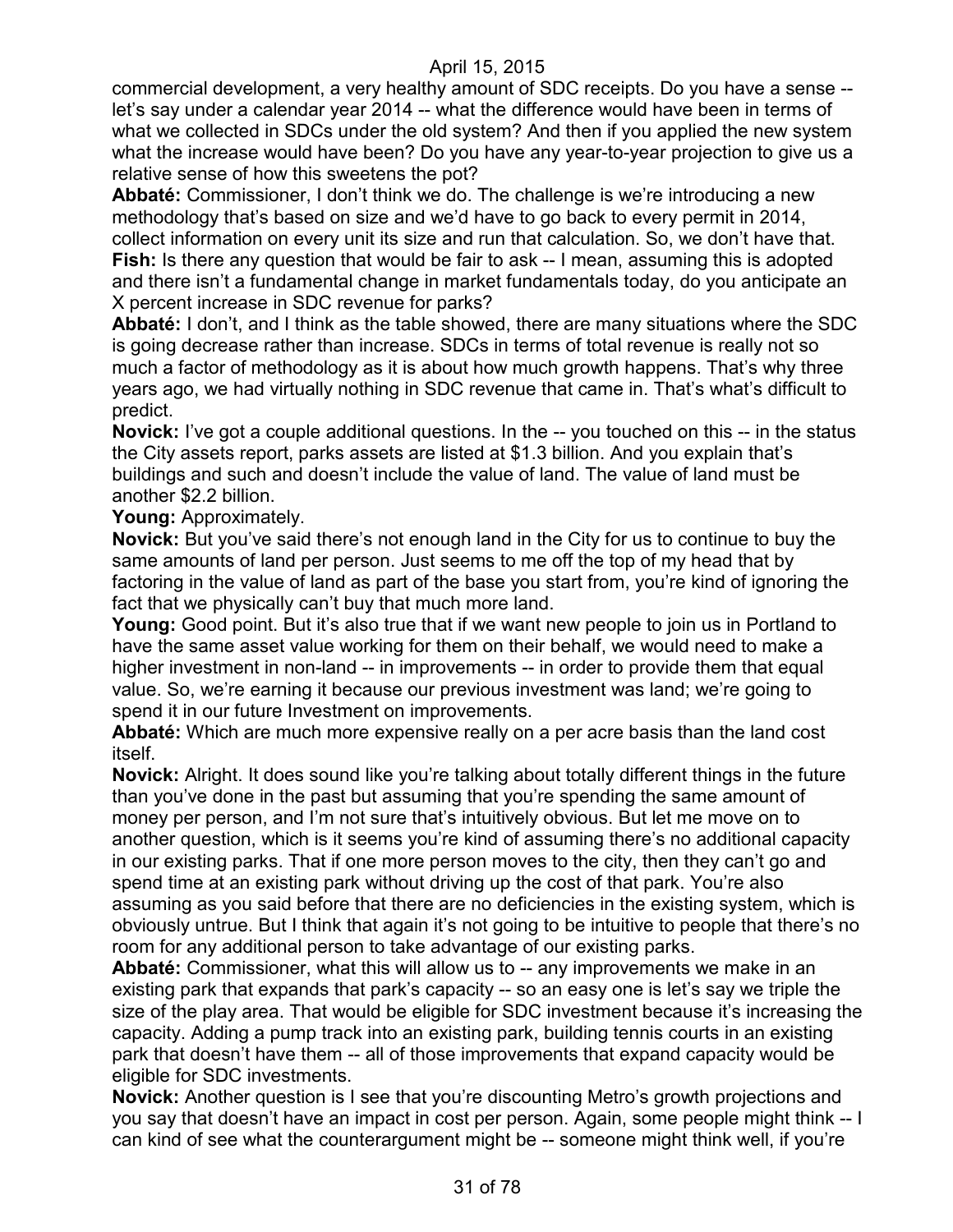talking about the cost of growth and dividing that by people, if you're going to have more people you can spread the cost of growth over a larger number of people, so why wouldn't adopting Metro's larger growth estimates result in lower costs per person?

**Young:** The key to the answer is the way you framed the question. You began with if we had the cost of growth and then divide it. Well, what is that cost for growth? If the assumption is there is this magical CIP document that somehow knows what the future needs -- regardless of the amount of growth -- and we're going to divide that by a different number of people, that completely is out of compliance with our state law and how we're supposed to think about charging a proportionate share to new development. What we're saying is whether we're buying acres per thousand or dollars per person, either way we have to set to benchmark to achieve, and then we have to list the projects that will accomplish that. That's always going to be a number per person, and if you have twice as many people, it's going to be twice the cost.

**Novick:** Understood. My last question is actually for the Commissioner-in-Charge, which is this -- I asked PBOT to calculate if we adopted Parks' methodology, given that PBOT's assets' replacement value is about \$9.6 billion, then the SDCs for Transportation should go up from the current 2800 per house to \$14,000 per person. I would ask the

Commissioner-in-Charge if she had support that increase in PBOT's SDCs. [laughter] **Hales:** She does not have to answer that question. [laughter]

**Fish:** Steve, what's your cost recovery number? If hers is 89%, what's your net of all the other sources?

**Fritz:** Colleagues, I'm going to interrupt this.

**Hales:** I think we need to let folks testify.

**Fritz:** Yes. A good conversation, thank you very much.

**Hales:** Thank you for interrupting.

**Fritz:** The Mayor has announced that he definitely wants to get to the other speakers. I'd like to invite our invited testifiers up and then open to it public testimony. And just so everybody knows, if there's significant concerns or if my colleagues want more time to discuss, they will get more information especially from our wonderful Randy Young and his consulting team, we're going to be available between now and whenever we vote on it. So, plenty of time for discussion.

**Hales:** Who do we have for invited testimony? Come on up.

**Kathy Fong Stephens:** Good afternoon. Kathy Fong Stephens, the chair of the Parks Board. My partner here, Jim Owens. And I will give a very brief overview of our role as the Parks board -- very brief, because I think you know that -- but also what our process was for considering this item, especially considering there was a task force dedicated to it; and also our thinking about the recommendations.

Our role as Parks Board is to advise on citywide and long-term prospective issues and policy issues. Obviously, a key funding mechanism is the SDCs, and so that was a high priority for us to address this year. And imagine our dismay when we find out that SDCs in looking at the issue is far more complicated than just a percentage of how much more money do you want to raise through SDCs. It's quite complex.

Our process for looking at this was we had Jim Owens as one of our Parks Board members as liaison to the task force. He spent hours and hours looking into this with that task force, and this was discussed at three of our Parks Board meetings and it turned it upside down and inside out and really tried to get a grasp on this complex issue.

The bottom line of our thinking on our recommendations which we sent to you earlier was that presented basically were these two scenarios of what's included in the methodology, what's included for the calculations, what are we trying to pay for, how much do SDCs pay for, what's the fair proportion of what they pay for for new growth and new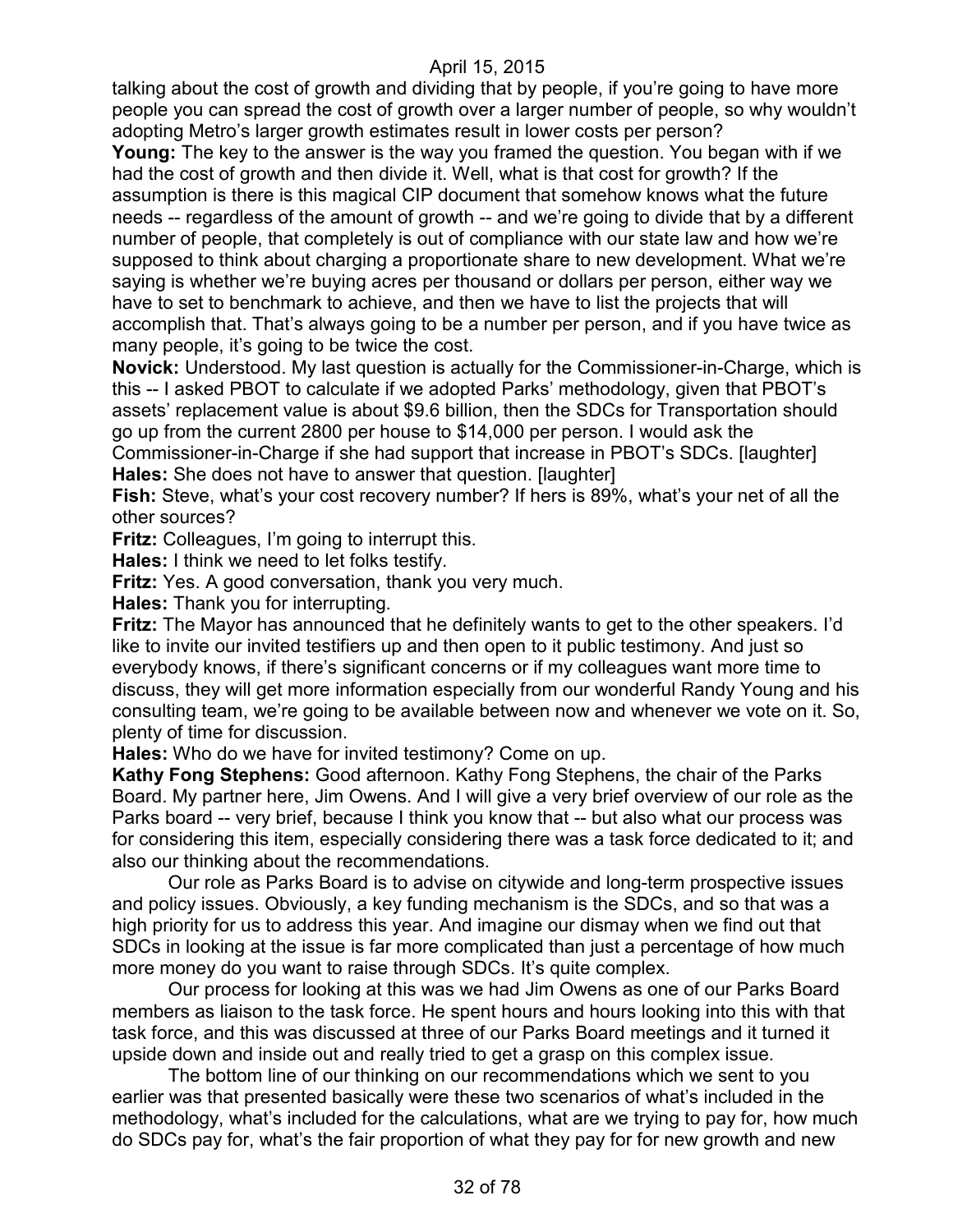improvements? If you looked at our current system -- and we didn't know which was which -- and then we looked at what was presented today very thoroughly and accurately, what our board really decided was what made sense -- what was more appropriate and a reasonable approach was the methodology being presented today.

So, I think that's one way of looking at it. It's not just what are the changes or the ultimate charges -- which was something that we couldn't crunch the numbers and go into all the weeds of that -- but what made more sense as far as methodology, what was Included, and that's why we came up with the recommendation which Jim will go further into.

**Jim Owens:** Good afternoon. For the record I'm Jim Owens. As Kathy indicated, I'm a Parks Board member and I served on the task force. It's nice to be here on a different topic.

I'm going to speak quickly to three things: methodology, exemptions, and implementation. On the methodology, the Parks Board voted unanimously to support this new methodology on the basis that it's a reasonable, more accurate, and I want to emphasize a necessary approach to ensuring we have an adequate level of park and recreation improvements for future residents of the City.

As a Parks Board, we think this methodology is rational, very defendable. We had a variety of reasons for it, and three I wanna cite are one, as Randy indicated, we simply cannot meet future parks and recreation needs with our current methodology, period. We're just not going get there. Two, SDCs should not just be meeting the demand for park land, they are also about meeting the land for recreational facilities. This new methodology who enable SDCs to fund recreation facilities such as pools and community centers that cannot be funded under the current methodology. And third, as Randy indicated, we're not breaking new ground here. There are a number of jurisdictions around the country of comparable size using a similar methodology.

Regarding exemptions, we strongly support a continuation of the existing exemption for affordable housing so that we can assure the neediest Portlanders have a place to live. Secondly, we're recommending that the exemption for accessory dwelling units -- ADUs, granny flats -- be allowed to sunset in 2016. And this is based upon our perception that an increasing number of ADUs are being converted to Airbnbs and VRBOs, and those are commercial uses. Third, we support the on-campus university housing. As Randy indicated, it is City policy to concentrate that housing on campus, and we think that's totally supportable.

And finally, on implementation. I believe the Parks Board would support the Commissioner's proposal to delay implementation for six months. We did have concerned about immediate implementation and associated sticker shock, so this would help that.

We support moving from an SDC model that provides about 75% of the cost of providing services to something closer to 100% of the cost. Our understanding is this proposed change would increase the recovery rate from about 75% to 88% or 89%, and we would make up that differential with other funding sources.

Finally, as the Parks Board, we would like to get an annual report on implementation so we can see how this new methodology is doing, and early on recommend adjustments as needed. This update to our SDC program is really important for the livability of this great city. We urge you to just do it. Thank you. **Hales:** Thank you. Mr. Kuffner?

**James Kuffner:** Mr. Mayor, members of the Council, my name is Jim Kuffner from the University of Portland, which was a member of the college coalition. One of our other members, Denny Stoecklin, vice president for financial affairs at Concordia University, sat on the task force that reviewed the changes to the parks SDC program.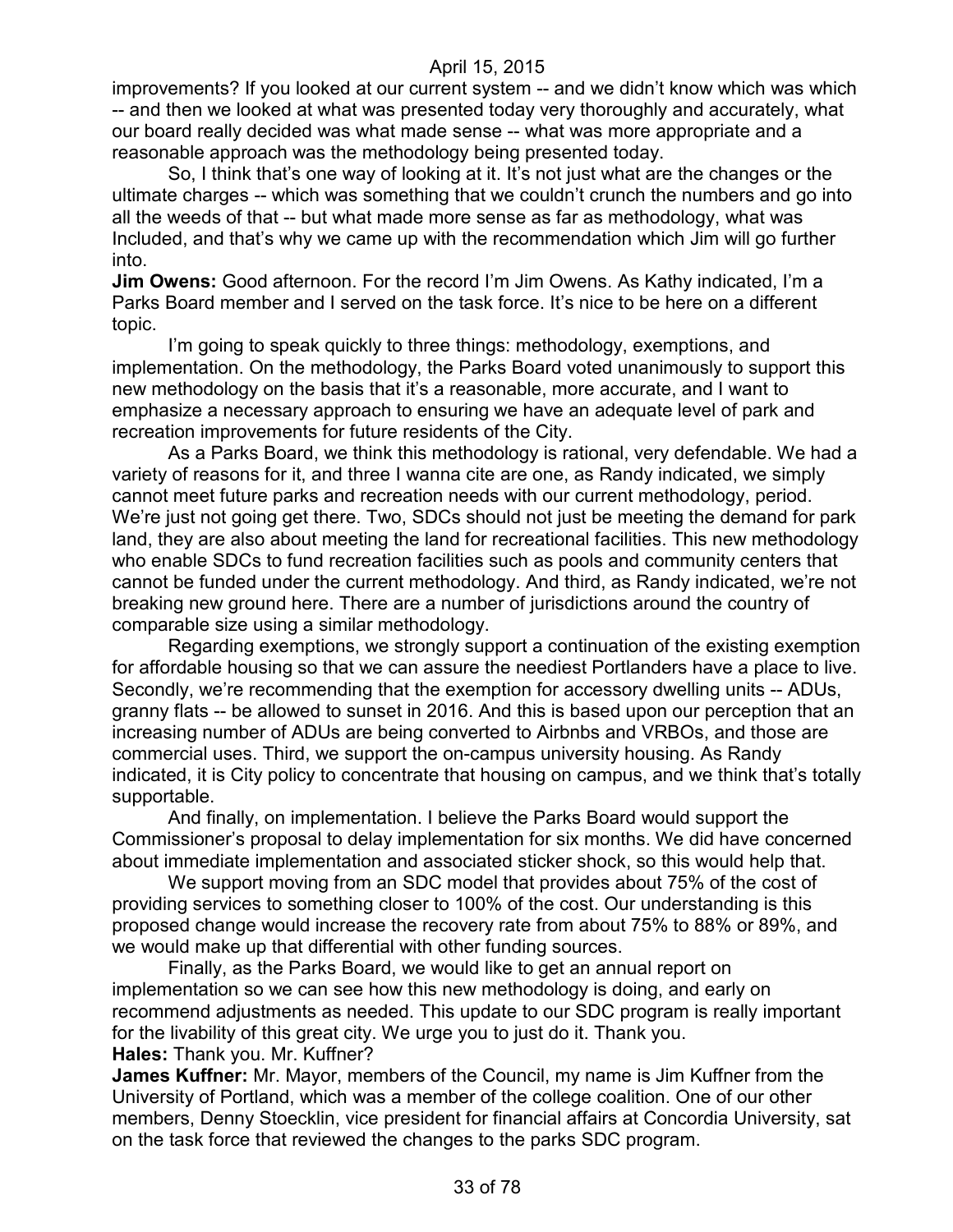I am here to testify on only one element of the SDC update as it relates to college campuses. On-campus housing has been historically exempt from the parks SDC. In the 2008 update, this exemption was eliminated without discussion. Instead, by later interpretation, on-campus housing was simply lumped into SRO housing and therefore subject to the SDC where it had not been subject to the SDC before 2008.

We very much appreciate the Parks Bureau and the task force engaging in a productive and thorough conversation over the last two years about why on-campus housing should again be excluded from the parks SDC, and we appreciate the task force and Parks recommendation for such an exclusion that is now reflected in the update that is before you.

Colleges are unique. We approved through a discretionary review process that requires in the case of a conditional use master plan that we include all of our uses within our boundary. The approval process also requires that we demonstrate that we are not lessening the overall character of the area by introducing college uses into a nearby single family and multifamily neighborhood. The same is true for an institutional master plan process.

These criteria heavily encourage -- if not require -- that we build student housing on campus. There is a significant policy issue at stake. The City wants to encourage oncampus housing in order to protect the livability of nearby neighborhoods. This on-campus housing keeps students on campus, reducing noise, vehicle trips, and other potential conflicts in the neighborhood.

Further, the students who live on campus have very easy access to recreational facilities and park-like settings on these campuses. Take for example the University of Portland. We have play fields, open space, indoor and outdoor sports venues, trails, and the like. Our students play on campus, choosing easy and fast access to their own campus park over a trip to a City park.

A parks SDC for on-campus housing would discourage the very on-campus housing that the City is trying to encourage through its own conditional use processes. And the colleges, unlike other uses, provide ample open space as well as for these on-campus residents, as well as open space for community members to enjoy, whether it is walking a trail through our campus, throwing a Frisbee, or walking their dog. In fact, almost every night of the week, community soccer clubs use our fields instead of the fields at local parks.

For all of these reasons, the task force recommended excluding campus housing from the parks SDC, and we urge you to adopt the ordinance language before you that carries that exclusion. And there is one important clarification. You will note that this exclusion applies only to on-campus housing. If a college builds off-campus alone or in a joint venture with a private party, then that off-campus housing would pay its own parks SDC. Thank you very much for this opportunity to appear before you.

**Fritz:** Thank you for your participation. Any questions for this panel? Thank you. Our final invited speaker is Debbie Aiona from the League of Women Voters. **Hales:** Welcome.

**Debbie Aiona:** Thanks. I'm Debbie Aiona, representing the League of Women Voters. As a member of the parks SDC task force and League action chair, I appreciate the opportunity to comment on behalf of the League on the SDC methodology update report.

We support the new methodology and rates. With the able assistance of the project's expert consultant Mr. Randy Young and Parks Bureau SDC manager Riley Whitcomb, the task force carefully considered several complex issues, including quantifying the level of service, occupancy rates in single and multifamily housing units, and SDC fees for college dorms.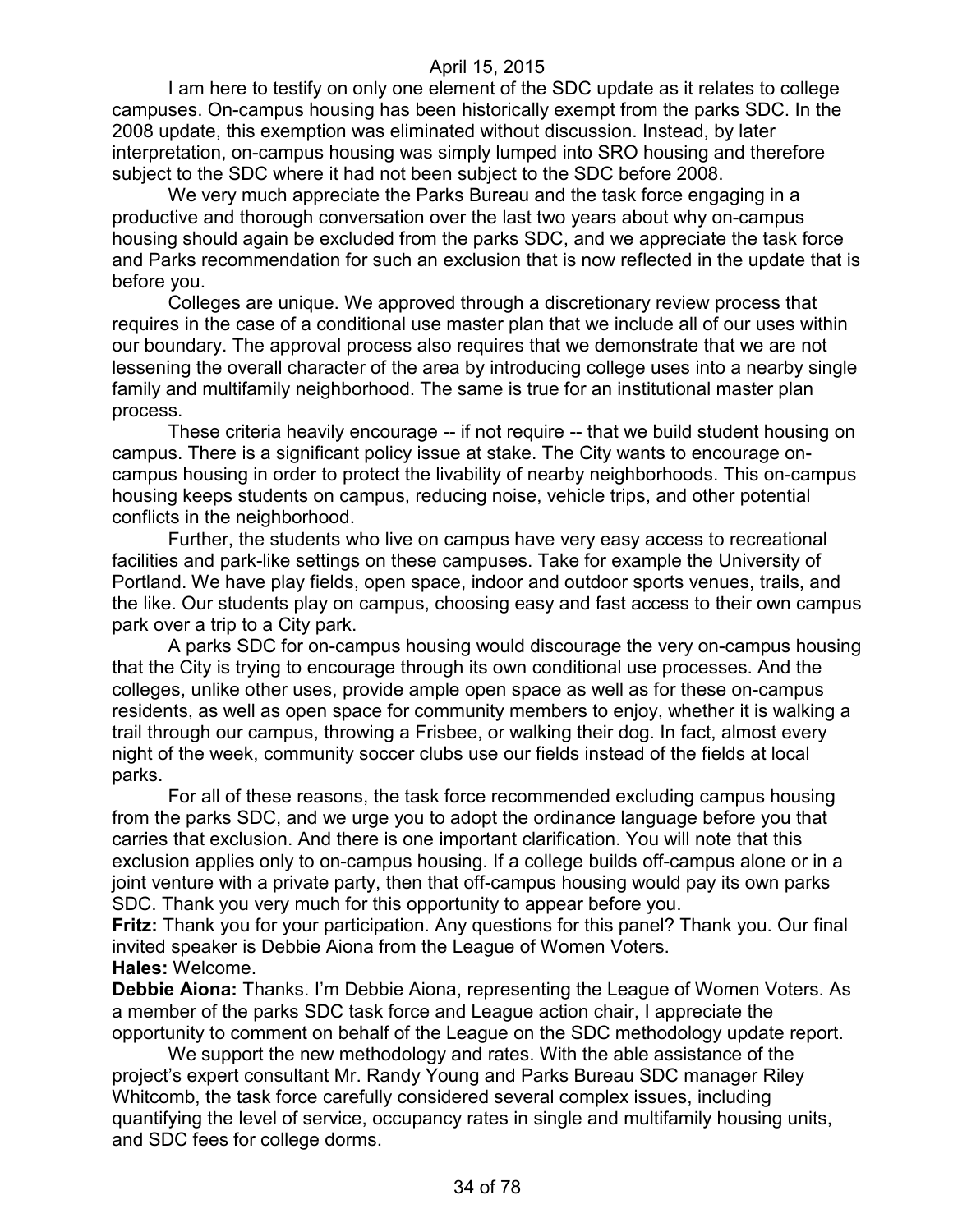The League's involvement in this issue dates back to 2000 when we challenged a City decision to grant a parks SDC credit to a Pearl District developer. League representatives have served on all three task forces since the parks SDC program was created. Our organization supports quality infrastructure and public facilities designed to meet the needs of residents and businesses, as well as a fair distribution of tax burdens and government investment.

The process the task force used for this update helped develop a more realistic way to assure that the parks will serve the needs of future residents while equitably distributing the SDC burden on new development. Early in this update process, task force members questioned whether the current level of service methodology based on acres of park land per thousand residents was still useful given the growing scarcity of undeveloped land in Portland. Mr. Young explored other approaches to quantifying the level of service and presented the task force with the methodology now under consideration. It places a dollar value per capita on existing parks in order to project what the cost will be to maintain that level of service as development occurs and the population grows. Task force members agreed that this is a more suitable approach.

The task force also discussed whether the current practice of using one rate for each type of housing -- single or multifamily -- accurately reflects occupancy rates, and thus the capacity needed to serve the city's residents. Mr. Young consulted with the PSU population research center and provided the task force with census data and analysis on the occupancy rates of various types of housing units. The task force discussed the disadvantages of using the number of bedrooms as a yardstick. Unit size based on square footage, regardless of whether the unit is single family or in a multifamily development is supported by the available data and better reflects occupancy rates.

Although the recommended methodology will no longer be based on acreage, we urge the Parks Bureau to continue to acquire new park land. As densities increase over time, it is essential we preserve vital natural areas and provide the open spaces Portland residents need to experience nature, play, and exercise.

The task force discussed at great length SDCs for college dorms. Although we did not resolve the issue, the League recommends including the topic in the next scheduled update. The City should take into account the parks capacity needed for the students living in campus dorms and establish an appropriate rate.

I just want to thank you again for the opportunity to participate in the task force and to comment that we support the new methodology and the rate structure, and also agree with the amendments that Commissioner Fritz has presented. Thanks a lot. **Hales:** Thank you very much.

**Novick:** Debbie, can I ask you a question?

**Aiona:** Yeah.

**Novick:** And I'm asking you this because the League has a real commitment to fairness, and there's a fairness issue that I want to throw at you. We are not maintaining our existing parks. There's a maintenance deficit which means basically that we are not asking the current residents of Portland to pay to maintain the parks we already have in the amount that would be necessary. Do you think that somebody moving to Portland into a new house, buying a new house, a 1700 square foot house which would have increased rates under this proposal -- would you think they would have a fairness argument that wait a minute, you're not asking the existing residents to pay the full cost of maintaining the parks they already have, why is it fair to ask me to pay the full cost of what I'm allegedly adding to the system?

**Aiona:** I understand the dilemma, and it's interesting -- when I submitted this issue to our board for consideration, that's exactly the response I got from one of our board members.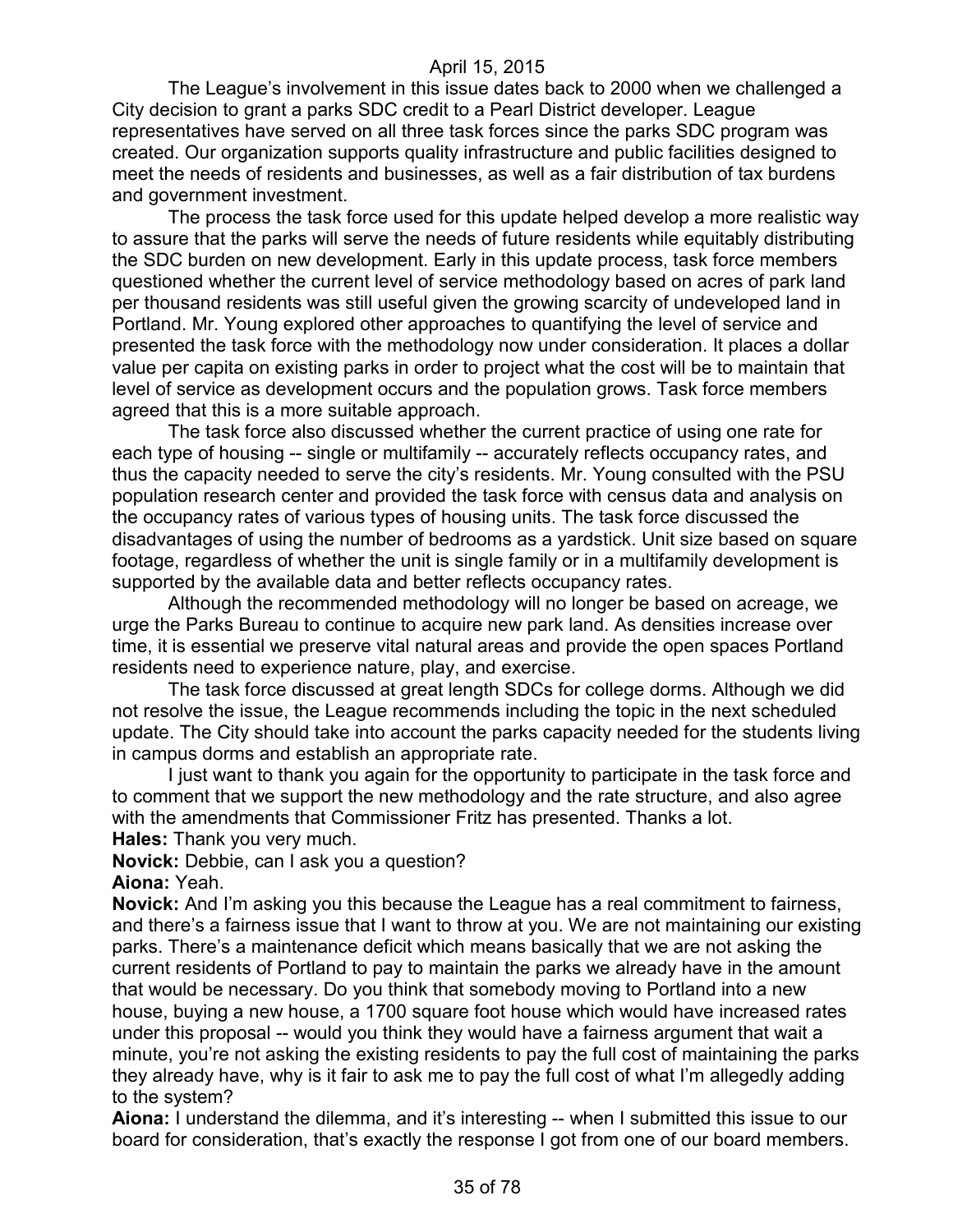It was, you know, she hates the idea of adding more parks when we can't take care of what we have. And I understand your fairness issue, too. We just passed the parks bond to help maintain our parks. Clearly not enough, but you know, I always have this hope that someday we will have this revelation that we need to pay for what we have. And by now saying we're not going to plan for keeping the capacity to meet the growth, we won't have the capacity -- the added parks to take care of. And you know, Portlanders like to pay for things, maybe we'll get to point where we can really take care of our parks adequately. So, that's the best I can do, sorry.

**Fritz:** Well, I appreciate that, and also the fairness issue is that some Portlanders currently have parks and others don't. And if we don't continue to invest in new parks, then that will continue to be unfair.

**Hales:** Thank you, Debbie. Commissioner Novick and I are hoping that consciousness dawns on the need to maintain infrastructure on a number of fronts. [laughter] **Aiona:** I agree with you one hundred percent.

**Hales:** Thank you. So, I think we had a sign-up sheet. We are probably going to have to break at 4 o'clock to take or next item, so I'm going ask people to be succinct. Let's start down the list --

**Fritz:** How many do we have, Karla?

**Moore-Love:** We have 25.

**Hales:** So, we'll try to get some of you. Again, the briefer you can be, the more people you can hear from. Let's try to hold comments to two minutes, please.

**Moore-Love:** The first three, please come on up.

**Hales:** Good afternoon.

**Jim Labbe:** Good afternoon, Mayor Hales, City Council. My name is Jim Labbe with Audubon Society of Portland and I'm here representing our 15,000 members in the Portland metropolitan area. I'm wearing little stickers --100% for parks. Some of our supporters are here in the audience wearing them because we're here to support 100% adoption of this proposed SDC package. We realize that's not 100% of cost recovery, but we're asking to you adopt it without any reduction.

I'll say briefly -- as you know, access to parks and nature is a public good. It's also an essential urban infrastructure -- and in Portland, good access is a widely-shared community value. People who've always come here and have experienced and lived here - - they've come here because of good access to nature. And when the Portland voters passed their first bond measure in 1907, they did it because they cared for that, and that's shaped future generations in terms of this value, this core value. It's certainly a core value of Audubon Society of Portland's mission -- equitable access within current generations and to future generations as well.

I worked on the regional equity outlets in 2006, and one thing we found -- it was very clear from that analysis that the deficiencies and inequities we have today in our park system are a result of failing to pay for parks as we grew. So, that's why this is really an essential point, it gets to the issue Commissioner Fritz raised. It's about really dealing with equity in the future.

I served on the committee, the task force in 2008, and it's amazing what's been achieved under this program. I really urge you to adopt it in full. There's a lot of specific projects out there to achieve, and I sat for office in East Portland at Leach Botanical Garden, and I see on the ground the great work being done funded by SDCs to really make park access equitable in the City. Thank you.

**Hales:** Thank you very much. Good afternoon.

**Lin Harmon-Walker:** Hello. Today, I am here on behalf of the Coalition for a Livable Future whose board unanimously supports the 2015 Parks SDC proposal.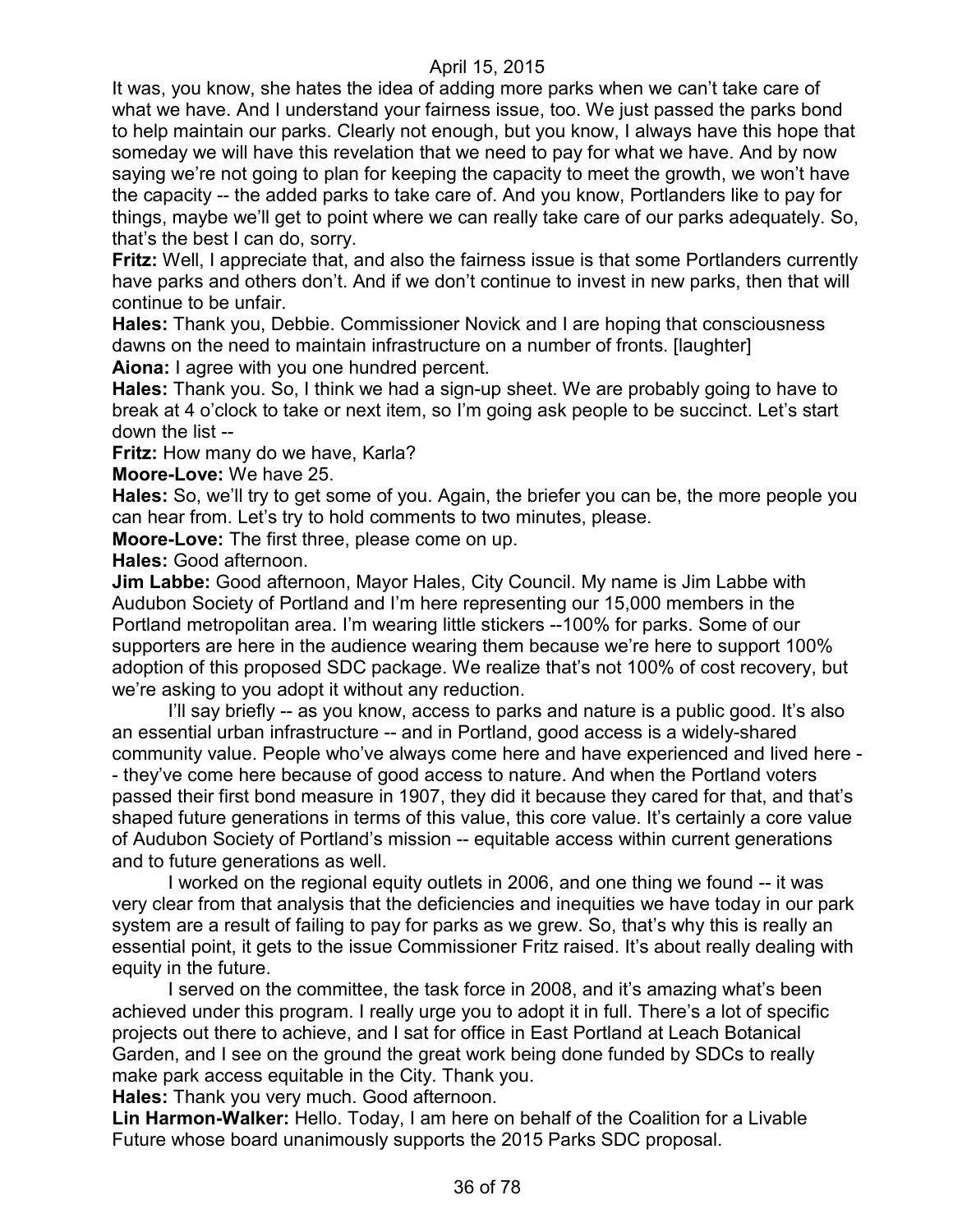The Coalition, as you all know, represents more than 60 diverse institutional members serving many, many thousands of Portlanders. The mission is to protect, restore, and maintain healthy, equitable, and sustainable communities -- both human and natural - for the benefit of present and future residents of our greater metropolitan area and of course of Portland's. This cannot be done without adequate provision of park and greenspace lands in all parts of our city.

CLF has supported the development of parks SDCs for more than 10 years now, and we commend Commissioner Fritz in her hard work in ensuring strategic investment in long-neglected areas of East Portland. The Coalition's regional equity atlas provides a lot of detail. It's in its second edition and has been identified many areas of Portland that are deficient in parks and community spaces, as well as other indicators of quality of life. So, now that historic inequities are finally starting to be identified and remedied, we'll be able to see this happening in our atlas.

We all know that safe and secure parks make a huge difference in the community's collective physical and mental health, our sense of community, and the viability of our ecosystem which provides many different ecosystem services that may or may not be valued but are essential. In the future, future generations of Portlanders will have to do more with less and live in a more populated city and will still be able to play and meet their neighbors if we act now to preserve lands for parks. So, we are thinking ahead to how we can create a sustainable, equitable and healthy city; this is one step in that direction. Thank you.

**Hales:** Thank you very much. Thank you very much for CLF's advocacy. Welcome. **Joyce Ley:** Hi, I'm Joyce Ley and I'm with Wilkes Community Group, which is a neighborhood an association in East Portland but it's the northern part of East Portland. My backyard is Gresham.

I love parks and natural areas, and for that -- those two -- I have such a passion. So, I drafted a letter and it's kind of a summary maybe of what Oliver Twist might say in the two words: "more, please." Build it and they will come. There are many citizens in our city who want to be involved in developing a local park. Their visions of future experiences that they might anticipate with their families and friends in a new park can fuel energy and enthusiasm. Unfortunately, this eagerness is too often thwarted when there is no master plan in place for this designated property.

We have learned that there must be a master plan for it establishes what community members' desire in and from their parks and more. Without the master plan in place, any progress toward a property becoming a park is minimal at best. The Portland Parks and Recreation system development charges made at the time of development contribute funds for park improvements and master planning of properties designated to be parks.

Purchasing land for the explicit intent of establishing a future park demonstrates foresight. However, when such land lacks access for public use, the public is not being served. This is like building ships to be safe while they're in harbor, but we all know that is not why ships are built.

My request to the City Council is that your decision will be to continue using system development charges with no reductions. And I liked the presentation, I think that really gets at the equity and a fairness issue. The investment of these SDCs into city parks can offer in return a healthier and happier citizenry, a result that we could say is actually priceless. We must not forget that children should have experiences in nature when they are young. If not, we can only expect them to grow into adults who will hold little value for preserving our natural and wild places for everyone to enjoy and utilize.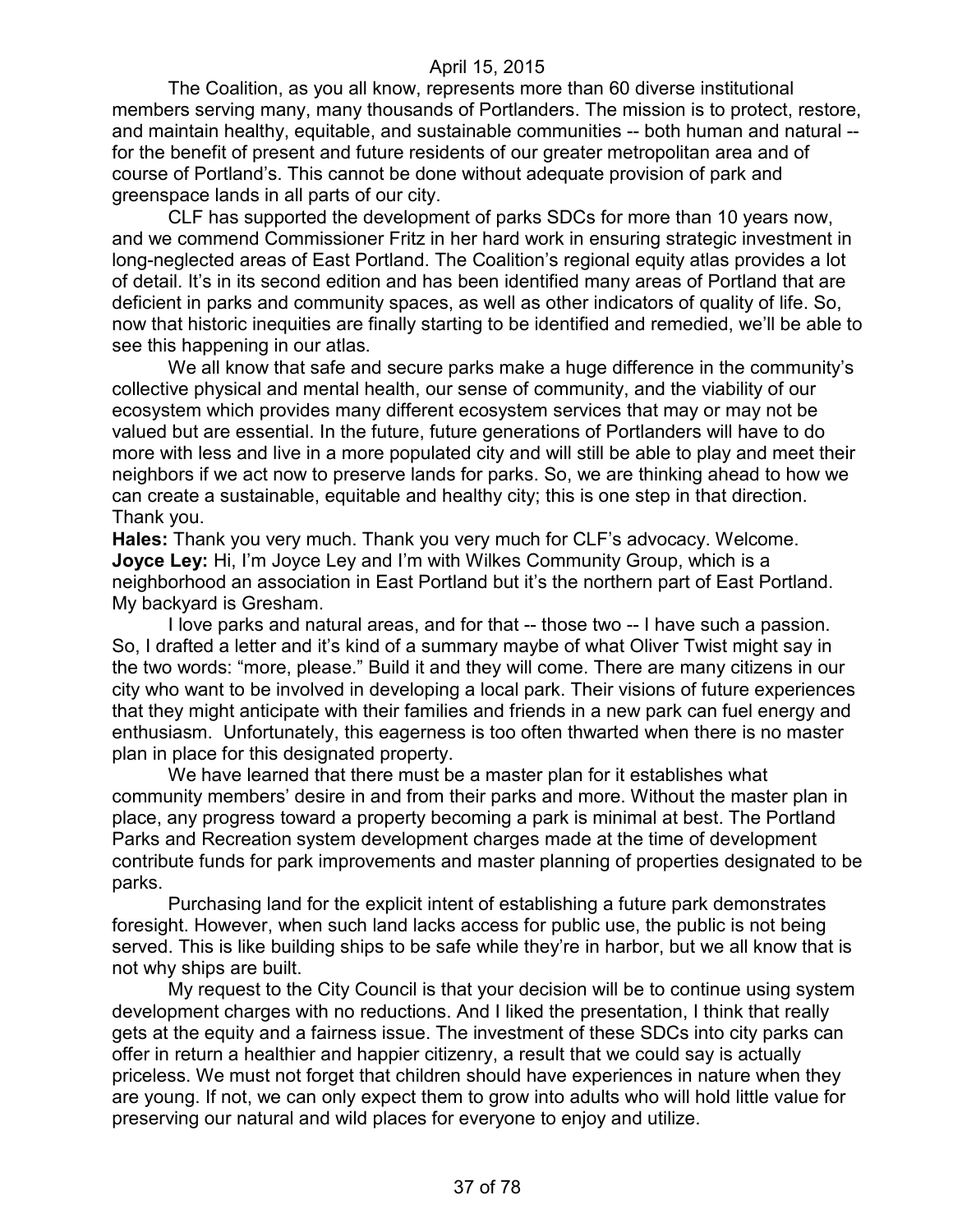Our Portland Parks and Recreation system recently won a national award recognizing outstanding qualities throughout the parks system. The City of Portland should be unwilling to commit to anything less. Please continue the SDCs with no reduction. This action can ensure improvement in the City's parks and properties designated to become parks. Thank you for consideration of this request.

**Hales:** Thank you --

**Fish:** Mayor, I -- Jim, you raised an issue in paragraph five of your letter -- I had a chance to read it. I agree with everything in your letter. Paragraph five talks about a Lewis and Clark rebate. And your characterization is so at variance with the facts -- I don't think we have to debate it now. But I think if Audubon's interested in that, we should give you a briefing. Because under the arguments Lewis and Clark made on the then-applicable code, they weren't covered. So, the City made a decision that rather than spending a lot of money litigating abstract questions, they would put it on ice waiting for the report to be done -- that's entirely different than just saying we're going to apply retroactively, or your analogy about a tax rebate. I understand why you'd be concerned. I think a little more information shared with you would allay that concern.

Labbe: OK, thank you.

**Hales:** Thank you, thank you all very much. Welcome.

**Stephanie Haas:** Good afternoon. My name is Stephanie Haas, and I am here on behalf of my nonprofit organization Portland After School Tennis and Education, which offers atrisk youth from low-income families access to free educational activities and tennis lessons in St. Johns.

We support public parks and community centers because we know that children and families we serve have restricted access to private tennis clubs and exercise facilities. Our organization benefits from St Johns Park and community center every day for fitness activity, and we also run a soccer league at that park on the weekends.

Currently, there are no useable tennis courts within three miles of St. Johns. So, it is a challenge for our families who are learning to play tennis to find useable outdoor facilities to enjoy tennis together as a family. We hope that Parks SDCs will support an upgrade to outdoor tennis programs in North Portland in particular. Without these Parks and Recreation resources within walking distance to St. Johns, the youth and families we serve would be at greater risk of health concerns caused by sedentary behavior because they would not have a free, safe space to exercise.

We believe the proposed methodology is more sustainable and fits better with the expected growth in North Portland and the limits of our city's boundaries. Growth in the city, especially North Portland, results in park and open spaces become more valuable - as we all know.

Citizens of St. Johns and members of the Portland After School Tennis and Education program continue to hope for better parks facilities and services, and this update will allow Parks SDCs to be used to improve community centers, tennis courts, and other park facilities which cannot be done under the current methodology as we see it -- or at least not as effectively. We believe that new development should pay for its share of costs, and this will hopefully benefit our families through improved parks facilities, particularly in St. Johns. Thank you.

**Hales:** Thank you very much. Good afternoon.

**Terry Parker:** Good afternoon. My name is Terry Parker, I'm a fourth generation resident of Portland. I'm speaking for myself.

The concept of calculating the amount of system development fees being related to the square footage of a new house is on the right track. However, it should be taken a couple of steps beyond what is being proposed. When a single-family home is torn down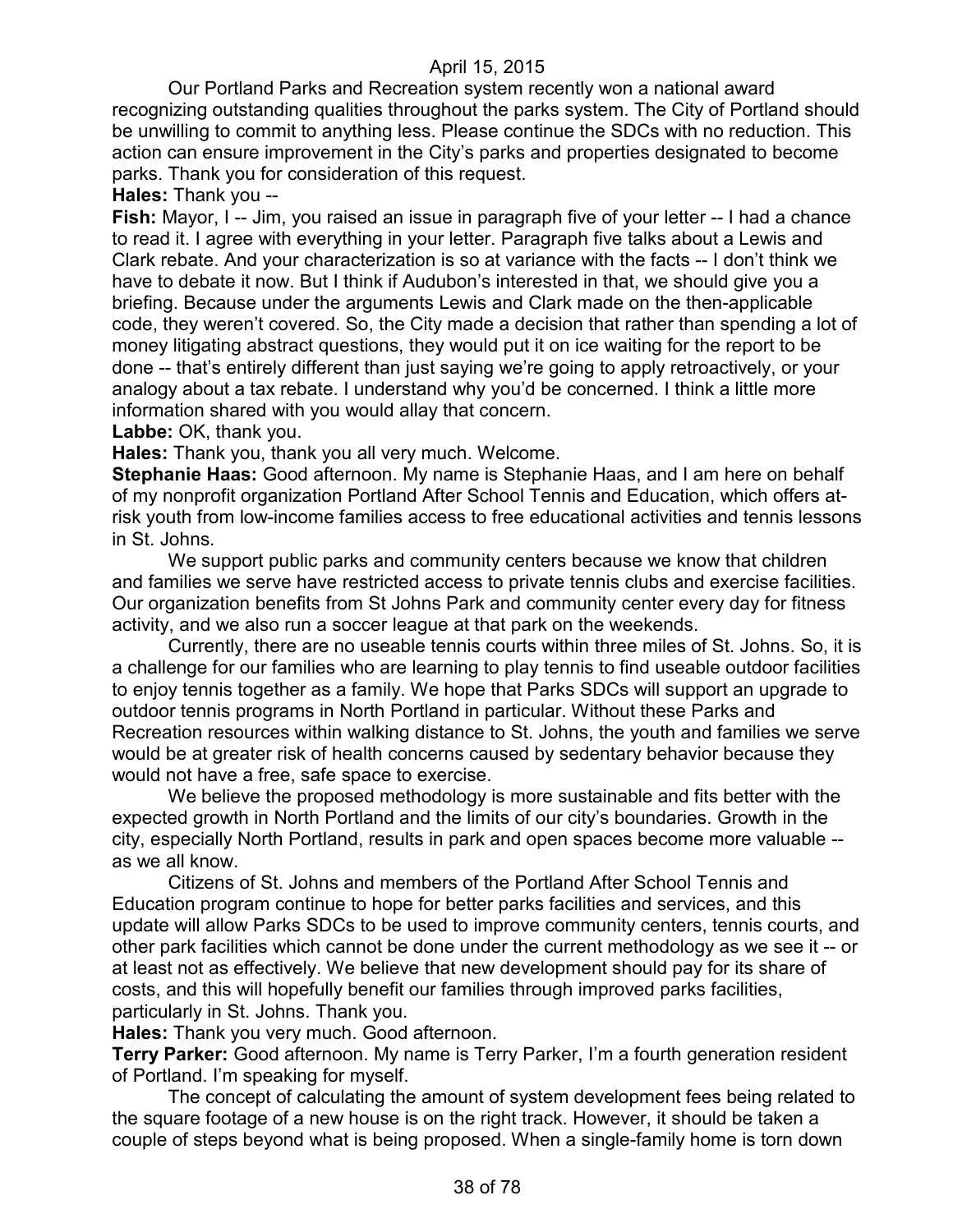and replaced by a new larger house, a one-for-one replacement, system development charges need to be assessed on the additional square footage of the new house.

As I have previously testified before this Council, when my neighborhood Rose City Park was platted over 100 years ago, the planners clearly envisioned a residential village in a park geared to the working class. New houses that replace older homes all too frequently homes are almost two and a half times the size and price of home being replaced, and they extend to the edges of the lot lines, eliminating the unsurpassed backyard part for parents that want to keep tabs on a small child.

This out of scale development places the basic fabric of older, single family neighborhoods at risk. Due in part to rapid demolition of older homes, the working class - often called the 99% -- is systematically being priced out of the housing market. System development charges that will be utilized to help pay for parks is a fitting venue to add incentives to promoting affordability and maintaining the park-like ribbons of green that backyards and front yards provide. The percentage of property -- or lot -- not taken up by the footprint of the new house needs to be calculated as part of the system development charges being assessed. Bonused reductions can be given for a proportionally greater amount of open space, including larger all-around set back and yards. Penalties need to be assessed for lot line to lot line development and footprints that proportionately cover a larger amount of the square footage of the property. This needs to apply to any size house, how including new skinny houses that are wedged in on small lots.

In addition to the cooling effect on the atmosphere, without the green park-like amenities and ambience that surround our living quarters, the living environment is compromised and housing for everybody becomes less affordable. We need to keep neighborhoods like mine working class affordable while still maintaining the long-standing values of intended vision of a residential village in a park. Homes with yards create less of a demand for parks. Establishing development charges that have a dual role can not only help pay for parks but also help protect the quality and character of life of single family home neighborhoods. Thank you.

**Hales:** Thank you. Good afternoon.

**Bob Sallinger:** Good afternoon, Mayor Hales and members of the Portland City Council. My name is Bob Sallinger, I'm the conservation director for Audubon. Jim Labbe already spoke to our general support for this -- we do encourage to you adopt it.

I want to speak specifically and very briefly to one aspect of it, and that is the per capita investment calculation. We do support the idea that we shift and allow improvement of parks as well as acquisition of parks, but we want to capture this moment because it's important. This is the first time the City is formally recognizing that it's running out of land; that we can't just focus on getting new acres to meet our needs. And that's really a watershed moment for us. We are a land-locked city. We don't have an endless land supply. So, allowing park improvements as well as focusing on acreage makes sense

We do want to make sure though that we don't lose that acreage focus. It is important that we continue to add to our park system, it is about quality and quantity, and just improving parks is insufficient in and of itself. So, we want to make sure to continue to look for acres where possible.

Secondly, we think it's really important that we apply this across all land uses. It's not just parks. Regardless of whether we're talking about commercial, residential, parks and open space, or industrial, we are a land-locked city. We don't have endless supplies. We continue to maintain a rigid acreage-based approach to industrial land. And in fact, it's ironic because right now we are converting open space to find new industrial land. Colwood Golf Course being a case in point; the new comprehensive plan also anticipates conversion of open space to find new industrial land.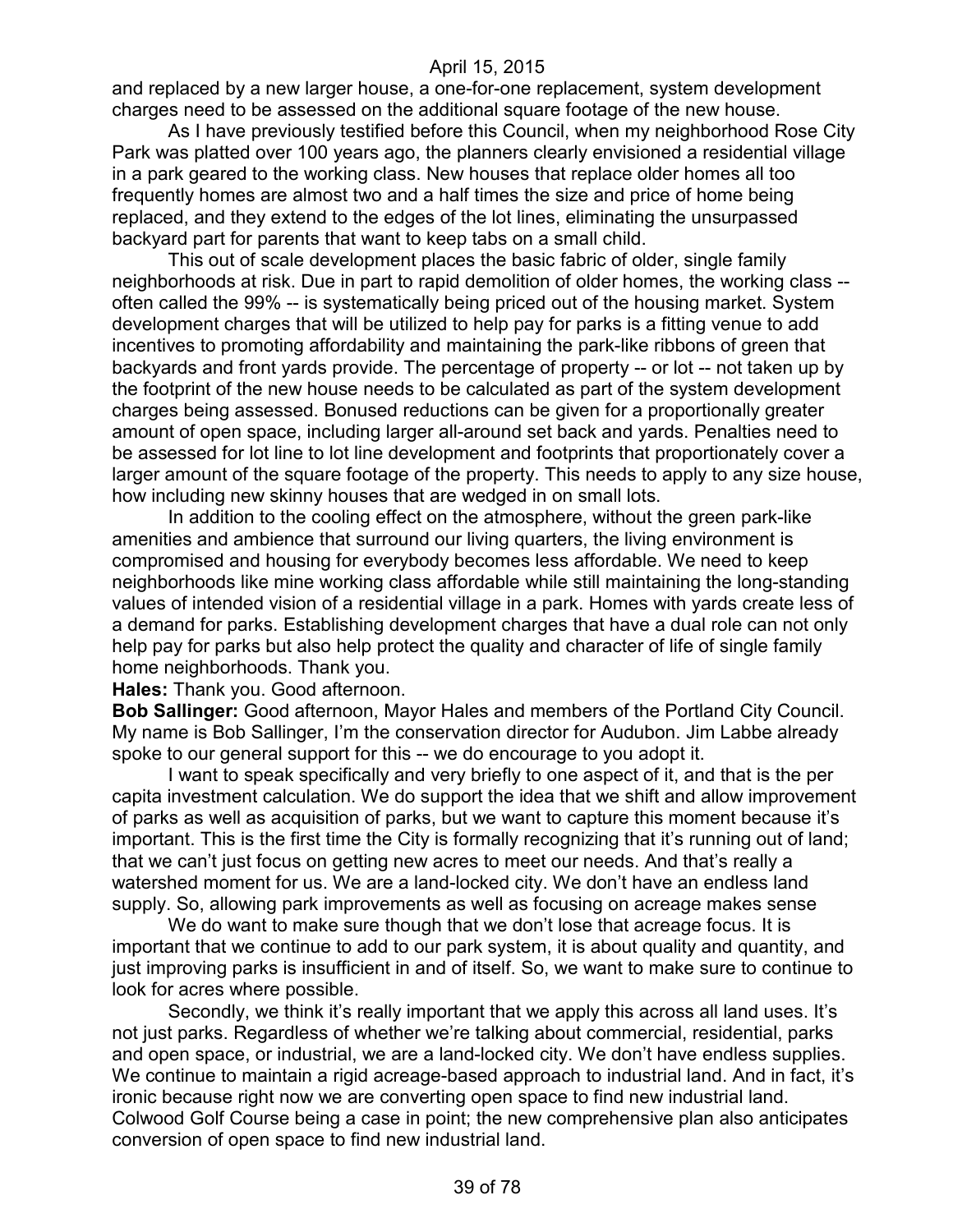So, at a time when we are recognizing we don't have an endless supply of acreage to add to new parkland, we think it's important the council applies that same paradigm shift to other land uses. Thank you.

**Hales:** Thank you. Thanks all three. Good afternoon. You're on first. **Nancy Olmsted Spanovich:** Mayor, Commissioners, my name is Nancy Olmsted Spanovich. I currently reside in Tualatin and I've worked in Portland for 20 years.

As a scientist, my company Olmsted Legacy continues the work of a relative, Frederick Law Olmsted, who was creator of the Central Park in New York and saw parks as a social justice instrument. Olmsted's lasting legacy is because he knew how to design, search for funds and land, and guide the construction of what have become some of the key parks in our United States today. He understood the importance of parks to the human psyche.

Our firm works to promote Olmsted's design principles within urban park planning. And by way of full disclosure, we currently have no PSAs or contracts with the City of Portland.

From 2001 to 2010, I was appointed to Clark County Washington's Clean Water Commission. And in that regard, I understand the complexities of trying to establish SDCs and the importance of this to not be an impulsive or political decision. In my role as director of the Holistic Peace Institute, I've developed a heart for social justice, promoting universal human rights and equitable solutions for public areas and services within civil society.

Parks provide services that support the community's direct social and psychological needs, and allow for mixing of classes of society which would not otherwise mix. Through these life experiences, I've observed the repetitive peaks and troughs of the revenue stream, and we support this SDC update and amendments to enlighten and bring to bear the essential services of the parks for urban landscapes. I've taken numerous runs at trying to turn weedy patches into healthy riparian habitat or turn them into interpretive centers for all manner of things -- groundwater management, geothermal energy, sustainable design, sensitive species, carbon and water quality, credit training, and ecosystem services production. And essentially, the parks can be an extension of our built environment and enhance our understanding of the universe.

**Fritz:** Nancy, could you give us the rest of your testimony in writing? **Spanovich:** Absolutely.

**Hales:** Thank you very much. Mr. Spevak, welcome.

**Eli Spevak:** Thank you. My name's Eli Spevak, thank you Commissioner and Mayor.

I've been working for years -- as have others -- to try and get some scaled SDCs, and it's reserving to see Parks put that on the table. So, thanks very much for that. I want to cast our support for that. I put out a letter four days ago and have over 40 people signing on, many of whom are builders and designers impacted by this fee who also like the scaling of impact fees. And it's the most equitable way to go.

I think Randy Young did a great job of describing it earlier, but I want to underline - houses don't use parks, people use parks. And home size is the best proxy we have in terms of reliable data for number of people, so it's a totally appropriate metric and much more defensive than the current system we have now. And even though with the proposed set of fees a 2500 square foot house would still pay the same as a 5000 square foot house -- I have a little bit of a policy issue with that -- but that's what the data showed, that once you get over about 2500 square feet, you don't have more people living in the houses.

I think that I've heard people say somebody with a big house might have a big yard to go with it and may not use the park systems so much. Well, it also may be true that someone with a large house has a vehicle to jump into to run across town to Forest Park or a community center and go to parks with a more regional draw. Both of those are kind of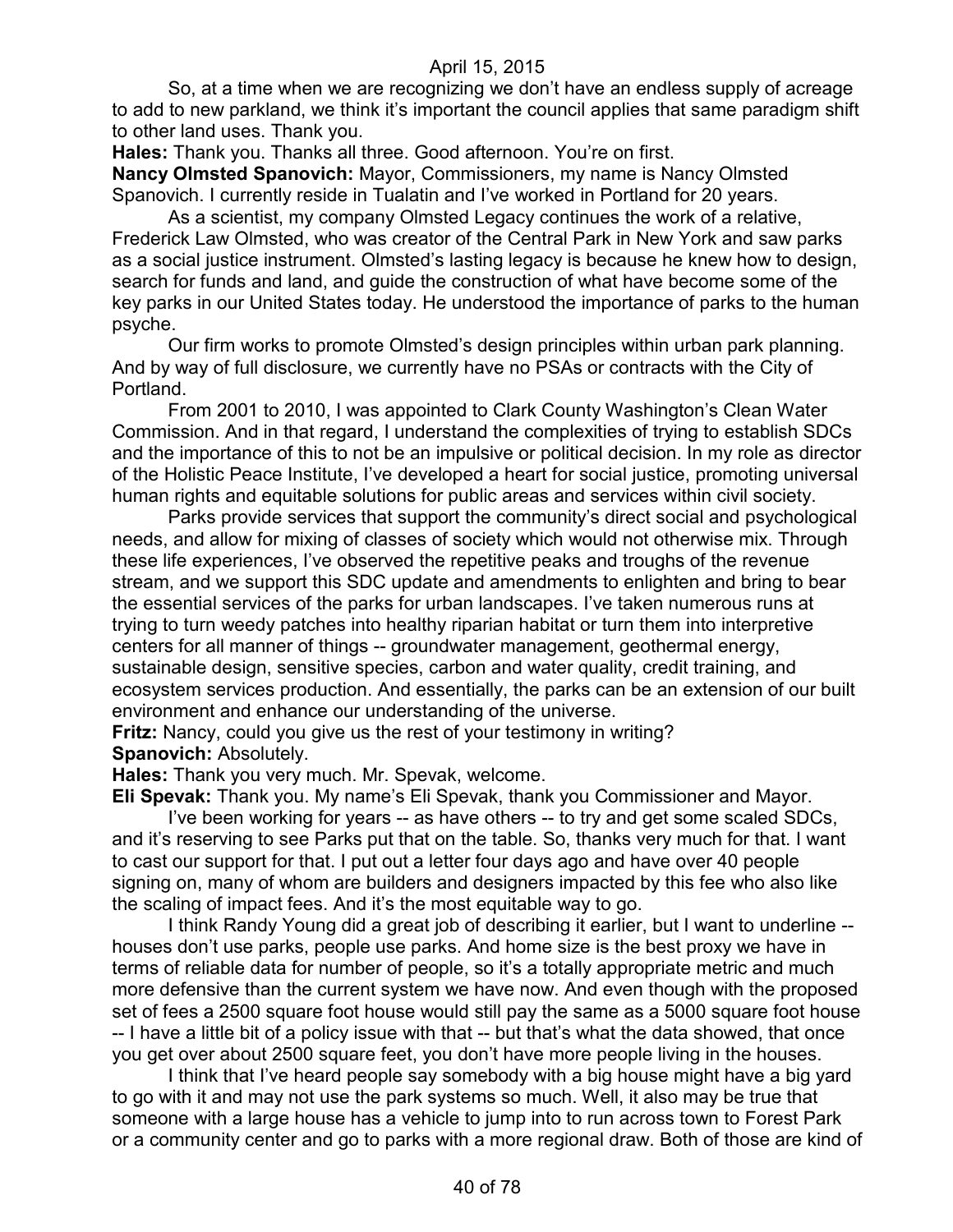hand waving arguments, frankly, and so I think it's appropriate to go to the hard data on this and just saw we know how many people on average live in a house, let's use that as our benchmark.

Lastly -- actually, two more things. One is that there's going to be a devil in the details on this. I think it's appropriate to say, what happens if someone tears down or mostly remodels an 800 square foot house into a 2000 square foot house? What happens if someone takes a large house and carves out a chunk of it to make an accessory dwelling unit so they pay the small house size but that large house became smaller? I'm kind of asking how this is going to get dealt with. It totally can get handled, but I just hope it's handled consistent with the Parks methodology so the implementation goes smooth.

Lastly, I want to say that this is Parks. Other people have other bureaus. In terms of water, sewer, I hope people will be thinking about -- does it make more sense to scale those fees based on how many people are peeing and pooping and washing their dishes and doing their clothes and all that, or does it make sense to base it on how many home's shells are created? Transportation -- walking, crawling, biking -- transportation is related to people more probably more than a number of home shells created. It's a logic that really could go through all the bureaus. Thank you.

**Hales:** Thank you very much, very clear. Mr. Cavenaugh?

**Kevin Cavenaugh:** Hello, I'm Kevin Cavenaugh. I, too, am in support the new math versus the old math. Very quickly and simply -- the old math promoted McMansions and dissuaded developers from doing what would be called livable and supporting walkable neighborhoods. The new math takes care of that error, so it's a pretty straightforward reason for me to support it.

Fish: Since you're here, Kevin, and just quickly -- I either take the bus or drive by your new thing on Burnside. What is it and when are you opening it?

**Cavenaugh:** Am I allowed to answer that right now? I guess I have to. [laughter] The Fair-Haired Dumbbell, you mean? On the Burnside Bridgehead?

**Fish:** No -- the rocket or something.

**Cavenaugh:** Oh, the Zipper.

**Fish:** The Zipper.

**Cavenaugh:** On 28th and Sandy. It'll be a micro restaurant. And there's six pieces of public art on that, too, so you gotta take your time and walk or ride your bike around it. **Fish:** It also got my son's attention, because it changes as you --

**Cavenaugh:** My goal is to have small fender benders happen because people are staring and wonder what the hell is going on -- but no injuries. [laughter] That's my genuine, honest goal.

**Hales:** Your insurance company hopes that, too.

**Cavenaugh:** Oh, yeah -- is that on the record? [laughter]

**Fritz:** Thank you very much.

**Hales:** Welcome, good afternoon. Arlene, would you like to be first?

**Arlene Kimura:** Thank you very much. Good afternoon, Mayor, Council members. My name is Arlene Kimura and I am here as a representative of the East Portland Action Plan. We have written a letter of support for the methodology change and the increase in the SDCs.

In East Portland, we are the recipients of two parks that are being developed with SDC fees, and I cannot tell you the number of acres we have that are still undeveloped and we may be waiting another 15 years or 20 years. And in the meantime, our population is slated for an increase in 91,000 people. So, I urge the Council to support this. The devil is in the details, and I hope it is done sensitively. Thank you very much. **Hales:** Thank you. Welcome, good afternoon.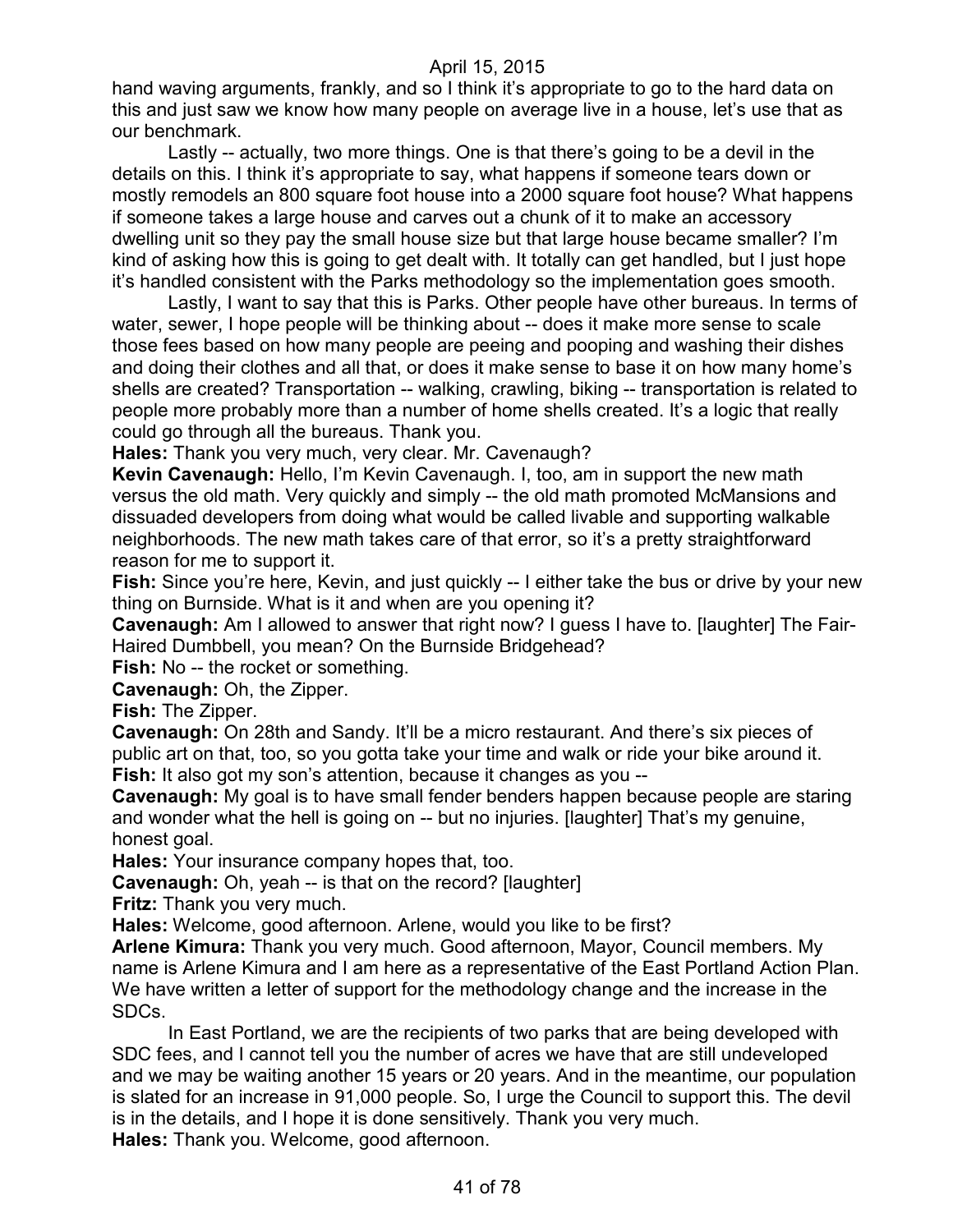**Daniel DJ Heffernan:** Good afternoon. In the Monty Python era of things [indistinguishable] completely different, since I am the first one that's going to speak in opposition of the proposed methodology. I'm in an unfamiliar position today -- **Hales:** Just give us your name, I'm sorry.

**Heffernan:** I'm Daniel Heffernan, I reside at 2525 NE Halsey in Portland. I'm speaking on behalf of NAIOP, of the Commercial Association of Brokers, and Portland Building Owners and Managers Association for whom I've prepared a memo that I've given to the Clerk and that some of you may have. Usually, I work as a consultant in the role that Randy is in, helping them develop methodologies for their parks systems. So, while my comments today are critical, they are not critical of staff or the City's intentions. But I believe the methodology is flawed and if challenged, it could be overturned. And I'm just going to talk about two things.

The first is that this is a new SDC fee and methodology. This isn't an update, this is brand-new because of how different this is. So, we're essentially at the start of compliance with the SDC statutes. And ORS 22033091 specifically says prior to establishing a system development charge, a local government shall prepare a capital improvement plan, blah, blah, blah, that outlines all of the projects that it intends to fund with the improvement fee. And then there are specific requirements for what goes into that. And as Randy said, your water system, your transportation system, sewer system, etc. are based on master plans. I just fundamentally disagree that jurisdictions around the state that have park systems don't use master plans -- they do.

The approach essentially capitalizes the balance sheet for the parks system as the basis for the fee, and the statute does not permit that. It has to be project-based on the CIP. Secondly, the methodology states that there is no existing unused capacity, nor is there an existing deficiency within the park system. I just find that hard to believe. Forest Park as 5000 acres certainly has some capacity to handle some additional residents. And golf courses -- golf course participation rates have been falling. They shouldn't be included in at least the portion of those assets that have capacity to serve additional residents. That value should be captured through a reimbursement fee, not an improvement fee.

I also have quibbles with how costs are being allocated between residential users and nonresidential users. The City has data for who's using its parks. Why this fuzzy math approach to allocating costs over actually sampling and looking at who your users are and then base the allocation between land uses on that data as opposed to this hypothetical proxy that's in the methodology. Thank you.

**Fritz:** Thank you very much for providing it in writing, and we'll be sure to get your written response.

**Hales:** Thanks very much.

**Fish:** I have a question for you, Mr. Heffernan. This appears to be a roadmap in part for a potential legal challenge if we were to adopt this. When would someone have standing to challenge an SDC? Is it upon adoption, effective date, or upon payment?

**Heffernan:** The methodology could be challenged within 60 days of development. And then after that, no challenges can come forward and whatever decision is rendered on those, they are in place, and if the methodology is upheld you can't challenge the methodology any longer. So, you have jurisdictions out there whose methodologies weren't challenged.

**Fish:** Is there a particular court you have to go to?

**Heffernan:** I don't believe -- it's certainly not a land use issue. That's very clear --[speaking simultaneously]

**Fish:** Circuit court with a 60 days to challenge the methodology --

**Heffernan:** Yes --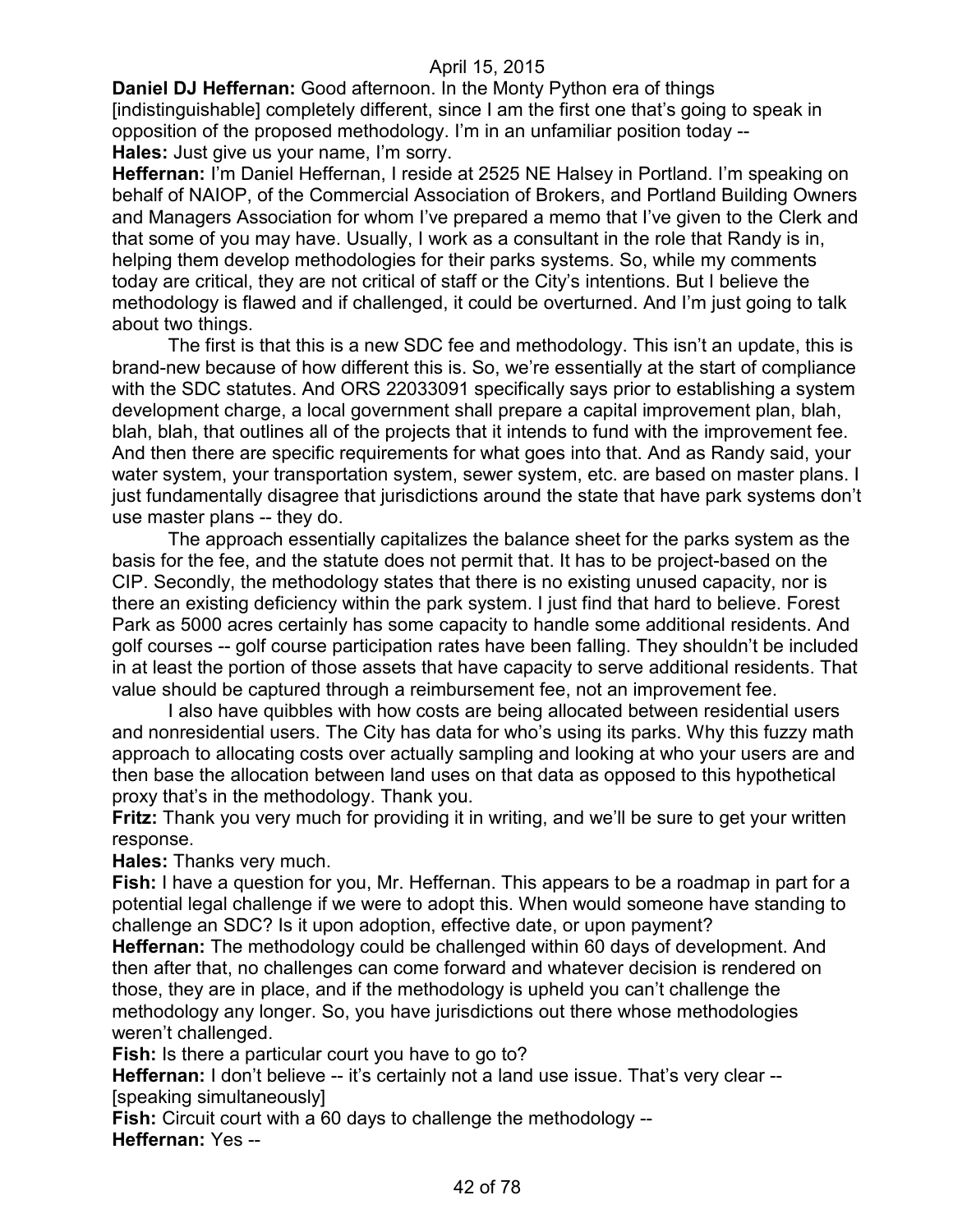**Fish:** Court has a hearing and --

**Heffernan:** Correct --

**Fish:** Can that be appealed?

**Heffernan:** Judicial review can be appealed, yes.

**Hales:** Thanks very much, we look forward to reviewing this. Mr. Failing? **Bill Failing:** I am Bill Failing. Commissioners, I am here to talk a little bit about the positive effects that an SDC can have, and in this particular case, the  $K<sup>h</sup>$ unamokwst Park is a project that I've been involved in.

My role at the Oregon Historical Society -- I was asked to participate with a naming committee, and I said I'd be happy to. I didn't know much about the neighborhood. So I said, tell me about the neighborhood. Well, according to the 2010 census, it's 20% Latino, 16% African American, 32% of the households have members under 18, 17% of the households are over 65, 56% are owner-occupied housing. So, I got a little bit of a sense of the community which was basically -- you know, my perspective on how to come up with the right name. A lot of names floated out of sky that weren't particularly -- I thought - relevant to the area. But one thing I found out -- being a history nut and therefore history reasons -- is that this particular plot of land was actually a Native American meeting ground at one time. And I thought, a-ha, that sort of transcends a lot things. It goes back to the origins. So, we kicked this idea around -- terrific committee -- and we came up with Tilikum Park. So. [laughter]

**Hales:** Somebody stole your name.

**Failing:** I knew that the new bridge had a naming committee and they weren't divulging what the name was, so I gave Chet Orloff a call. I said to Chet, "do you have any problem with Tilikum Park?" "Bill, I do. Don't." So, we came up with another name that still addresses -- by the way, Tilikum basically means for people, and it's common people, not chiefs. So, we liked that. But we came up with -- and pronouncing is a bit of a challenge, but if you practice you can get it.  $K^h$ unamokwst Park is a Chinook word for "together," and we thought that was a very appropriate name for a park.

**Hales:** Bill, I wanna get you to wrap up because we're running out of time. **Failing:** Wrapping up, I do just wanna read quickly what one of the residents of the area had, because I really wanted to see the positive effects this had. I hung around after the naming because I wanted to see how the community accepted this, what the impact was.

This is quoting Noelle Studer-Spevak. As a Cully resident with small children, I can say that this park is going to make a big difference to the families of this neighborhood. There has never been a place to gather outdoors with neighbors for cultural activities, meet for play dates, or push children on swings. At the naming ceremony last summer, I was struck by how many familiar faces I saw together in one place. This has never happened before.

The last sentence I have is from someone -- I asked if the SDC made a difference, and he said, "Bill, without the parks SDC program, this never would have been built." Thank you.

# **Hales:** Thank you very much.

**Alan Hipólito:** My name is Alan Hipólito, I work for a Northeast Portland-based nonprofit named Verde. I appreciate the previous gentleman giving all the statistics for Cully so I don't have to do that now. I am here to speak in support of the change in the methodology in the proposal, and I will be very brief -- I know there's a lot of folks.

I think we're discovering together all the great things that parks can do. They can create jobs, they can educate children, they can improve a community, they can build a community together. And we're also learning how to leverage those SDC investments with lots of other dollars to both design and build parks. In Cully Park, I think right now we're at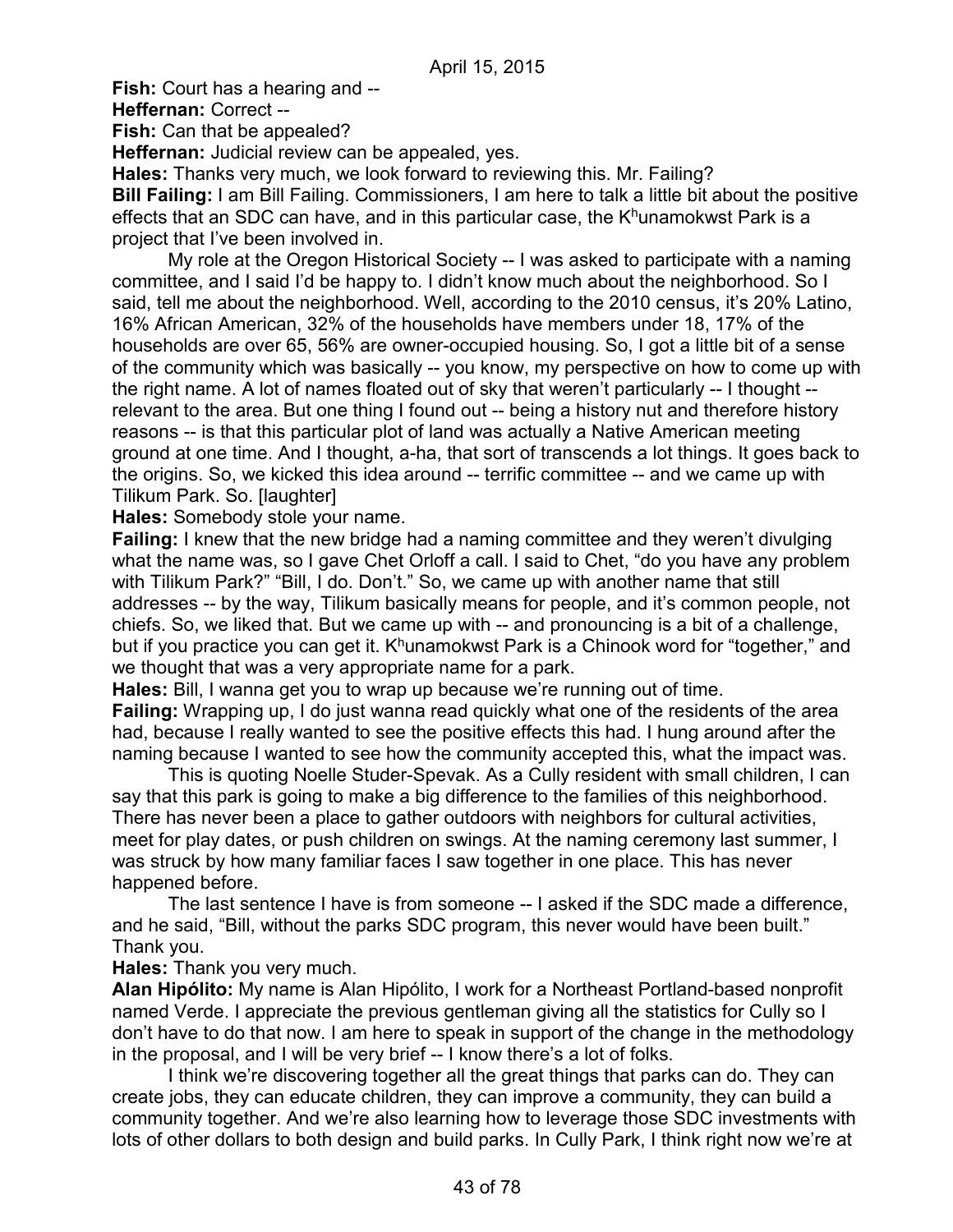three non-SDC dollars for every SDC dollar invested in the development of the park. So, we're going to leverage these resources for a great benefit for the community. Thank you. **Mike Houck:** Mayor and Commissioners, my name is Mike Houck, I'm here today on behalf of the Urban Green Spaces Institute to support the methodology. I served on two rounds of SDCs while I was on the Parks Board for two terms -- about eight years.

I will echo Commissioner Fish's comment -- that presentation was much clearer than the ones that I remember from four and eight years ago. And I think, basically, the methodology is unassailable. You may disagree on philosophical grounds or other grounds, but based on what I heard and what I understand with regard to the work that's been done, it's unassailable. And I'm pleased that the amount of recovery will go up to 88%.

While I understand the rationale for establishing a per capita approach to address the fact it may want be possible to acquire as much acreage as may be needed to meet the City's needs, I agree very strongly with Bob Sallinger and the Audubon Society of Portland's comment that we are, in fact, running out of the land for a number of things, and it should not -- that approach should not apply only to parks.

And it is incredibly ironic that we're rezoning open space golf courses to create more capacity for industrial development at the same time we're talking about acquiring less land for parks because we know that there's just not enough land out there. This illustrates the urgency with which the City's bureaus need to double down on their efforts to seek multiple benefits by combining efforts on stormwater management, using the Cityowned properties, green streets, and eco-roof programs.

Additional acreage might be made available through creative inter-bureau and intergovernmental agreements, and I think a good example is the Riverview natural area where Metro, BES, and Parks joined to go to come up with that 146 acres. So, I think that there are ways that we can stretch the dollars and still acquire land.

And just as BES and PBOT have entered into a compact to work more closely to integrate their missions, so too should Portland Parks, the Water Bureau -- all four bureaus get together and figure out how they can meld their missions to actually create situations where you have park land as well as addressing some of the issues related to stormwater and so forth.

All that said, the City should continue to aggressively acquire as much additional acreage needed to serve our citizens and protect our natural landscapes, and we strongly support the exemption for affordable housing. Thank you.

**Hales:** Thank you. Mr. Ross, welcome.

**Kelly Ross:** Mayor Hales and Commissioners, my name is Kelly Ross and I proudly serve as lobbyist for NAIOP Oregon and the Commercial Association of Brokers, and I've also been authorized to speak today for the Building Owners and Managers Association of Oregon but am not retained by them.

I was deeply involved in both the 1998 and 2004 methodology updates, and to a lesser extent with the 2008 update, and the thing that I want to emphasize to you today is that I cannot express strongly enough how this methodology update departs from the previous ones in its approach, assumptions, and level of detail for future improvements to the City's park system. I actually want to support the move from an acreage-based level of service.

I have long argued for that in the discussions that we've had on the parks SDCs and long argued that before Metro and their planning for parks and the region. It just doesn't make sense in the land-constrained environment we are in, and I would submit to you that it was because of that constraint that past City Councils did choose a lower recovery rate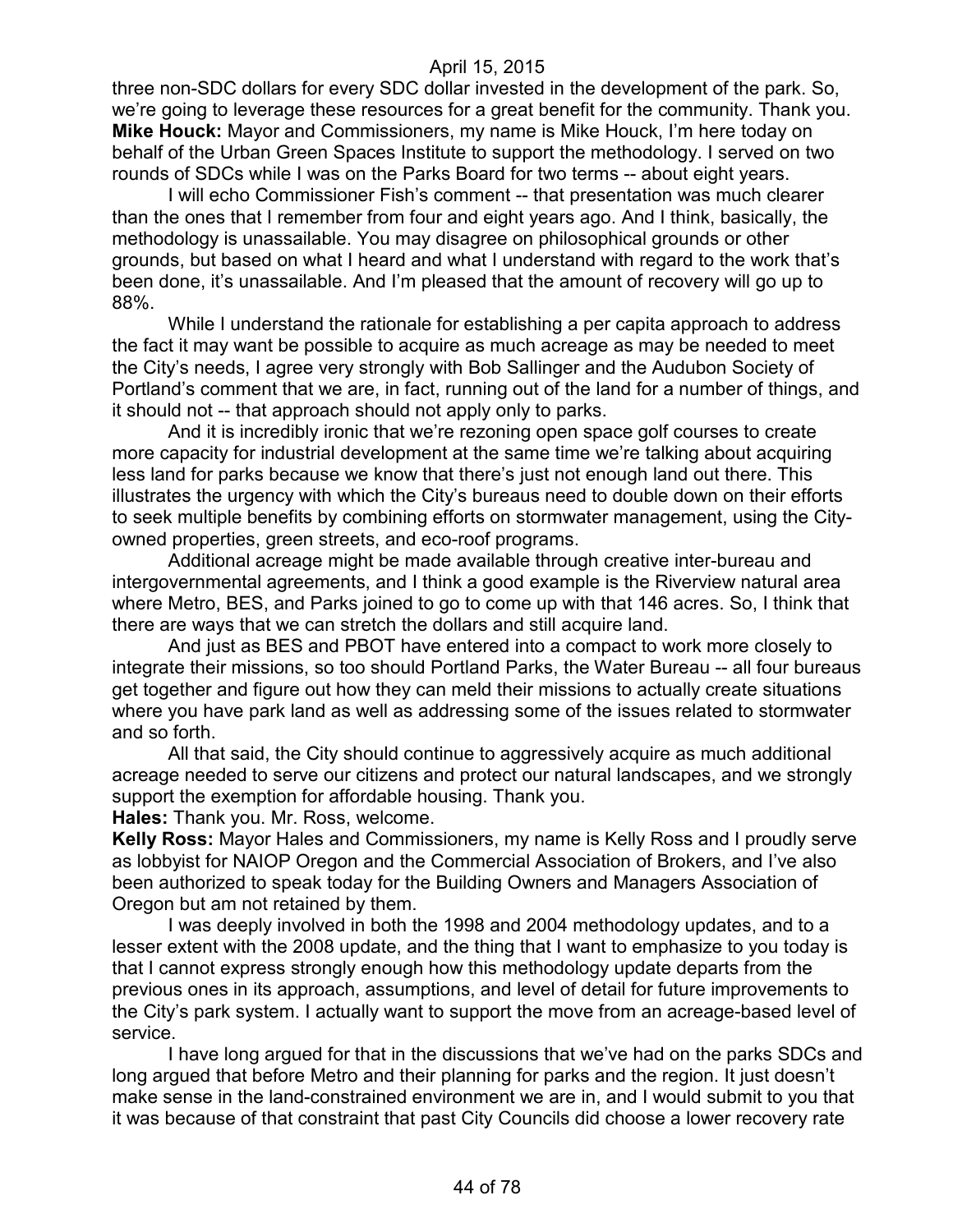for the SDC because I think everyone recognized that there was -- it wasn't going to be possible to acquire the level of acreage that would be needed or implied by the formula.

So, I do agree with a change in the methodology. Not sure about the investment approach. I certainly believe that a more sophisticated approach needs to be taken to that, and would go back to a question raised by Commissioner Novick that 63% of the value in that approach is real estate assets. And if the Council is talking about taking an entirely new approach for the park system from here on out in terms of the land supply, there has to be a little more sophistication in how you view that revenue and perhaps additional discounts in the recovery rate to reflect that high percentage of land value.

**Fish:** Kelly, we have your thoughtful written testimony. Quick question, though.

Commissioner Fritz has proposed an amendment to move the effective date to January

1st. Does that address the concern you raised in the letter?

**Ross:** Mayor Hales, Commissioner Fish --

**Fish:** We're not the legislature, you don't have to do that -- [laughter] **Ross:** OK -- force of habit.

**Fish:** We don't require you to do that, and you don't have to give your address, either. **Ross:** I was pleased to see that amendment. It certainly helps.

**Fish:** And that additional time would allow a developer to decide whether to go to permits before or after the new effective date because there may be instances actually where there is a lower cost as well as an instance of a higher cost.

**Ross:** Correct. But I would also suggest to you that a phased in approach could be done in a predictable way, and that would also be valid.

**Fish:** Thank you.

**Hales:** Thanks very much, very helpful, again, from you and others here who provided us detailed testimony. Thank you. Next three, please. Good afternoon and welcome.

**Moe Farhoud**: Good afternoon. My name is Moe Farhoud. I own Stark Firs Management and second chance land [indistinguishable] -- we own a unit, and we provide housing for people with an eviction, conviction, we work with parole officers, we buy abandoned buildings or old buildings that need rehab, and we try to fix them up. We take two bedroom or three bedrooms with two bathrooms and split them in half to provide more housing to people. We try to -- by doing this kind of like create more housing for low income because become micro-unit. And basically, we're here because we did our methodology for five years, and it will not impact traffic, you have two units with two or three bedrooms with two bathrooms split in half -- create more traffic and lots of stuff. Bottom line, I'd like to get the SDC when we do this kind of project for low income. And this is what we've been doing for 30 years. Thank you.

**Hales:** Thank you.

**Fritz:** It doesn't apply to conversions, only to new construction.

**Peter Finley Fry:** It's Peter Finley Fry, and the problem is the methodology uses a word called dwelling unit, and a dwelling unit is defined by a kitchen. So, when we did Alder Apartments, we created 30 new kitchens even though we did not create a new bedroom. So, we ended up having to pay \$100,000 in SDCs for parks because of the kitchens, not because of the intensity -- no intensity increase. So, you're right, it does apply to kitchens. And so, building up, it did create new kitchen and when we had a building up in say create 35 new kitchens, we're looking at \$350,000 in a new SDC. So, the SDCs are based on the impact on a system. So, theoretically, the methodology is flawed -- I would say more than theoretically, actually, because it's not actually based on our increase of intensity; it's based on our counting the unions up and adding new kitchens.

**Fritz:** I'll get clarification on that from staff. Thank you.

**Hales:** Thank you both. Mr. Wood?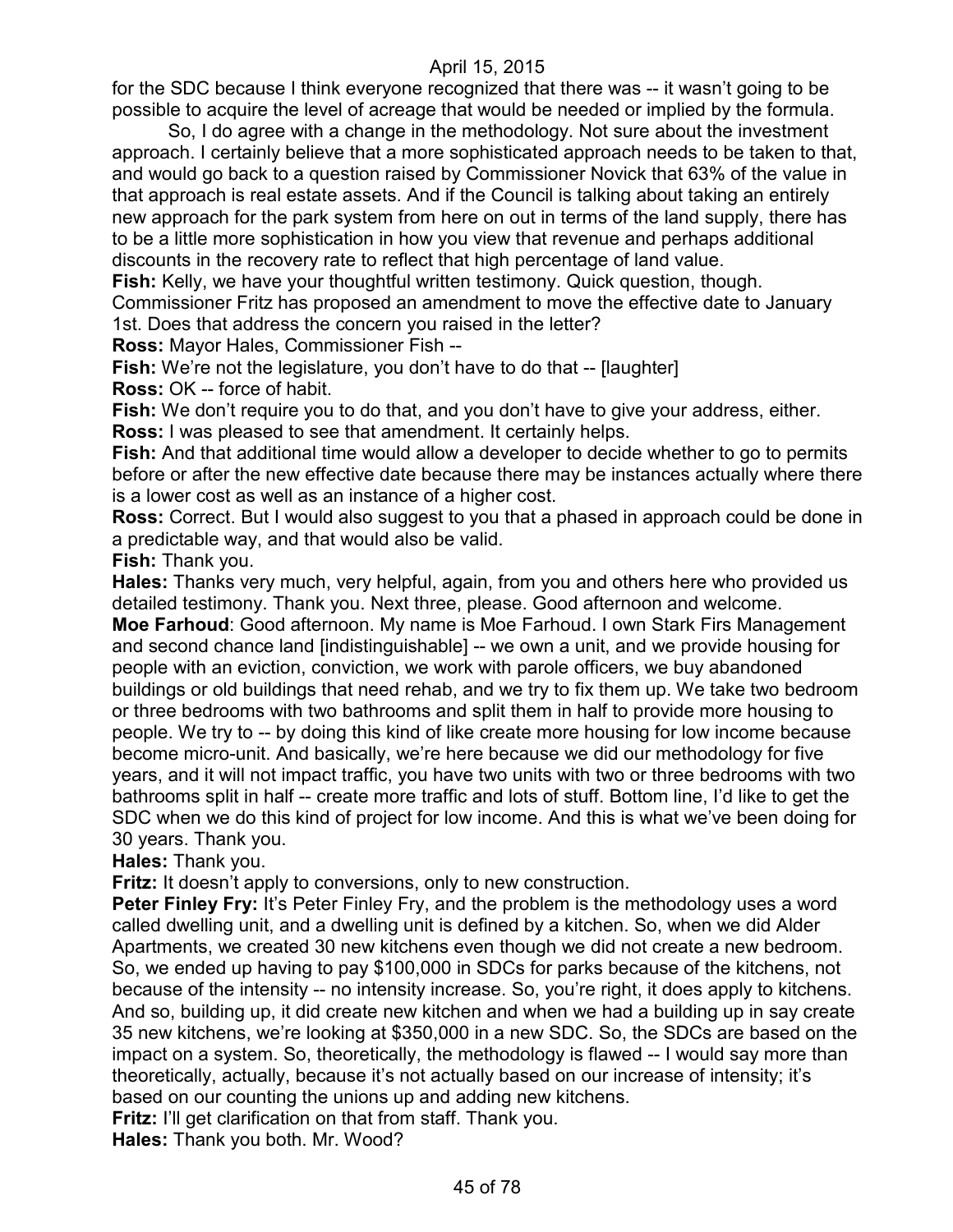**Justin Wood:** Good afternoon, Mr. Mayor and Commissioners. My name is Justin Wood, and I am here representing my construction company, Fish Construction Northwest. We are an infill builder in Portland. I was also a member of the parks SDC task force and worked on this project.

I wanna say, I am a little disappointed in the net result of what came out of the task force. I -- like Kelly Ross said earlier -- I was actually supportive of the idea of changing the methodology. I think going away from the land-based system makes sense given the constraints we have in the land system. However, it was not until the end of the project that we really started to see the numbers and what the true cost of the parks and the assets were going to be, and that's where I kind of didn't like the end result of it.

But I'm going to speak mostly to the scalability based on the square footage of the houses. It's real clear that SDCs are supposed to be based on impact. I know that people have made some comments regarding bigger houses should pay more or whatnot. But whether you can truly make the case that a bigger house has a bigger impact on a park system is truly the only question that we're supposed to ask.

My belief is that it isn't, and it's -- for one, the common sense question that I ask is if you build based solely off the number of people in a house, then a small 700 square foot condo with absolutely no yard or green space -- regardless of the fact of how many live there -- they have to use a park for their dog to walk, for their kids to play, and they have no other option. If I live in a larger house with a yard -- and I realize that we can't always make assumptions when people can use the park, but I have the ability to not rely on the parks. So, that just goes to -- how do you calculate the demand that a house has on a park?

Also, the ordinance says that if you are remodeling, and you go from one square foot to -- if you are just under and you go to the next square footage up, the remodel house would be subject to that increased SDC. I'm not here to advocate that we should be charging SDCs on remodeling. However, if you're making the case that more square footage on a house means more demand on a park, I don't know how you should not - you can't say that remodeled houses shouldn't have to pay a larger SDC. You could easily get to an example where you have a house that you added -- bump out to the kitchen and go up 20 square feet, and in the house you change no demand on the house but the ordinance as written now says that person would be responsible for paying the difference in the SDC.

**Hales:** So, what basis do you think that we should use?

**Wood:** This is a tricky one because most of the houses that we built are smaller. So, on one hand, every other cost of construction -- and I realize that I'm not speaking for the Homebuilders Association here -- every cost of construction is scaled to the size of a house. So on one hand, I have always thought that having that having scaled SDC to the size -- you know, somehow, makes more sense. I don't think that this is the answer. I don't know what the right one is.

I would say that -- you know, we've talked about comparing to cities and other jurisdictions. No other cities in Oregon currently base square residential SDCs off the square footage of houses, in part because it's not very defensible so far that we've seen. We've talked on the task force as to how do you best address this question, and we couldn't -- and this was what came out of it.

The only other thing that I want to add real quickly is that there's been some comments that this lowers the SDCs in some categories. If you look at the chart and compare it to what it is now, only the lowest categories actually see theirs go down. Everybody else will see theirs go up. We build starter homes 1200 to 1300 square feet, and our SDCs are going to go up 20%. Other than the smallest multi-family units,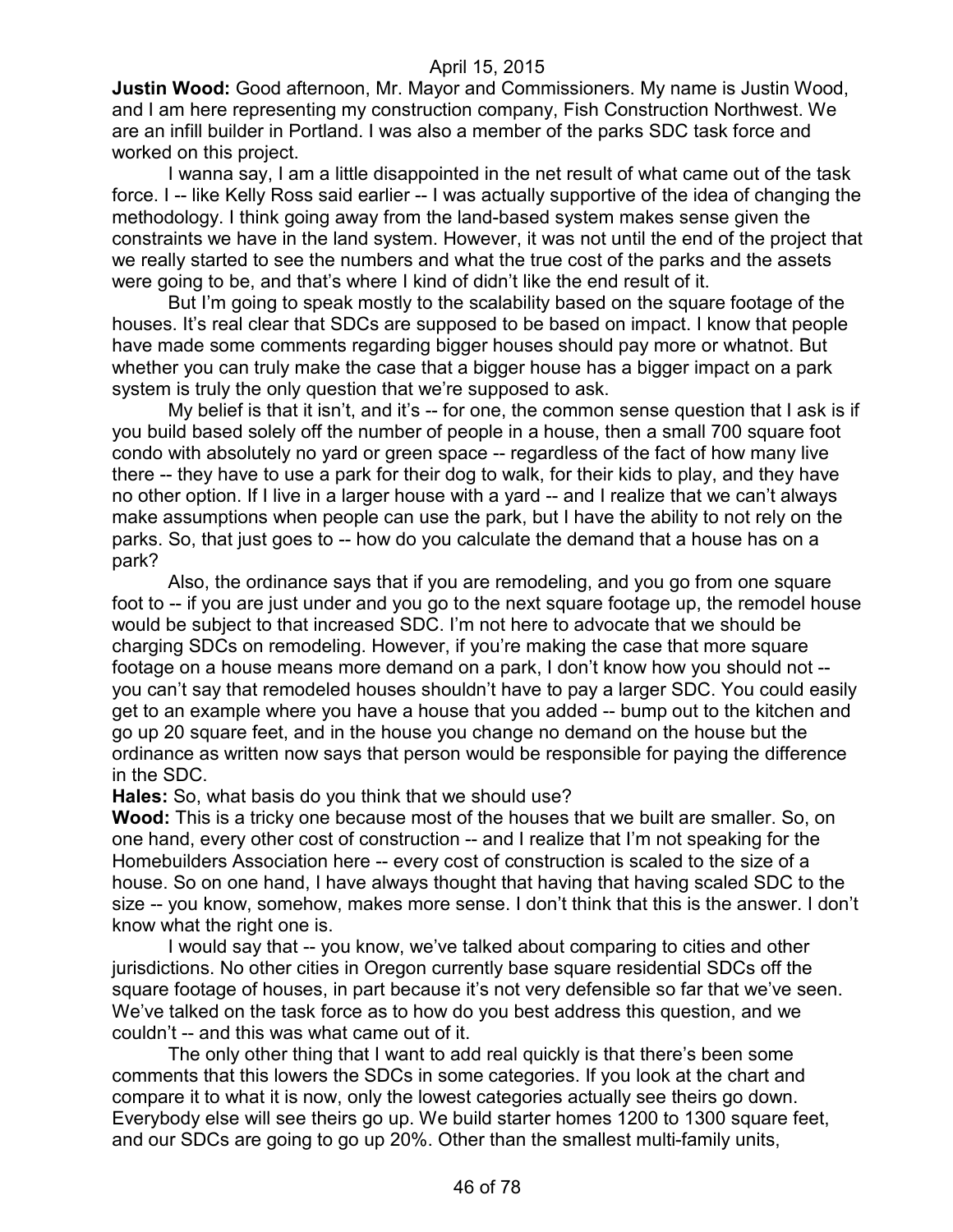everything else downtown will be going up as well, so this is an increase on most new development other than the absolute smallest units.

**Hales:** Thank you. Well, obviously follow up with more if you can after today's hearing. **Fish:** Actually, if I may ask -- Justin, do you have the answer to my earlier question which is, what's the median size of a new unit in the city?

**Wood:** Exactly? No. But I want to say the last time I saw it, it was about 2200 square feet. But that's single family residential, that's not considering -- you would have different numbers if you are considering multi-family.

**Hales:** Thank you very much. We're going to have to break in a few minutes to take our other time certain item, but let's take three more people signed up now, and then we'll continue. Good afternoon, welcome.

**Dave Nielsen:** Good afternoon, Mayor Hales and Commissioners. My name is Dave Nielsen, I'm the CEO for the Homebuilders Association Metro Portland. Our industry membership are active in building infill and redevelopment housing in the city. We care about the quality and affordability of the city's housing, neighborhoods, communities, and park systems. And we've built, remodeled, and improved hundreds of beds in capacity in several homeless shelter providers in Portland and throughout the region. With those commercials, I ask for your careful attention and consideration.

You've heard many people speak eloquently about the value in a park system, and we willingly and enthusiastically submit to all of that. This is not about the park systems per se as fairness and equity in terms of how we charge development for that and compliance with the statute. And that's what I'm here to speak to.

I've read this, and I honestly have found numerous faults and fallacies in the legalities in terms of how this process is being done, something I've never seen before in my 13 years of reviewing this. It isn't fair and equitable. It adds hundreds of millions of dollars in vague park improvement fees on the backs of new homeowners. It contradicts itself as well as the Parks 2020 plan.

It creates a Parks slush fund with no actual plan in place for how it will add capacity. And as has already been pointed out -- so I won't duplicate testimony -- I do believe also that it violates the SDC statutes in a couple of places regarding the requirement for capital improvement plans. In fact, so much so that what hasn't been discussed so far is that you will also be asked to change your City Code and strike language that shows that you previously did comply. You are taking up the specifics of requiring a capital improvement plan that has specific assets and striking that from your City Code, and that hasn't been mentioned yet.

It gets worse. There are only two ways for calculating SDC. I think those were explained so I won't go into detail of those either -- but a reimbursement and an improvement fee. This is not take door number one or door number two, it makes a new door number three. It creates a new methodology that assigns a hypothetical value to existing assets. Not only is this new methodology not allowed by statute, it makes no sense. It inflates existing values to astronomical and imaginary limits by including assets that were largely acquired at very little cost to the City, or current residents that are typically funded through non-SDC sources, or by grossly inflating land values. We've already talked about Forest Park and the capacity issues. The question was asked, isn't there existing capacity in the park system?

The park's methodology before you -- this is one of the areas -- says, quote, there is no existing deficiency in the current parks and rec system and suggests an even higher share of all new costs and borne by developers, translate new homeowners, families and renters as their fair share. And yet, you've already heard from others saying that there are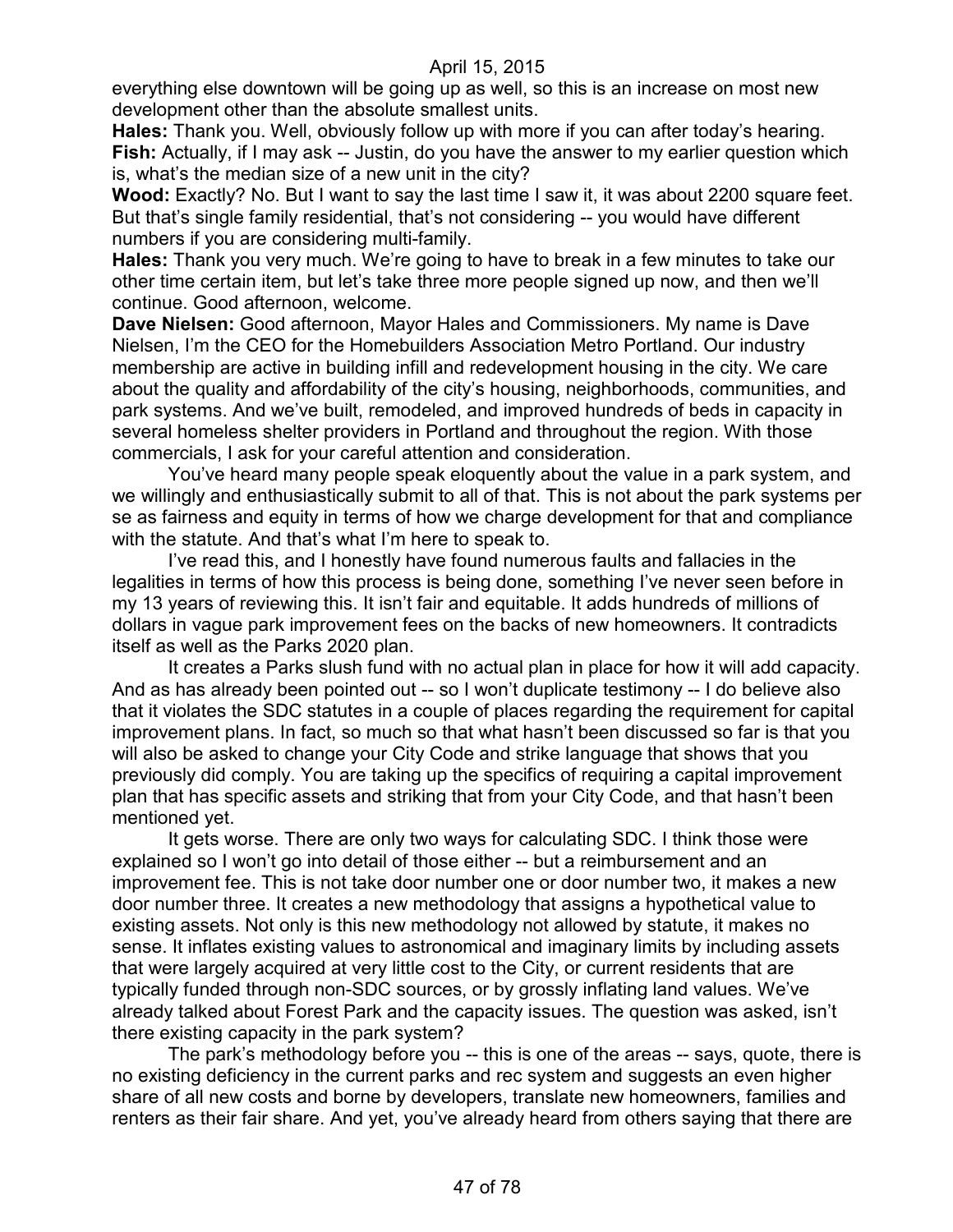efficiencies in the current system. And in fact, the Parks 2020 plan identifies there are current deficiencies in the parks system. So, which is it?

We've heard about how it changes the fees for remodeling and it can increase that by a bump-up in the fees. It would charge up to 50% more, \$3000 to \$5000 in high rates to new homes in underdeveloped neighborhoods in the east and southeast. This would add \$10,000 to \$15,000 in debt onto a high percentage of new homeowners.

And it's supposed nod to affordability? Now, I didn't have the benefit of hearing Commissioner Fritz's change to that where there might be more that would helped by this, but at the time we saw, it would give a token \$74 savings on a \$5500 fee to a small percentage of very small apartments. Probably a focus [indistinguishable] on a good park system the most.

Just like housing has to be built more efficiently given our region's limited land supply, parks need to be done keeping affordability and reality in mind. The Parks 2020 plan had a goal to develop 100 new ball fields in the City. The Parks department realized that that wasn't feasible or practical, so it got creative and partnered with schools to use underutilized ball fields. This was at a fraction of the cost of trying to buy land and develop new ball fields. It was efficient, kept down costs down, and opened up great park assets for the public. It's what you are telling the industry to do, but it's not what you are being asked to practice.

Honestly, the entire method needs to be scrapped. I do agree that I think that there is a different basis for it in terms of the calculation per capita, but it has no basis and reality, and it unfairly charges astronomical fees to future homeowners and renters. It doesn't identify an actual capital improvement plan as required by statute. It ignores existing capacity, and unfairly calculates the costs into new homes, remodels, and businesses. All it does do is create a very large illegal slush fund and a very large illegal blank check.

The one comment I also want to finish with is I want to thank Commissioner Fritz for understanding the certainty that is needed in the development process and for making that recommendation. I think there's more than can be done, but I appreciate the understanding of that -- when you change things made stream, that has a huge effect that's aside from just the overall picture of the amount of the fees being charged. Thank you.

**Hales:** Thank you. I hope you will submit that testimony

**Nielsen:** It has been submitted.

**Hales:** OK, thank you. Ms. Haynes, welcome.

**Marion Haynes:** Thank you. Good afternoon, Mayor and members of Council. My name is Marion Haynes, I'm with the Portland Business Alliance. I will try to be brief because a lot has been said already. But the Alliance very much supports the park system. We recognize the value that it has to the community's overall health and livability and economic wellbeing. So, any criticism that we may have of this proposal at this stage is not a reflection on our view of the value of the park system.

We did participate -- my predecessor -- on the Parks SDC task force, and I think that there was a bit of frustration in that process because we didn't actually get the rate impacts and the numbers until the process was pretty much over. And it's one thing to discuss the methodology at a conceptual level, it's another thing once you see what that means on the ground. And then that causes some concern once we saw those numbers. The impacts are significant, particularly on the commercial development when you're looking at 300%, things in that area. It's a large impact.

We agree with others that moving away from a level of service makes sense given the environment that we're in. Although, we do think that the replacement value -- including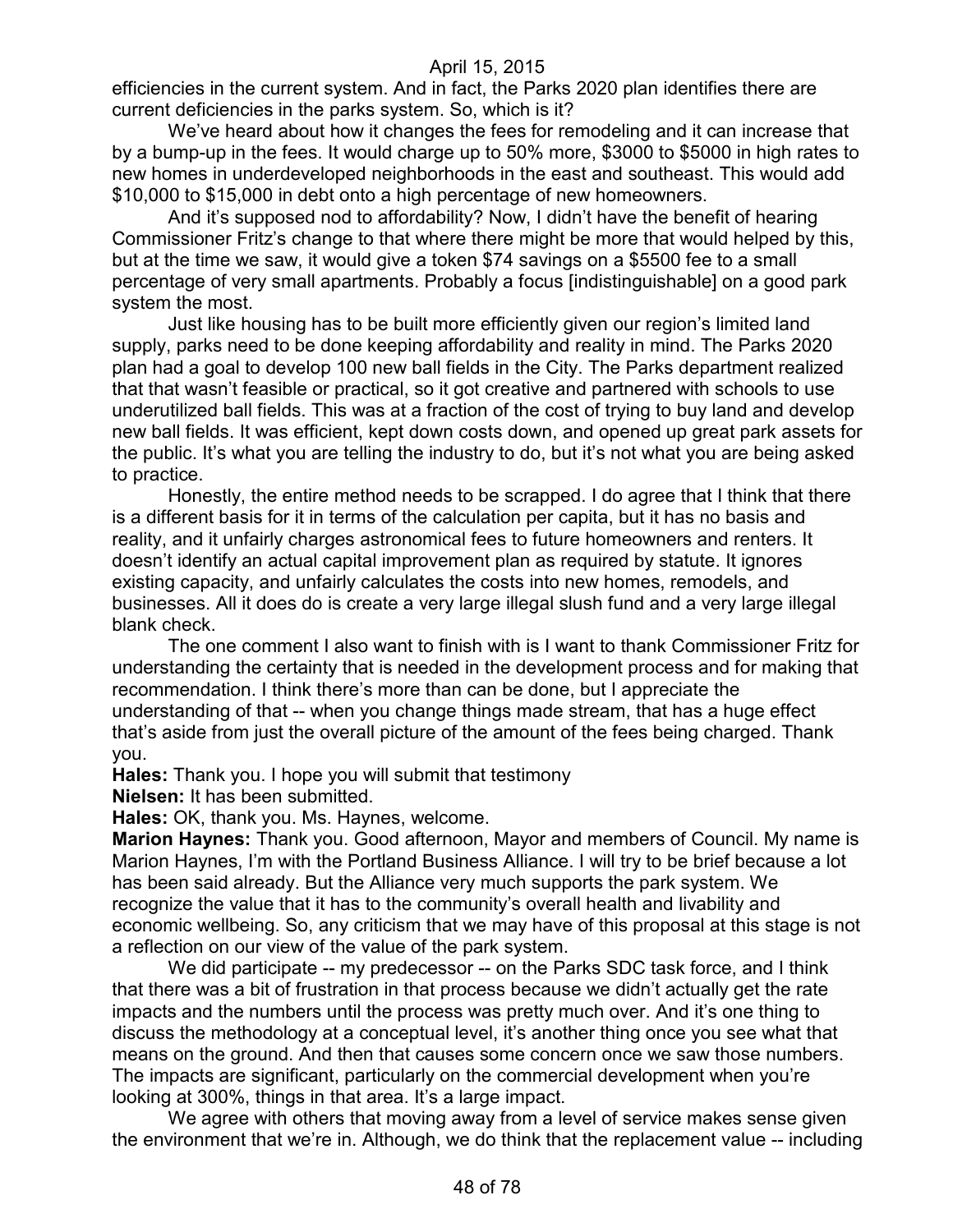all the land costs and some of the things that we've already heard -- has inflated that numerator, and then that flows through into the rates and the large increases that we're seeing in the rate schedule.

I think Commissioner Novick raised a bunch of questions that I think that we share in just wanting to understand if we don't have enough land the city to continue on the level of service but we're essentially using that full land base in the cost for what the rates will be going forward, have we kind of backed ourselves into the same problem that we found ourselves in before?

In closing, SDC rates in parks in particular are one of the highest SDC rates. They can make a project go upside-down, especially when you look at the cumulative impacts of all of them together. So, we would really hope that we could take more time, understand some of the issues, and do some refinement on the proposal that's before you, and maybe take that opportunity as well to look at the cumulative impact of all of the SDCs and fees and what that means on development and affordability and the City's ability to provide for the expected economic and residential growth that we have forecast.

**Fish:** Marion, thank you for your testimony. We did have a chart in the presentation on where the cumulative impact fees rank in the region. We're sort in the middle of the pack. If there are additional comparators you think we should look at -- peer cities or others comparisons you think are valid -- would you submit those?

**Haynes:** Sure. And some things will not be exactly related to SDCs in and of themselves - that's why looking at the impact -- land values are going to be higher in the city, so that changes the development pro forma. So, looking at it really in context I think is important to understand what the real impact on the ground is going to be.

**Fish:** Yeah, I'd just encourage -- you have a perspective and if it's in writing, it's just going to be easier for us to track.

**Haynes:** Absolutely. Thanks.

**Hales:** Thanks very much. You have the last word on this subject for this afternoon. **Michael Alexander:** Good afternoon, Mayor Hales and Council. My name is Michael Alexander. I am here today as a member of the Portland Parks Board.

I moved to Portland in 2005 to work for a local insurer based here in the downtown area, and for the first two years, I lived within walking distance of the office to give myself time to decide where I wanted to live within the city. I chose the Sellwood neighborhood. And part of my decision was the impact that the Sellwood Park has on the quality of life in that community.

In much the same way that the park influenced my decision to choose Sellwood, there were other areas of the city that were less inviting because they lacked easily accessible parks, programs, and natural areas. And although we are all citizens of Portland, there are clearly greater and lesser of equals as it relates to the ability to have access and enjoyment to the gifts and the assets of our park system.

In 2010, I joined the Parks Board because I welcomed a chance to be part of a group that would advise the bureau and its commissioners on how best to strengthen the financial stability of Portland Parks and Rec, and to also deliberately and intentionally make the benefits of our park system and its gifts more equitably accessible to all Portlanders.

The manner in which the system development charged revenues are generated and allocated plays a critical role in achieving that goal. As a resident of the City and a member of the Parks Board, I am fully supportive of making the riches of our parks area and its programs more accessible to all regardless of race, culture, economic status, or geography. I believe that the proposed change for residential fees to factor in the size of dwellings will result in more consistent and accurate calculation in assignment of SDC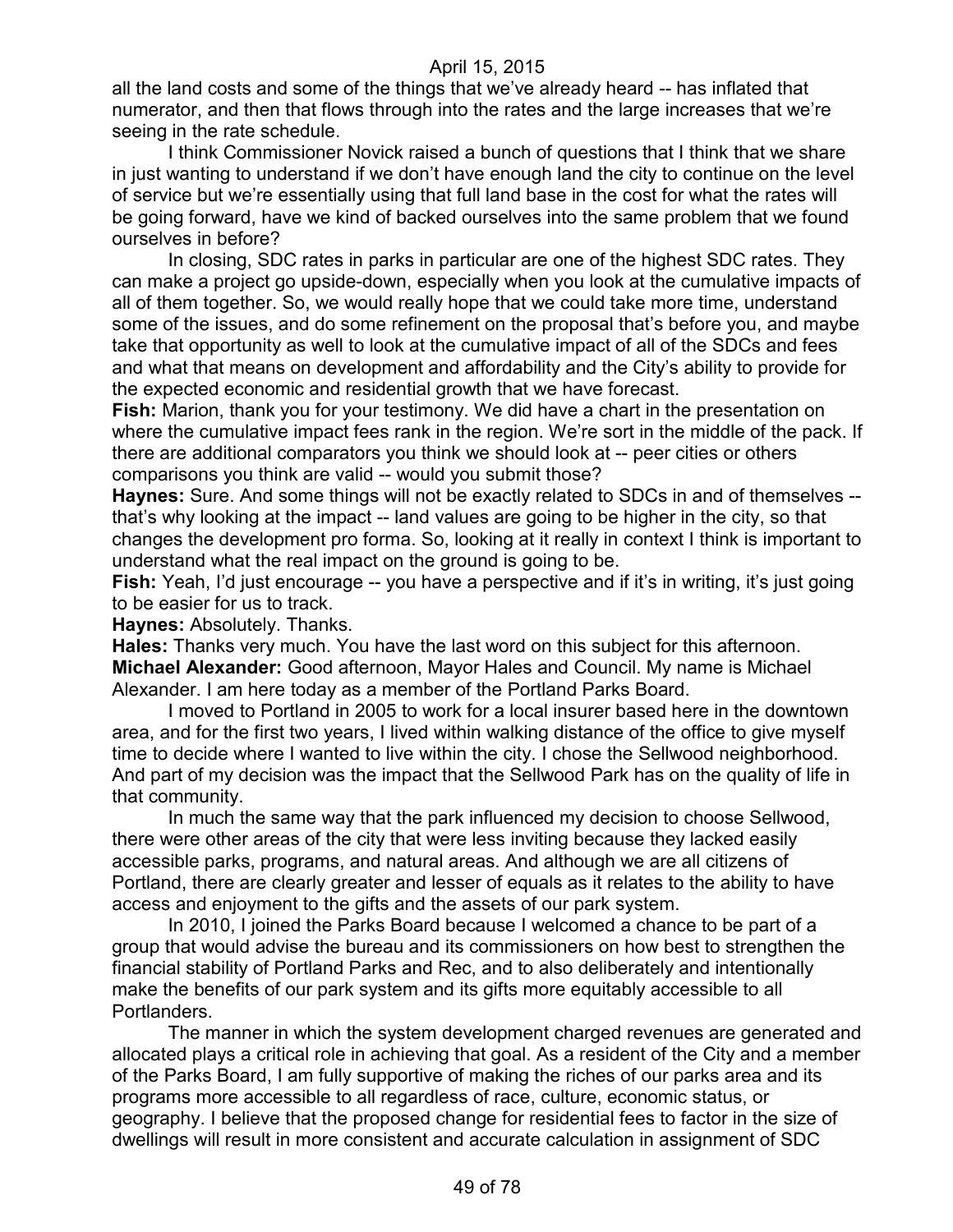charges, and help to control for the variance and square footage for single and multi-family residences.

As a result, the new methodology will focus on intensifying the maintenance of the existing parks while allowing for acquisition and development of new parks in our rapidlychanging demographics here in this city. So, I ask that Council approve the proposal before you. Thank you.

**Fish:** Michael, I know you said you are here as a Parks Board member -- is today the last day you will appear before us as an Urban League CEO?

**Alexander:** I have another month, Commissioner.

**Fish:** Alright, so we'll have a chance --

**Hales:** Don't rush it -- [laughter] Thank you very much.

**Fritz:** Mayor, I think we only have four more people.

**Hales:** Is that right?

**Moore-Love:** Yes.

**Hales:** There are only four more signed up? I'm sorry -- I thought that we had many more after that. Let's take those four and then we'll -- thanks, everyone, for your patience -- and then we'll switch to the second item. I told Michael Alexander he got the last word and I was wrong -- one of you will. Who would like to be first?

**Julie Vigeland:** Mayor Hales and Commissioners, I'm Julie Vigeland, and I'm a member of the Parks Board. As a Parks Board member, I have become familiar with and more knowledgeable about SDCs than I ever thought I would, and realized the critical role that they play in assuring that our parks keep up with the growth.

At the core of the discussions we have a Parks meeting is equity. All recommendations to you, City Council, are based on equity for all the citizens. As a Parks Board member, I've been involved with over six years of discussions regarding investments in Parks projects. How is it that we can accommodate our population growth? How can we meet the demands of that growth?

Through SDCs, we have accomplished many incredible projects. A few examples from the years I was chair would be the acquisition of property for the Fields, Buckman field, the Waud Bluff Trail, the renovation of Dawson Park. These are all important to our community.

Two issues of that are of high priority to the bureau and personal passions of mine are community centers and the poor condition of our maintenance facilities. We need more community centers for our growing population. They are key to the health and well-being of communities all around the city. And the maintenance facilities at Tabor Yard? They are not only in physical shambles but they actually hamper the work of the employees. The first time that I visited, I truly could not believe my eyes.

With the updated methodology for SDC implementation, there will now be the allowance for funding of these two absolutely vital components of the park system. Additionally, antiquated aquatic facilities can be updated so our citizens have access to pools, instead of a "closed" on the doors.

We need to make this change on SDCs and see it as the investment that it is; as an investment that can provide economic benefits -- open space conservation actually attracts investment -- parks help to keep the cities vital, parks boost tourism, and unquestionably safeguard the environment. For our people and their communities, and for the health of the city, and for equity among our citizenry, and as a long-time Portland resident and ardent member of the Portland Parks community, I support the updated SDC system, and would urge your approval and passage. Thank you.

**Hales:** Thank you. David?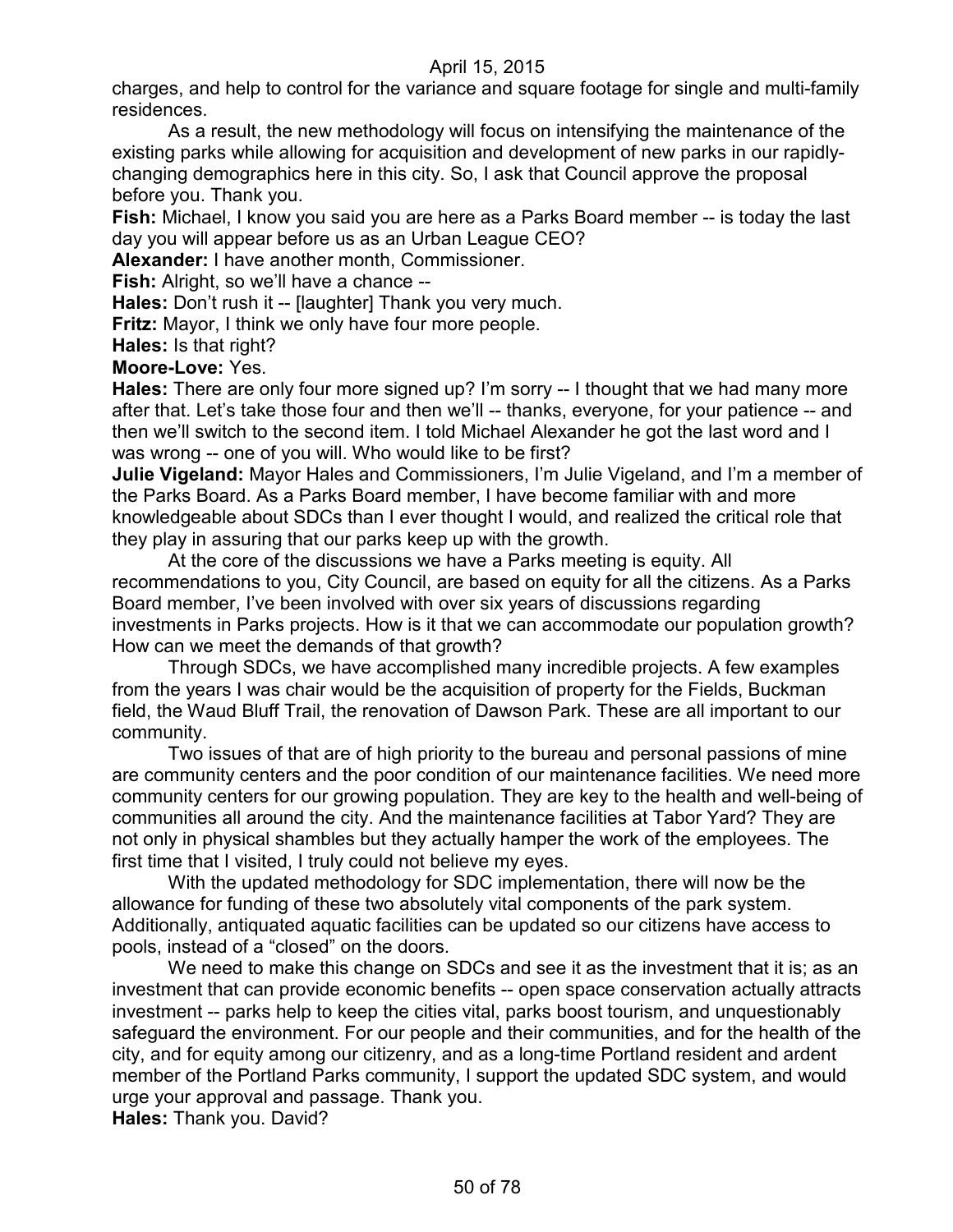**David Sweet:** Mr. Mayor and Commissioners, my name is David Sweet, I'm the land use chair of the Cully Association of Neighbors. And last night, the CAN board voted unanimously to support the parks SDC methodology update.

The Cully neighborhood has benefited greatly from Parks SDC funding, which has paid for improvements to the Sacajawea Park, Thomas Cully Park, our new K<sup>h</sup>unamokwst Park opening next month, and the acquisition of Colwood Golf Course, a future nature park.

It is well-known that our neighborhood has been parks-deficient, and we're grateful that these funds have been available to provide recreational opportunities for our community. Cully was annexed to the City in the 1980s along with much of the East Portland, and we share with East Portland neighborhoods a lack of the essential infrastructure. East Portland is being asked to house a growing share of our low income and immigrant families. It is critical that we establish funding to correct these historic inequities.

We believe that the proposed parks SDC methodology update is a step in the right direction. We are particularly pleased to see that the proposal will scale SDCs by house size. This was a policy change that the Cully neighborhood requested in our comments on the proposed comprehensive plan. It will encourage the construction of smaller, more affordable housing, and we hope to see this policy emulated in SDCs levied for transportation, sewer, and water. I would be remiss if I failed to thank Commissioners Fish and Fritz for their advocacy for parks in Cully. Please approve the methodology updates so that this work can continue. Thank you.

**Hales:** Thank you. Welcome.

**Veronica Bernier:** Oh, hi. We're on, huh? Good. Veronica here, Veronica Bernier from Portland State University school of community health education, and most recently, a graduate alumni of 2005 working in the field of park and recreation. That's why I'm here. Good afternoon, Mayor Charles Hales. It's good to see you. You always look well and rested. I don't know what your secret is, but whatever you are doing it, keep doing it. [laughter]

**Fish:** Veronica, you used to say that about his predecessor, too, so I'm a little suspicious. [laughter]

**Bernier:** I think that you are right. I've been following this City Hall for about 10 years now. I introduced it through Terry Anderson, through Gretchen Kafoury's office; and of course, former Mayor Vera Katz, who we all love and know and remember. Commissioner Nick Fish, you're looking well, I'm pleased to see you. I like your leadership in the movement. And Commissioner Amanda Fritz, it's always good to have another nurse on board because we can take them over at any time -- for good things. You know, nurses can use their powers for good things or for other things, just depending on their mood. No, that's a joke -- you can laugh later.

OK, Parks and Rec, here we go. I am a veteran of the Parks and Rec since I was 12. I was in Edward R. Burton Park learning tennis and playing tennis with everybody. I love Parks and Rec. I'm studying it at PSU because I believe it's important. Your issues are very important. I notice that right now, many parks need your support two-thousand percent, because sometimes the infrastructure is failing -- particularly, the bathrooms, the restrooms, the water fountains and everything needs to be a big step in certain areas. I would like to see more concessions, more food and concessions, but also, I'd like to see concessions given to people who have dogs.

Off-leash dog walking areas are important. Commissioner Saltzman has run that one all around, and the people in the neighborhood love that dog walking area. The only problem that we have with the doggies now is the birds and bees. I'm not going to go into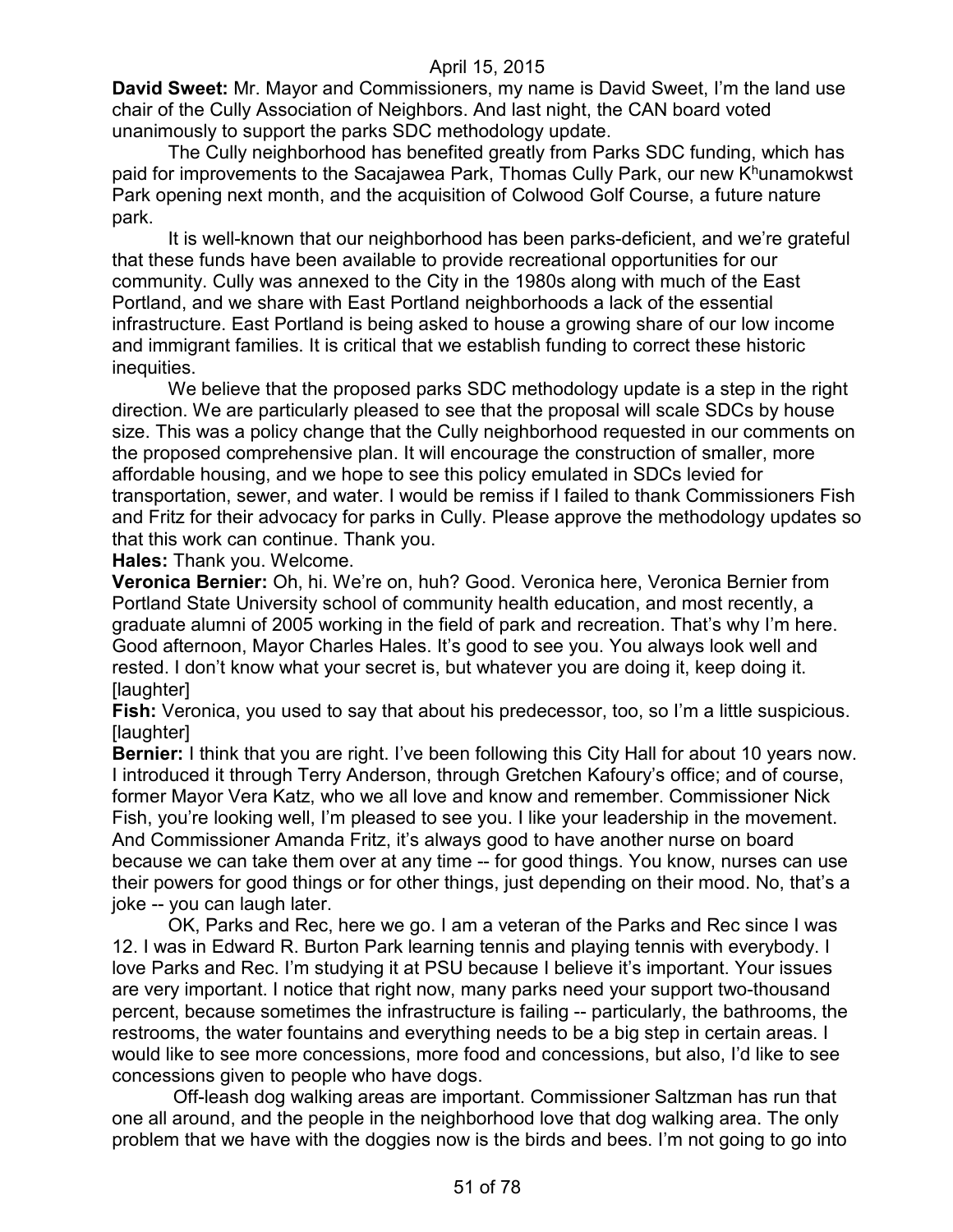that -- everybody knows -- but we have to have them restraining themselves just a bit and a little shorter on the leash -- [beeping] -- when the doggies approach another doggie, we need to have a formal introduction --

**Hales:** We need you to wrap up, Veronica.

**Bernier:** I'm almost done -- we did wrap that up, we did get feedback on that one. We already have enough puppies. So anyway, I'm glad you are here. And also, we support you what you are doing and keep coming back. I like dogs, friendly dogs with green coats on -- helping dogs -- thank you.

**Hales:** Thanks very much.

**Fritz:** Mayor, I know you're anxious to get to your next piece. If you could close the public hearing, and then our consultant flew in specially for the occasion -- we could ask him to come up.

**Hales:** Further questions for the consulting team or the --

**Fish:** Time is dear, Mayor. We had some very specific issues raised in an unusually thick and thoughtful set of documents. I think I would simply make a request that if there is an issue raised in any of the written testimony that we haven't had a chance to discuss -- if you had some follow-up -- because in the beginning of the hearing, you did address some of the concerns you heard from the community. If there is a new issue -- I don't think that we need a lot of attention on the legal issue, per se, we can always ask the City Attorney for advice on that. But if there's a policy question -- and I did find that discussion about whether SDCs should apply to a demolition interesting because there is a house on my street going from a one to I think a five bedroom, and I don't know whether there is an equitable argument for applying or not. I understand the other side of the argument. I would like something further on that.

**Fritz:** Can you tell us that right now? Because I am concerned I may have misspoken earlier. Does it apply to demolitions and internal conversions?

**Randy Young:** So, your SDC current code -- and as we've amended it -- still applies to building permits. So, if you need a building permit for something, we would have to at least consider whether it applies. We specifically said in the old rules that if you built a new dwelling unit, then you would pay an additional fee. But let's say that you were tearing down a building with four units and you were going to build five, you would only pay for the one additional one. Now, we're adding square feet to the equation and the way the code is written, it would change with the square footage. So, if you went from 1050 square feet to 1245 square feet, it would kick into the next category. But it would also work in reverse. If somebody tears down a big house and builds a smaller one -- we haven't written the administrative rules on this, so there's room for interpretation --

**Fish:** The scenario I'm more familiar with in my neighborhood is the smaller house like the bungalow being torn down and replaced by a very large house -- two or three stories with triple the square footage. So, you're saying that under the proposal, there would be an additional SDC for that -- associated with that?

**Young:** They would pay for the amount that would be due for the three-story -- the large place -- but it would be reduced by the amount that they would have paid, whether they ever paid it or not, but what the fee would have been for the smaller place. Your code has always had that difference in it.

**Fritz:** What about the situation that Mr. Fahoud mentioned where it's the same square footage but we're dividing one apartment into two?

**Abbaté:** I think that we need to look at that in terms of what is the actual building permit, and we can get a response back.

**Young:** I also heard him say something about affordable housing, and I wasn't sure if he was qualified under that exemption.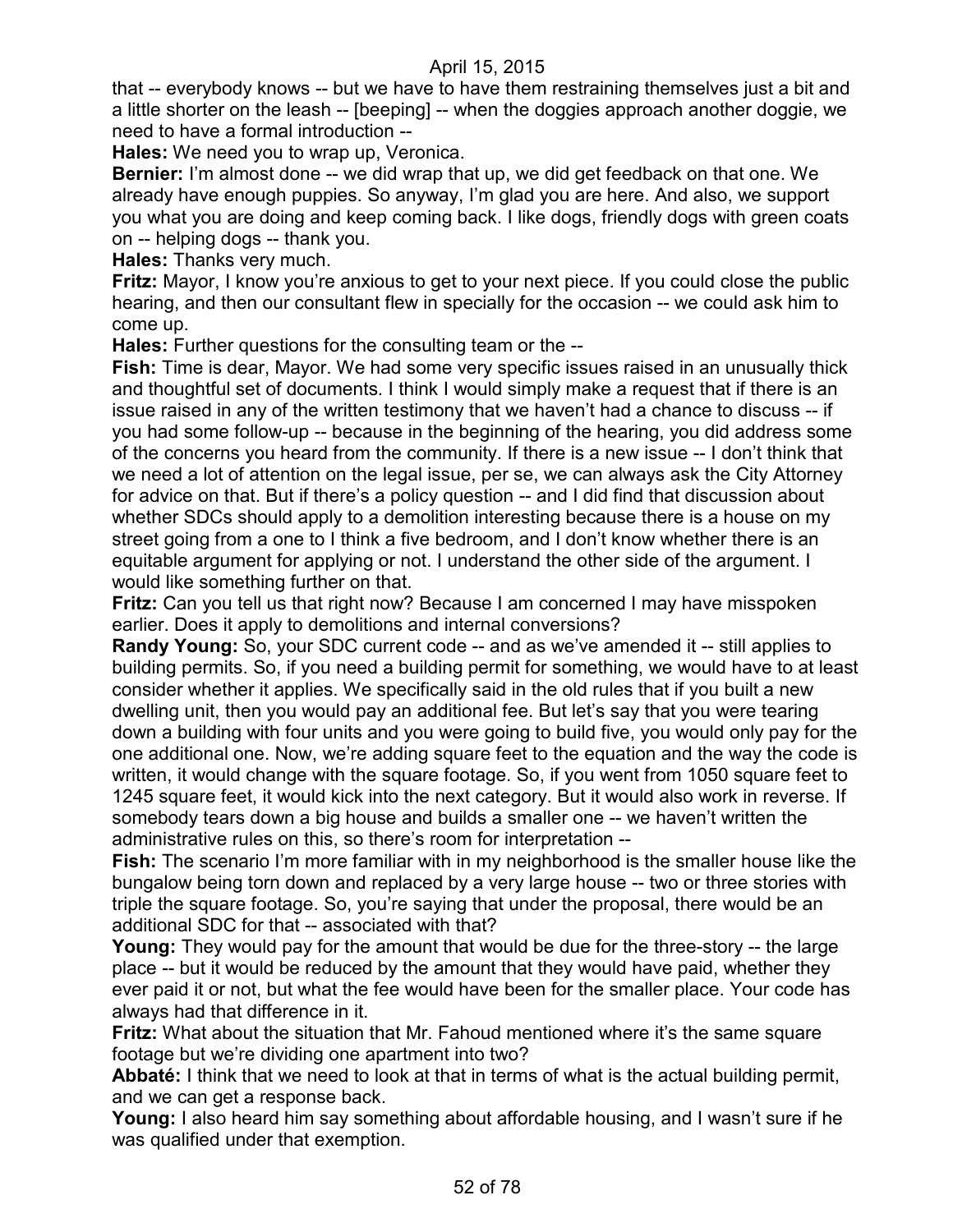**Fish:** I would appreciate something in writing on this issue we've just discussed, because there's other policy proposals which are kicking around around demolitions. I would just like to better understand how this works under the current code and under the proposal. **Abbaté:** If I might also mention -- another topic was brought up was our capital improvement plan. I think that you have copies of that, and it is also posted on our website. **Fish:** Do you agree with the characterization this is a slush fund for the parks? **Abbaté:** I do not, Commissioner -- for the record. Thank you.

**Fritz:** Well, I wish it were a lot bigger because part of the reason this capital improvement system isn't more defined is that the cost of building new parks -- as we're finding with the parks bond -- varies greatly, as do system development charges coming in on a month-tomonth basis. So, it's not like we can count on them like property taxes, there are wide variations.

**Fish:** But we did -- to the consultant -- we heard testimony that the CIP may not be extensive enough or detailed enough. You addressed that in your remarks on the front end. Anything else that you want to add?

**Young:** Well, I encourage you to talk to your attorney about a careful reading of the statute because that's what they are experts at. I believe that you have been seriously misdirected by some of the testimony this afternoon alleging that this new approach is in contradiction to the state statute about CIPs. You're hearing from speakers who are used to starting with the CIP and then ending with an SDC. I gave you a slide that this, you can do it that way, but you can do it the other way. They are asserting the statute requires you to do it only one way. That is not true. Talk to your attorney. It does not require a particular sequence. We have a CIP. It is produced before you adopt. We're allowed to do that. And if I had a longer period of time, I could get into a little tutorial about why it works that way for parks and not for streets, but suffice it to say your attorney, I believe, will assure you that this is not an item on which -- I mean, anybody can challenge you on anything but it's not an item I see you losing on.

**Hales:** It's an important item to follow up on.

**Fish:** Commissioner Fritz, I just have one question for you. We have a proposal. We have put amendments on the table -- we've put amendments before the public for testimony. We have closed the record. What is your will proceeding?

**Fritz:** I would like to set it over for a second reading not next week. Am I required to say how many weeks' time?

**Hales:** We can continue it, and then set a date. So, it sounds like -- certainly there is a need for some time for analysis given the depth of the testimony that we received. So, I want to give you and the bureau a chance to go through that in-depth and then return to Council discussion. So, we can continue it and not set a date certain at this time. **Fritz:** That sounds good.

**Young:** Mr. Mayor, could I close with perhaps lay person's explanation about why this is not a reimbursement fee?

**Hales:** Please.

**Young:** I know it's fundamentally a legal question, but if we can get practical here. So, I'm going to go out to dinner. I walk into the restaurant, I walk by another customer, they are eating a meal that looks really enticing. So, I go and sit down at my table and I will say to my server, I'll have what she is having. And what happens? Did they bring me her plate? If they do, then I have to pay for part of her dinner. That's a reimbursement fee. But if I say, I'll have the same dish that she's having, then she pays for her dinner, the server goes into the kitchen and gets me an identical dinner, that's not reimbursing the existing dinner on the table. I've got a whole new dinner just like hers, and that's what our investment per capita method is all about. We want the new customers coming to town to our restaurant to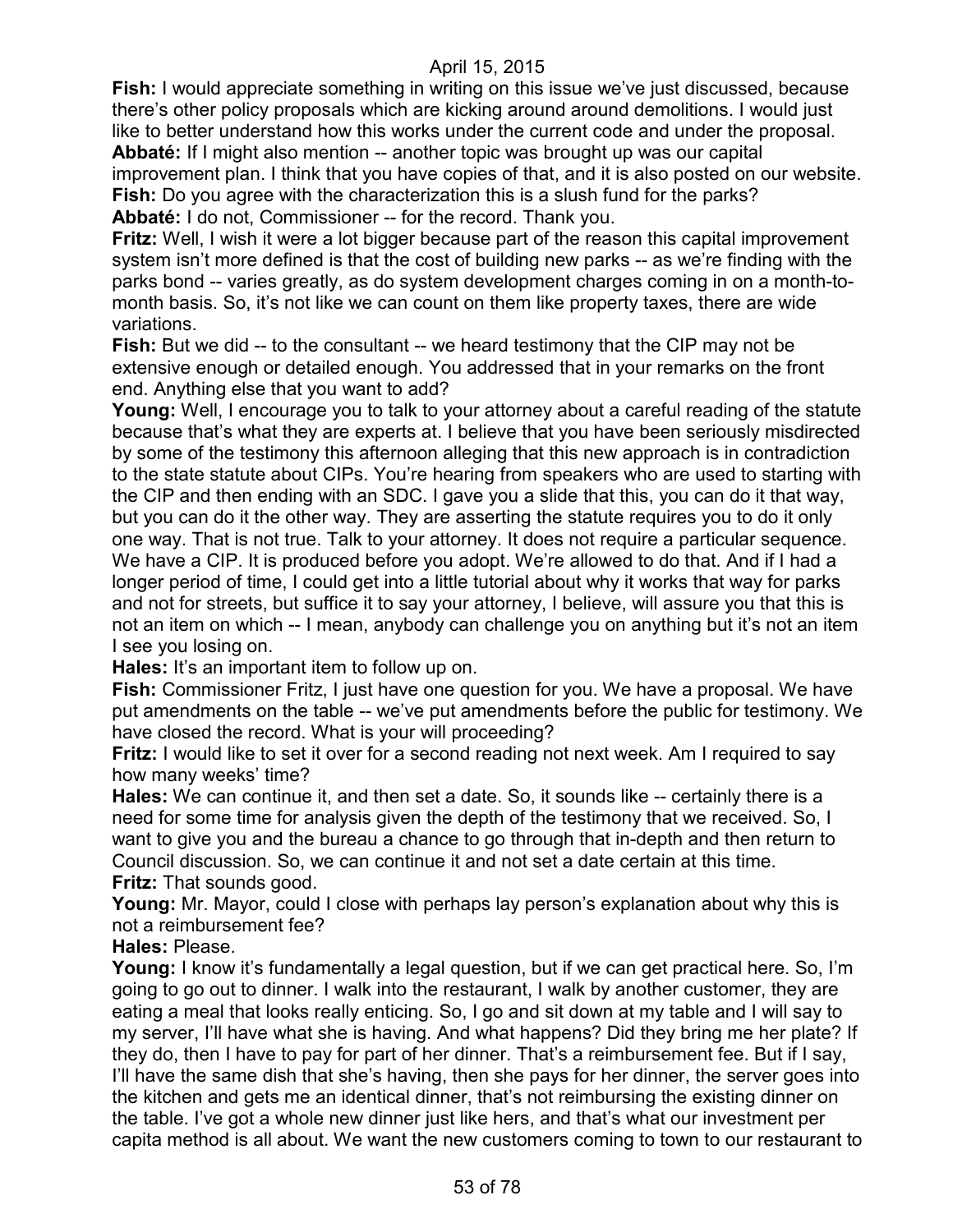buy a meal like the meal that we've been having, and we want them to pay for it, but we're not asking them to pay for our meal.

**Fish:** I just want to throw one little twist at you. What if you order the exact same dinner but by the time you get into the kitchen, the price of beef has doubled? [laughter] Young: And if it's an all-you-can eat buffet -- [laughter] -- and they've run out of roast beef --

**Hales:** Torture a perfectly good metaphor --

**Young:** Thank you.

**Fritz:** Randy Young, excellent job as our consultant. Commissioner Fish, I commend you for hiring this firm. And Riley Whitcomb and the rest of our team -- Mike Abbaté -- great job. Really appreciate it. Thank you to everybody who came to testify today. To be continued.

**Hales:** Thank you. Excellent hearing. We'll continue this and reschedule when we're ready.

# **Item 387.**

**Hales:** Thank you, and thanks for folks waiting to speak on this item. Why don't we take just a couple minutes and introduce it. This is a resolution that will require commercial buildings over 20,000 square feet to track their energy use and report that to the community on an annual basis.

Around this time last year, I got the chance -- as I think some of us have -- to present these kinds of awards. I presented some awards to owners and managers for their work and success in what we call the Kilowatt Crackdown Program. That's a friendly competition among building owners that tracks their energy use and work with technical advisors to make operational changes. And it was very successful, it worked. The buildings that tracked their energy and made low to no cost improvements saw some significant reductions in their energy use -- meaning they saved money and they lowered carbon emissions. We were happy about the results, but only 51 buildings participated. So, there's obviously a lot of potential for more people to obtain these benefits.

Commercial buildings alone create about a quarter of our local carbon pollution, so this is an important area for us to make policy in. The proposal that we'll hear today is similar to one that's been working in 11 other cities and two other states. Just like the miles per gallon sticker on cars, information about energy performance gives owners, managers, tenants, and buyers useful information for making decisions. It also -- as obviously was the case with the Kilowatt Crackdown -- gives people motivation to make improvements and save energy.

We know that a lot of people already are tracking and managing energy in their buildings, and we know that some people have some discomfort about sharing their performance information. In response, this proposal has been revised -- and you'll hear about that from the Planning and Sustainability Bureau staff that here to talk about that to try to make this more responsive and more workable for people.

I just want to say before we go going that I really appreciate the very careful effort that the Planning and Sustainability Bureau has made to reach out and work with the community, work with the commercial building community in developing this proposal. Although in any new thing we rarely reach perfect consensus, and we haven't reached a perfect consensus in this case, we certainly have brought a lot of people along in this discussion and reached a lot of agreement with the commercial building community. I really appreciate the extra effort, Susan, that you and your staff made to get that far in mutual understanding about a mutual program that will have a lot of community benefit. So, thank you. And with that, I will turn it over to you, Director Anderson.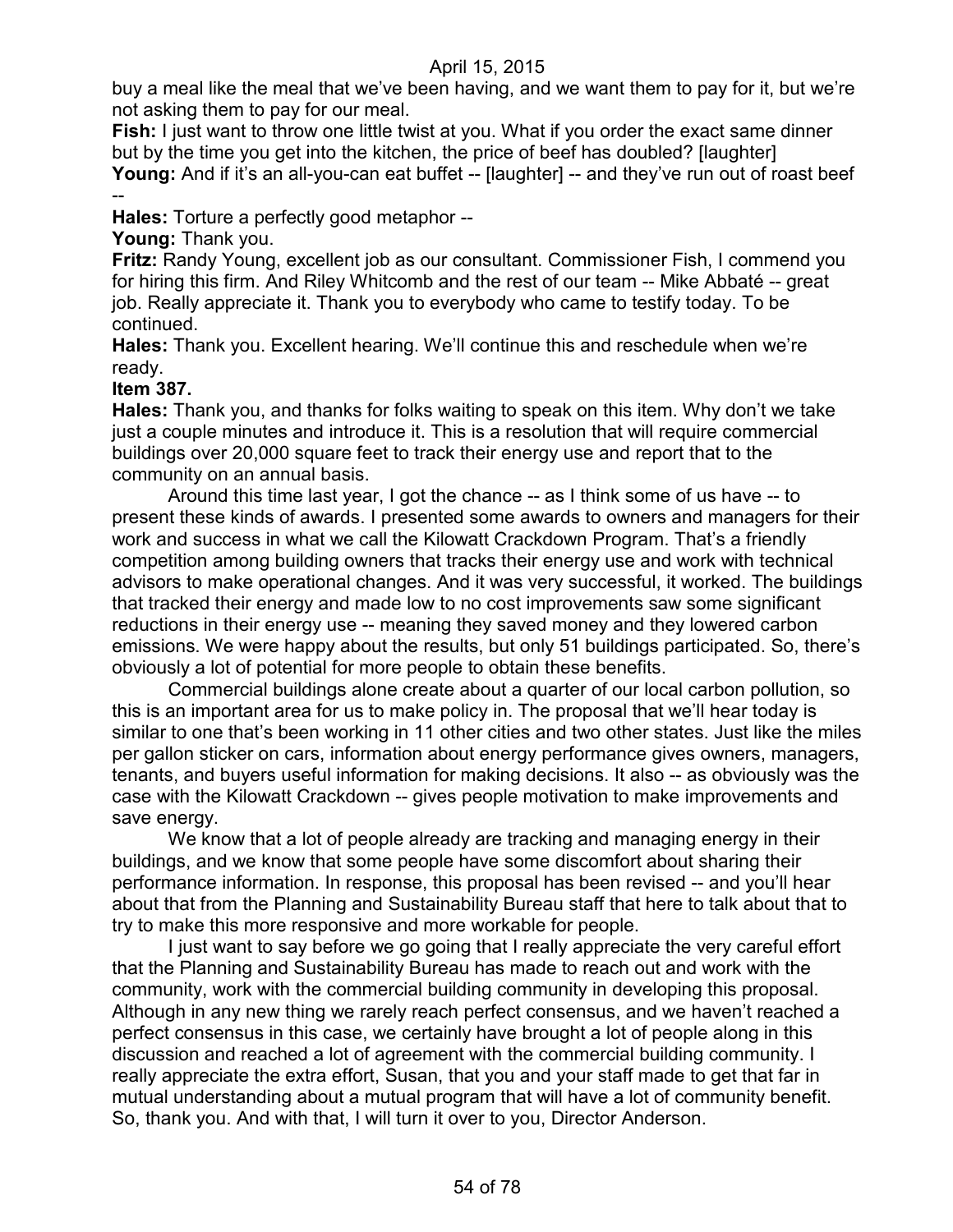**Susan Anderson, Director, Bureau of Planning and Sustainability:** Thank you, Mayor and Commissioners. Susan Anderson, Director of the Bureau of Planning and Sustainability. With me is my team who worked on this: Michael Armstrong, Alisa Kane, and also Vinh Mason, who is right there.

The ordinance in front of you is a result of great collaboration among many of the different bureaus and among community members, including very dedicated building owners, managers, and industry professionals. As you all know, in 1993, we adopted the first Climate Action Plan in the United States for a local government. Since that time, the rest of the U.S. has continued to increase carbon emissions by 7% on average while Portland has cut total emissions by 14%, and cut per person's missions by 35%. So, we're clearly going in a different direction. And we did all this while we were creating jobs and also, obviously, by growing the city's population to more than 600,000 people.

We continued to be a leader nationally and internationally, and we've set a goal to cut emissions by 80% by 2050. But to reach that goal, all of us have to do our part -- so that's government, that's residents, and that's businesses. As the Mayor indicated, reducing energy use in buildings is a critical part of that picture.

In Portland, commercial buildings alone contribute 25% of local carbon emissions, and powering those buildings cost more than \$330 million a year. We know that reducing energy saves money. We also know that it creates local construction jobs, and jobs in our clean tech industry. So, thousands of these jobs are now a part of our local clean tech economy.

The proposed ordinance that you have in front of you -- you're considering that will make Portland the twelfth city in the United States to adopt the energy benchmarking policy. You usually wouldn't catch me coming up here and saying, "we're number 12." I try to get the number down to one or two, but this time, we're number 12, and we're number 12 by choice. Because a few years ago we chose to step back and see how this would work on the ground.

We actually started this effort when I worked for Commissioner Saltzman when it was the Office of Sustainable Development. We decided very clearly to go a voluntary route first to see how it worked, and we did a very collaborative pilot project with BOMA, with the Energy Trust of Oregon, with many other partners in what we called the Kilowatt Crackdown. Several dozen buildings were a part of that project. We learned a lot about the tracking software, we learned a lot about opportunities for energy savings, and during the pilot, we also researched and compared all of the different ordinances from other cities - and sometimes the value of being number 12 is you learn a lot from everybody's mistakes. So, I think that we've really got this one right. With all the study, I feel like we're on the right track, and we will have real savings as a result.

We've also found that it's not just something that's true for cities. We found that tracking energy use and investing in energy efficiency in our own City facilities has had a great payoff. We've been tracking energy use for City facilities for more than 25 years and making investments. We've saved more than \$55 million over those 25 years, and last year alone, saved more than \$6 million on our energy bills.

So, to wrap up -- in my job as Planning and Sustainability Director, I often try to bring you something new, innovative, and sort of on the edge. And this time, I'm bringing you something tried and true. We know this works and we know that it will be a smart move for the City. So, I will turn it over to Michael to walk through just what it is that we're proposing, and it's probably just a four or five-minute presentation. **Hales:** Thank you. Michael, Alisa, please.

**Michael Armstrong, Bureau of Planning and Sustainability:** Mayor Hales, Commissioners, I'm Michael Armstrong, I manage sustainability programs for the Bureau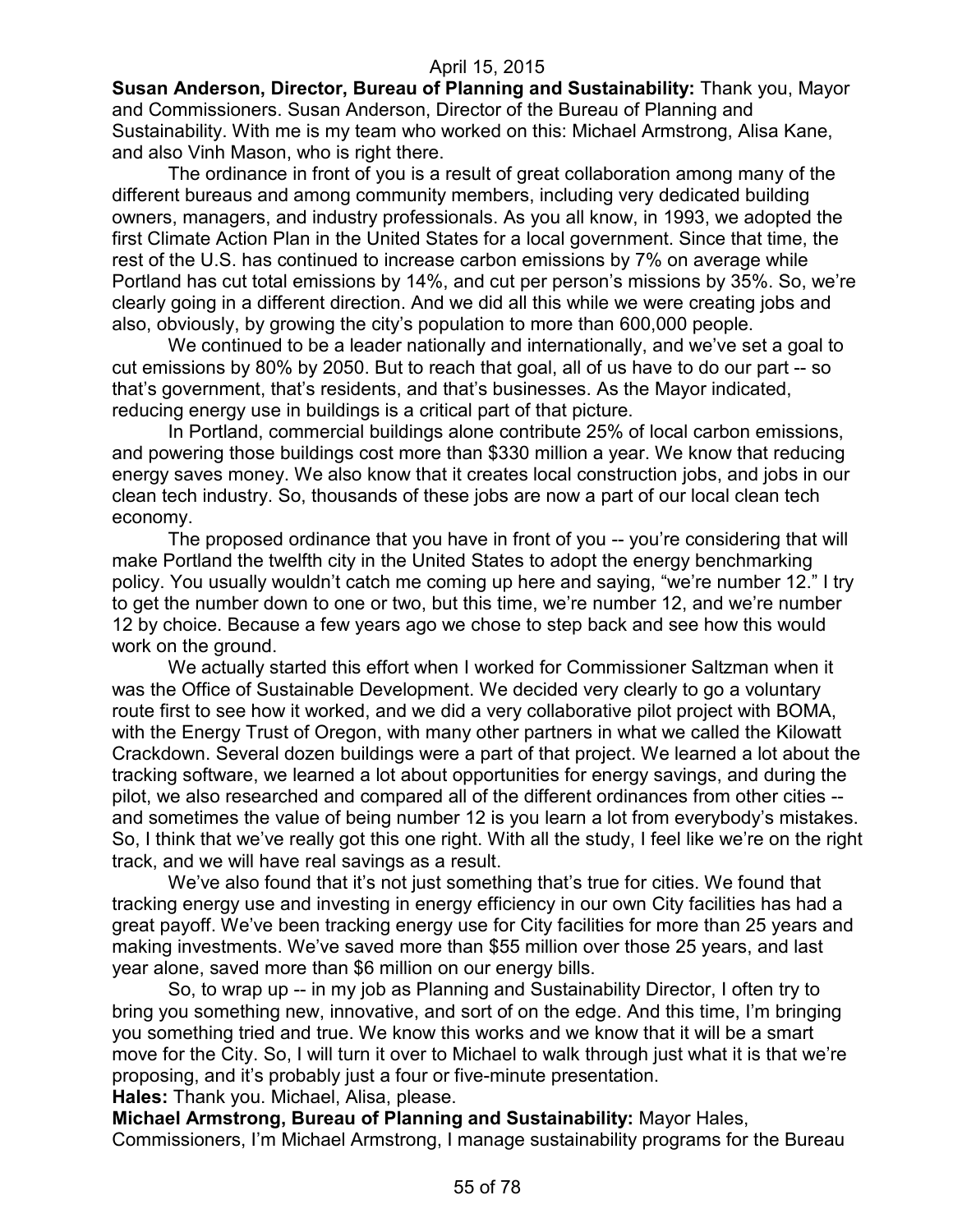of Planning and Sustainability. I'll describe the key elements of the proposal, and then -- as you noted, Mayor -- there are several modifications that have emerged as a result of the process and so I'll highlight those.

The central feature to this is improve the transparency around building energy performance. You referenced the miles per gallon sticker. We all see this and we get a sense of it. We've got the energy guide labels on appliances of all sorts. We have a tool like this for buildings but don't yet use it widely, and so this proposal would bring that into a wide adoption among larger buildings.

Many building owners already do this -- an even larger number do not. And so, the proposed ordinance would affect about a thousand buildings, and those buildings account for 80% of the square footage of the building types that this would address. It does not affect about 4000 buildings that are smaller, and so we're trying to focus this effort on the buildings where we do get the largest square footage and we don't want to create undue burden for the smaller buildings for which this might be more of a stretch.

The ordinance requires owners to do two things. If we could bring up the slide here - - I have a couple of these. As I noted, this would affect commercial buildings larger than 20,000 square feet and it would require them to do two things. First, they would benchmark their energy use using the Energy Star Portfolio Manager tool. This is a free tool made available by the U.S. EPA and Department of Energy. It's very well-established and widely used in the industry, and so it's a good benchmark that many of our owners are already familiar with.

The second thing the ordinance would require is that those buildings on an annual basis would provide the City with three things that are produced out of this portfolio manager tool: an energy star score, the energy use intensity -- so the amount of energy per square foot in the building -- and then the carbon emissions.

The ordinances also requires tenants to provide their energy use information to the building owner if they have it separately metered, so the building owner can get a whole building picture of that energy use. It also requires utilities to provide building owners access to their data, and they already routinely do this, so we're formalizing that relationship so that building owners have the easiest opportunity possible to get that data.

And data access is actually a good example of the issue that we've been working through for a number of months. We need to make sure that tenants are supplying to the owners, that utilities where it's practical can roll that up for building owners so that this becomes a lot easier and streamlined. We're not to full automation yet -- I think you'll hear from a couple of the utilities about where they are moving toward that, and we'll keeping working through this. As Susan noted, this is in place in 11 other communities. They also have worked through these issues, so we're confident it can be done here as well, and we have buildings already doing it.

The ordinance is proposed to cover five different building types -- so the ones on the left-hand side in the slide -- offices, retail, grocery stores, healthcare and higher ed, and hotels. It's not proposed to cover any sort of residential facility, including nursing homes, places of worship, parking structures, educational facilities, and warehouse and industrial. And the reason we don't have schools in here is because they already are benchmarked through a state program, so that already happens and there's no need for an additional local requirement for that.

The other key feature here is this policy would phase in over two years. We would start with the larger buildings 50,000 square feet buildings and up. They would report a year from now on the 2015 calendar year performance. And then the smaller 20,000 square foot buildings would report starting the following year. In each case, it would move forward on an annual cycle.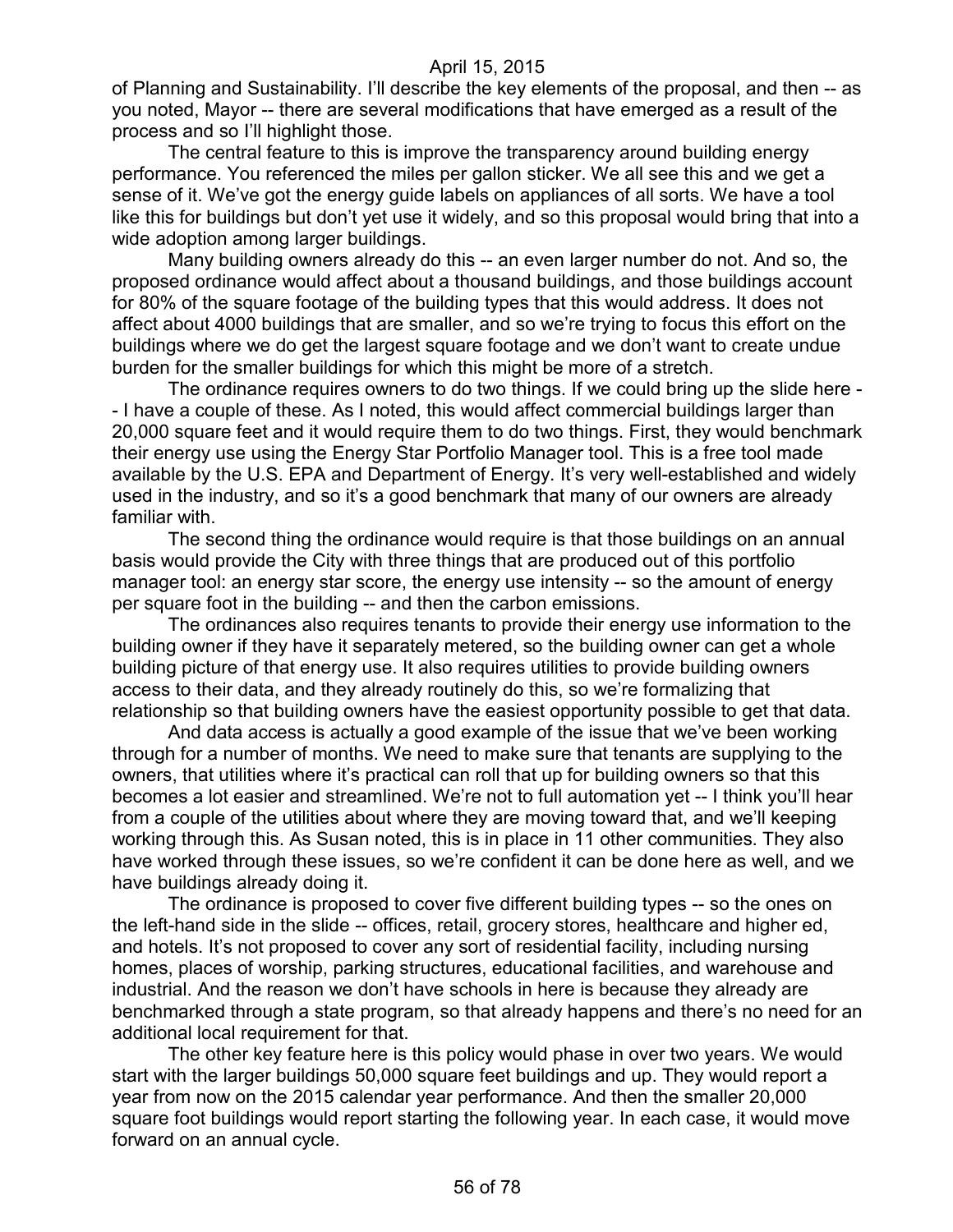During the policy development and public comment process, we heard a number of concerns. Mayor, you identified several of those. One of them is simply discomfort with sharing these scores publicly. We heard some concerns about uncertainty about the ability to get access to the actually energy use data, and so that led to some of the provisions that I described around the tenants and the utilities being obliged to provide that to building owners.

We also heard concerns from institutions like a big campus -- and you'll hear from at least one of those -- where they may have several buildings, all of which are fed by a utility meter, and so to disaggregate that by building is impractical, they don't have the data. And so to address this last concern, we've included a provision that lets campuses aggregate their buildings and report on an entire campus basis -- so energy use per square foot and carbon emissions rather on a building by building basis. And for the most part, we know that they do a very good job tracking their energy use, so we think that that's a really important accommodation.

One other thing that we did was to add a year to the timeline by which the scores would become public to give building owners a year to improve their performance and hopefully get a better score if they feel like they would like to have one before the scores are made readily available to the public. I think, as you've acknowledged, that's probably not going to satisfy everyone's concerns, but we think it adds to the phase-in of the policy and gives building owners a chance both to make sure they're benchmarking correctly and gives them a chance to improve their score as well before it's readily available to the public.

One final recommendation that we heard during the public comment process was to include more building types -- so, perhaps, multifamily apartment buildings, perhaps warehouse and industrial. And that's the kind of thing that I think that as part to this conversation or next week we'd welcome your guidance on, in terms of if there is a next phase to this. We're certainly willing to work on that.

We see the reporting requirement as an essential component to accomplishing energy efficiency in commercial buildings. We also know that to really see these benefits, we need to work with the building community to provide technical assistance to help connect them to incentives and to access all kinds of financial and technical resources from our partners like the Energy Trust of Oregon, Northwest Energy Efficiency Alliance, and others. We stayed in close contact with those organizations throughout this process. They're very interested in this, I think they're looking at how their programs may be able to work with building owners who are following through on this. So, I think this creates a lot of opportunities for further partnerships.

One other piece is that we have also stayed in close touch with Multnomah County - - and Commissioner Bailey is here. This afternoon, the County is working on some new financing tools that may be a good opportunity for commercial buildings to finance their energy efficiency improvements, and so all of this I think supports the broader community effort to make it easy, provide motivation, but also the resources to improve energy efficiency in buildings.

As Susan noted, we are in line here to be number 12. This gives you a sense of the geographic distribution of the other cities that have already done this. We have learned a lot from them. We certainly look forward to following up with them on how it's going and what seems to be the key to their success, and certainly sharing our own stories as well. With that, I know we have a number of people lined up for testimony. I think that Alisa, Susan, and I are happy to answer questions if you have them at this time.

**Fish:** I just have a couple questions. The first one is, how much of a variance will we see in commercial buildings based on the kinds of tenants that occupy and use the building?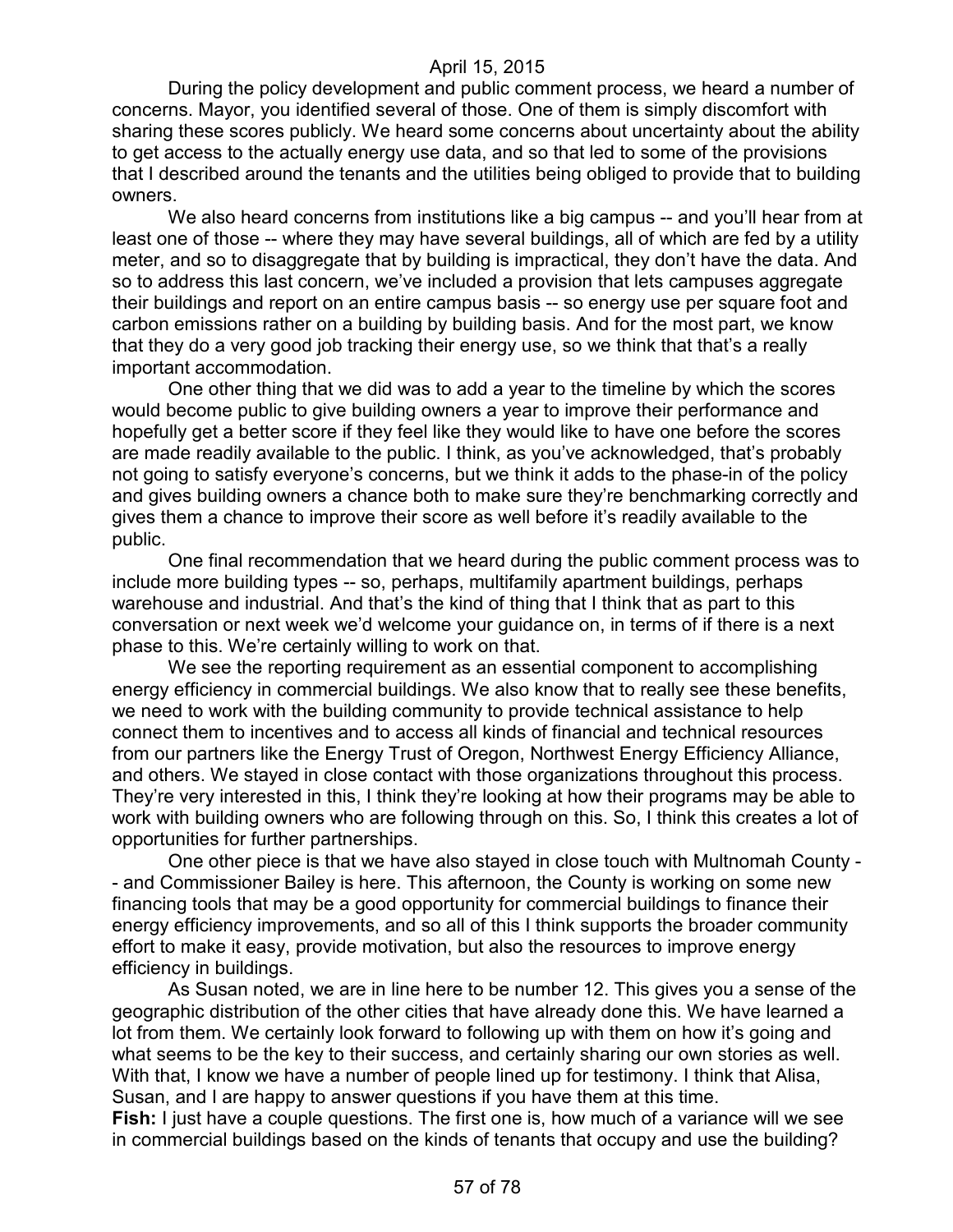What's the range from high energy consumer to a lower energy consumer that we might see?

#### **Armstrong:** You wanna answer?

**Alisa Kane, Bureau of Planning and Sustainability:** Sure. Good afternoon Mayor and Commissioners, I'm Alisa Kane, green building manager with the Bureau of Planning and Sustainability. To answer Commissioner Fish's question, in an office building, you'll see a number -- the score is between one and 100. So, a low performer would score less than 50 or be less than average, a high performer would be in the 80s or 90s. To point out, for example, this building is in the high 80s in terms of its Energy Star score because we spent a lot of time looking at energy efficiency here.

In terms of its tenancy, the beauty of the program itself is that it allows you to identify high energy users, such as a data center or if you have a dry cleaner or a restaurant in there, it makes note of that and doesn't try to compare you to then an office building. It will help to blend those numbers and create a score that does not penalize you for having high energy users in your building.

**Fish:** That's helpful, thank you.

**Hales:** Other questions for the team? Might be more later, but thank you very much. Let me next call Commissioner Bailey, who's here. Welcome. Good afternoon.

**Jules Bailey:** Good afternoon, thank you very much. Thank you for the opportunity. For the record, I'm Jules Bailey, Multnomah County Commissioner for District One, and I have some history with energy efficiency as well. It's a pleasure to be in front of you today. I want to start out by commending the work of your staff. You have a group of rock stars at BPS. There's just no other way to say it, and we really enjoy how working with them on this and on the climate action plan -- which we're very proud of and obviously, is in the development as we speak. Speaking of rock stars, there's a whole room full of great minds behind me, so I'll keep my comments short so we can get through the testimony.

As was mentioned before, Multnomah County is excited to partner with the City, look forward to working with you on this effort through the ages of the Climate Action Plan that really calls out the energy use as a key strategy towards achieving our climate goals. And in doing so, as you may know, we are also working with the City in development of a commercial property assessed clean energy program, where, hopefully, when the program is up and running, we will have the opportunity to be able to provide low-cost financing options and resources to commercial building owners to be able to upgrade their buildings for energy efficiency. It's a very exciting program, and I think that there's a partnership here on it.

I also have to say that as we have this discussion about energy efficiency, I am reminded of the principle that you get what you measure. And what is really the case is that when we measure energy efficiency, we measure energy use, we get an investment in it. And I have a little bit of a bone to pick with Jimmy Carter. Jimmy Carter I think is famous for saying that conservation is about turning down the heat and putting on a sweater, or something to that effect. That has I think set back the conversation on energy efficiency to this day. That is not what we're talking about.

What we're talking about here is the investments in an asset. And we know that the energy efficiency is the cheapest way to meet our climate goals. It's one of the most cost effective ways to invest in an energy asset, and it's one of the best ways that we know to work on our job creation goals and put people back to work.

We've got a huge competitive advantage in Multnomah County, in the City of Portland, and the region around building professionals and energy efficiency, old school firms and new school firms partnered on this from architecture to data management to the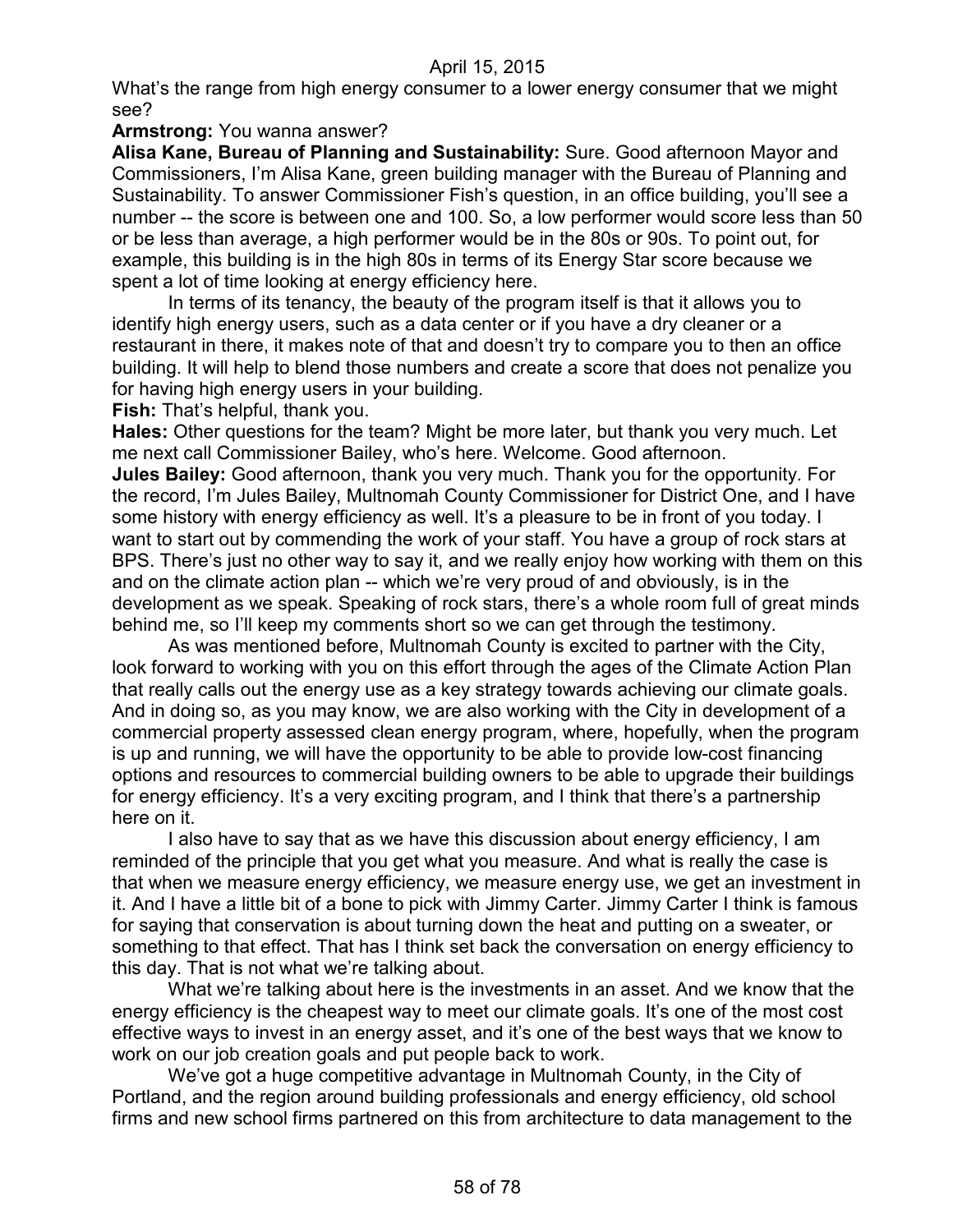folks that actually are the boots on the grounds doing the work. We've got a cluster and we've got an opportunity to build on it.

I do also want to say that I would encourage you as this goes forward to continue in the vein that has been pursued by the staff at BPS in making sure that this is a program that is workable for building owners -- that is a process that is easy to use, that is a smooth pathway, and respects the challenges that they face in this. Because at the end of the day, we're going to win when they are interested in partnership and in improving those buildings, and it has to be a team effort. So, thank you for the work you are doing today, excited to be part of it and happy to take any questions. **Hales:** Thank you.

**Novick:** Commissioner Bailey, I have great respect for all the work you've done on this issue and many other issues, but I have to say that as Transportation Commissioner, I'm kind of a big fan of Jimmy Carter because Jimmy Carter established the 55 mile per hour speed limit, which saved both lives and energy. So, if you've got a problem with Carter, you've got a problem with me. [laughter]

**Hales:** Take it outside.

**Bailey:** Touché, Commissioner.

**Hales:** Thank you very much, Commissioner. Appreciate you being here and your cooperation in this, and the rigor you bring to it from your professional experience as well, so thank you.

**Bailey:** Thank you.

**Hales:** Thanks very much. Let me call a panel, please, of John Russell, David Genrich, and Renee Loveland. Welcome.

**John Russell:** Good afternoon, Mr. Mayor and Council members. I'm John Russell. I have some credibility to testify in this matter because one of my buildings, the 200 Market building, is the first LEED building in America in the biggest category of all, which is existing multi-tenanted buildings. I'd like to say that Commissioner Bailey enabled my testimony to be even shorter, because one of the two points that I was going to make is that you get what you measure, and building owners are motivated to care about this.

But the other point is that there's just so much low-hanging fruit in energy efficiency. It's really remarkable. And we did achieve this remarkable thing with LEED, but we didn't do it with anything that was very sophisticated. It wasn't rocket science. Here's just one example. The 200 Market building has a four-acre underground garage. The lights were on for 30 years. You couldn't turn them off safely until we figured out with the dimming ballasts and sophisticated occupancy centers, at Sunday at midnight, the garage is dark unless there is somebody there. So, that's the sort of thing that if people cared -- and I think if you measure it, they will -- there is tremendous energy efficiency without rocket science.

**Hales:** What a great example. Thank you. Welcome.

**David Genrich:** Good afternoon. For the record, my name is David Genrich. I'm a general manager here in town with Jones Lang LaSalle and I'm also the Oregon chapter president for the Institute of Real Estate Management. On both behalves, I'm going to speak in favor of the proposed ordinance.

In my industry, a few years ago, if we were tracking energy, if we were putting in green initiatives, it really was considered a good business practice. Today, it's absolutely a must. My clients expect it. My tenant customers expect it. My staff expects it. It's no longer really an option for what I do here in Portland, it's really a requirement of my job.

Energy Star really is the gold standard for measuring this. Nationally, there are over 400,000 buildings that are participating in the Energy Star program. Of the 11 current municipalities in the program today, there are over 49,000 buildings that are currently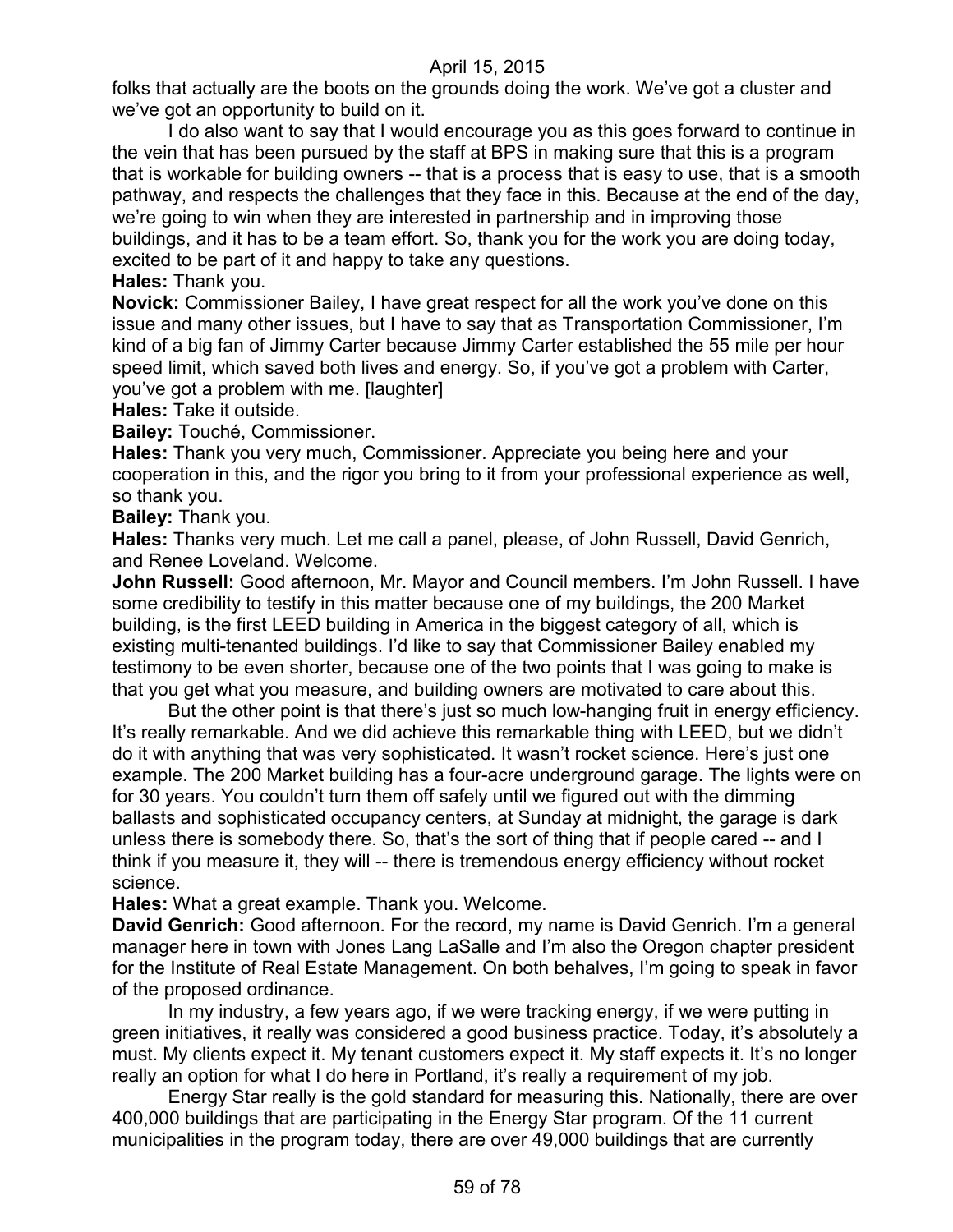reporting. Of those buildings reporting, only Austin and Seattle are in a non-reporting jurisdiction from a public standpoint, but 92% of the buildings today of those 49,000 are in jurisdictions where that information is being reported. The same information -- inspect what you expect. Your MPG analogy -- very accurate and very online with that.

It's not a difficult process. It's not a difficult program. I worked with it for several years. It comes at no cost from a fee standpoint. It does take some time to do it, but it's a great metric.

Does Energy Star in itself does save money? Absolutely not. But nationally, the buildings that are in Energy Star versus those that are not typically see about a 3% savings, and that's a huge number. Any other comments I'd love to answer on this, but I'm very much am in favor of this.

**Fish:** I have one question. Almost every debate we've had as a Council last month, someone has come forward and said that some aspect of compliance violated a privacy right or proprietary information. Is there any information that we're requesting in connection with this ordinance that you view, in your assessment, could qualify as either covered under a right of privacy or proprietary information?

**Genrich:** Not being an attorney but from my practitioner standpoint, it's really -- owners coming into the market want to know this information. Tenants want to know this information, people track that. 92% of the 49,000 buildings across the country are reporting currently. Chicago and New York are the two biggest markets, they make up about 60% - they are in full compliance, full reporting markets. So, I don't see an issue with this.

I've heard the comment that it penalizes older buildings, and that's not the case. I have the 2014 report with me from New York and Chicago, and they very specifically address that issue and very clearly and statistically state that's not the fact. I worked on an older building in downtown Portland in 1979 construction. One of the recipients won an award in the Kilowatt Crackdown program, and that building has a 93 Energy Star score, meaning it outperforms 93% of the buildings in the country. Portland is not being modeled against Portland, we're being modeled against like buildings around the country. And as they mentioned, there are parameters for data centers, retail, that truly stabilize this and truly make this a level playing field and an inexpensive one at the same time. **Hales:** Good point. Sitting here in an 1895 building, it's nice to know it's possible.

[laughter]

**Genrich:** It's very admirable that your current score is in the high 80s. It's a huge accomplishment.

**Hales:** Yeah, got that with the remodeling. Thank you. Thank you very much. Welcome. **Renee Loveland:** Mayor Hales, Commissioners. For the record, Renee Loveland with Gerding Edlen. I'm the sustainability manager there, so I've worked across a lot of our portfolio on this side of the energy efficiency and lately have been using Energy Star across our investment management portfolio in many different markets.

Portland continues to be a national leader in green building. We know that, and we're very proud of it. But not all green buildings perform to their full potential, as we've been learning in recent years. There's a tremendous amount of opportunity in the existing building stock. This is where the potential for is a real impact on decreasing carbon emissions and reducing the energy use lies.

In order to accomplish this better awareness, greater action is needed. The first step to taking action is basically just having information. As my fellow panelists have indicated a lot of this information is being tracked already. Energy Star scores are useful in comparing a building's performance against the national accepted baseline for similar buildings, so that's an important part of what we're looking at with this program. Building owners and operators who track and pay attention to their performance metrics can then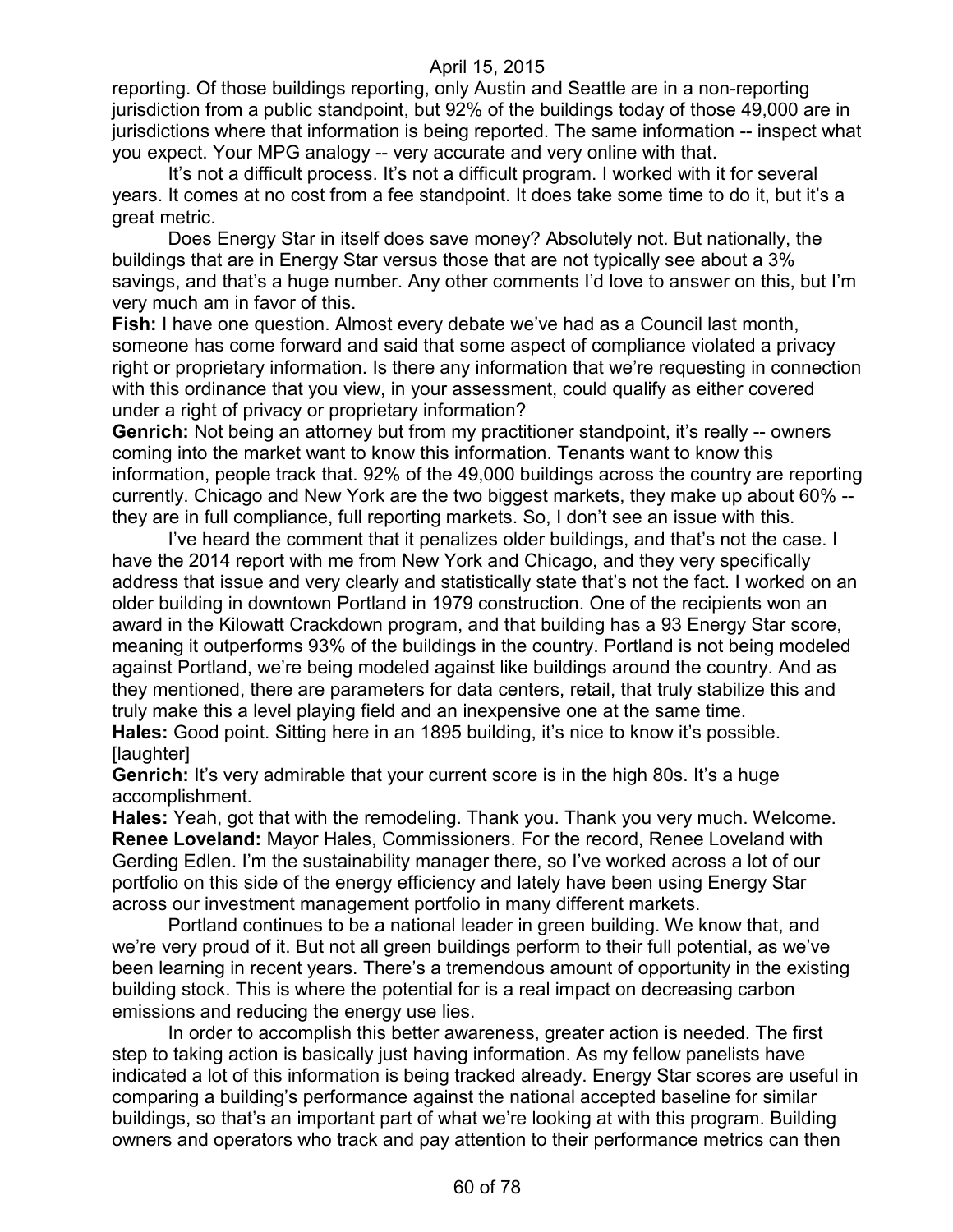use this information to make more informed capital improvement decisions and determine within their portfolios which assets need that attention more than others.

The fact that the policy requires the use of Energy Star Portfolio Manager makes a lot of sense. It's widely used, well recognized, it has a lot of credibility, and the EPA makes a lot of training available for people to get familiar with the program. We've been using it - as I said -- over the past years. All of the other markets in which we're doing the business currently have this mandatory reporting in place, and we have seen it work well for our properties. We haven't yet had to report on our multifamily, but for commercial buildings, certainly, and then actually just recently this past year in Boston for one of our multifamily properties. But the statement of energy performance that's generated by Portfolio Manager becomes the reference point, and so it's all very streamlined and easy to manage and deal with.

Many energy efficiency improvements have added benefits. I think it's important to look at how indoor air quality is improved and thermal comfort can be improved by taking on energy efficiency improvements. And so there's additional value created from building owners in that context.

There are also incentives that are available, and I'm very glad that the Kilowatt Crackdown and other steps that the City has taken is emphasizing the linkage there, and making those resources well-known and available to building owners and managers.

And as we heard from Commissioner Bailey, there are some alternative financing proposals that are coming about and I think are really going to change the landscape and give building owners and managers additional resources to act upon this information that is so vital. So, this is about promoting Portland's leadership and best practices to advance energy efficiency, and we commend the work the bureau has done to date and are here to support that.

**Hales:** Thank you. I had a technical question that you're in a good position to answer that I didn't get a chance to ask the staff, and that is you have in the brewery blocks a central chilling plant that serves multiple buildings. Does either the campus exception or the campus approach or just the way that you measure energy make it feasible to do this on a building-by-building basis even though you have a common centralized district energy system there?

**Loveland:** That is a very good question, and that is a more technical question than I am prepared to answer. We have not -- we don't own the brewery blocks any longer, so my connection there isn't what it used to be.

**Hales:** I'd be curious about how that's going to work. Because we are trying to encourage more district energy, and they actually -- or your company -- actually did it in the case of the development of that project. I assume that there's metering involved in terms of how much each building is using, so maybe -- Michael is looking like he might know the answer to that question. Maybe it comes out building by building even though there is a central source for the energy.

Loveland: I would suspect that that's true. The 12 West building, which we currently do still have an ownership interest in and manage, is attached to the chiller plant and is served by the chiller plant as well. It's the one building outside of the brewery blocks that is also served. And we definitely have our exact usage information that comes to us and we're billed on that.

**Hales:** Thank you.

**Goldberg:** I think the short answer to that would be sub-metering. It's very feasible and easy today.

**Hales:** Yeah, OK, so you could figure it out through that.

**Russell:** And for the record, I'm also an admirer of Jimmy Carter. [laughter]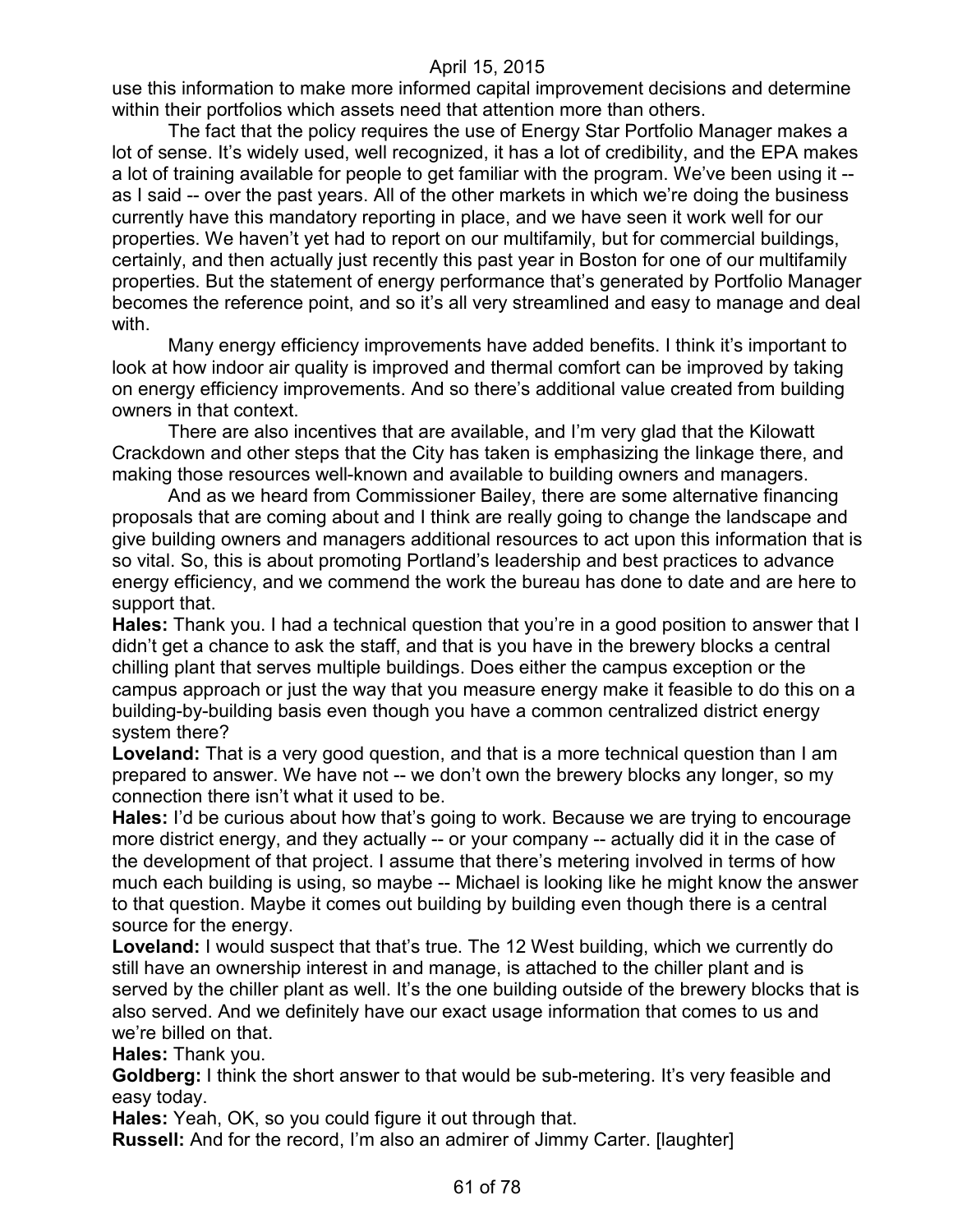**Hales:** The debate continues. Thanks very much. Good afternoon and welcome. **Susan Steward:** Good afternoon, I am Susan Steward -- Mayor and Council -- for BOMA Oregon. First of all, BOMA started these contests similar to the Kilowatt Crackdown - actually, they're all kilowatt crackdowns, we just call them different names to keep things confusing -- and since 2007, my members have reduced their energy usage by almost 29 million kilowatt hours. So, benchmarking works. Everything the previous panel said is correct.

When the City came to us a couple years ago and said, "hey, we like what you're doing, let's partner." We went "OK" a little hesitant but thought OK. And I have to tell you, it turned out to be a great experience. We met a lot. I don't know if I could ever count the number of hours, but we met a lot. We argued a lot, we worked hard, we did good work, and I think the biggest benefit that BOMA got out of it is I really feel like we have a strong public-private partnership now. We work with a lot of bureaus but -- I think that we work well together and are looking forward to going forward helping with this program.

Having said that, because of our experience with benchmarking all these years, we have a few concerns about what's planned. I'm understanding that the City is not planning on adding staff to BPS for this program. And as I look at -- and I've played with Portfolio Manager myself, and benchmarking a thousand buildings is a big undertaking, and there are going to be questions, and you're going to need more resources to make this happen. **Fish:** Are you speaking for BOMA or as a registered lobbyist for the other Susan? [laughter]

**Steward:** Yes? Sure, both! I'm concerned that you need more staff because I co-chair the tree code project right now, and they're getting 60 calls a day on trees. You have a thousand buildings that are going to have to do something, and you are going to need more staff.

**Fritz:** I didn't pay her either.

**Hales:** I'm overwhelmed.

**Steward:** I'm sorry, can I do anything for you? [laughter]

**Fritz:** You're on a roll, keep going.

**Fish:** Something nice about Jimmy Carter I think would go a long way. [laughter] **Steward:** Other states that have the mandates -- the utilities are able to upload the data from the utility to portfolio manager. There's some magic button in the sky. I don't know how it works. But right now, our utilities are not there. So, the burden of setting up the accounts and tracking the data and inputting the data will fall solely on the building owners until the utilities get up to speed.

Speaking of buildings, for my landlord, John Russell, he has a building, they do great things. I love my building, don't kick me out. But for some of my members with 50, 60, 70 buildings, this is going to be a burden. You're talking about a separate account for every building. Separate utility bills. It's going to be expensive and time consuming. So, I was pleased to hear Commissioner Bailey talk about the PACE program, and I hope that the City of Portland can work with Multnomah County to help us to finance this because it's the only way it's going to happen.

**Hales:** The City and County, by the way -- thanks for bringing that up -- we're working very well together, everything from coordinating what we do and how we budget to trying to make tax policy make sense. So, I have a high level of expectation that if it's possible that through governmental coordination we can help, that we will. We really do have an effective working relationship with the County now. That should bear fruit for this problem. **Steward:** Thanks.

**Jeannette Shaw:** Thank you, Mayor Hales and Commissioners. My name is Jeannette Shaw, and I'm authorized to represent McKinstry and its energy division here today. As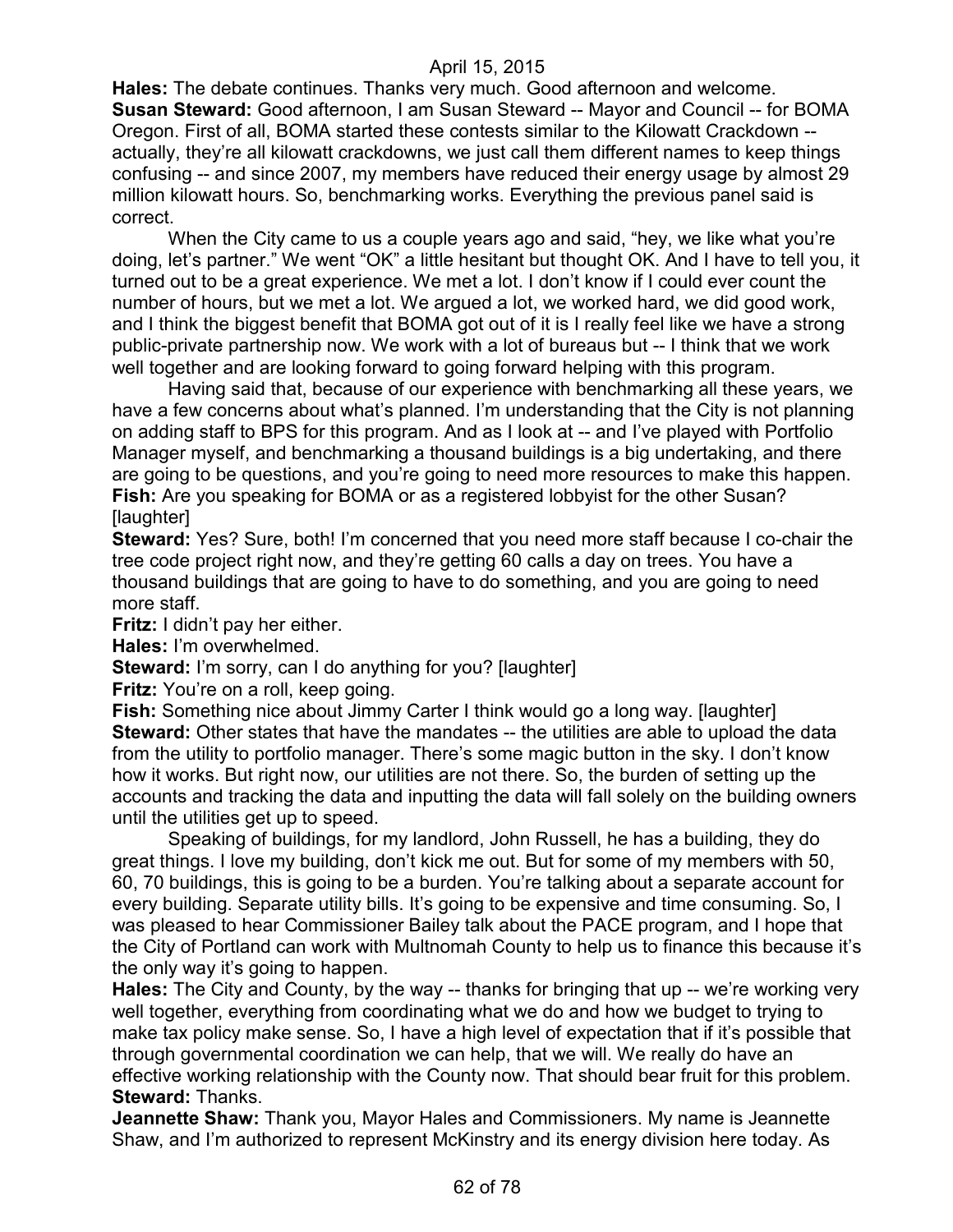you may know, we're a full service design build contractor, and we specialize in many things but in particular, integrating mechanical and electrical plumbing energy. We have offices in 19 states and proud to say that we've been here in Oregon for 46 years. I'm here to share not only McKinstry thoughts but also our support for the City of Portland's proposed energy performance reporting for commercial buildings.

We commend the work done by the City of Portland's Bureau of Planning and Sustainability as well as the commercial energy performance reporting policy advisory group. They put a lot of time and effort in and we're very appreciative of the efforts, and for providing us the opportunity to provide the public dialogue with regards to the performance reporting.

As a company, we do believe deeply in energy efficiency and our performancebased outcomes, and we work directly with our clients to track their energy use and sometimes near and very real-time. This also helps us uncover opportunities to improve efficiency and save money, which of course, we all enjoy doing.

Active energy management as you've heard does provide 3% to 5% of energy reduction for energy retrofit projections, and as well as energy retrofit can go as high as 5% to 30% in energy bill savings. And the good news is, when building managers make energy efficiency improvements, they turn to local business, such as McKinstry and hire those businesses.

Specifically, we have clients that have reported their work tracking energy and performance that it provides a savings, and in particular, one of our clients reported that the annual Energy Star benchmarking helps them to manage costs as well as seek out new opportunities annually across their portfolio to produce savings. Additionally, the good Energy Star scores assist them in marketing their properties to the potential tenants - which of course, as we always want to do -- and as they improve and increase here in Oregon, and gain better pricing structure. The client actually is reporting to us the direct use of Portfolio Manager improves the score at little or no cost to them.

So in closing, energy benchmarking to our clients does not require a lot of effort. It assists on the part of billing owners to fulfill the tenants, and also for owners and managers, just knowing how much energy their building consumes is the first step towards reducing it and saving money. Thank you again for your time, and I look forward to hearing further dialogue from my colleagues.

**Hales:** Thank you. Welcome.

**Alan Scott:** Thank you, Mayor Hales and Commissioner, pleased to be here today to speak in favor of Portland's commercial building energy performance reporting. For the record, I'm Alan Scott, I'm a director with YR&G Consulting. I'm also here as a board member of the American Institute of Architects Portland chapter, so representing the architectural community.

Just a little context on my perspective that I'm bringing here today. While I am a proud 28-year resident of Portland working in the sustainability field here, I'm also starting a new office for YR&G, which is currently based in New York, Chicago, and Denver, so I'm bringing perspectives from my colleagues from other cities, two of which have adopted similar measures.

First, just wanted to state for context and as a Portland resident, I've been very pleased with our leadership in areas of green transportation, infrastructure, carbon emission, and climate action at the City level, so there's been tremendous effort there, as well as leadership in City buildings going green. So, the next untapped potential is us supporting the private sector in energy efficiency and raising the bar because there's tremendous untapped potential in existing buildings' energy performance.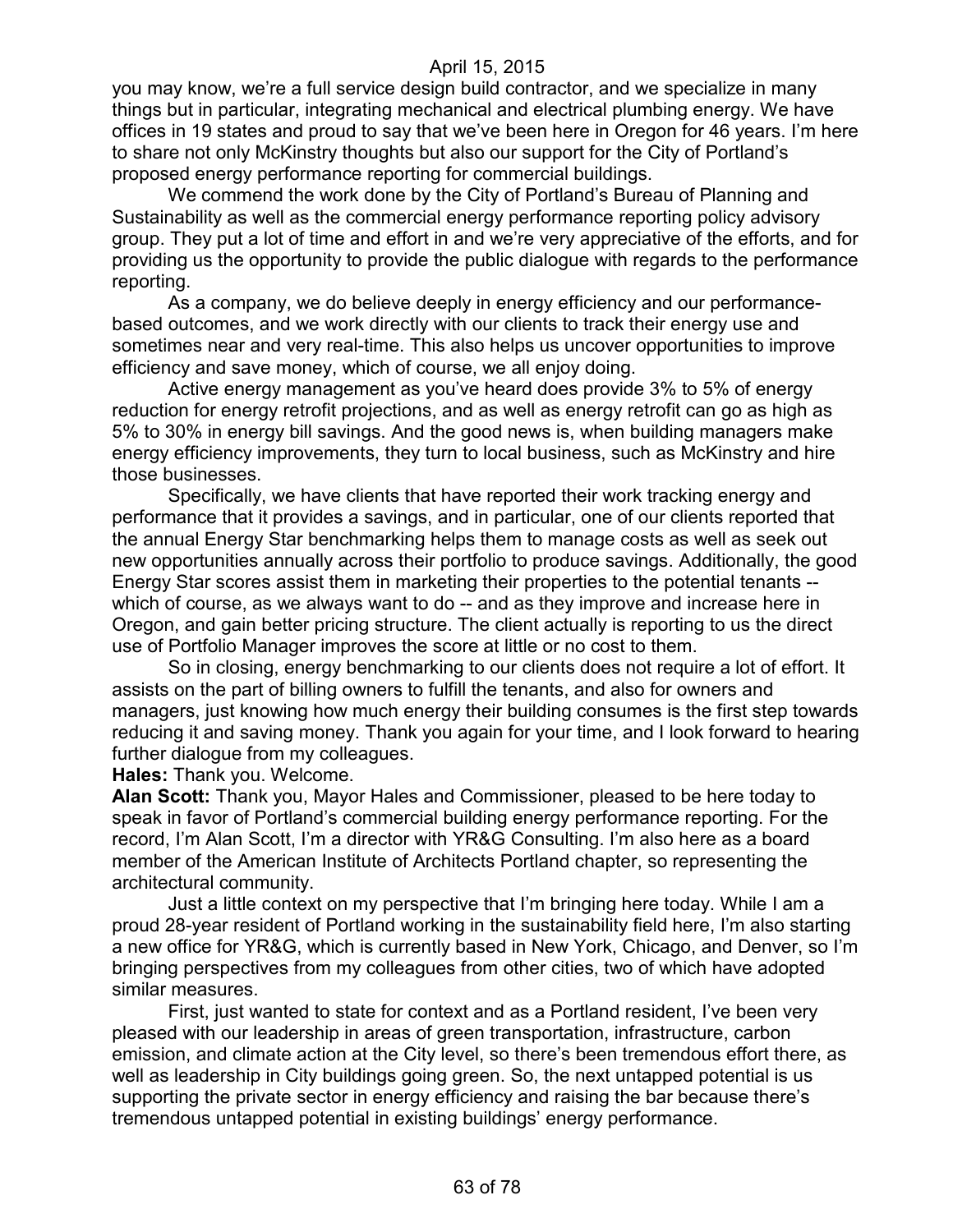Just the reason why I'm so excited about this is because it is a big win for both building owners, tenants, and the environment to touch on this by reducing operating costs, making buildings more competitive, and reducing the carbon emissions and energy use in buildings. So, I'm stating the obvious but it's a very important of an element to why I care about this.

Just to kind of cap and complement other people's comments on this -- a recent study by the EPA demonstrates this is principle of when you measure something, then you can manage it. The study looked at 30,000 buildings within Portfolio Manager and found that just by simply tracking the energy performance in Portfolio Manager, on average, buildings reduced to energy usage by 7% over three years and increased their Energy Star score by six points. So, that awareness of energy -- just the simple awareness -- drives efficiency without going into all the investments in energy retrofits and other things. So, that gets people started and moving down that road.

I wanted to address -- based on our experience working with clients, who are commercial building owners -- is this reporting a burden on them? And I would say hardly, because it is the best management practice of building owners to pay attention to their energy and their buildings, and it's an opportunity for us to encourage others along the way.

To close this out and bring that perspective from other cities, I wanted to share some lessons learned from my colleagues who have been working with building owners in Chicago and New York. And what have they found? We've been working both with individual owners as well as large portfolio owners in those cities. One of the things we see is in Chicago, the initial compliance was 90% on buildings that had fell under the program. So, a very high compliance. In New York, it was 70%. So, it was already something that people were doing, and they jumped into it readily without a lot of resistance.

The other piece, anecdotally -- from feedback we've received from building owners - - is that there are many of them were like, "it's no big deal, we're already doing this, so we'll report it as we have to for the requirement." Others -- maybe they were lagging a bit, but it was a little nudge that they needed to start doing more of that work. And of course, there were some that were maybe initially resistant, but once they jumped in to it, they found it was not as hard as expected. So, it worked.

The last lesson learned I wanted to share with that is that the participation of the utilities is really critical to the success in those two cities. Building owners appreciated the utilities, making it easier for them to report, providing tools and other support. So, having utilities on board is part of the success model for the initiative.

So in closing, I'm just really excited about energy performance reporting. It is a best management practice for buildings, it increases competitiveness, saves owners and tenants money, reduces carbon emissions, and it's a leadership position to drive the market for further sustainability, which is an area that we need to focus. Thank you. **Hales:** Thank you. And that observational effect you mentioned -- occasionally I get to drive a Prius, and of course it has that function where you can display the consumption of the electric power when the engine kicks in to charge the batteries, and you become dangerously interested in that display -- [laughter] -- while you're driving the vehicle because you're already -- the competitive instincts kick in and you want to see if you can get the usage of the electric power higher and the engine lower. **Scott:** Exactly.

**Hales:** Just the power of observation changes your behavior in the car. So, obviously, you make the point -- it also does once you start looking at your energy use in the building. Thank you. Thank you all and appreciate all your work on this. We know, Susan,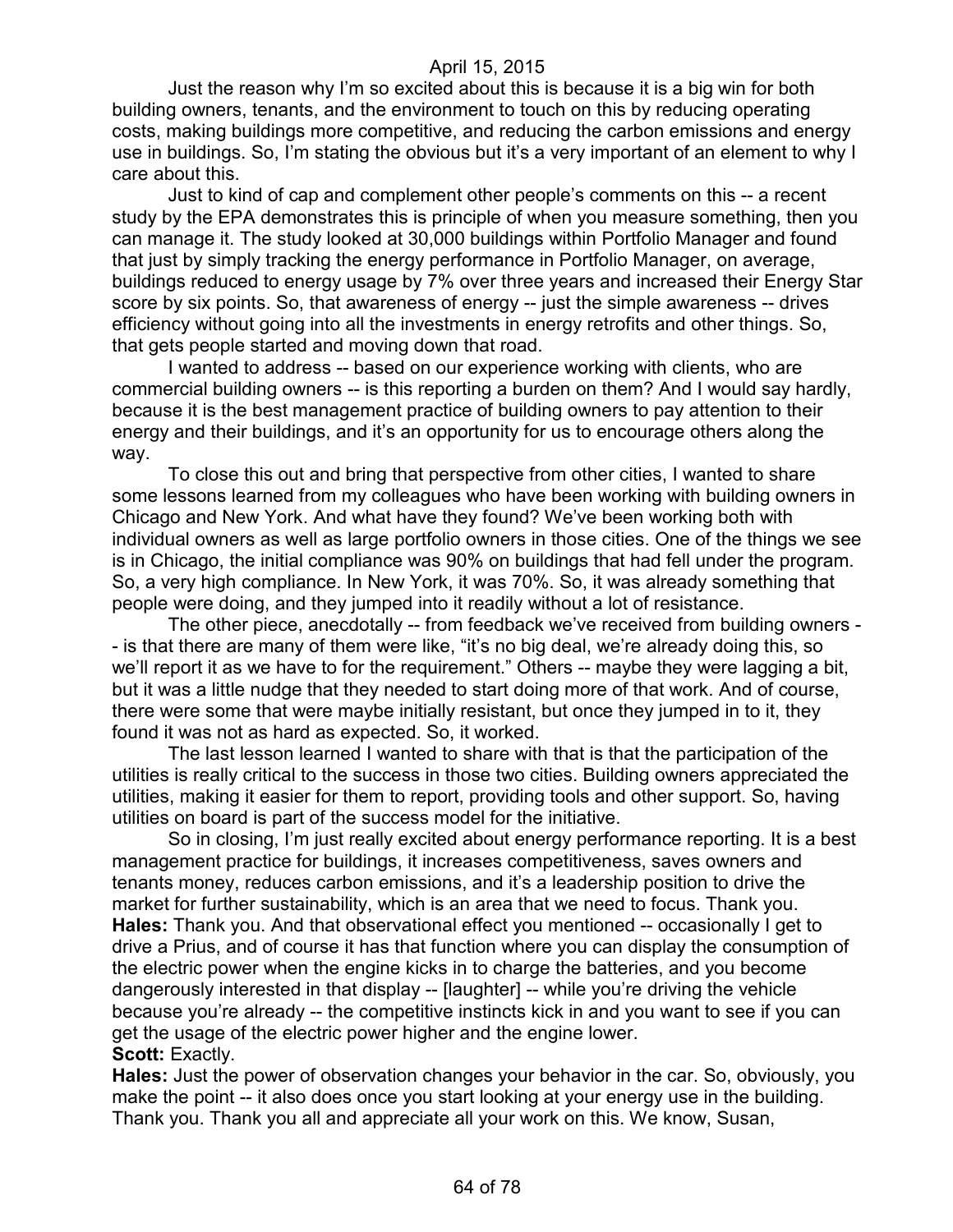occasionally we need you to come to a meeting here. We appreciate the fact that you did so for this. Thanks. Three more people, please. Good afternoon.

**Elise Glancy:** Good afternoon, Mayor Hales and Commissioners. I'm Elise Glancy from the Port of Portland. The Port supports the adoption of the proposed City of Portland's energy reporting policy for commercial buildings and the City's goal to reduce total energy use of all commercial buildings by 25% by 2030.

This policy makes sense. It targets an area of greatest gain in addressing climate impacts. As you've heard, commercial building energy use accounts for 25% of the city's greenhouse gas emissions, and is the second largest source of carbon emissions in the region. Energy tracking and management is part of the Port's commitment to sustainable practices. In 2008, the port became a founding reporter to the climate registry and has reported our carbon emissions each year since.

While the majority of the Port-owned facilities would not be subject to reporting under this policy as the predominant use is not commercial in nature, the Port has committed to joining with other public partners -- Multnomah County, the City of Portland, and Metro -- in voluntarily reporting our energy use at all Port-controlled buildings, and support Port tenants, tenant-owned buildings on the property.

We believe that reporting by public agencies will lead the way for others to voluntarily track their energy use and help to model conservation. Transparency of building energy information will help us to track our progress towards meeting our greenhouse gas goals. I want to thank the Bureau of Planning and Sustainability staff for their work on this. It's been very helpful -- the workshops and other information that they provided. And I appreciate the opportunity to testify today.

**Hales:** Thank you. Ms. Greer, welcome.

**Kari Greer:** Thank you. My name is Kari Greer. I'm with Pacific Power and here to provide you some utility perspective on how this will work for us. I want to underscore that Pacific Power is very interested in helping commercial customers achieve more energy efficiency, and we think that benchmarking can be one of those tools that helps them.

Our current experience with Energy Star Portfolio Manager is different than the other Portland utilities. We've been working with -- having this data available for several years, and there are some factors here I'll get into in a moment. Currently, customers can log into their secure account, they can press a button and it will provide 24 months of Pacific Power electric energy information that's available in a Portfolio Manager compliant spreadsheet. So, the customer can take the spreadsheet and they can manually update it into Portfolio Manager today. The customer then enters in their own data -- so, square footage, employees, and whatnot -- and they can produce their own Energy Star score.

Some external factors that have driven us to perform this data or create this data for customers is that we have areas outside of Oregon that have really influenced this. So, California and Washington both have state policies that require commercial customers to participate with energy benchmarking, as well as Georgetown University energy, and we have quite a few communities that are participating in this competition currently that require public buildings to track their performance over the next several years.

Because of all of this interest in other states -- and Portland now as well -- we have entered into an RFP process to automate benchmarking data. So currently, it's manual. We believe by the end of the year we will have this. Customers can go in and select what they are interested in, automatically put data into Portfolio Manager, and off they go. And we will supply that data on a regular basis.

So, along with this RFP process, we're midway through it now. We think it will be fully functional end of the year. But we're also analyzing the cost and staffing requirements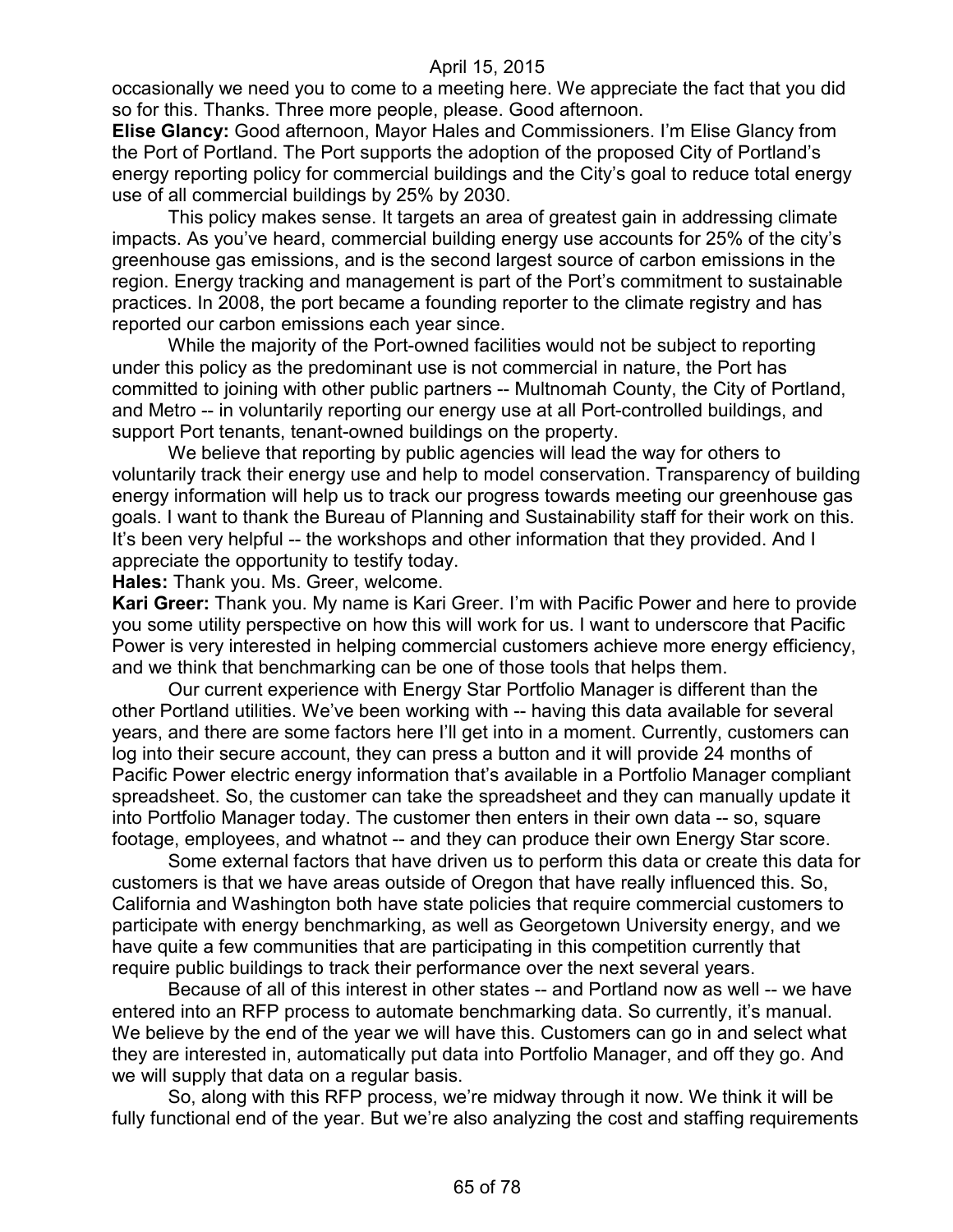to go along with that. So, it will cost us to perform the IT work. We believe that there will be some utility staffing time as well to manage the customer inquiries.

Some prior experience with Portfolio Manager tool -- during the Cool Schools days here in Oregon, Pacific Power wanted to help our schools and public buildings utilize Portfolio Manager, so we did a series of workshops around the state doing some classroom training on what is Energy Star Portfolio Manager, how do you generate a score. We did classroom and then we did computer lab so that they can get their hands on this thing and put data into it so they know how it worked. We had 230 participants come to the class, it was a half-day session. Most people got it. It was not so bad. Some are more computer-savvy than others. And so that would be universal here, as well.

I think that some of our participants were surprised at how much data they needed to provide to get a score at the end. So it wasn't just the energy information from the utilities, but they've got to figure out the square footage, how many employees, how many computers, how many cash registers, how many other things need to go into Portfolio Manager to create an accurate score on the backside. So, that was more for the simple buildings. I think that we had people realizing that the more complicated their buildings got or how many more business types in their building -- "oh, I've got to figure out what's the deal with the pool. We've got a data center" -- there are other things that they will have to get. So, they were able to do it, but there were other data requirements that they were going to have to think through on how to obtain that.

I wanted to wrap up with a couple notes here. Our utility is different than Portland General and NW Natural, and I'll believe that they'll probably provide some comments today. Because of the external factors, we've been doing this thing for customers for several years -- so, we've had several years to fine-tune it. And we started this RFP inquiry last year, so we've been in this process for a while.

The benchmarking that's being proposed requires dedicated focus from building owners. They really will have to participate to get data in and accurate to create a good score on the end. So, we are making a recommendation to the City to spend a lot of time looking at training opportunities for these building owners. It can be a complicated system, so we really encourage training, training, training. And not only training during the start-up phase, but training on-going. Building owners will change, designees will change, it's just great to keep people refreshed. And since we did the Cool Schools training, the version of Portfolio Manager has changed as well. So, we need to update our own training as well.

And lastly, about public disclosure. Because of our experience with training and watching customers enter data and some of the strange results they got, we would recommend delaying public disclosure for two years, just to get through the hiccups of "did I do this data right?" "did I transpose a number?" "did I add too much information or not enough?" We really would like to see accurate scores -- or as accurate as possible scores -- before they go out to the public. And that's it from Pacific Power.

**Hales:** Thank you. Mr. Harrison?

**Michael Harrison:** Thank you. Michael Harrison, Oregon Health and Sciences University. OHSU is committed to sustainable buildings, as evidenced by the LEED Platinum status of our two newest buildings, which is the Center for Health and Healing and the Collaborative Life Sciences building. What you sort of don't see, which is less obvious, is the millions we spend every year on upgrading our energy systems up on Marquam hill. As some of you know, we have buildings that are over 100 years old and very old systems. So, it doesn't take our energy manager too much thought to be able to look around and find plenty of opportunities to improve the energy performance.

However, by having a number -- he derives a number monthly showing the energy usage of our entire campus -- enables him to have a conversation with folks that make the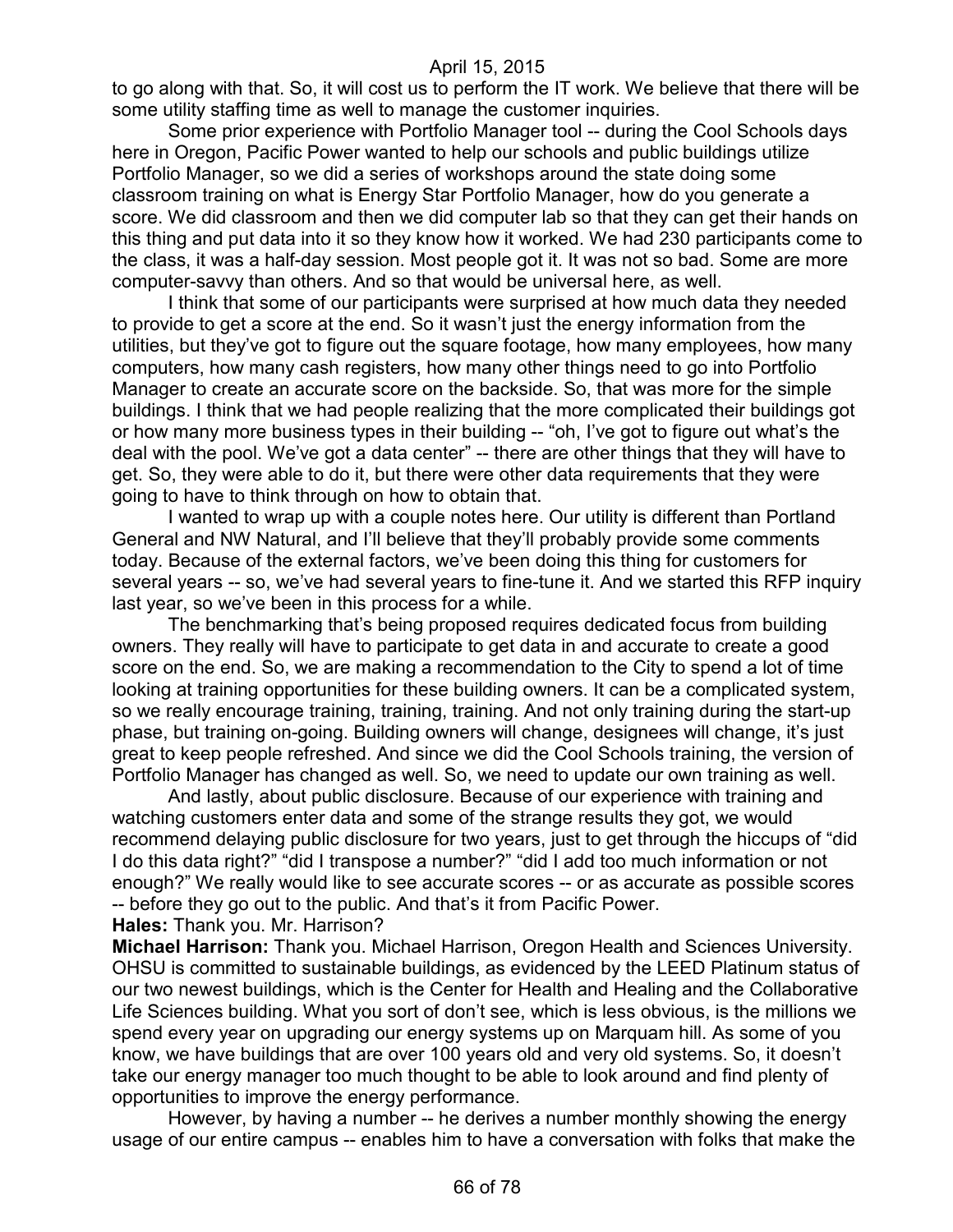financial decisions within OHSU to stress how the savings affect the entire bottom line, and the money we save on savings ultimately drives down the cost of providing health care, drives down the cost of doing research, and drives down the cost of providing health education. If we didn't measure the number and didn't continually report the number, it'd be a little harder to have that conversation internally.

Mostly, just wanted to show up to thank staff -- and obviously, thank you, Council, for giving the opportunity to testify -- but thanks, staff, for working with the universities and working with the hospitals -- we're both -- to find a way to report energy in a way that is meaningful. I believe, Mr. Mayor, it sounded like you had a question a bit earlier about the brewery blocks. I'm no expert in the brewery blocks, but I do know the challenges we faced. We wanted to make sure that the numbers we produced and provided and made public were accurate numbers. And given that we have some buildings that may be 75% of this meter is on this building and 25% of the energy goes to this other building -- that sort of one challenge of reporting meaningful numbers.

Another is if you have a central plant and it serves 20 buildings. It takes a lot more energy to serve the building that's farthest away from the plant, and which building do you apportion those extra costs to? So, we pretty quickly ran into the fact that if we wanted to take the energy manager and give him totally over and dedicate him to coming up with a more meaningful building by building scenario, it would take him away from some very near-term investments like the 10 million upgrade to our main chiller plant that's going to save HVAC costs by 80%.

So, we have really low-hanging fruit given that we have such an old system. It may be that newer buildings -- or newer campuses, as it were -- that have centralized systems have a more accurate system. And when it was built, the sub-meters were put in and folks focused on one sub-meter per building. And they may not face the complications we would face.

Again, it's important to track, we're happy to make the information available on a campus level, and we appreciate staff working with us so we can spend most of our time and invest our money on getting the biggest returns in retrofitting our system. Does that help? Again, without me knowing really anything about the brewery blocks other than knowing it's a lot newer than OHSU.

**Hales:** Yeah, the situation -- just a bigger scale, actually. Questions for this panel? Thank you all very much. I think to close our invited testimony, we have video from Mayor Mike Nutter in Philadelphia, former president of the U.S. Conference of Mayors and somebody who has innovated a time or two. So, it'd be nice to hear from him. [video]

**Mike Nutter:** Hi, I'm Mike Nutter, Mayor of the City of Philadelphia. I want to briefly share our experience in developing and implementing the building benchmarking and disclosure law. In Philadelphia, more than 60% citywide greenhouse gas emissions stem from building energy use. We came to understand very quickly that in order to make meaningful reductions, we would have to address our building energy usage issues. We had little information about building energy performance, few programs in place in which to engage with private building owners in energy-related matters.

In 2012, my administration worked with our Philadelphia City Council to pass a law requiring commercial buildings over 50,000 square feet to report and disclose energy usage using the free Energy Star Portfolio Manager tool. Three years into our program, I have some exciting news to report.

First, building owners are actually willing and able to report this data. More than 1900 buildings reported last year -- 90% compliance rate. Just last month, Philadelphia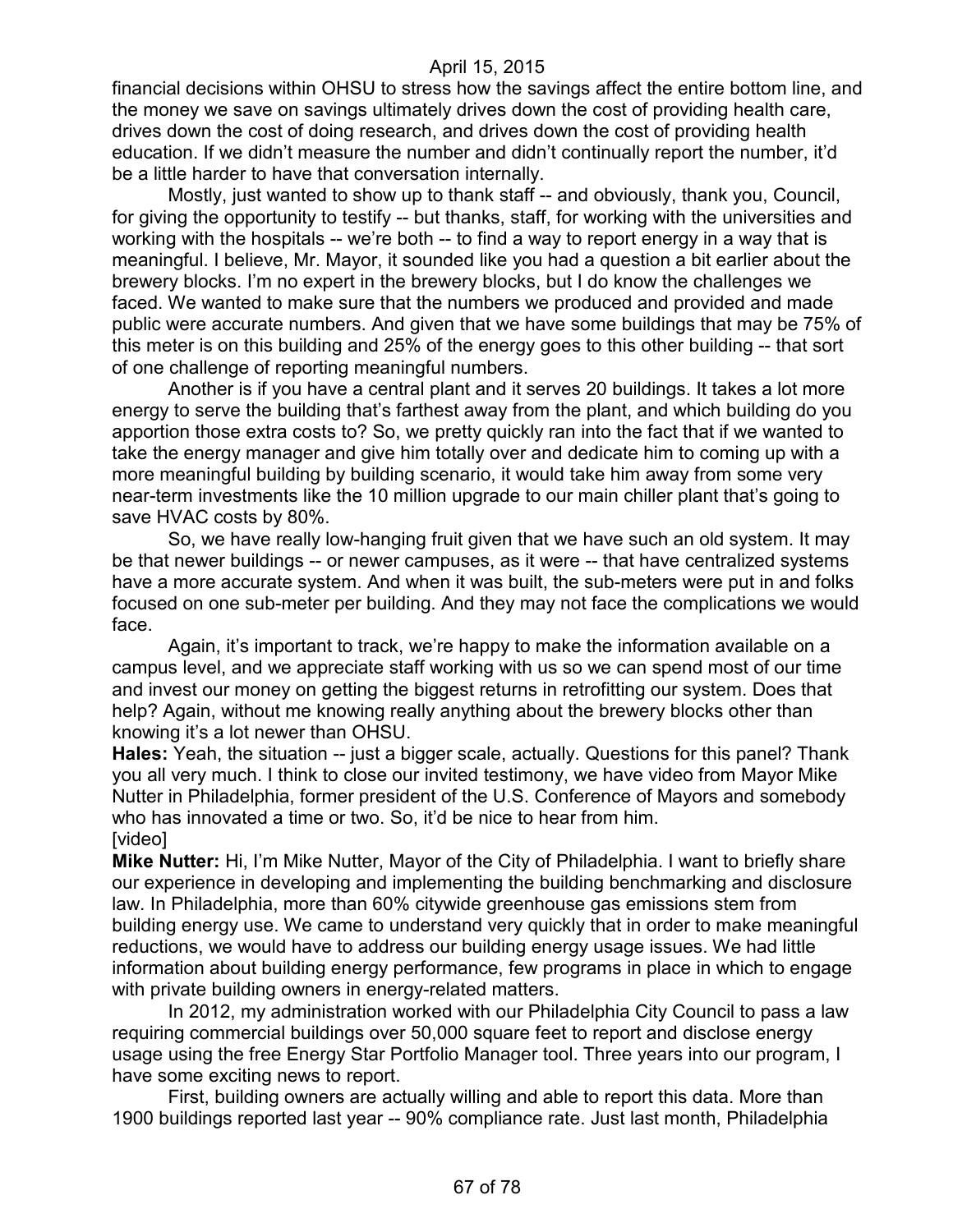City Council passed another law to expand energy benchmarking to large apartments and condos, which will add another 800 buildings to our program.

Second, based on the data we've now collected, we now know that there are opportunities for energy savings in buildings of all types and ages. In fact, we've learned that some of our older facilities often outperform similar newer buildings.

And finally, we're very proud to have made this information available about building performance in an easy-to-use visualization tool. Having this data readily available helps us to recognize the highest-performing buildings, and to reach out to those who might want to learn more about energy efficiency. Educating buildings owners and building performance will help Philadelphia to reach our carbon emissions reductions goals. We're building out a next generation of programs using what we have learned.

I encourage Portland to join Philadelphia and the 10 other cities with similar policies in place to take this important first step. I want to thank the City of Portland for your leadership in the urban sustainability movement. I've had the pleasure of working with Mayor Hales through a variety of forums, and we often look to your work to guide what we do right here in Philadelphia. I'm glad to have had this opportunity to share back. If you want to learn more about our program, visit phillybuildingbenchmarking.com or just come visit us in Philadelphia!

[end of video]

**Hales:** [laughs] That's great. He's an active participant in the C40 process on behalf of Philadelphia and has been a real leader there. So, it was nie to hear from him. Questions? **Novick:** Mayor, I really appreciated that because based on what I read about him over the years, he's one of my favorite mayors, but I had no idea what he looked or sounded like. So, that was a real treat.

**Hales:** He's great and he's a great colleague. We have folks signed up in addition to the folks we've already heard from. Let's take those, please.

**Moore-Love:** We have a total of 16 people signed up. The first three, please come on up. **Hales:** OK, some of those are still here. Come on up, please. Good afternoon. Welcome. **Stan Price:** Thank you. Good afternoon. My name is Stan Price, I'm the executive director of the Northwest Energy Efficiency Council. We're a nonprofit business association that represents companies that provide efficiency products and services. Many of my members are in the room today. I'll keep my comments very brief -- I won't reiterate value propositions that you've already heard. I will just underscore a couple of points.

There's a value proposition I think for you all as elected leaders in the City of Portland. The information in aggregate provides an opportunity for you all to track the performance of your building stock over time so that you can measure progress towards important energy and climate goals. So, the information is important to the individual building owner, but also important to you all as the elected officials for the City of Portland.

My last point is I just want to commend the bureau for the work that they've done on this particular proposal. My organization has been involved nationally on a number of these benchmarking ordinances at the state and local levels, and these folks really did take a lot of lessons learned from those experiences and have applied it to the material you see in front of you. We're very hopeful and encouraged that the City of Portland will move forward with this. Thank you.

**Hales:** Thanks very much. Welcome.

**Jenna Garmon:** Good afternoon, Mayor Hales and Commissioners. My name is Jenna Garmon, and I'm here representing Climate Solutions. We are a northwest-based clean energy nonprofit, and our mission is to accelerate practical and profitable solutions to climate change. I'm here to voice our strong support for this policy and to also commend BPS staff for their excellent work on policy.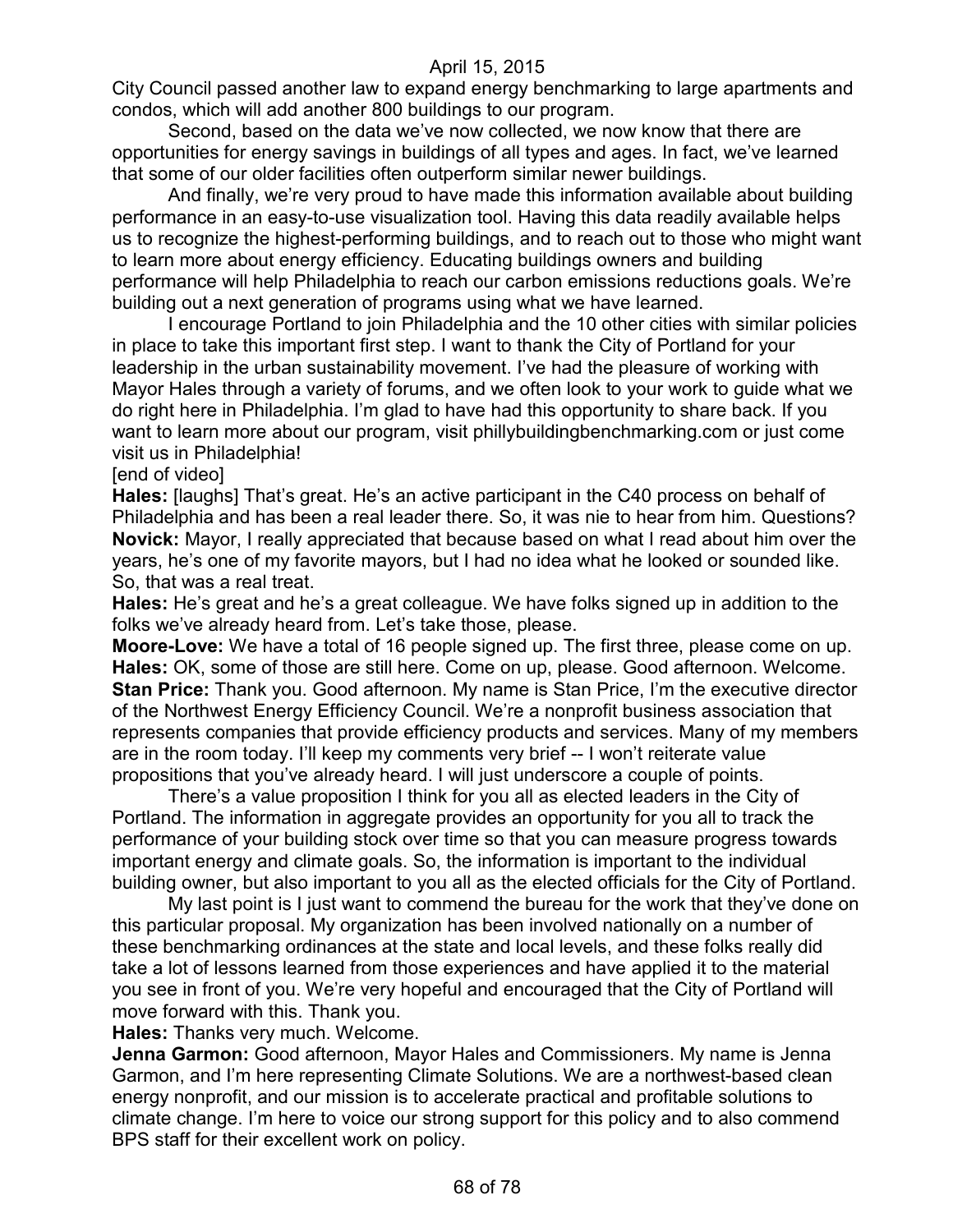This policy is really about transparency and empowerment, and it presents a huge opportunity to save money, reduce emissions, and create jobs. As you well know, buildings are the largest source of carbon emissions in Portland, yet data on how buildings use energy is not widely available for tenants, owners, and others who can take action to improve energy use. By making building energy use visible and actionable in the marketplace, this will policy drive the market toward energy efficiency and reduce the carbon footprint of Portland's buildings.

In doing so, we'll also achieve a number of key benefits. It will reduce energy costs by helping owners and tenants identify opportunities to cut energy waste. It will inform real estate transactions and help businesses make more informed decisions that take energy cost into account when buying or leasing property. It will enhance real estate value. Recent studies have found higher performing buildings also have lower vacancy rates and increased rental and resale prices. And finally, it will support job relocation. By increasing demand for energy efficiency services, the policy will support the growth of the clean energy sector in Portland.

In addition to our strong support for this policy, we also offer the following recommendations to maximize its benefits. First, we think it's crucial that the City maintain the requirement to publicly disclose the energy use data. We think public disclosure is the cornerstone of the policy, and it is key to driving the market toward energy efficiency. Secondly, we also recommend that the policy be expanded in a future phase to include other building types. In summary, we urge the City to join the two states and 11 cities that have already adopted these policies and are realizing the benefits. We thank you very much.

#### **Hales:** Thank you. Good afternoon.

**Anna Huttel:** Good afternoon. Hello, and thank you for this opportunity to voice my full support and enthusiasm for the commercial building energy performance reporting policy. My name is Anna Huttel, and my background is in architecture.

Prior to moving to Portland last June to join the nonprofit Salmon-Safe, I lived in Chicago where I served as group leader for a sustainability planning studio and was entrenched in the green building community there. As part of that community, I assisted the City of Chicago in rolling out its energy benchmarking ordinance. From the fall of 2013 through spring of 2014, I served as part of Chicago's volunteer energy benchmarking working group, a group of roughly 10 industry professionals who led training on the ordinance for building owners.

When I learned of Portland's interest in implementing a similar ordinance, I was very excited and wanted to lend my support and experience from Chicago, which is what brings me here today. I attended an information session in mid-January and have reviewed the draft ordinance currently being considered by the Council. I think the policy is a tremendous tool through which the City can help protect our environment as Portland's landscape becomes increasingly dense, as well as achieve goals set forth in the draft 2015 Climate Action Plan.

I'd like to share three key concerns that I heard raised during the January session, since they were identical to those that I had heard previously in Chicago and have also been raised partially today. First, there's fear about how the data will be used and shared publicly. Second, there's anxiety over the reporting process and potentially added workload. And third, there's doubt about potential effectiveness of the policy.

In my opinion and past experience, all of these concerns are easily resolved and largely already addressed by the draft policy. The public disclosure piece has been welladdressed in the draft and is consistent with New York City's approach to their ordinance. Through conversation that I've had with industry leaders from New York City, I learned that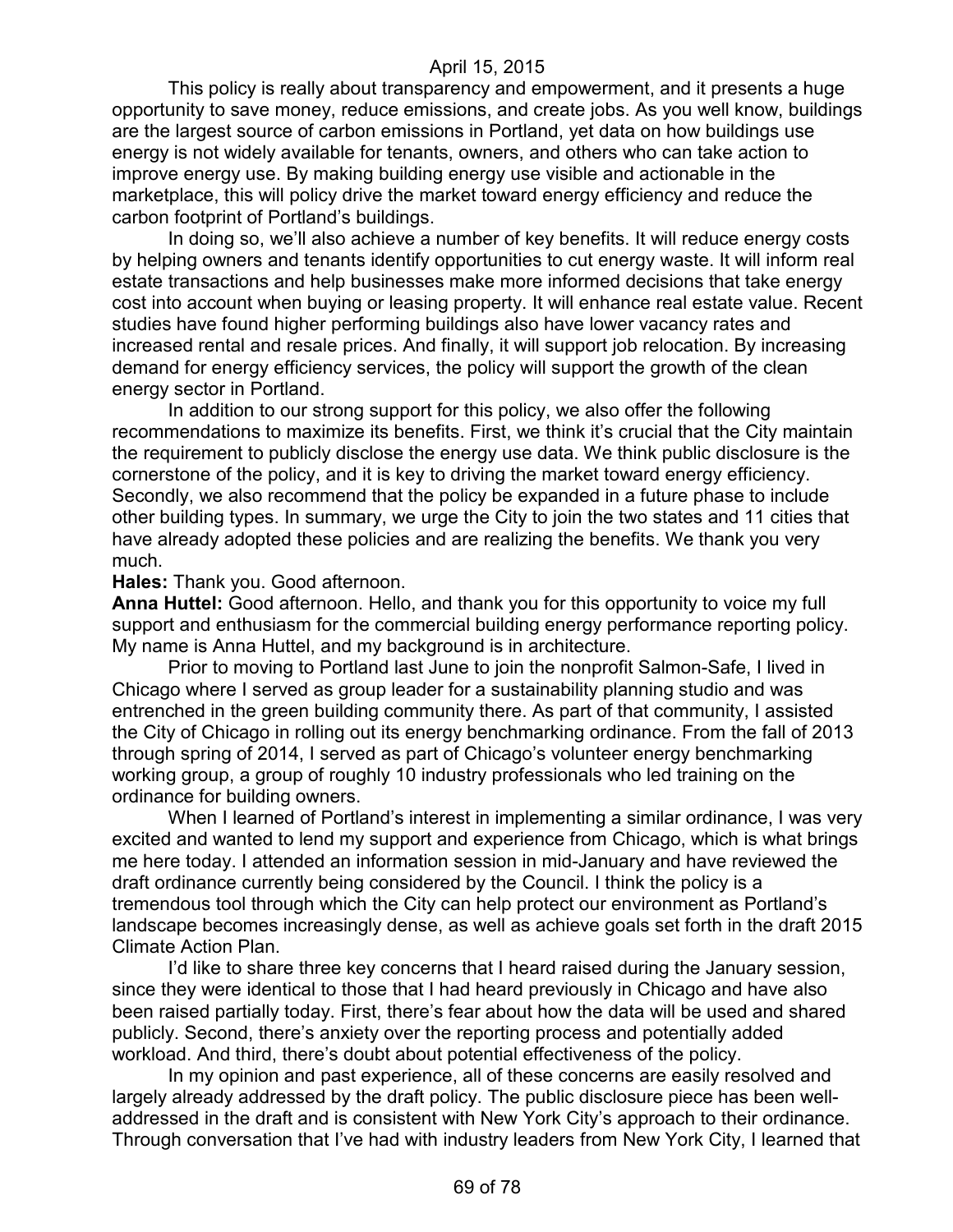their local property owners have become completely accustomed to public disclosure of building by building energy data. One tactic that the City of Chicago used to put building owners at ease was to only disclose the first years' worth of data on a citywide summary basis, which Portland's policy also does.

With regards to anxiety about the reporting process, I'd note the City has wonderful resources at its fingertips to aid building owners through established networks that have been referenced by others. The City can establish a volunteer working group like the one I was part of in Chicago to lead trainings for building owners and managers and facilitate the first year of reporting. In Chicago, as was previously noted, utility providers were also immensely helpful to their customers in creating tools to allow easy collection of aggregated data.

Lastly, with regards to the potential effectiveness of the policy, I was going to reference the same 2012 EPA study about the annual saving of energy, but I won't duplicate that statement. The study clearly demonstrates that by consistently tracking energy use of a building alone -- even without capital expenditures on any energy saving projects -- an average building can receive some savings.

In summary, the City of Portland has much to gain by joining its sister city Seattle and others like Chicago to become the next city in the U.S. to adopt an energy reporting policy. Thank you.

**Hales:** Thank you. Appreciate you being a resource for this conversation here now. Thank you all. Welcome. Good afternoon.

**Kaci Radcliffe:** Hello, Mayor, Commissioners. My name is Kaci Radcliffe, and I am an energy analyst for the Oregon Department of Energy. The Oregon Department of Energy helps implement the State's energy goals and policies, administers programs such as energy incentives and loans, and ensures reliability energy for Oregon's future. I'm here today to share information about our existing programs that focus on energy use reporting as a mechanism for improving building performance.

One of our programs at the Oregon Department of Energy is the energy efficiency schools program, which works with K through 12 public schools throughout the state to track energy use and energy use intensity, opportunities for improvements, and provide technical assistance. A core component of the program requires our participants, comprised of 112 school districts, to collect and report energy use data. We found many schools did not have a centralized place to collect and analyze this information, so we have used this reporting database to serve as an historical archive and analytical tool. While setting up reporting can initially take some time, our staff worked with participants to establish an effective and repeatable process that is simple to maintain.

By measuring performance, we also provide targeted technical and financial assistance that allows us to work more effectively with our local partners to provide incentives, rebates, and loans.

Oregon's State agencies also participate in energy use reporting through the state building innovation lab, which requires annual energy use reporting and incorporation of energy efficiency measures into new state agency buildings. These agencies have reported energy use to our agency since 2001 and have successfully met the goals set by the Oregon legislature to reduce overall energy use by 20% by 2015.

This alliance with national findings of buildings that complete benchmarking are shown to reduce energy consumption by an average of 7% over a three-year time span.

We have also transitioned our state agency reporting into EPA's Energy Star Portfolio Manager. We find this is more user-friendly, provides better analytic tools, and allows users to more quickly report simple energy information. We will continue to work with our state agencies, including those in Portland, such as the Portland State office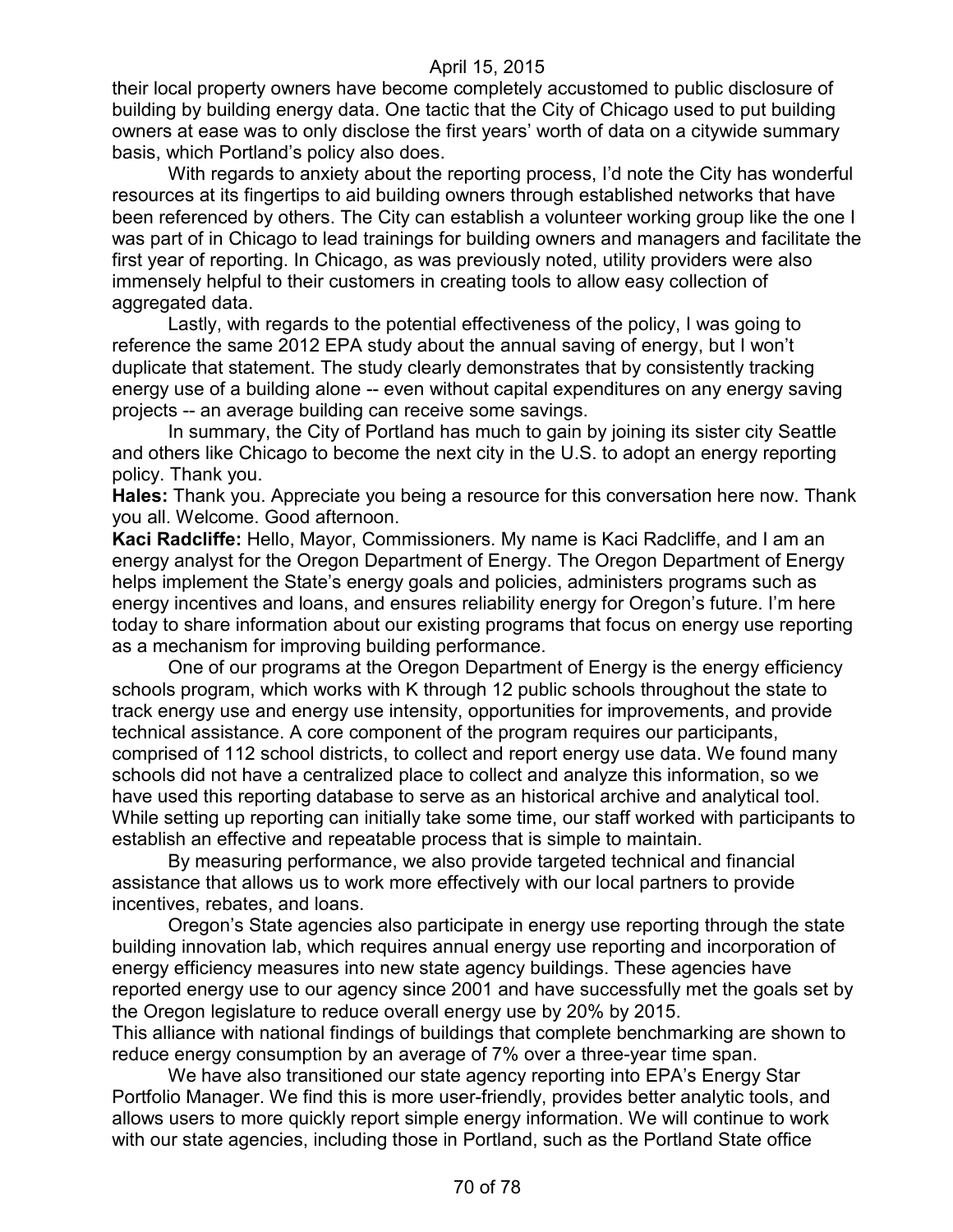building and Commission for the Blind. Reporting through Portfolio Manager allows us to be consistent with similar regional and national programs, and ensures compliance with Oregon's existing statewide scoring program developed in 2011.

For more than a decade, our program participants have completed energy reporting and used benchmarking as tools to understand their building performance. These core elements have been successfully implemented in our programs in alliance with the City's proposed policy. Reporting is a critical first step to understanding our built environment. We support the City's proposed efforts to provide better information to building tenants so they can make more informed decisions towards greater efficiency and savings. Thank you.

**Hales:** Thank you very much. Thanks for coming. Welcome. Good afternoon.

**Webly Bowles:** Hi. Good afternoon. Thank you for allowing me to speak today. My name is Webly Bowles. I'm an architect in Oregon and I'm a member of the American Institute of Architects Portland Chapter, Committee on the Environment. That's also known as AIA Portland COTE -- that's our initials, I might say that again. I'm also an energy efficiency advocate in Portland and I work for Mpower Oregon in work on energy efficiency and water efficiency measures for affordable housing in Oregon. So, I'm very interested in this and want to show my support for it.

As you guys know, Energy Star Portfolio Manager is an industry standard, and it is recognized by LEED for existing buildings by recognizing the Energy Star score and by the architecture 2030 challenge by using energy use intensity to determine progress towards the net zero energy goals, which has also adopted by AIA.

AIA Portland COTE supports the proposed ordinance. The building energy performance reporting policy aligns directly with one of AIA Oregon's position statements, which is ensuring that the effort, investment in high performance buildings demonstrates improved environmental quality and reduced energy consumption. AIA Oregon supports the principle of publicly-disclosing energy consumption for commercial and institutional properties in Oregon, whether publically or privately held.

Transparency in building energy use enables architects to understand how building design compares to the actual use, which is essential for us -- getting that feedback. It allows us to continue to design high-performance buildings and empowers building owners, which is essential for them to operate better facilities. And in the end, it all reduces energy use and saves costs, as you are aware of by a lot of the testimony here today. Thank you.

**Hales:** Thanks very much. Good afternoon.

**Ralph Dinoa:** Good afternoon, Mayor Hales. Thank you, Commissioners, for allowing me to speak today. My name is Ralph DiNola, I'm CEO of New Buildings Institute. NBI is a nonprofit think tanks that works nationally, and we're dedicated to advancing commercial building energy efficiency. We're happy to announce that we're going to be moving our offices to Portland in June. I want to just make a couple of points.

We applaud the City for adopting this policy. Many of the municipalities and states across the U.S. have adopted a similar policy, as we've heard, and as a leader in sustainability and green building, the City needs to be included in this growing cohort across the country.

Benchmarking policy is a key strategy in lowering carbon emissions and the impact of Portland's buildings. Understanding that performance of the building stock is an essential first step, but it's necessary to provide that data and analysis to create a foundation for achieving the building sector goals that you've set out in the City and County Climate Action Plan.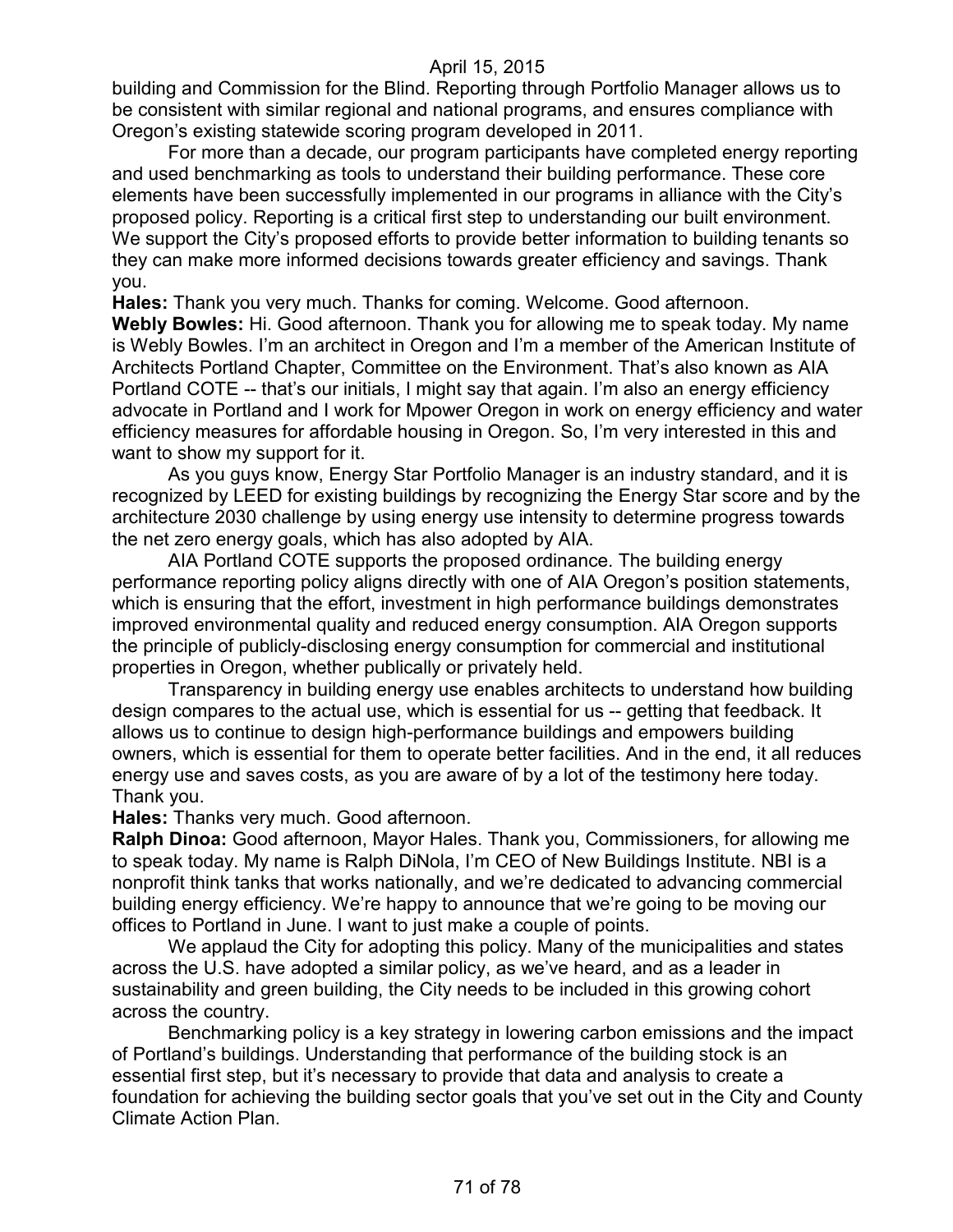Benchmarking is immediately adoptable, as we understand from the other cities that are doing it, and the component of a long-term building policy program that is part of the Climate Action Plan. Progress in moving towards low energy buildings and zero net energy buildings in the commercial building sector in Portland is called for in local, state, and regional policies, including the Pacific Coast Collaborative, and this effort will definitely boost your action through the ordinance. I thank you and appreciate the opportunity to testify.

**Hales:** Thank you. I appreciate having you engaged in this here. Thank you. Thanks very much. Welcome.

**Lauren Loosveldt:** Thank you. I'll get started. Mayor Hales, Commissioners, thank you for having me this evening. I'm happy to represent a number of organizations, and I'll run through a quick list. First of all, I'm a registered architect. I work for a local firm, Hennebery Eddy Architects, in town.

**Hales:** Oh, put your name in the record?

**Loosveldt:** Lauren Loosveldt, thank you. We serve a variety of clients from government to private projects, high ed, etc. I'm also the chair of American Institute of Architects Portland Chapter COTE, Committee on the Environment, as my colleague Webly had brought up earlier. I'm a board member of AIA Oregon, and as a board member, I sit on the legislative affairs committee representing Oregon's registered architects.

Legislative affairs committee is responsible for reacting to health, safety, and welfare legislative issues that come before the state of Oregon, and supporting claims that affect our communities. Webly had mentioned the position statements, and I'd just like to add to that.

Last year, AIA Oregon took it upon themselves to survey the 1400 registered architects in Oregon, and 58% of those who responded were in strong support of that position statement to disclose energy performance for public and private buildings. 25% were also in support, with some minor language changes, which we're now listening to and informing BPS with that information.

You've heard a number of different facts stated, so I won't repeat those, but I will say that that as an architect, we represent our clients and so we must be critical of these kinds of ideas and policies that are positioned in front of us. So just even as of yesterday, I've been talking with BPS and Vinh Mason about this measure and I'd like to share a few facts that we found and also state my strong support as responsive of how they have reported back to us.

First of all, Energy Star Portfolio Manager is a very current, very fair, and effective model and tool for benchmarking. Benchmarking is critically important as though it lets us know where we stand today and how we move forward tomorrow. Without benchmarking, we can't make progress -- we won't know what progress looks like.

The second question in our mind was balance and fairness. Is Energy Star Portfolio Manager a fair and effective way? We're reassured and we understand and we've heard today there are a number of categories in which the Energy Star Portfolio Manager normalizes buildings over a variety of buildings, whether they be dense office spaces or even very energy-intensive -- otherwise on the spectrum. We're assured that the program is rigorous and fair. We've asked about the amount of time required and have been told that in the first year it would be four to 40 hours required for a building owner, and after that, subsequently two to 20.

We're very happy with this information. We look forward to understanding more how training and education will move forward with this program, and we look for the oversight of both architects and professional engineers to help implement. Thank you for your time. **Hales:** Thank you. Appreciate the AIA being a resource for this.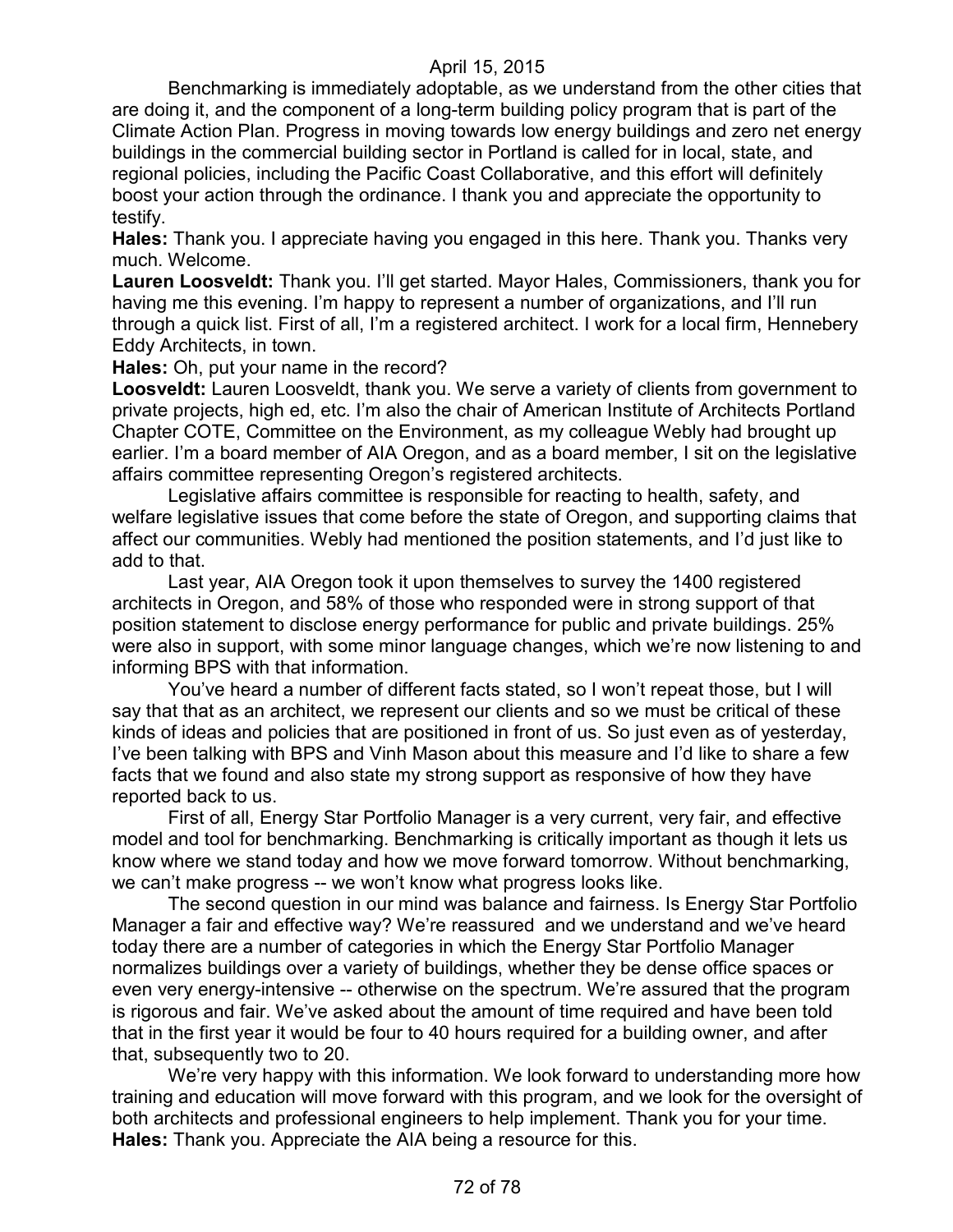**Fish:** I know it's late, but can I ask one question? In the work you're doing, one of the many hats you're wearing that involves environment and affordable housing -- did I hear that?

**Loosveldt:** No, not necessarily.

**Fish:** Just the environment?

**Loosveldt:** The environment, right.

**Fish:** OK.

**Hales:** Welcome.

**Jana Gastellum:** Mayor, Commissioners, my name is Jana Gastellum. I'm with the Oregon Environmental Council and we appreciate you taking on this policy and applaud these efforts. And particularly, we appreciate there's follow-up on the recommendations from the first Climate Action Plan and we're glad to see carry-through and follow-through. We think this is a really excellent type of policy, it's been implemented well in other jurisdictions. We'd actually even love to see it on a statewide basis. Though Portland might not be one of the first 10 cities to adopt, we can certainly show state leadership in Portland by adopting this policy.

There are three main reasons why we think we should move forward with this. One, the environment; two, for health; and three, for economic gain. I'll just touch on each quickly since I think a lot of people have made great points.

First, energy efficiency and energy disclosure are effective ways to really reduce energy use, and that's an important tool for addressing climate change. We know that climate change will impact the health of Portlanders and Oregon citizens, so anything we do to address climate change also has health benefits, especially those who are most disproportionately impacted by climate change. We applaud you on those two fronts of tackling both climate change and health together.

We're also really impressed by -- the many comments say, you know, if we just measure and are aware of data we can make improvements. And since energy is also tied up in water use and waste management and other things, we think there could be great spillover effect in really monitoring energy use and getting gains on other City goals around water and waste reduction and other areas.

I also want to just point out that transparency I think is a key part of this policy, and I appreciated, Mayor, your point about the Prius giving you a display and that giving you instant feedback. I was thinking about other places where we do public disclosure in the city. I live in Northeast Portland, and I come down Sandy Boulevard. There's a big hill right before a major pedestrian area, and there's a public reader board that lets you know your speed limit. There's a posted speed limit, but then it measures and tracks individual car speeds. And it's incredibly effective to have public disclosure of what actual car speeds are. It improves safety and it improves effectiveness.

So, we think there's been a nice balance struck to have maybe a delay in that one year of public disclosure, but we think that's a really key part of making this an effective policy. Thanks very much.

#### **Hales:** Thank you.

**Fish:** I love your idea about similar models of tracking other kinds of energy use like water and sewer. The one irony, of course, is that while we believe in conservation around water, the more successful we are, the more likely we are to drive up everyone's costs in a fixed cost system. So, there's an inherent dilemma we face because we have such an abundance of water, we put about 300 million gallons a day into the streams we can't use. So as people conserve, it actually has the perverse effect of raising people's rates. **Hales:** Saving it for the people who are moving here in large numbers.

**Fish:** We're schizophrenic on this question, but we like the idea of monitoring.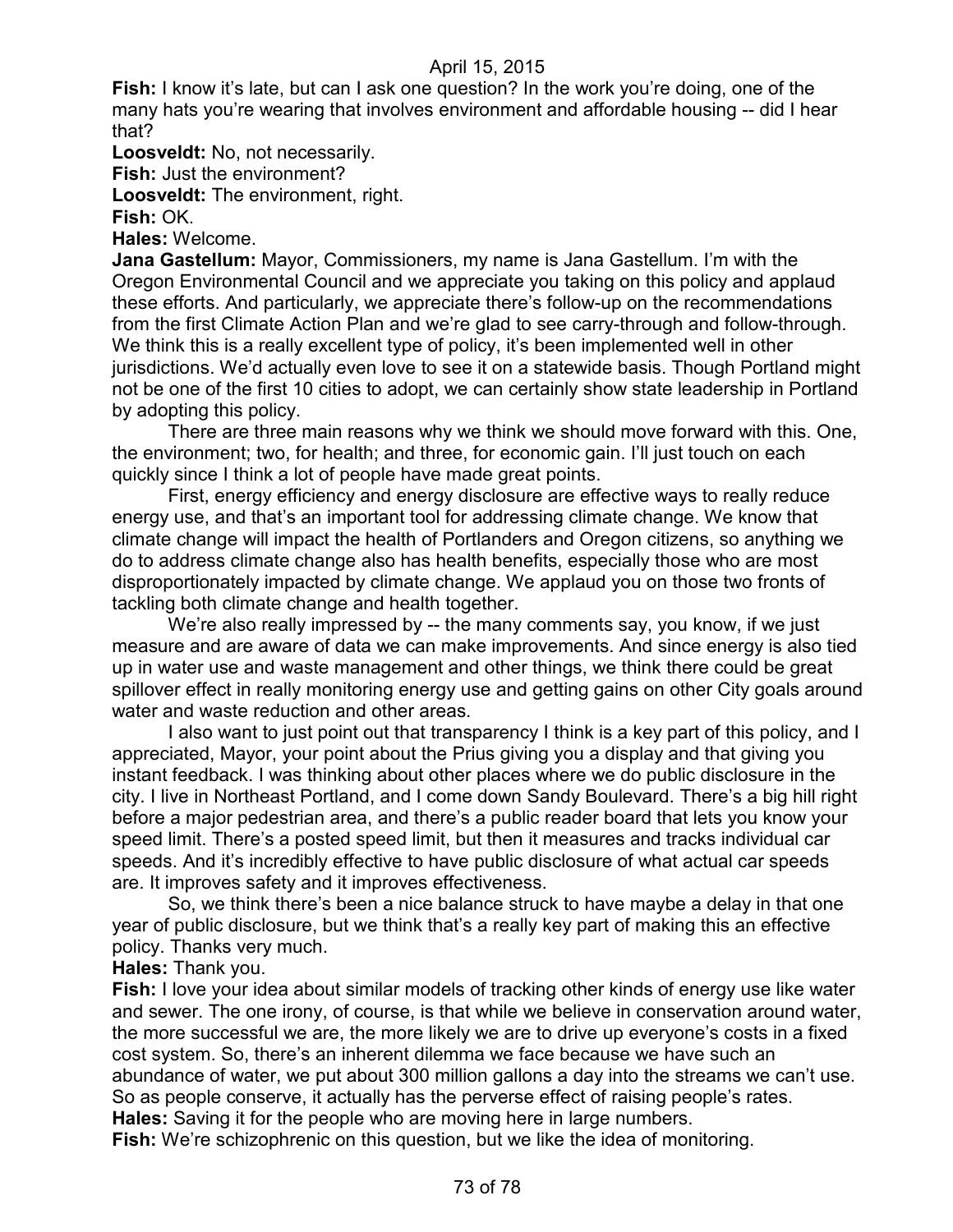**Gastellum:** All the more reason to then save more on energy.

**Hales:** There you go.

**Fritz:** I really appreciate your observation about the speed reader boards, because I have the same reaction. When I mentioned it to a transportation engineer, he said that studies show that doesn't work. I wonder if there's a gender difference. [laughter]

**Hales:** Here to tell you there's not. In every case, it works on me, too.

**Gastellum:** You have to hit the brakes because there's a lot of brake lights in front of you when you hit that sign.

**Hales:** Yeah, it works. Good afternoon.

**Shanna Brownstein:** Hi, my name is Shanna Brownstein, I'm here representing NW Natural. I want to thank you, Mayor Hales and Commissioners, for having us today. I also really appreciate that you had Mayor Nutter. I'm from Philadelphia, so I always like hearing the Mayor of Philly talk.

Anyway, I'm here to represent the utility piece of this. We've been talking a lot about energy reporting and the needs of the building owners. There are going to be requirements on the utility, though, so I just want to make sure that we're available to you to answer any questions.

We support this policy. We think the City is moving in the right direction. We have worked with BPS along the way. We still have a couple of concerns that I do want to voice that have been brought up a little bit, but we want to flesh them out.

I also want to thank my colleague from PacifiCorp, Kari, for really discussing how PacifiCorp is unique and they are further along this continuum than NW Natural. I'm not sure if PGE is going to speak, but speaking for NW Natural -- the way commercial buildings are metered right now, it makes aggregating data by building very difficult. I was really surprised to learn this. In government affairs, I always say I'm a mile wide and an inch deep on any particular. I really dug into this one. I was like, "so, what is the problem?" And it's because there are sub tenants and there are master meters and it gets really complicated.

For our system from a technology standpoint, there's a lot of coding that has to be done to generate the report, and then interfacing with the building owners to manually input all of their information by building. It's not currently put together in our system that way. So, there's a lot of work on the front end to do that, and then there's the ongoing maintenance to make sure that we're working with the building owners. We'll get a lot of questions on this, as has been stated.

Finally, there are some legal issues. Data privacy came up. We are regulated by the PUC, the state, and federal law regarding our data, so there was some work with BPS that the building owners would get tenant permissions. Right now, we're working through, like, well, do we just need an affidavit from the building owner that says they got the permissions, or do we actually need to have the permissions? And if we have the permissions, do we have to validate that we got the permissions from that particular meter? If it's the latter, it's going to be an enormous administrative burden.

So, we're really working through this now. We want to make this work. It is a challenge. There will be an expense. It will take time. And for a utility as lean as NW Natural, it's going to be difficult. So, I'm happy to answer any questions from a utility perspective.

**Hales:** That's helpful, appreciate that. Obviously, having a little more time is helpful. Thank you. Appreciate your willingness to keep working on those issues with us. Thank you all. Welcome.

**Ben Gates:** Thank you. Good afternoon, Mayor Hales, Commissioners. Thank you for the opportunity to voice support for the policy today. My name is Ben Gates, I'm a real estate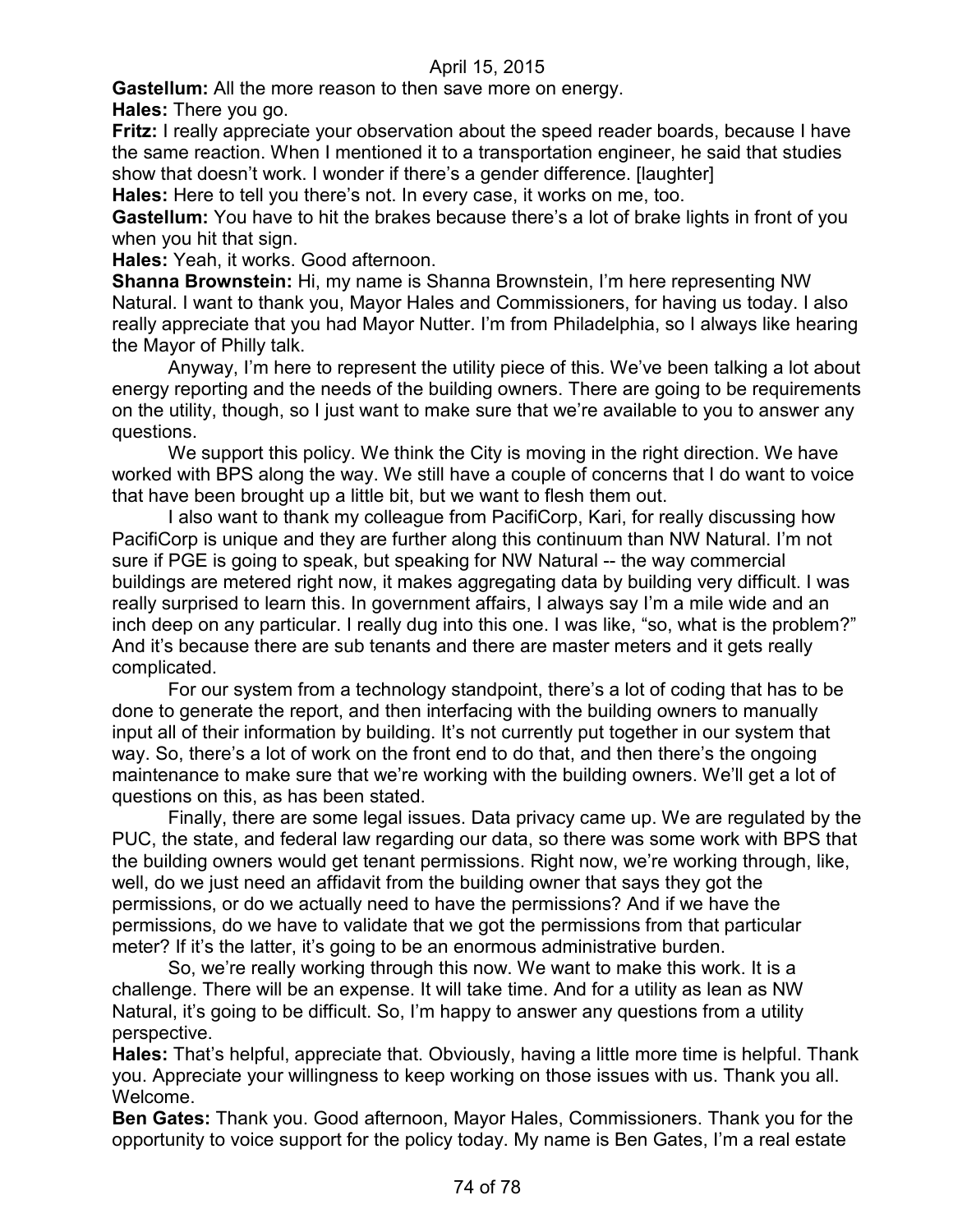developer working both with private and nonprofit owners. I wanted to share just a couple examples of projects that kind of illustrate the benefits of energy reporting, how easy it can be, and also the benefits of public disclosure.

The first project that I want to illustrate is a project that I worked on a couple years ago, the Northrup Center on Northrup and 23 Avenue. It's a medical dental building. It would fall under this requirement to report on energy. We made the decision upon acquiring the building to not do the reporting in-house but rather have our service provider report for us. So, I know McKinstry was up here, I believe they offer the service. In this case, we used Alliance. They took on the reporting as part of their mechanical service contract, which made it very easy for the building owner to kind of roll into services that were already reported.

Had we not reported, we would have been going off of acquiring the building on day one and kind of benchmarking all future use against our operating budget in year one. When we went through the trouble of reporting, we found that when we took the utility bills prior to our acquisition, we actually found that our utility costs were twice as high as when the previous owner had the building. What we found with kind of Alliance sleuthing and some work subsequent to go through the building and figure out what the problem was, it was a simple mechanical control issue which had the mechanical device running 24/7 and not going back into setback mode. So by making that simple switch once we found out the issue, we saved 50% in energy costs, which was substantial. So, there's not just the 3% to 7% average savings, but there's some really big substantial wins there when we know the energy usage of the building.

The second project I wanted to share was the Loyalty Hamilton Building. This is one we completed a couple of years ago on 3rd and Alder. Two historic buildings renovated. We used Portfolio Manager to track energy use across both buildings. We did the standard things many people mentioned here -- replacing mechanical equipment, putting in occupancy sensors -- and today, it's Portland's top Energy Star score among historic buildings. What that allows is for us to tell the story and showcase what the building is about.

So, it's not just about finding those energy wins, it's also about telling the story, and I think those illustrate the importance of access to information, using the simple tool, and some of the benefits that can be accrued as a result of that.

**Hales:** Thank you very much. Welcome.

**Chris Lowen:** Mayor Hales, Commissioners, thanks for the time to testify today. My name is Chris Lowen, I'm registered professional engineer at Glumac, a local sustainable engineering firm.

I just wanted to say that building benchmarking as an engineer and analyst with Glumac is the first thing we do with any existing building project. So,it's a very powerful tool with respect to looking into energy efficiency.

Secondly, I just want to talk a little bit about our personal experiences with building benchmarking. About three years ago, we went and looked at 10 buildings that we designed. The industry has put a lot of pressure on sustainable buildings, actually heeding their performance goals. Those 10 buildings we went back and took a look at we learned a lot from. We though we knew how much energy they would use. Sometimes we were close, sometimes we were not.

What it allowed us to do was learn as to why buildings might not be hitting these targets, and it effectively put a feedback loop in the system. So, every design that we do from this day forward we have feedback and we're constantly learning. I think the City has the opportunity to do the same through this benchmarking mechanism.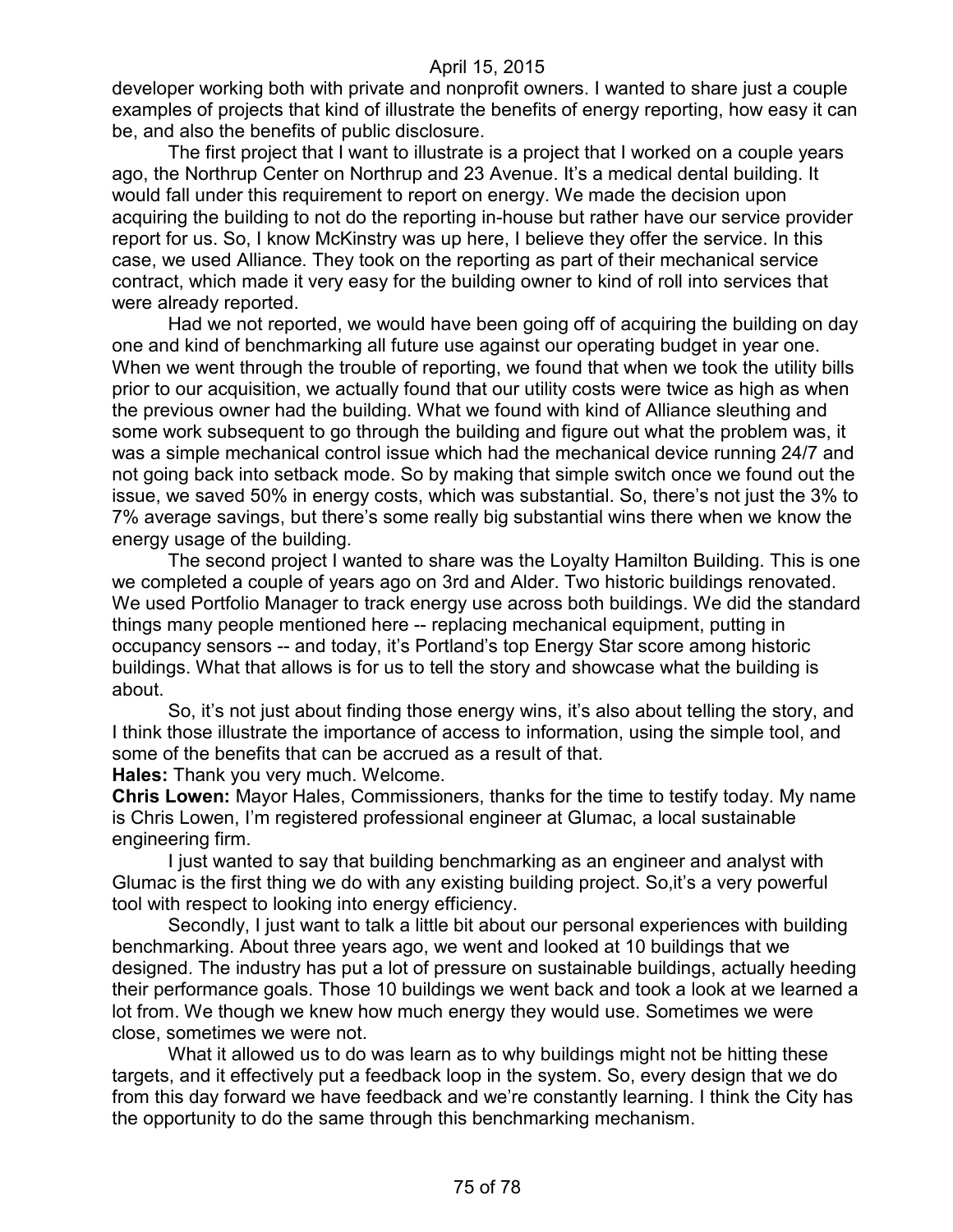Secondly, I just wanted to talk a little bit about the savings beyond energy. I think if we can make this work from the energy picture, there's a whole bigger picture out there that goes beyond just energy. Typical building costs may be \$2 a square foot to operate. We've heard a lot of metrics, here's some new ones. The staff within that building are probably within the vicinity of \$30 a square foot from their value. Building starts to perform energy measures and improve indoor air quality, thermal comfort, those sort of things - those people become more productive. So if you improve their productivity by 5% to 10%, not only have we saved energy through possibly something like this, but we're seeing huge, huge economic benefits from other factors also. That's about all I've got. Thank you very much.

**Hales:** Thank you, good point.

**Fish:** Mayor, since Kelly was here for SDCs and green building, I think we should extend him the courtesy of speaking on any subject he wants so that we spare him a trip during the next week.

**Kelly Ross:** Let's just wrap it up, this is fine. Mayor and Commissioners, Kelly Ross again representing the NAIOP Oregon and the Commercial Association of Brokers. I just briefly wanted to reiterate several of the points that Susan Steward made and also to express appreciation to her for her taking the lead on behalf of the industry on this. I also want to reiterate the need to be adequately staffed up on this.

We reached out to NAIOP members in Seattle and the clear message we got from them was that the biggest problem in the first year of their program was under-staffing by the City and the bottleneck that that created. So, I would urge you to look at that very carefully.

The second thing in our discussions internally -- the highest priority for our members is ease of use on this because we genuinely do want to see this succeed and a high compliance rate achieved. The best way to do that is to get strong cooperation from the utilities, because they are really in the best position to get overall building utility data. There are in many cases separately metered tenants. There's no obligation by tenants to provide the landlord with utility information. There's no obligation to provide landlord with number of employees or number of computers or any other specialized electronic equipment. So, it's really crucial to get the buy-in from the utilities.

I'm not sure about the authority of the City to place mandates on utilities, but if you need any help in terms of working with the PUC or the legislature, we would like to collaborate with you on that.

**Hales:** Thanks very much. Anyone else signed up or wants to speak? I see Mr. Funk from PGE here, I was hoping we'd hear from you as well. Thank you all. Batting cleanup for utilities? [laughs]

**Dean Funk:** Yeah, I want to bat clean up. Good evening. Dean Funk, manager of government affairs for PGE. I know there's probably a few pieces who need to get home to finish their taxes and get home.

I wanted to say in the impact statement that came with the agenda item, PGE was listed on there as cautiously supportive. I think I would bifurcate that and say we're enthusiastically supportive of the idea, but we are cautious about some of the things you heard hints from Kari Greer. Data is in fact much more complicated than you might think. I look at Commissioner Fish, and I know there are many residents who have said, "why can't you have a monthly water sewer bill?" I think probably -- without being sure that's analogous -- is because data is complicated.

You heard from Susan that there's a lot of time on their side in gathering that data, and I think we heard a little about it's a lot more difficult than you might think to get the information and upload it. One thing to the credit of BPS is they realize -- they actually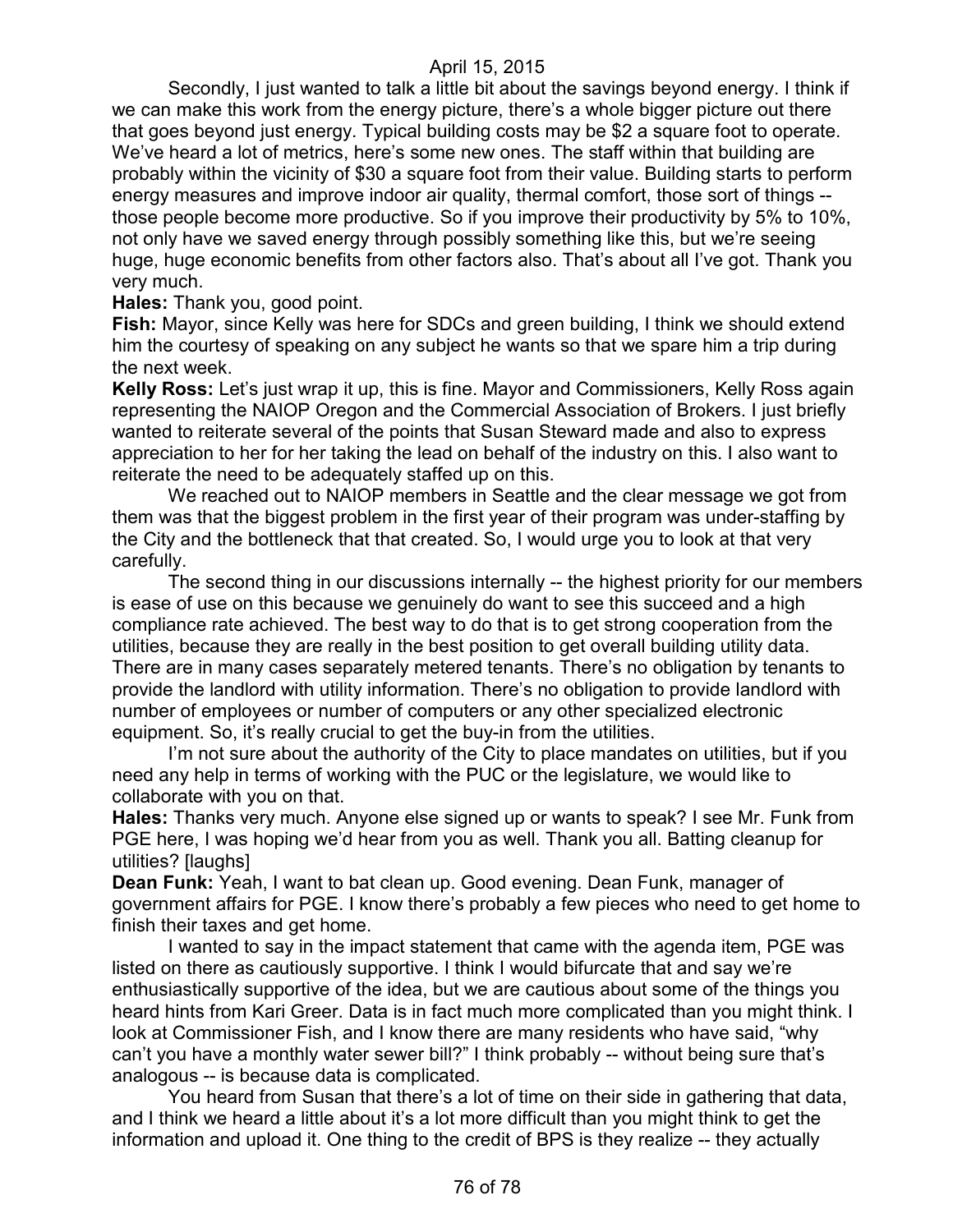expanded the time in the policy from 15 to 45 days, as I recall, to upload the data, to get the data uploaded.

Part of it is on the utility side. And again, I'm not a data analyst, but having talked to our people and to PacifiCorp, who is considerably further ahead than we are -- one of the data analysts said it's a manual process. Each of those will be done by a person. It will take not a lot of time, like days on each, but it'll take 20 to 25 minutes on each one. Add that up and you've got quite a situation.

For us, I would also note that just quickly that it isn't actually cheap. In the impact statement from City of Portland the statement goes, "there'll be minimal cost for Portland." But I think you've heard that there is actually more cost behind that than you might think. Staffing -- I know that Puget Sound Energy found their costs were considerably higher than maybe were first understood. So, there is cost.

I think it's a very smart thing for people to do, we're very supportive of it. As it happens, our customer information system is in the throes of being changed out. One of the reasons why we wanted it to be extended further -- because we're going to have a system to do that in the future and it's not as equipped to do that now -- but we'll do it, we have to do it, it just won't be as effective or efficient if we could wait longer.

There's some concern like with any data that gets a little squirrely, and you want to make sure it's accurate. And who knows -- it'll be better and more accurate if we get a little more time.

But generally, it's something that we want to do. It's great, all of the dashboard stuff. I drive up Barbur Boulevard -- that sign on there makes me just back way off the gas because I want to see if I can hit 35 exactly when I'm on that thing. [laughter] A little contest. So yes, we're very supportive, but I'm glad to hear what Kari Greer from PacifiCorp had to say, that there's more to it than you might think. But let's do it. **Hales:** Thank you.

**Fish:** A recent video that Steve shared with me had you doing closer to 40. [laughter] There's always hope.

**Hales:** Big data. Thank you very much. Anyone else like to speak? Any Council questions for staff at this point? I want to comment.

I'm very proud of the staff at BPS -- and I think we've heard a lot of reasons why -the amazing collaborative process that you've carried out so far. I just want to iterate a commitment I know they have, which is to continue this collaborative approach with not only the building owners but also with the utilities to get these issues figured out. I'm really proud of this bureau.

I'm also really proud of the private sector and the nonprofit sector and design sector and how people have come together about this -- that we've gotten to this high level of accord that we should do this, we should do it right, that we should make sure that we have the staff resources both with the utilities and here to make sure this works well for the customers and for all the folks that are going to work so hard to make this a success. I picked up on those notes, I know others did here on Council. We've obviously got some more follow-up to do as a City to make sure this is a success in implementation like it has been in policy development. But certainly from a policy development standpoint, this is really a great success and I just want to thank you all for your work. We'll be scheduling this for Council action later, but I wanted to have a chance to say that while some of you are here, and I know other Council members may have comments as well.

**Fish:** Mayor, I don't have my binder, but when do we -- is this --

**Hales:** It will come back for second reading next week unless there's any reason to take longer. I think given the level of agreement we have and the common understanding about